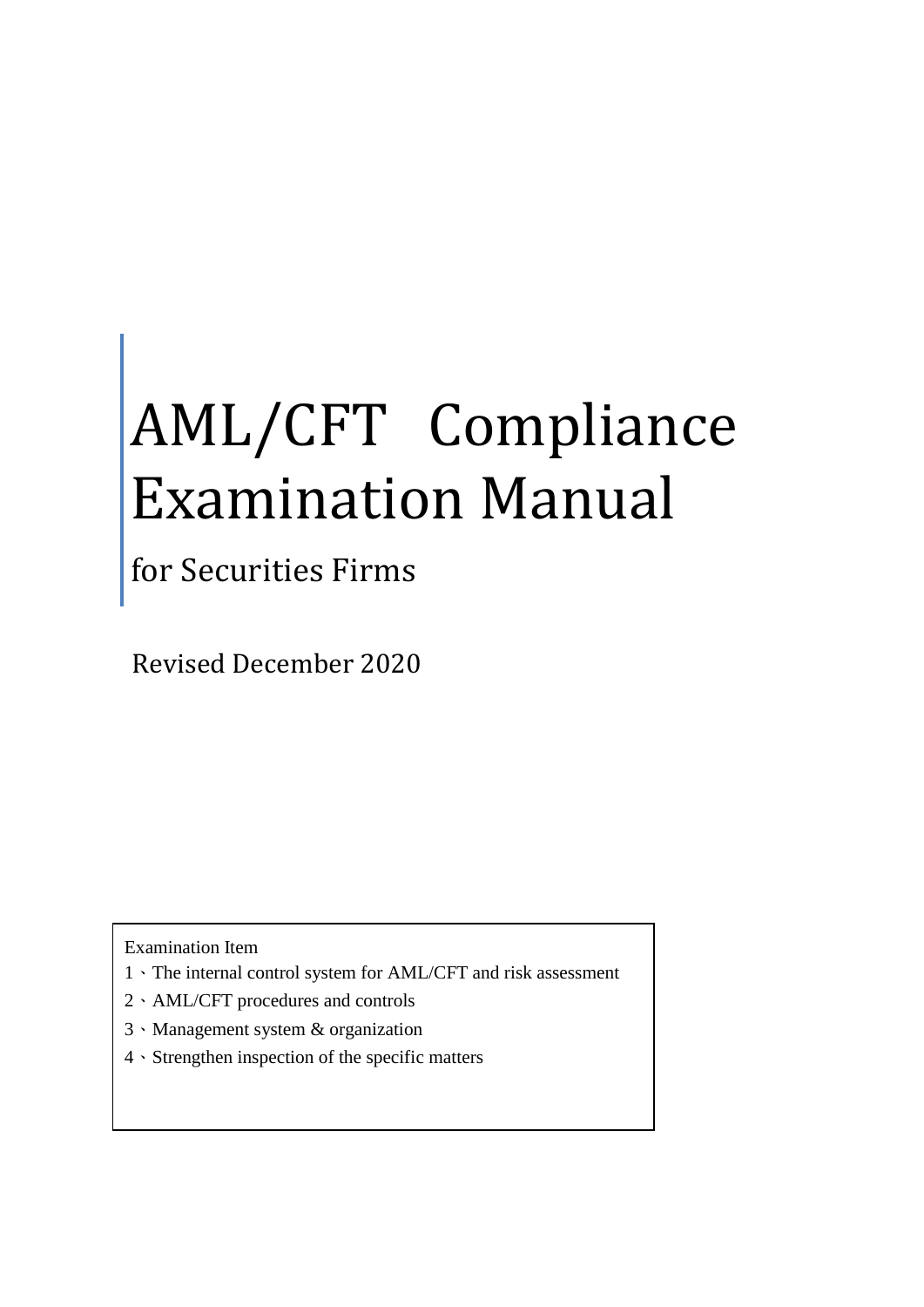| No.          | <b>Examination Item</b>                                                                                                                                                                                                           | Legal Basis                      |
|--------------|-----------------------------------------------------------------------------------------------------------------------------------------------------------------------------------------------------------------------------------|----------------------------------|
| $\mathbf{1}$ | The internal control system for AML/CFT and risk                                                                                                                                                                                  |                                  |
|              | assessment                                                                                                                                                                                                                        |                                  |
| 1.1          | The internal control system                                                                                                                                                                                                       |                                  |
| 1.1.1        | The appropriateness of the internal control system                                                                                                                                                                                |                                  |
| 1.1.1.1      | (1) Are the internal control system and any amendments for $\mu$ . Art. 4,                                                                                                                                                        | <b>Regulations</b>               |
|              | AML/CFT approved by the board of directors?                                                                                                                                                                                       | Governing<br>Internal            |
| 1.1.1.2      | (2) Does the content of the internal control system include the                                                                                                                                                                   | Audit<br>Internal<br>and         |
|              | following matters?                                                                                                                                                                                                                | Control<br>System<br>of          |
|              | (1) The policies and procedures for identifying, assessing, and                                                                                                                                                                   | Anti-Money Laundering            |
|              | managing its money laundering and terrorism financing                                                                                                                                                                             | Countering<br>and                |
|              | risks, shall cover at least customers, geographic areas,                                                                                                                                                                          | Terrorism Financing of           |
|              | products and services, transactions, or payment and                                                                                                                                                                               | Securities and Futures           |
|              | delivery channels.                                                                                                                                                                                                                | <b>Business</b><br>Other<br>and  |
|              | <b>2 AML/CFT</b> programs shall be adopted based on its money                                                                                                                                                                     | Institutions<br>Financial        |
|              | laundering and terrorism financing risks, and the scale of                                                                                                                                                                        | Designated<br>by<br>the          |
|              | its business. And AML/CFT programs shall include the                                                                                                                                                                              | Financial<br>Supervisory         |
|              | following policies, procedures, and control mechanisms in                                                                                                                                                                         | Commission                       |
|              | order to manage and mitigate those identified risks, and to $\vert$ 2. FATF_1.11 \cdot 18.1 \cdot \cdot \cdot \cdot \cdot \cdot \cdot \cdot \cdot \cdot \cdot \cdot \cdot \cdot \cdot \cdot \cdot \cdot \cdot \cdot \cdot \cdot \ |                                  |
|              | adopt enhanced control measures on items with higher $ 18.2 \cdot 18.3 \cdot$                                                                                                                                                     |                                  |
|              | risks.                                                                                                                                                                                                                            | 3.Art.12(1)<br>through<br>$3)$ , |
|              | I. Verification of customer identity.                                                                                                                                                                                             | Template for Guidelines          |
|              | II. Checking of names of customers and trading                                                                                                                                                                                    | Governing Anti-Money             |
|              | counterparties.                                                                                                                                                                                                                   | Laundering<br>and                |
|              | III. Ongoing monitoring of accounts and transactions.                                                                                                                                                                             | Countering<br>Terrorism          |
|              | IV. Record keeping.                                                                                                                                                                                                               | Financing of Securities          |
|              | V. Reporting of currency transactions above a certain                                                                                                                                                                             | Firms                            |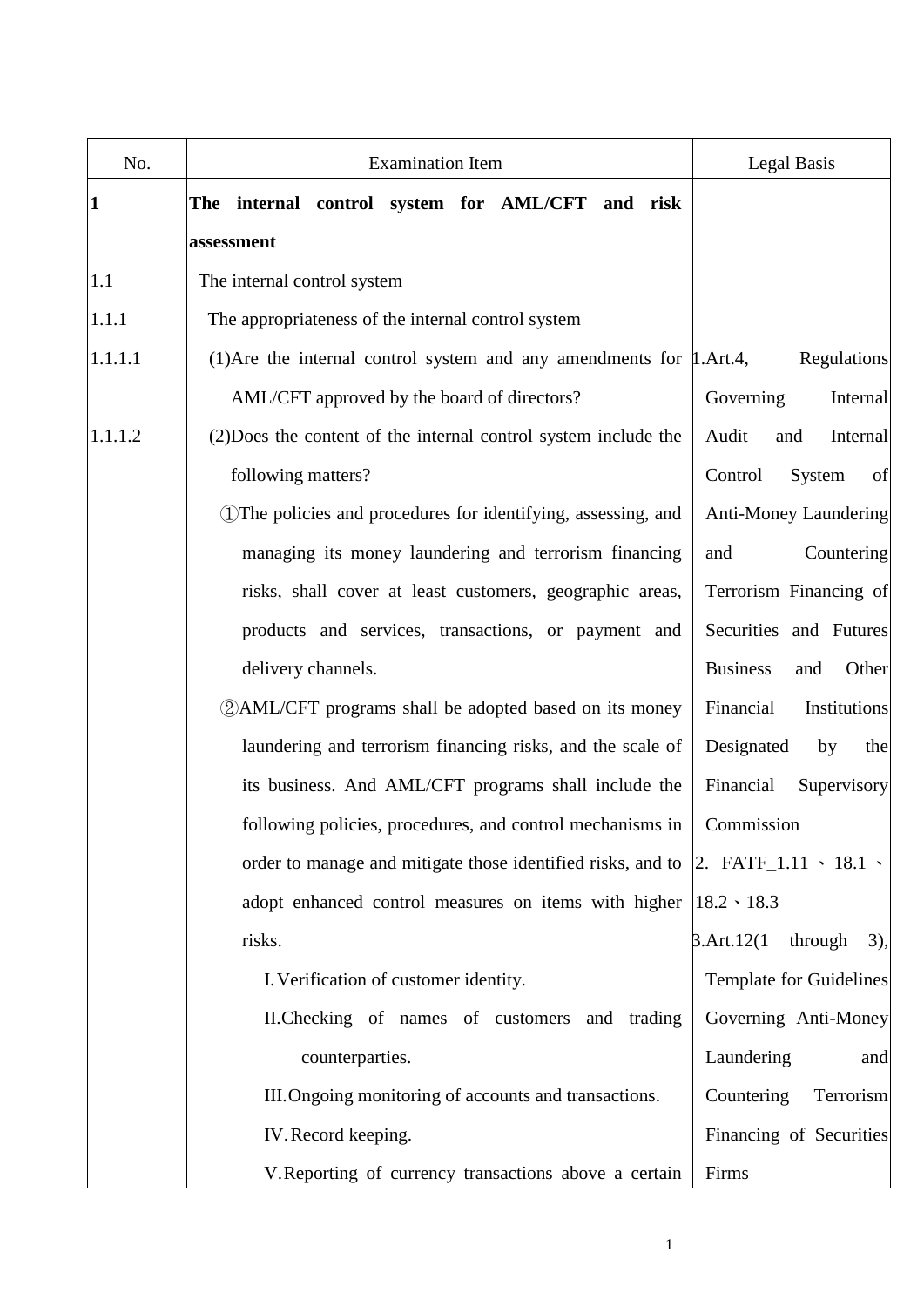| No. | <b>Examination Item</b>                                                           | Legal Basis          |
|-----|-----------------------------------------------------------------------------------|----------------------|
|     | amount.                                                                           |                      |
|     | VI. Reporting of transactions that are suspected of                               |                      |
|     | money laundering or terrorism financing.                                          |                      |
|     | VII. Appointment of an officer to be in charge of the                             |                      |
|     | AML/CFT compliance matters.                                                       |                      |
|     | VIII. Employee screening and hiring procedures.                                   |                      |
|     | IX. Ongoing employee training programs.                                           |                      |
|     | X.An independent audit function to<br>the<br>test                                 |                      |
|     | effectiveness of the AML/CFT systems.                                             |                      |
|     | 3 Are there any Monitoring and control measures for                               |                      |
|     | compliance with AML/CFT laws and regulations, and the                             |                      |
|     | standard operating procedures for implementing the                                |                      |
|     | AML/CFT programs, which is incorporated into its                                  |                      |
|     | self-audit and internal audit items, and enhanced if                              |                      |
|     | necessary?                                                                        |                      |
|     | X The examiner should refer to relevant documents to see if Refer to par.76, Risk |                      |
|     | those documents describe the firm's risk assessment Assessment, Risk-Based        |                      |
|     | methods, risk assessment items (covering at a minimum Approach Guidance for       |                      |
|     | customers, geographic locations, products and services,                           | banking Sector, FATF |
|     | transactions or delivery channels), detailed risk factors                         |                      |
|     | and definitions of risk factors, control measures, customer                       |                      |
|     | risk levels and classification rules, overall AML/CFT risk                        |                      |
|     | tolerance, and improvement mechanism when tolerance is                            |                      |
|     | exceeded.                                                                         |                      |
|     | im ≻ For detailed risk factors, the examiner should refer to the                  | Refer to p.19,       |
|     | "Guidelines Governing Money Laundering and Terrorist  Identification of Specific  |                      |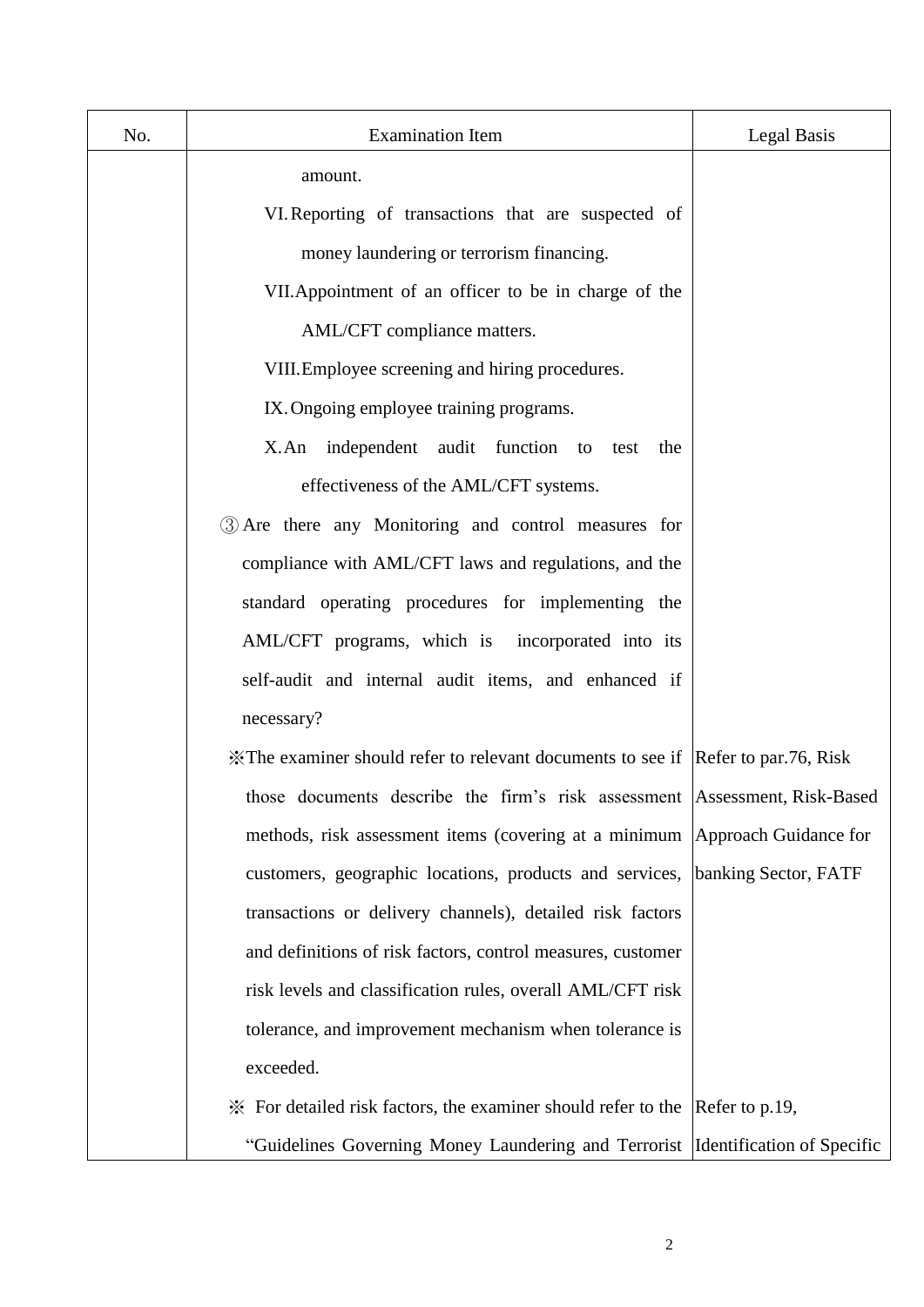| No.     | <b>Examination Item</b>                                                               | Legal Basis                      |
|---------|---------------------------------------------------------------------------------------|----------------------------------|
|         | Financing Risk Assessment and Relevant Prevention Risk Categories, FFIEC              |                                  |
|         | Program Development by Securities Firms." However the  BSA/AML Examination            |                                  |
|         | securities firm may adopt part of the risk factors Manual                             |                                  |
|         | illustrated in the Guidelines or develop more refined                                 |                                  |
|         | detailed risk factors based on the nature, size or                                    |                                  |
|         | complexity of its business.                                                           |                                  |
| 1.1.2   | Group-level AML/CFT program                                                           |                                  |
| 1.1.2.1 | (1) Does the financial institution having foreign branches (or                        | Regulations<br>1.Art.4,          |
|         | subsidiaries) establish a group-level AML/CFT program?                                | Governing<br>Internal            |
|         | The financial institution shall ensure that its foreign                               | Audit<br>and<br>Internal         |
|         | branches (and subsidiaries) apply AML/CFT measures, to                                | System<br>of<br>Control          |
|         | the extent that the laws and regulations of the host                                  | <b>Anti-Money Laundering</b>     |
|         | countries or jurisdictions so permit, consistent with those                           | Countering<br>and                |
|         | implemented by the head office (or parent company). Does                              | Terrorism Financing of           |
|         | the program include the policies, procedures and controls                             | Securities and Futures           |
|         | without violating the information confidentiality laws and                            | <b>Business</b><br>Other<br>and  |
|         | regulations of Taiwan and of the countries or jurisdictions                           | Financial<br>Institutions        |
|         | where the foreign branches and subsidiaries are located?                              | Designated<br>by<br>the          |
|         | 1) Policies and procedures for sharing information within the                         | Financial<br>Supervisory         |
|         | group as required for the purposes of verifying customer                              | Commission                       |
|         | identity, and money laundering and terrorism financing $\beta$ . FATF_18.2 \cdot 18.3 |                                  |
|         | risk management.                                                                      | $\beta$ .Art.12(4), Template for |
|         | 2 For AML/CFT purposes, when necessary, the foreign                                   | Guidelines<br>Governing          |
|         | branches (or subsidiaries) must provide customer, account,                            | <b>Anti-Money Laundering</b>     |
|         | and transaction information, as required under the                                    | Countering<br>and                |
|         | group-level compliance, audit, and AML/CFT functions.                                 | Terrorism Financing of           |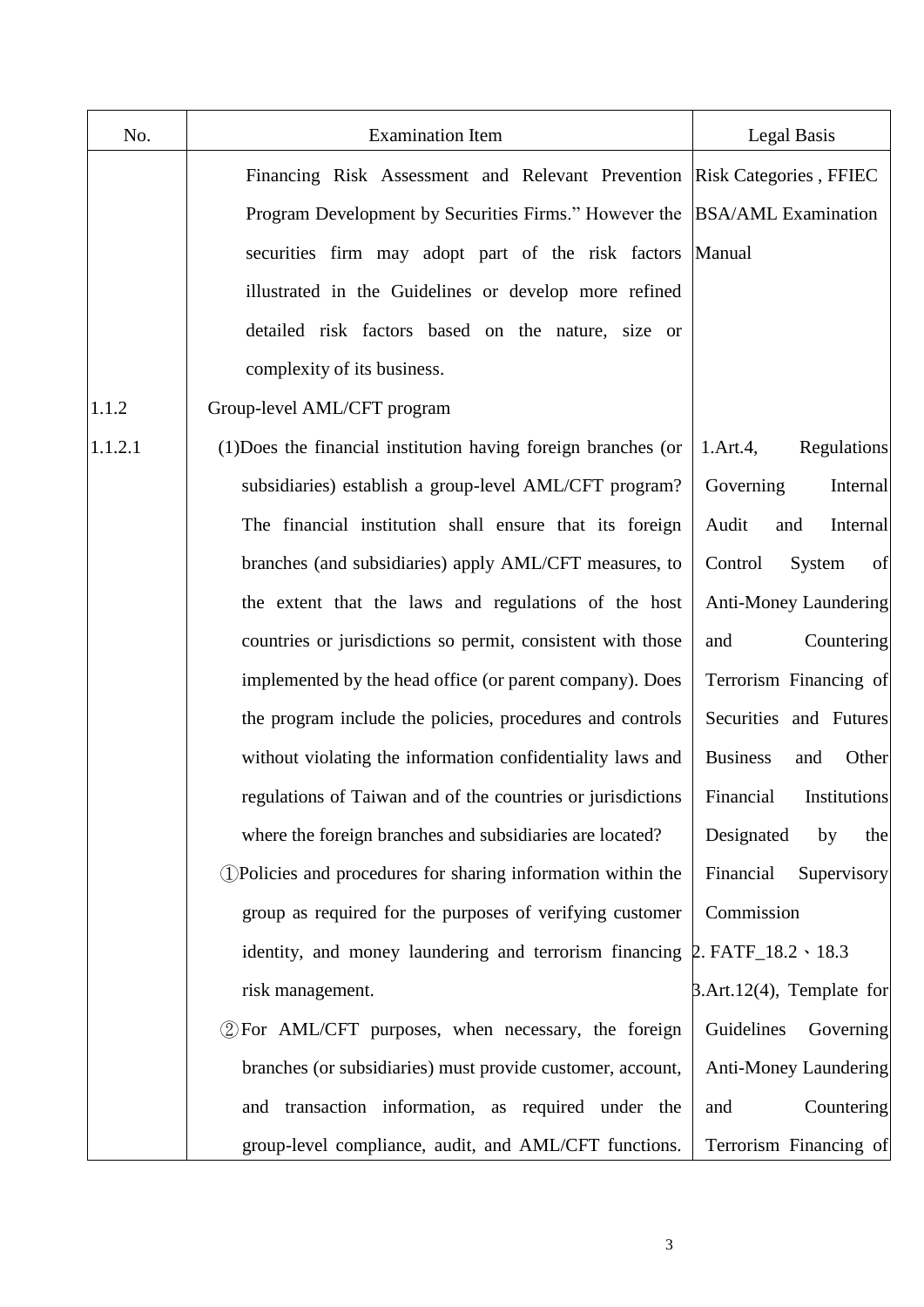| No. | <b>Examination Item</b>                                                       | <b>Legal Basis</b>      |
|-----|-------------------------------------------------------------------------------|-------------------------|
|     | This shall include information and analysis of unusual                        | <b>Securities Firms</b> |
|     | transactions or activities. When necessary, branches (or                      |                         |
|     | subsidiaries) also may be enabled to receive such                             |                         |
|     | information from these group-level functions.                                 |                         |
|     | <b>3Safeguards</b> on the use and confidentiality of information              |                         |
|     | exchanged, including safeguards to prevent tipping-off.                       |                         |
|     | X The examiner should check the firm's internal rules and Refer to FFIEC      |                         |
|     | operating procedures in relation to its group-level BSA/AML Examination       |                         |
|     | <b>AML/CFT</b><br>risk<br>program,<br>assessment                              | reports, Manual p.165   |
|     | examination reports of foreign financial supervisory                          |                         |
|     | agencies on its foreign branches or subsidiaries and                          |                         |
|     | related documents to determine whether the AML/CFT                            |                         |
|     | program contains supervision and management of                                |                         |
|     | ML/TF risks faced by its foreign branches and                                 |                         |
|     | subsidiaries.                                                                 |                         |
|     | X The examiner should check the firm's internal rules and Refer to par.49-50, |                         |
|     | operating procedures for group-level information FATF, Public                 |                         |
|     | sharing to evaluate whether the scope of sharing is Consultation on the       |                         |
|     | reasonable and check whether the customer information Draft Guidance for      |                         |
|     | actually shared within the group oversteps the Private Sector                 |                         |
|     | regulatory restrictions or the established rules. For Information Sharing,    |                         |
|     | example, if it is unlikely for a customer to carry out June 17, 2017          |                         |
|     | transactions at a foreign branch or subsidiary, the                           |                         |
|     | information on the customer should be excluded from                           |                         |
|     | the scope of sharing. However on condition that it is                         |                         |
|     | legal to do so, if a customer has been declined by the                        |                         |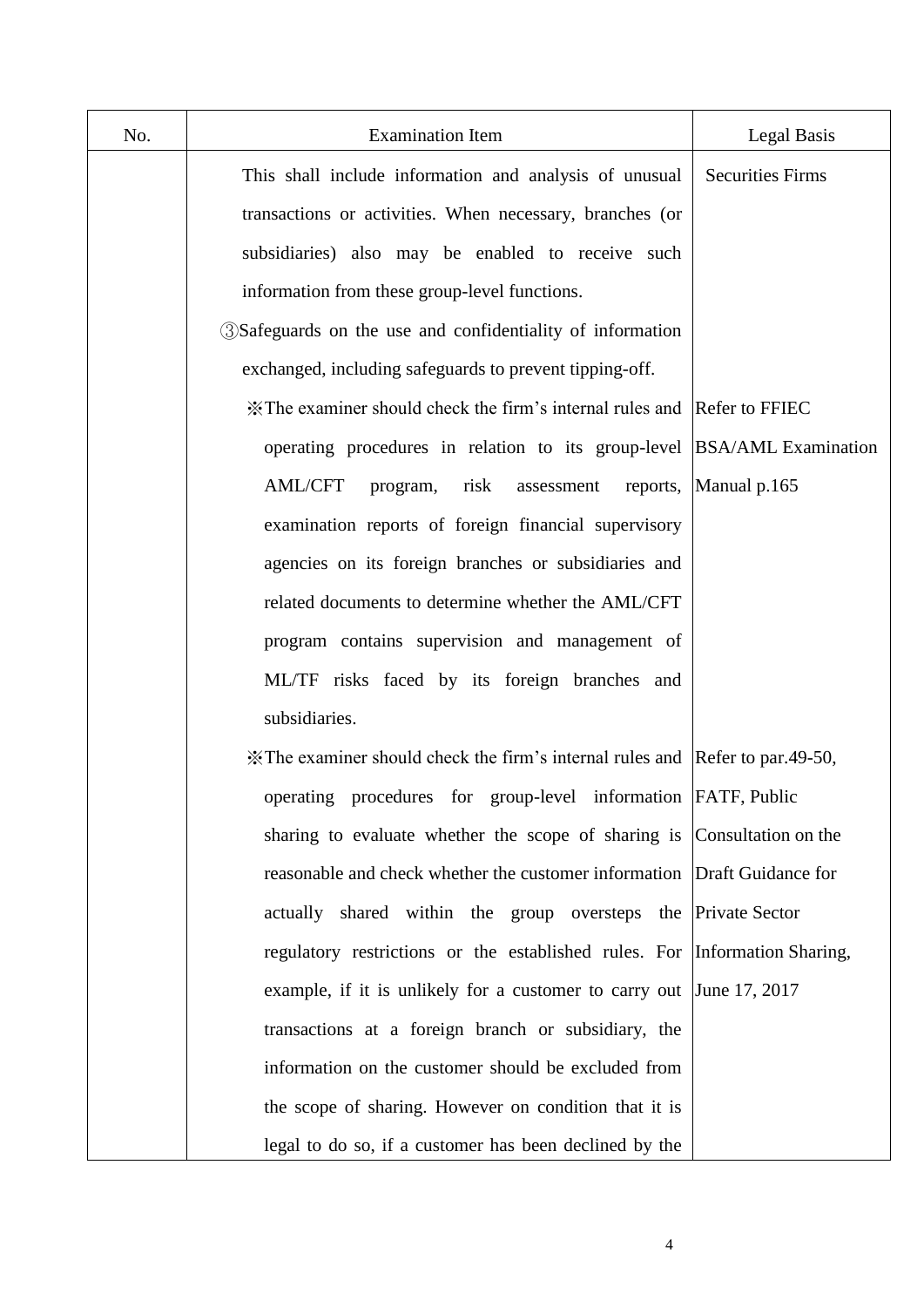| No.     | <b>Examination Item</b>                                                             | Legal Basis                      |
|---------|-------------------------------------------------------------------------------------|----------------------------------|
|         | head office or parent company (or a foreign branch or                               |                                  |
|         | subsidiary) to open an account, information on the                                  |                                  |
|         | denied account may be shared with foreign branches or                               |                                  |
|         | subsidiaries (head office or parent company). In order                              |                                  |
|         | to effectively assess and understand customer risk and                              |                                  |
|         | facilitate<br>monitoring<br>and<br>controlling<br>unusual                           |                                  |
|         | transactions within the group, information on common                                |                                  |
|         | should be shared within the group,<br>customers                                     |                                  |
|         | particularly regarding high-risk customers.                                         |                                  |
|         | $\frac{1}{2}$ The<br>examiner responsible for examining<br>the                      |                                  |
|         | information<br>business of securities firms<br>should                               |                                  |
|         | understand the confidentiality of channels or means                                 |                                  |
|         | used by the head office or parent company and foreign                               |                                  |
|         | branches and subsidiaries in transmitting and storing                               |                                  |
|         | relevant information.                                                               |                                  |
| 1.1.2.2 | (2) When the minimum requirements of the countries where                            | <b>Regulations</b><br>1.Art.4,   |
|         | its head office (or parent company) and branches (or                                | Internal<br>Governing            |
|         | subsidiaries) are located are different, does the branch (or                        | Audit<br>and<br>Internal         |
|         | subsidiary) follow the criteria which are higher?                                   | of<br>Control<br>System          |
|         | However, in case there is any doubt regarding the                                   | Anti-Money Laundering            |
|         | determination<br>higher<br>lower<br>criteria,<br>of<br>$\hbox{or}\hskip 1in$<br>the | Countering<br>and                |
|         | determination by the competent authority of the place                               | Terrorism Financing of           |
|         | where the head office (or parent company) of the                                    | Securities and Futures           |
|         | securities or futures business is located shall prevail. If a                       | <b>Business</b><br>Other<br>and  |
|         | foreign branch or subsidiary is unable to adopt the same                            | Financial<br><b>Institutions</b> |
|         | criteria as the head office (or parent company) due to                              | Designated<br>by<br>the          |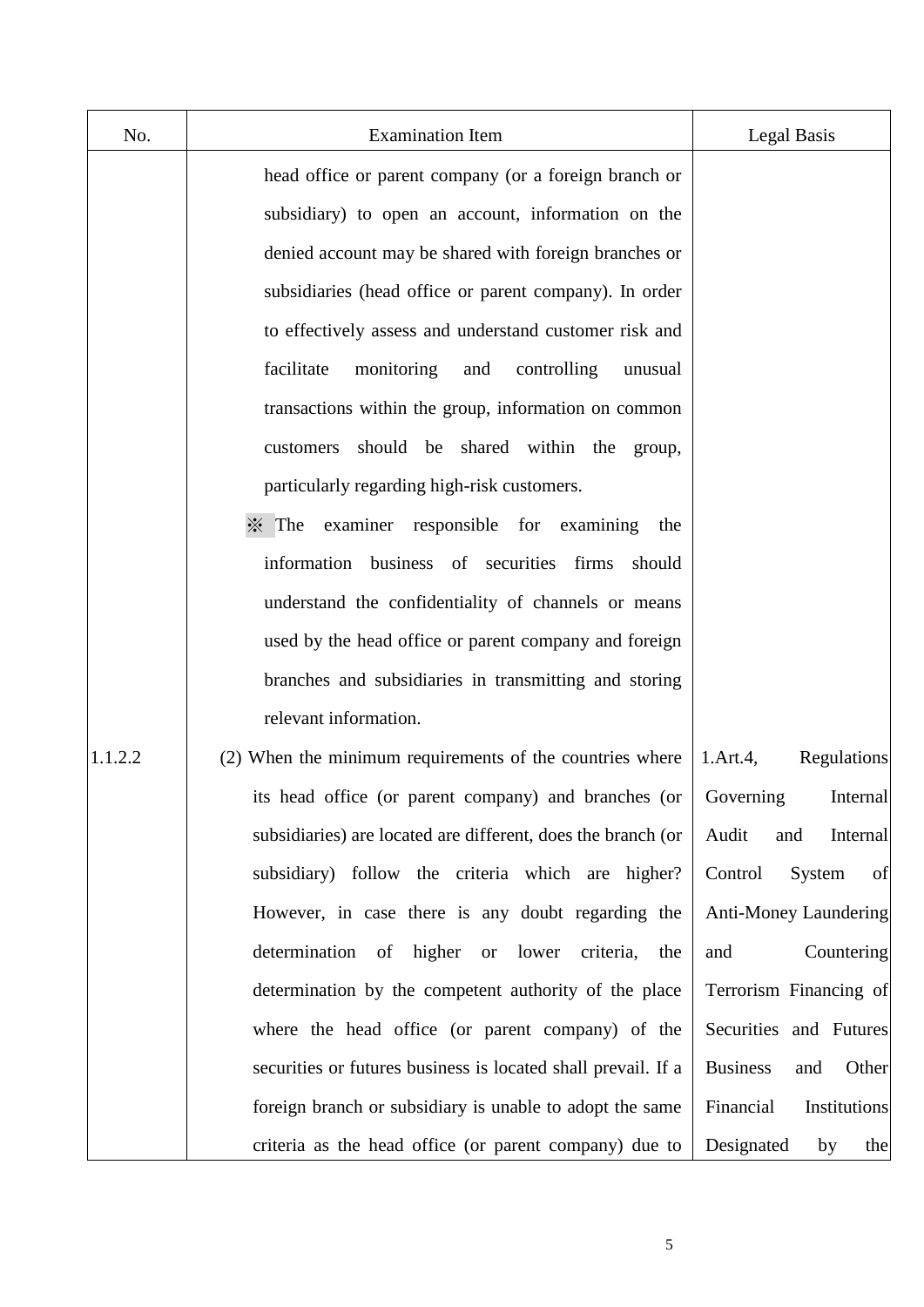| No. | <b>Examination Item</b>                                               | Legal Basis                      |
|-----|-----------------------------------------------------------------------|----------------------------------|
|     | prohibitions of foreign laws or regulations, does the                 | Financial<br>Supervisory         |
|     | branch (or subsidiary) take appropriate additional                    | Commission                       |
|     | measures to manage the risks of money laundering and 2. FATF_18.3     |                                  |
|     | terrorism financing, and make a report to the FSC?                    | $\beta$ .Art.12(5), Template for |
|     |                                                                       | Guidelines<br>Governing          |
|     |                                                                       | Anti-Money Laundering            |
|     |                                                                       | Countering<br>and                |
|     |                                                                       | Terrorism Financing of           |
|     |                                                                       | <b>Securities Firms</b>          |
|     | X If a foreign branch or subsidiary is unable to share                |                                  |
|     | within the group the identity, account and transaction                |                                  |
|     | information of foreign customers due to local                         |                                  |
|     | regulations, the examiner should check whether there is               |                                  |
|     | a legal opinion or information on local regulations                   |                                  |
|     | available to corroborate the reason for non-compliance                |                                  |
|     | (including the types of information that cannot be                    |                                  |
|     | provided). The securities firm should also describe in                |                                  |
|     | its AML/CFT program the foreign branches and                          |                                  |
|     | subsidiaries that are unable to comply with the                       |                                  |
|     | information sharing requirements, analyze the impact                  |                                  |
|     | thereof and reflect it in its risk assessment result.                 |                                  |
|     | * The examiner should check whether the firm has Refer to FFIEC       |                                  |
|     | established a mechanism to readily understand and BSA/AML Examination |                                  |
|     | supervise compliance with the local laws and Manual p.165             |                                  |
|     | regulations by its foreign branches and subsidiaries,                 |                                  |
|     | whether necessary corrective actions are immediately                  |                                  |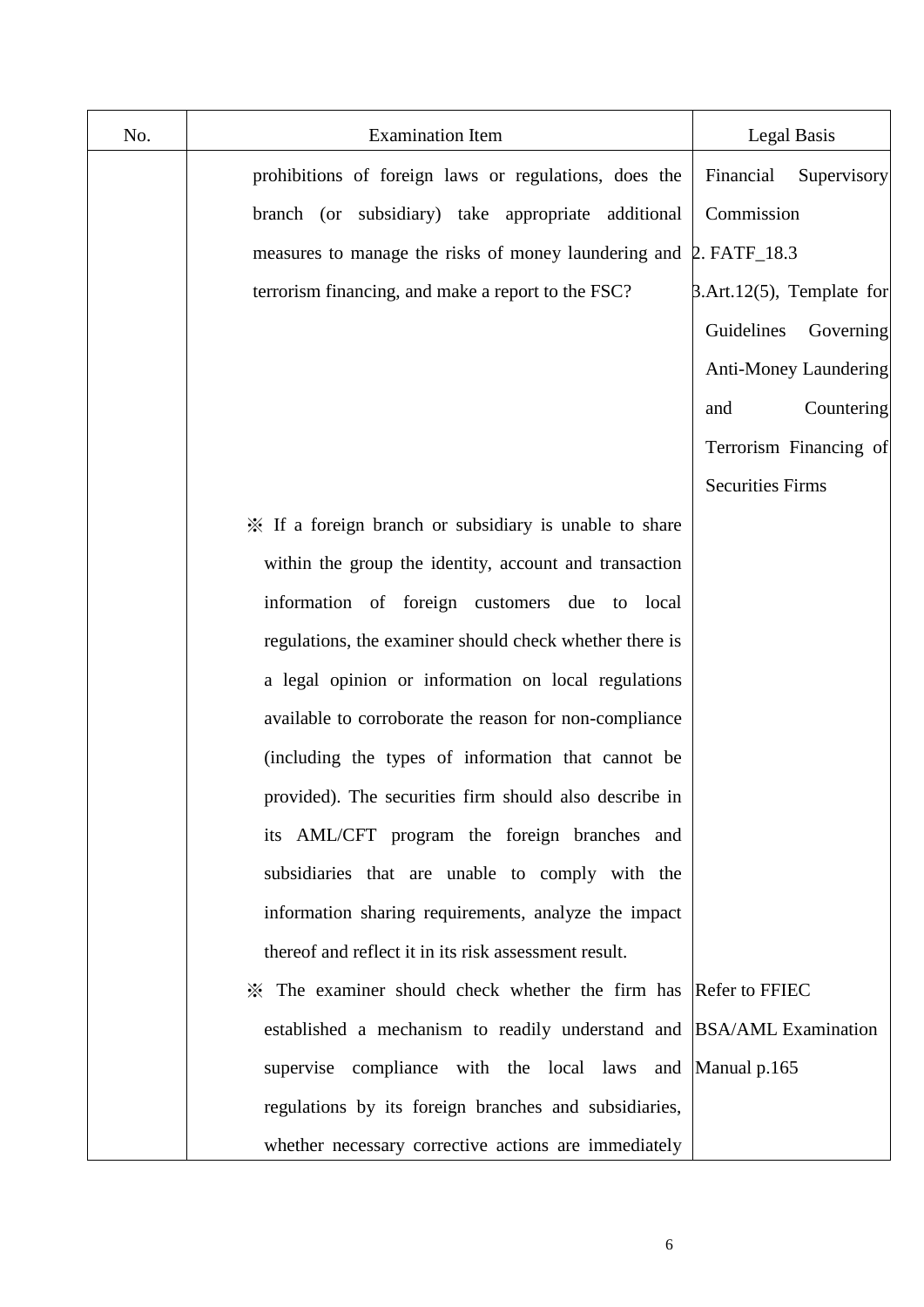| No.     | <b>Examination Item</b>                                             | Legal Basis                     |
|---------|---------------------------------------------------------------------|---------------------------------|
|         | taken for weaknesses or deficiencies in the AML/CFT                 |                                 |
|         | program of a foreign branch or subsidiary identified by             |                                 |
|         | the foreign competent authority or in self-inspection or            |                                 |
|         | internal audit unit, and whether the board of directors             |                                 |
|         | or senior management is informed based on the risk                  |                                 |
|         | level of the weakness or deficiency.                                |                                 |
| 1.1.3   | 3. The supervision of the board of directors and senior             |                                 |
|         | management                                                          |                                 |
| 1.1.3.1 | $(1)$ Do the board of directors and senior management $ 1.Art.4 $ , | Regulations                     |
|         | understand the money laundering and terrorism                       | Governing<br>Internal           |
|         | financing risks, ensure the AML/CFT programs and its                | Audit<br>Internal<br>and        |
|         | operation work effectively, and adopt measures to                   | System<br>of<br>Control         |
|         | create a culture of AML/CFT compliance?                             | Anti-Money Laundering           |
|         |                                                                     | Countering<br>and               |
|         |                                                                     | Terrorism Financing of          |
|         |                                                                     | Securities and Futures          |
|         |                                                                     | <b>Business</b><br>Other<br>and |
|         |                                                                     | Financial<br>Institutions       |
|         |                                                                     | Designated<br>by<br>the         |
|         |                                                                     | Financial<br>Supervisory        |
|         |                                                                     | Commission                      |
|         |                                                                     | 2.Art.12 $(7)$ , Template for   |
|         |                                                                     | Guidelines<br>Governing         |
|         |                                                                     | Anti-Money Laundering           |
|         |                                                                     | Countering<br>and               |
|         |                                                                     | Terrorism Financing of          |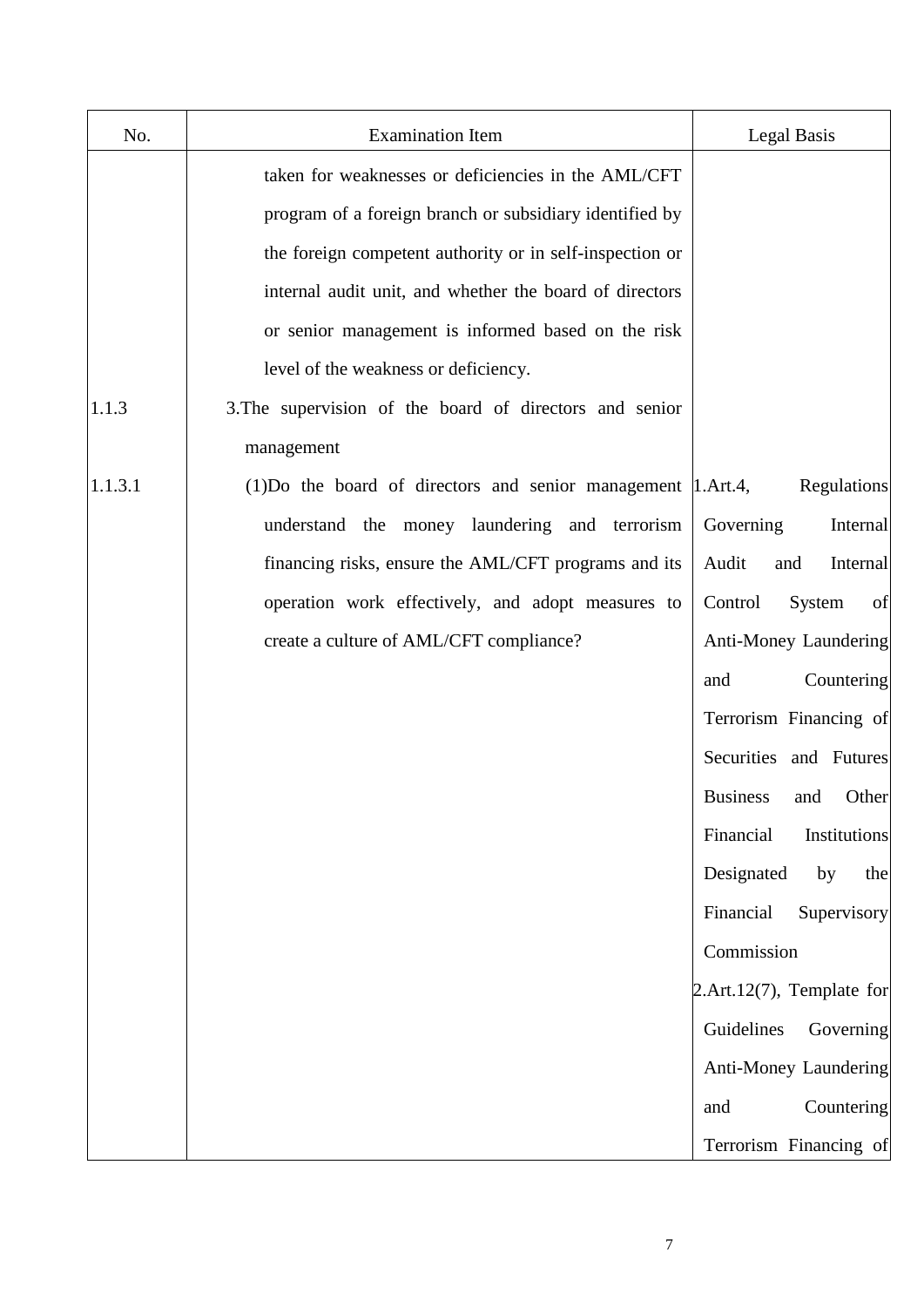| No.     | <b>Examination Item</b>                                                      | Legal Basis                     |
|---------|------------------------------------------------------------------------------|---------------------------------|
|         |                                                                              | <b>Securities Firms</b>         |
| 1.1.3.2 | (2) Does the board of directors of the financial institution $\mu$ . Art. 5, | Regulations                     |
|         | appoint one senior officer to serve as the chief                             | Governing<br><b>Internal</b>    |
|         | AML/CFT officer and vest the officer with full                               | Audit<br>and<br><b>Internal</b> |
|         | authority in coordinating and monitoring AML/CFT                             | System<br>of<br>Control         |
|         | implementation, and ensure that he chief AML/CFT                             | Anti-Money                      |
|         | officer does not hold any concurrent posts that may                          | Laundering<br>and               |
|         | have a conflict of interest with his/her AML/CFT                             | Countering Terrorism            |
|         | responsibilities?                                                            | Financing of Securities         |
|         |                                                                              | and Futures Business            |
|         |                                                                              | Other<br>Financial<br>and       |
|         |                                                                              | Institutions Designated         |
|         |                                                                              | Financial<br>the<br>by          |
|         |                                                                              | Supervisory                     |
|         |                                                                              | Commission                      |
|         |                                                                              | 2. FATF_18.1                    |
|         |                                                                              | $\beta$ .Art13(1), Template for |
|         |                                                                              | Guidelines<br>Governing         |
|         |                                                                              | Anti-Money                      |
|         |                                                                              | Laundering<br>and               |
|         |                                                                              | Countering<br>Terrorism         |
|         |                                                                              | Financing of Securities         |
|         |                                                                              | Firms                           |
| 1.1.3.3 | (3) Does the chief AML/CFT officer report to the board of                    | Regulations<br>1.Art.5,         |
|         | directors and supervisors (or the audit committee) about                     | Governing<br>Internal           |
|         | implementation of the AML/CFT<br>the<br>program                              | Audit<br>and<br><b>Internal</b> |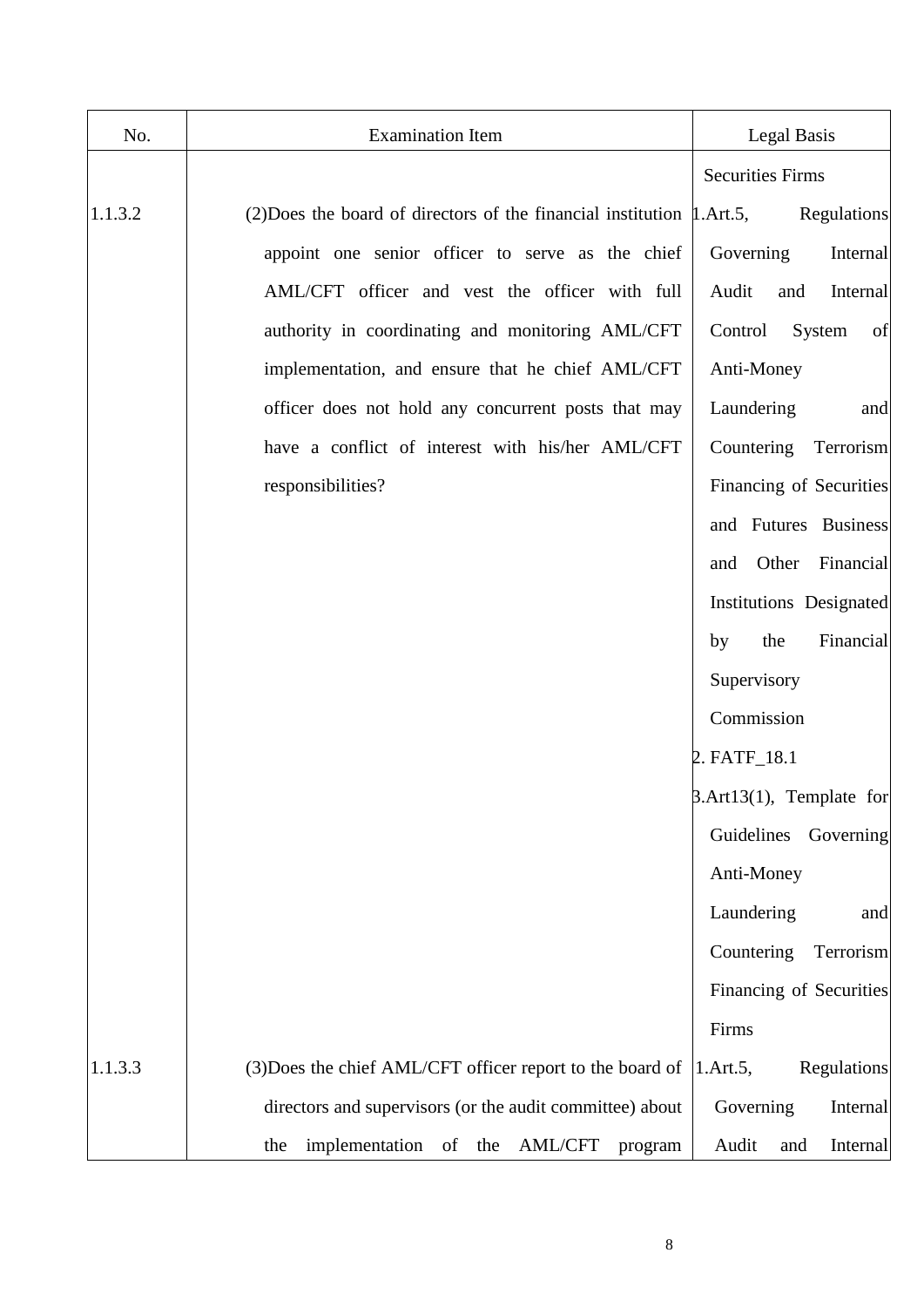| No. | <b>Examination Item</b>                                     | Legal Basis                    |
|-----|-------------------------------------------------------------|--------------------------------|
|     | (including but not limited to the effectiveness of the      | of<br>System<br>Control        |
|     | AML/CFT program, any violations and the corrective          | Anti-Money                     |
|     | plans, and related major compliance matters) at least       | Laundering<br>and              |
|     | every half year, and immediately report to the board of     | Countering Terrorism           |
|     | directors and supervisors (or the audit committee) if       | <b>Financing of Securities</b> |
|     | he/she discovers any material breach of AML/CFT             | and Futures Business           |
|     | laws or regulations?                                        | and Other Financial            |
|     |                                                             | <b>Institutions Designated</b> |
|     |                                                             | Financial<br>the<br>by         |
|     |                                                             | Supervisory                    |
|     |                                                             | Commission                     |
|     |                                                             | 2. Refer to p.158,             |
|     |                                                             | Management and                 |
|     |                                                             | Oversight of the               |
|     |                                                             | <b>BSA/AML</b>                 |
|     |                                                             | Compliance Program,            |
|     |                                                             | <b>FFIEC BSA/AML</b>           |
|     |                                                             | <b>Examination Manual</b>      |
|     |                                                             | 3.Art.13(3), Template for      |
|     |                                                             | <b>Guidelines Governing</b>    |
|     |                                                             | Anti-Money                     |
|     |                                                             | Laundering and                 |
|     |                                                             | Countering Terrorism           |
|     |                                                             | <b>Financing of Securities</b> |
|     |                                                             | Firms                          |
|     | * The examiner should inspect the firm's internal rules and | Art.5,<br><b>Regulations</b>   |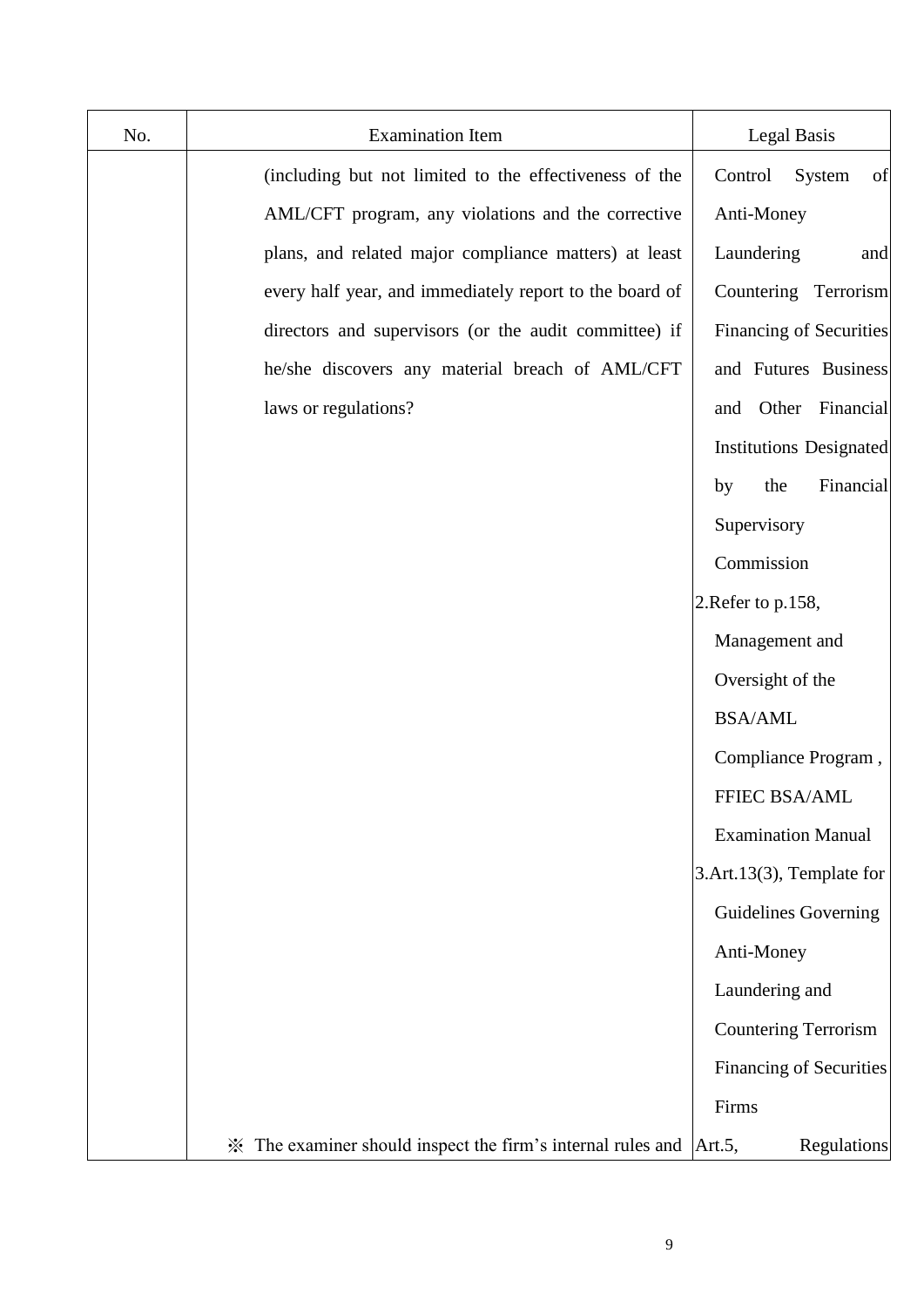| No.     | <b>Examination Item</b>                                                          | Legal Basis                   |
|---------|----------------------------------------------------------------------------------|-------------------------------|
|         | operating procedures to determine whether they specify                           | Governing Internal Audit      |
|         | the frequency by which the firm's dedicated AML/CFT                              | Internal<br>Control<br>and    |
|         | compliance unit and/or internal audit unit should report to System of Anti-Money |                               |
|         | the board of directors and senior management, and Laundering                     | and                           |
|         | whether these units made report according to the Countering                      | Terrorism                     |
|         | established frequency.                                                           | Financing of Securities       |
|         |                                                                                  | and Futures Business and      |
|         |                                                                                  | Financial<br>Other            |
|         |                                                                                  | Institutions<br>Designated    |
|         |                                                                                  | Financial<br>by<br>the        |
|         |                                                                                  | <b>Supervisory Commission</b> |
|         | ※Whether the firm's relevant unit reports non-compliance  Refer to p.158,        |                               |
|         | with internal AML/CFT related rules or operating Management and                  |                               |
|         | procedures or major deficiencies (including deficiencies                         | Oversight of the              |
|         | of the overseas branches or subsidiaries) or major events BSA/AML Compliance     |                               |
|         | (e.g. changes of domestic or foreign laws and regulations) Program, FFIEC        |                               |
|         | that affect the effectiveness of anti-money laundering to BSA/AML Examination    |                               |
|         | the board of directors and senior management in a timely Manual                  |                               |
|         | manner, analyzes causes and proposes improvement plan                            |                               |
|         | (including whether it is necessary to revise the AML/CFT                         |                               |
|         | program).                                                                        |                               |
| 1.1.3.4 | $(4)$ Do the domestic and foreign business units of the $ 1.Art.6$ ,             | Regulations                   |
|         | financial institution appoint a senior manager to act as a                       | Governing<br>Internal         |
|         | supervisory officer in charge of supervising the                                 | Audit<br>Internal<br>and      |
|         | implementation of AML/CFT related matters of the                                 | Control<br>System<br>of       |
|         | business<br>self-assessment<br>conduct<br>unit,<br>and<br>in                     | Anti-Money                    |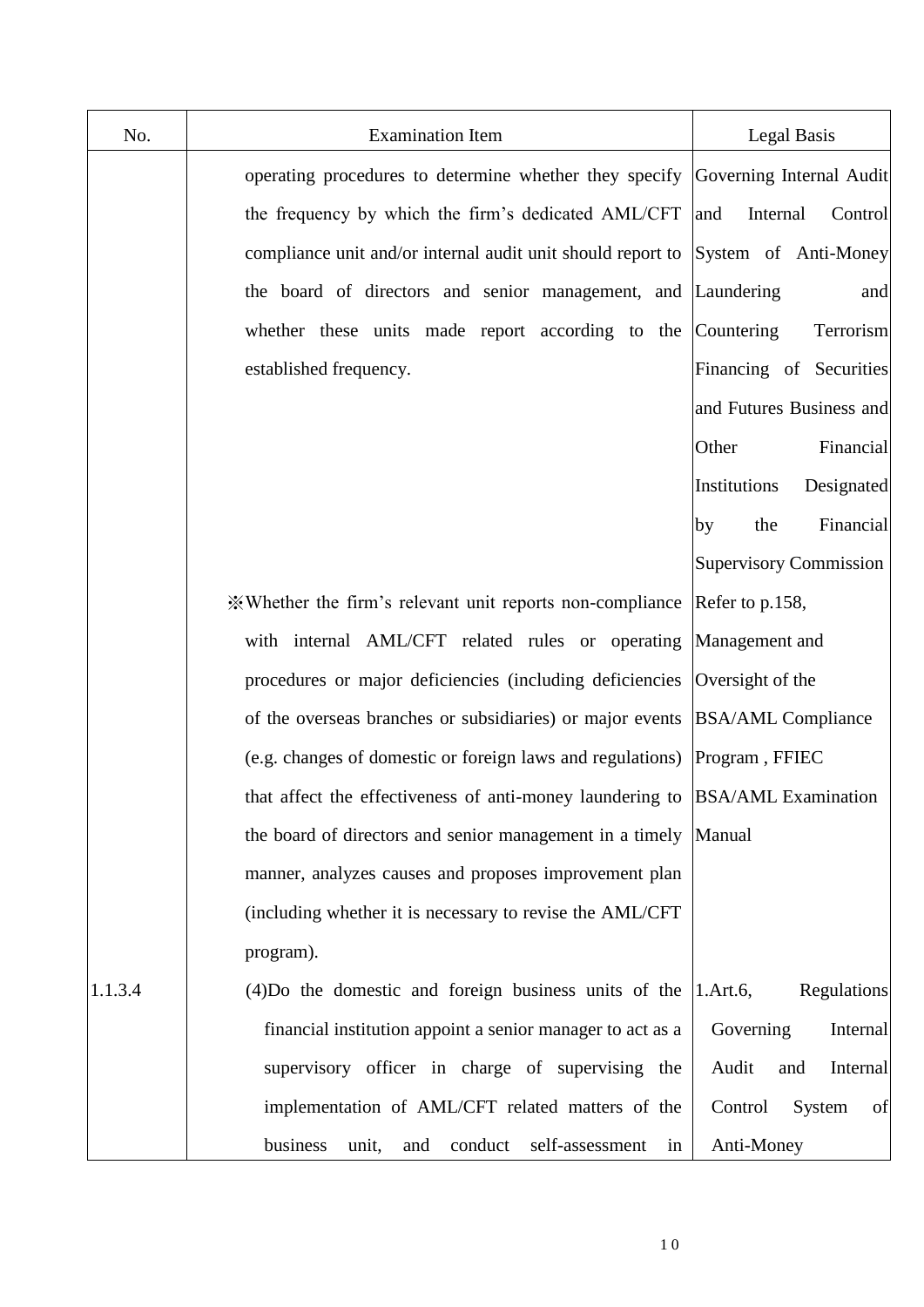| No. | <b>Examination Item</b>                                 | <b>Legal Basis</b>            |
|-----|---------------------------------------------------------|-------------------------------|
|     | accordance<br>"Regulations<br>Governing<br>with<br>the  | Laundering<br>and             |
|     | Establishment of Internal Control Systems by Service    | Countering<br>Terrorism       |
|     | Enterprises in Securities and Futures Markets" at least | Financing of Securities       |
|     | once a year?                                            | and Futures Business          |
|     |                                                         | Other<br>Financial<br>and     |
|     |                                                         | Institutions Designated       |
|     |                                                         | Financial<br>the<br>by        |
|     |                                                         | Supervisory                   |
|     |                                                         | Commission                    |
|     |                                                         | 2.Art.22, Regulations         |
|     |                                                         | Governing<br>the              |
|     |                                                         | Establishment<br>of           |
|     |                                                         | Internal<br>Control           |
|     |                                                         | Systems<br>by<br>Service      |
|     |                                                         | Enterprises<br>in             |
|     |                                                         | Securities and Futures        |
|     |                                                         | Markets                       |
|     |                                                         | 3.Art.14 $(1)$ , Template for |
|     |                                                         | Guidelines Governing          |
|     |                                                         | Anti-Money                    |
|     |                                                         | Laundering<br>and             |
|     |                                                         | Countering Terrorism          |
|     |                                                         | Financing of Securities       |
|     |                                                         | Firms                         |
|     | * Whether the securities firm clearly defines the       |                               |
|     | segregation of duties relating to AML/CFT among         |                               |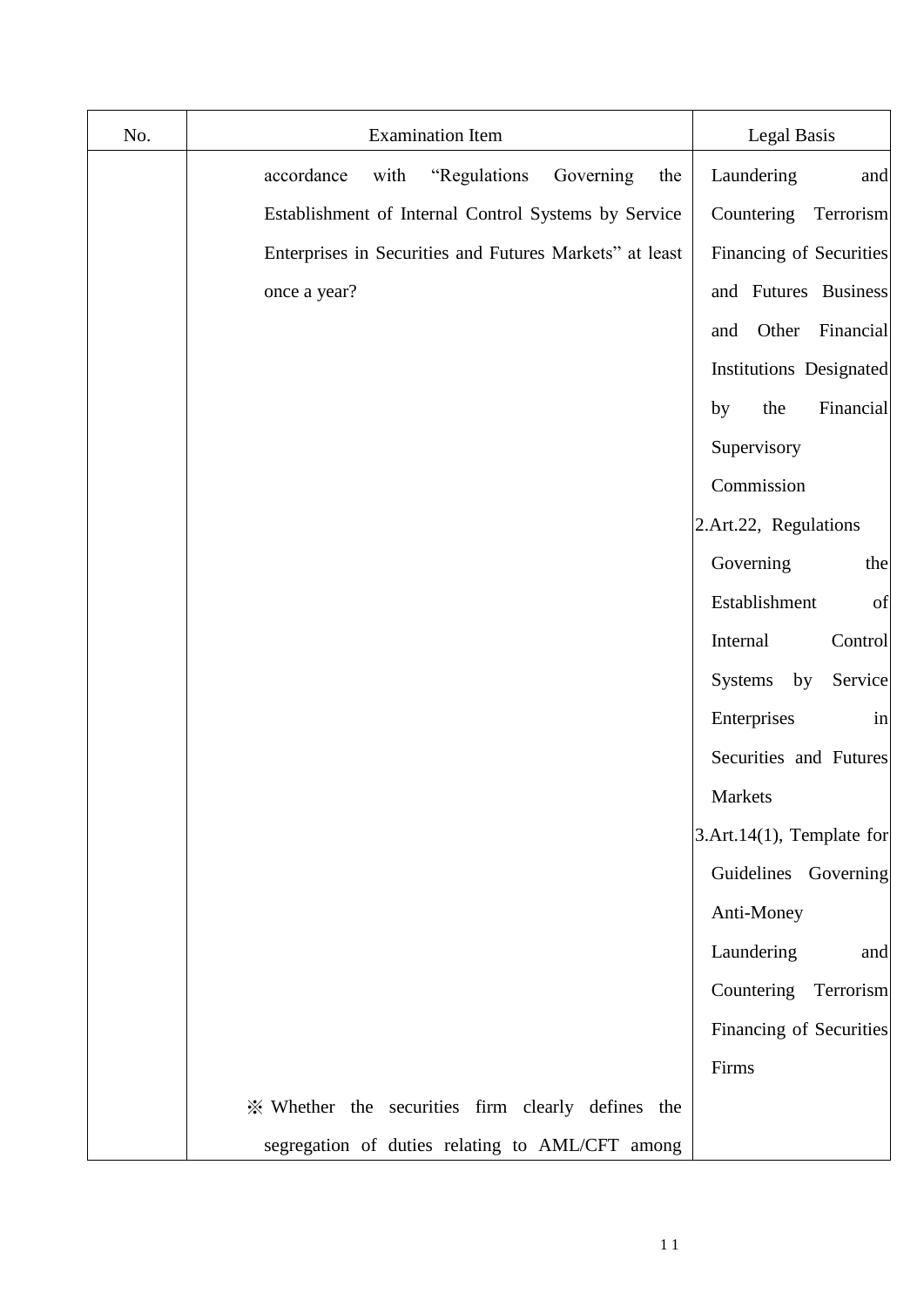| No.     | <b>Examination Item</b>                                     | Legal Basis                     |
|---------|-------------------------------------------------------------|---------------------------------|
|         | respective business units; the examiner should spot         |                                 |
|         | check the actual operation to determine whether it          |                                 |
|         | conforms to the relevant rules. For example, when the       |                                 |
|         | Investigation Bureau requests customer information          |                                 |
|         | from the firm on a suspicious money laundering case         |                                 |
|         | that the Bureau is investigating, whether relevant          |                                 |
|         | internal rules and operating procedures specify the         |                                 |
|         | mechanism for re-checking the risk level of customer        |                                 |
|         | involved in the investigated case, are the works of         |                                 |
|         | replying to the Investigation Bureau and re-checking        |                                 |
|         | the customer risk level clearly spelled out; for detected   |                                 |
|         | suspicious money laundering transactions, is the            |                                 |
|         | division of works for related investigation works           |                                 |
|         | clearly specified?                                          |                                 |
| 1.1.3.5 | (5) Does the president of the financial institution oversee | Regulations<br>1.Art.6,         |
|         | that respective units prudently evaluate and review the     | Governing<br>Internal           |
|         | implementation of the AML/CFT internal control              | Audit<br>Internal<br>and        |
|         | system? Do the chairman, president, chief auditor and       | of<br>System<br>Control         |
|         | chief AML/CFT officer jointly issue a statement on          | Anti-Money Laundering           |
|         | AML/CFT internal control, which shall be submitted to       | Countering<br>and               |
|         | the board of directors for approval and disclosed on the    | Terrorism Financing of          |
|         | website of the securities or futures business within        | Securities and Futures          |
|         | three months after the end of each fiscal year, and filed   | <b>Business</b><br>Other<br>and |
|         | via a website designated by the FSC?                        | Financial<br>Institutions       |
|         |                                                             | Designated<br>by<br>the         |
|         |                                                             | Financial<br>Supervisory        |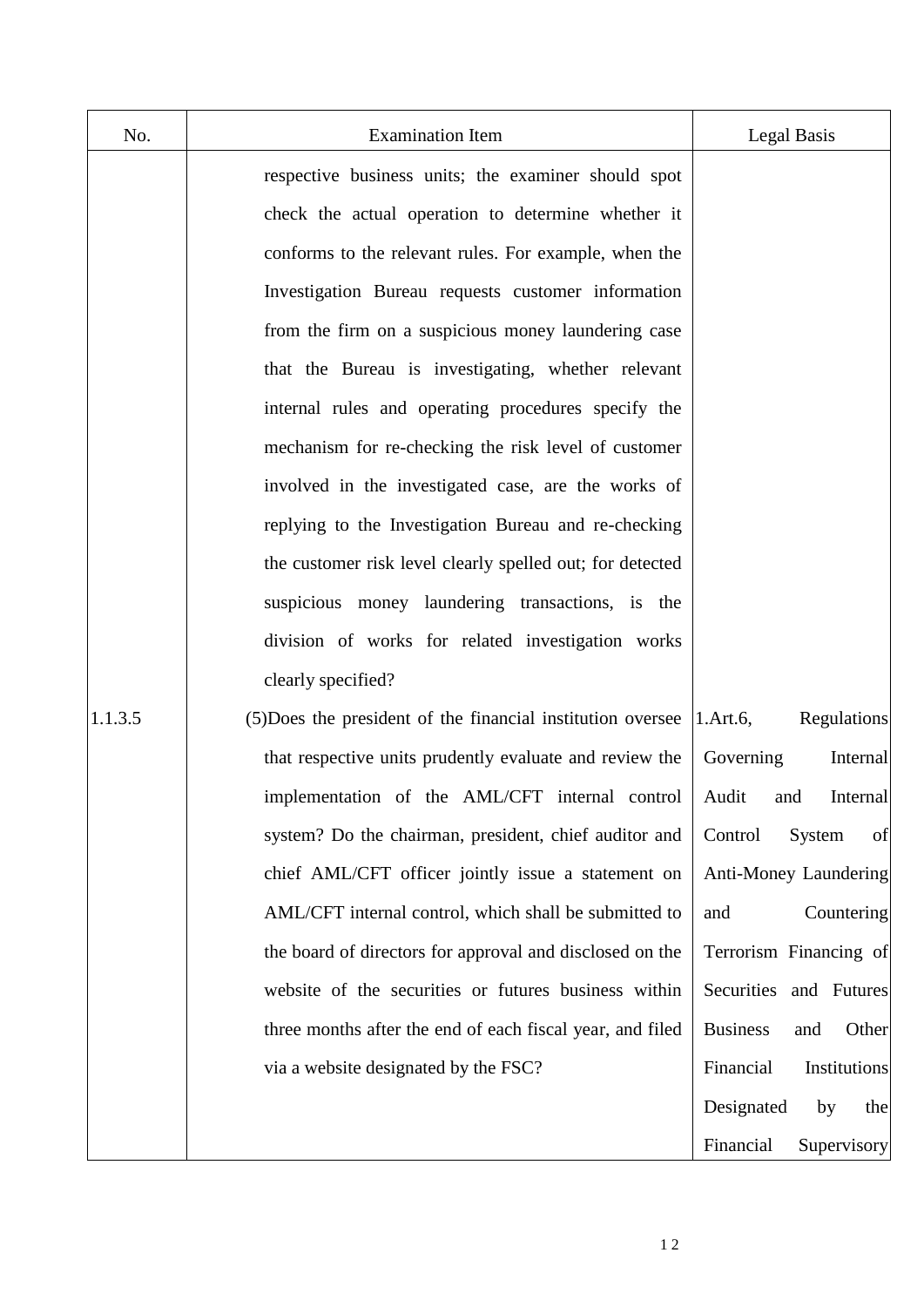| No.     | <b>Examination Item</b>                                | <b>Legal Basis</b>             |
|---------|--------------------------------------------------------|--------------------------------|
|         |                                                        | Commission                     |
|         |                                                        | 3.Art.14(4), Template for      |
|         |                                                        | Guidelines<br>Governing        |
|         |                                                        | Anti-Money Laundering          |
|         |                                                        | Countering<br>and              |
|         |                                                        | Terrorism Financing of         |
|         |                                                        | <b>Securities Firms</b>        |
| 1.2     | Risk assessment                                        |                                |
| 1.2.1   | 1. The model of risk assessment                        |                                |
| 1.2.1.1 | (1) Does the financial institution conduct appropriate | Regulations<br>1.Art.4,        |
|         | measures to identify and evaluate its money laundering | Governing<br>Internal          |
|         | and terrorism financing risks, and determine specific  | Audit<br>Internal<br>and       |
|         | risk assessment items based on the risk identified?    | Control<br>System<br>of        |
|         | Does the risk assessment items at least include        | Anti-Money                     |
|         | customers, geographic areas, products and services,    | Laundering<br>and              |
|         | transactions, or payment and delivery<br>channels      | Countering Terrorism           |
|         | (hereinafter referred to as "inherent risk")?          | <b>Financing of Securities</b> |
|         |                                                        | and Futures Business           |
|         |                                                        | and Other Financial            |
|         |                                                        | <b>Institutions Designated</b> |
|         |                                                        | the<br>Financial<br>by         |
|         |                                                        | Supervisory                    |
|         |                                                        | Commission                     |
|         |                                                        | 2.Art.3, the Guidelines        |
|         |                                                        | Governing<br>Money             |
|         |                                                        | Laundering<br>and              |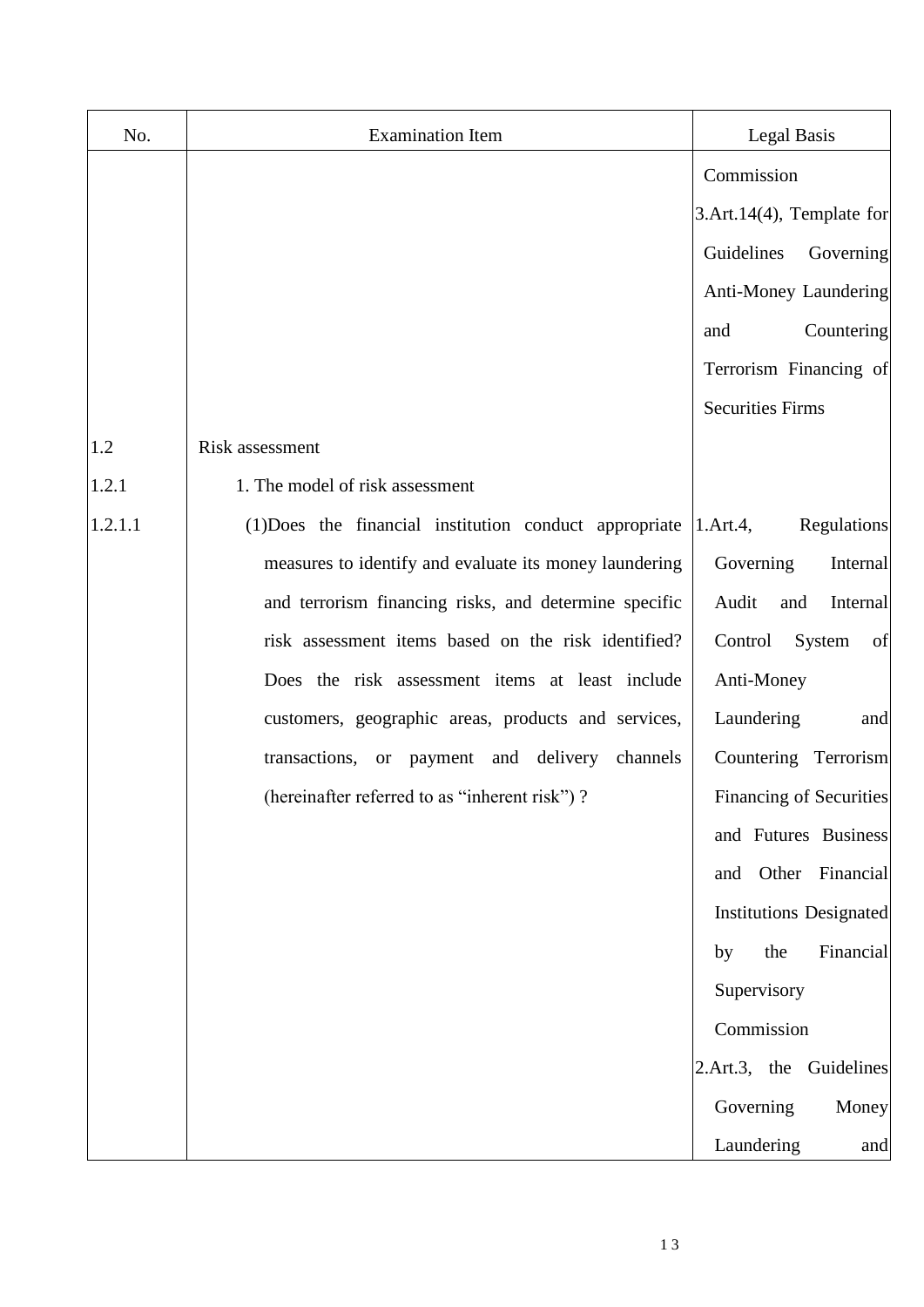| No.     | <b>Examination Item</b>                                     | <b>Legal Basis</b>            |
|---------|-------------------------------------------------------------|-------------------------------|
|         |                                                             | Financing<br>Terrorist        |
|         |                                                             | Risk Assessment and           |
|         |                                                             | Relevant<br>Prevention        |
|         |                                                             | Program Development           |
|         |                                                             | the<br>Securities<br>by       |
|         |                                                             | Sector                        |
|         |                                                             | 3.Art.12 $(2)$ , Template for |
|         |                                                             | Guidelines Governing          |
|         |                                                             | Anti-Money                    |
|         |                                                             | Laundering<br>and             |
|         |                                                             | Countering Terrorism          |
|         |                                                             | Financing of Securities       |
|         |                                                             | Firms                         |
| 1.2.1.2 | (2) Whether the securities firm adopts a different approach |                               |
|         | based on the size, complexity and nature of its business    |                               |
|         | or chooses different factors in its risk assessment         |                               |
|         | operation while using the same approach?                    |                               |
|         |                                                             |                               |
|         | * The examiner should inspect whether there is any          |                               |
|         | deficiency in the way the securities firm conducts risk     |                               |
|         | assessment. For example:                                    |                               |
|         | A. Use one single indicator as the decisive factor for      |                               |
|         | assigning high or low ML/TF risk.                           |                               |
|         | B. Fail to give full consideration to qualitative and       |                               |
|         | quantitative factors.                                       |                               |
|         | C. Assign the same risk level to businesses or products     |                               |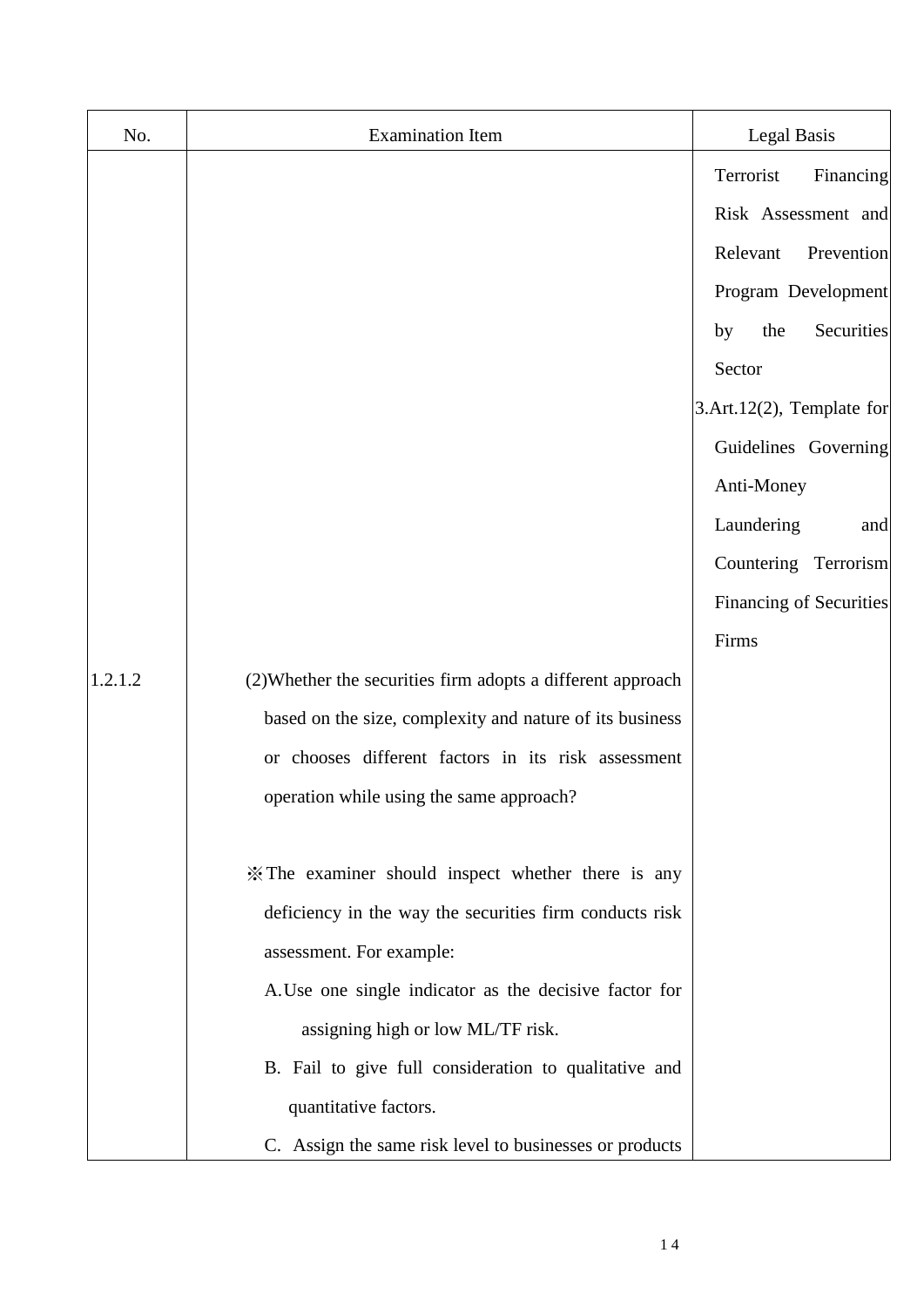| No.     | <b>Examination Item</b>                                                     | Legal Basis                  |
|---------|-----------------------------------------------------------------------------|------------------------------|
|         | with higher or lower inherent risk.                                         |                              |
|         | * Whether the securities firm includes appropriately Refer to par.57, Risk  |                              |
|         | internal and external information into factors to be Assessment, Risk-Based |                              |
|         | considered in its ML/TF risk assessment. Relevant Approach Guidance for     |                              |
|         | information<br>includes<br>limited<br>but is<br>not                         | to: banking Sector, FATF     |
|         | communication findings with relevant business units,                        |                              |
|         | country risk assessment result (e.g. identified high-risk                   |                              |
|         | lines of business), sanctioned jurisdictions or sanction                    |                              |
|         | lists released by international organizations or foreign                    |                              |
|         | governments, etc.                                                           |                              |
| 1.2.1.3 | (3) Has the securities firm completed its first firm-wide Official          | Letter<br>no.                |
|         | money laundering and terrorist financing (ML/TF) risk  1040002082 of Taiwan |                              |
|         | assessment prior to 2016/07/31, and based on which, Securities Association  |                              |
|         | established a ML/TF<br>risk prevention program                              |                              |
|         | (including risk mitigation measures to be adopted first),                   |                              |
|         | and periodically evaluated and updated the program                          |                              |
|         | thereafter?                                                                 |                              |
| 1.2.2   | 2. The risk assessment of the new products                                  |                              |
| 1.2.2.1 | (1) Does the financial institution assess the money   1. Art. 3,            | Regulations                  |
|         | laundering or terrorism financing risks when launching                      | Governing<br>Internal        |
|         | new products or services, or engaging in new business                       | Audit<br>and<br>Internal     |
|         | (including new<br>delivery<br>practices<br>payment or                       | Control<br>System<br>of      |
|         | mechanisms, or<br>use of new technologies for                               | <b>Anti-Money Laundering</b> |
|         | pre-existing or new products or business practices)?                        | Countering<br>and            |
|         |                                                                             | Terrorism Financing of       |
|         |                                                                             | Securities and Futures       |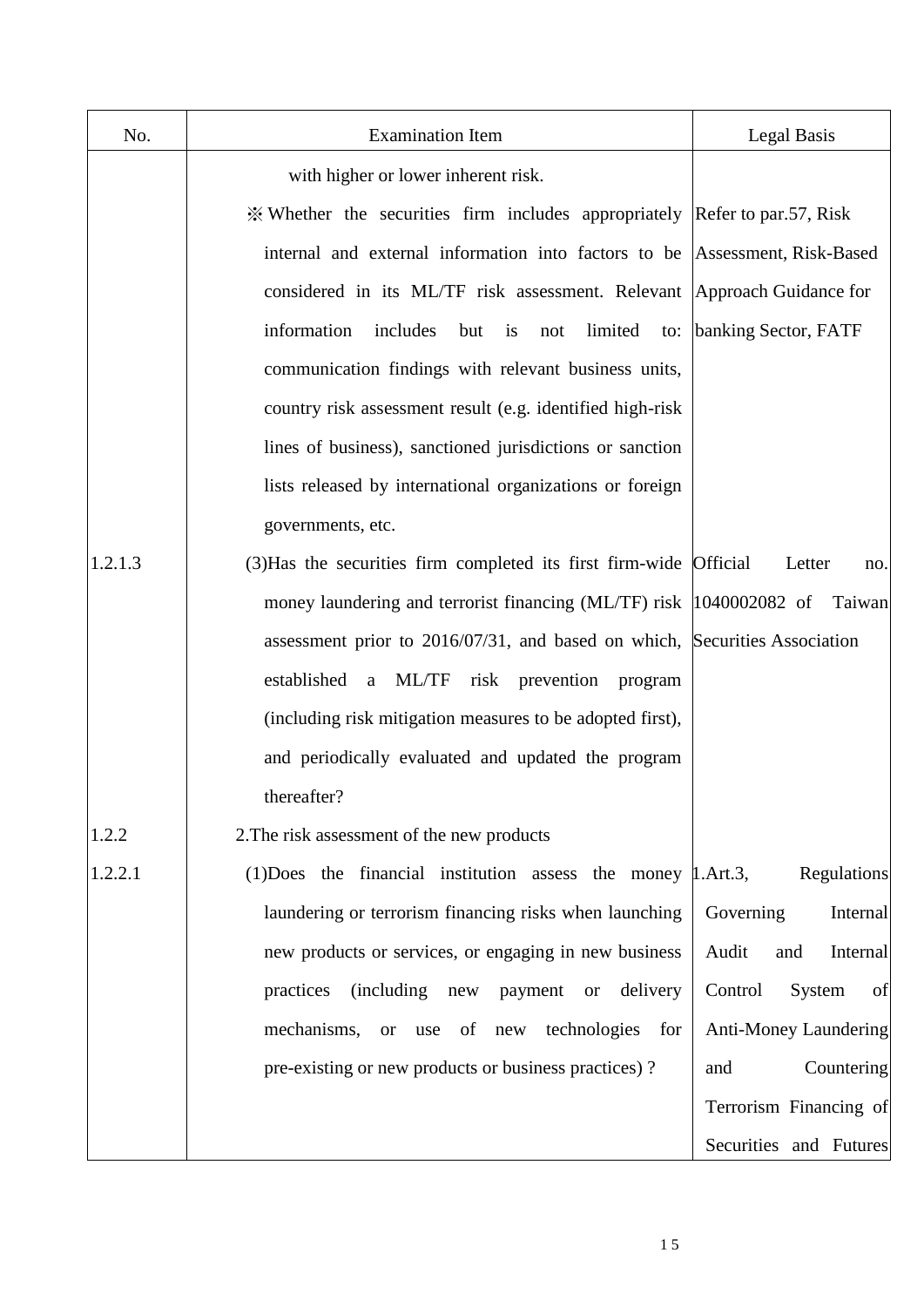| No.     | <b>Examination Item</b>                                                               | Legal Basis                     |
|---------|---------------------------------------------------------------------------------------|---------------------------------|
|         |                                                                                       | <b>Business</b><br>Other<br>and |
|         |                                                                                       | Financial<br>Institutions       |
|         |                                                                                       | Designated<br>by<br>the         |
|         |                                                                                       | Financial<br>Supervisory        |
|         |                                                                                       | Commission                      |
|         |                                                                                       | 2. $FATF_15.1 \cdot 15.2$       |
| 1.2.2.2 | $(2)$ Whether the financial institution establishes relevant $\mu$ . Art. 3,          | Regulations                     |
|         | risk management measures to mitigate those identified                                 | Governing<br>Internal           |
|         | risks?                                                                                | Audit<br>Internal<br>and        |
|         |                                                                                       | Control<br>System<br>of         |
|         |                                                                                       | Anti-Money Laundering           |
|         |                                                                                       | Countering<br>and               |
|         |                                                                                       | Terrorism Financing of          |
|         |                                                                                       | Securities and Futures          |
|         |                                                                                       | <b>Business</b><br>Other<br>and |
|         |                                                                                       | Financial<br>Institutions       |
|         |                                                                                       | Designated<br>by<br>the         |
|         |                                                                                       | Financial<br>Supervisory        |
|         |                                                                                       | Commission                      |
|         |                                                                                       | 2. $FATF_15.1 \cdot 15.2$       |
| 1.2.3   | 3. Establish risk profile and risk assessment report                                  |                                 |
| 1.2.3.1 | (1) Does the financial institution consider all risk factors to $\vert$ 1. Art. 4(2), | Regulations                     |
|         | determine the level of overall risk when producing a                                  | Governing<br>Internal           |
|         | risk assessment report? Does the financial institution                                | Internal<br>Audit<br>and        |
|         | have a risk assessment update mechanism in place to                                   | Control<br>System<br>of         |
|         | ensure that risk data are kept up-to-date? Does the                                   | Anti-Money Laundering           |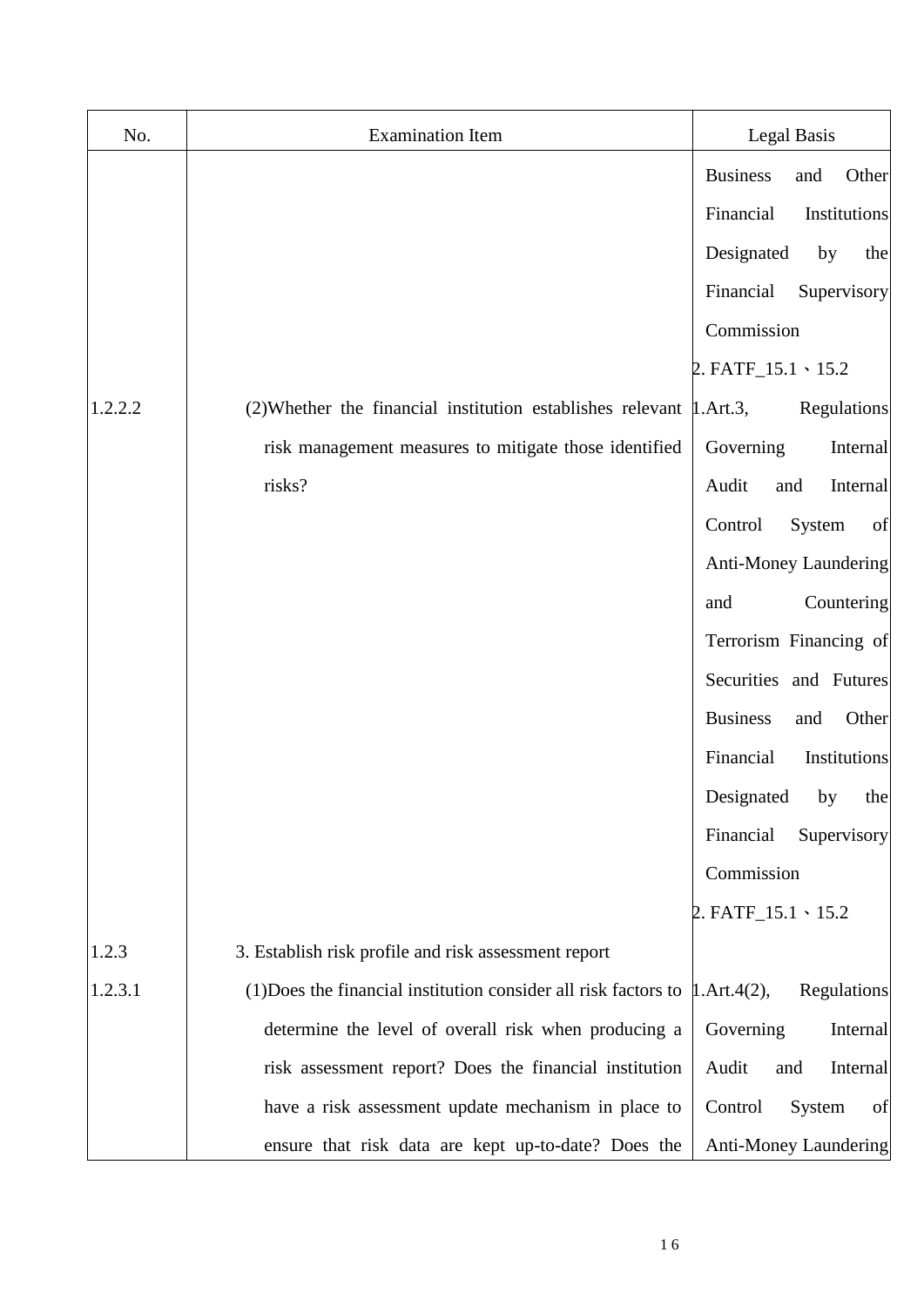| No.     | <b>Examination Item</b>                                                    | Legal Basis                      |
|---------|----------------------------------------------------------------------------|----------------------------------|
|         | financial institution submit the risk assessment report to                 | Countering<br>and                |
|         | the FSC for recordation, upon the completion or                            | Terrorism Financing of           |
|         | updating of a risk assessment report?                                      | Securities and Futures           |
|         |                                                                            | <b>Business</b><br>Other<br>and  |
|         |                                                                            | Financial<br>Institutions        |
|         |                                                                            | Designated<br>by<br>the          |
|         |                                                                            | Financial<br>Supervisory         |
|         |                                                                            | Commission                       |
|         |                                                                            | 2. FATF_1.10                     |
|         |                                                                            | $\beta$ .Art.12(2), Template for |
|         |                                                                            | Guidelines<br>Governing          |
|         |                                                                            | Anti-Money Laundering            |
|         |                                                                            | Countering<br>and                |
|         |                                                                            | Terrorism Financing of           |
|         |                                                                            | <b>Securities Firms</b>          |
| 1.2.3.2 | $(2)$ Does the financial institution update the assessment of $FATF_2$ 6.6 |                                  |
|         | the ML/TF risk profile of its own or group (including                      |                                  |
|         | the risks of non-compliance) when there are major                          |                                  |
|         | events or developments in the management and                               |                                  |
|         | operations of the financial institution or group?                          |                                  |
|         | *The examiner should check the time for the securities                     | Refer to p.24, Bank's            |
|         | firm to update its risk assessment report, which may                       | <b>Updating of the Risk</b>      |
|         | include but is not limited to: when introducing a new                      | Assessment, FFIEC                |
|         | product or service or changing existing product or                         | <b>BSA/AML</b> Examination       |
|         | service, a certain number of high-risk customers open                      | Manual                           |
|         | or close an account or the firm undergoes merger and                       |                                  |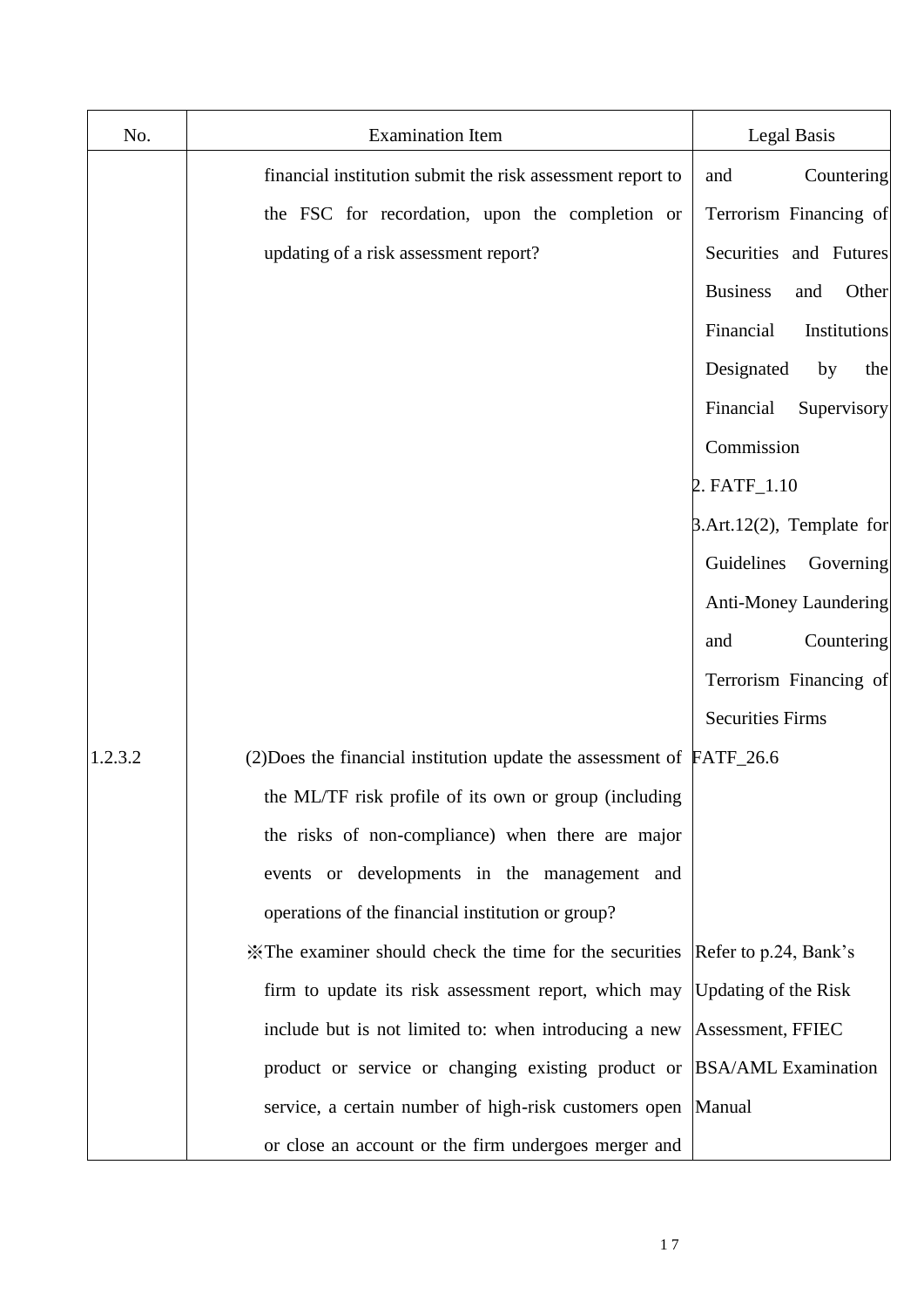| No.   | <b>Examination Item</b>                                                                        | Legal Basis              |
|-------|------------------------------------------------------------------------------------------------|--------------------------|
|       | acquisition; the firm should describe specifically the                                         |                          |
|       | appropriate time and frequency to update risk                                                  |                          |
|       | its internal rules and operating<br>assessment in                                              |                          |
|       | procedures.                                                                                    |                          |
|       | X The examiner should check whether there is any Refer to par.58, Risk                         |                          |
|       | incongruity in the overall risk assessment result. For Assessment, Risk-Based                  |                          |
|       | example, the overall inherent risk is assessed as "high  Approach Guidance for                 |                          |
|       | risk" and its control effectiveness is assessed as                                             | banking Sector, FATF     |
|       | "weak", but the overall risk assessment result is                                              |                          |
|       | "medium risk."                                                                                 |                          |
|       | $\frac{3}{2}$ The examiner should determine whether the firm has $\mu$ . FATF_1.10 \cdots 1.11 |                          |
|       | considered all risk factors for identified inherent risks 2. Refer to Guidance on              |                          |
|       | and whether the firm determines its ML/TF risk                                                 | the risk-based approach  |
|       | tolerance before the adoption of any risk mitigation                                           | to combatting money      |
|       | measure. For example, how many high-risk customers                                             | laundering and terrorist |
|       | or products are acceptable to the firm? The examiner                                           | financing, FINTRAC       |
|       | also should know if the firm evaluates whether its                                             | (Canada)                 |
|       | residual risk still exceeds its risk tolerance after it has                                    |                          |
|       | adopted enhanced measures to manage and reduce                                                 |                          |
|       | known higher risks. (This is not a regulatory                                                  |                          |
|       | requirement. However, based on the concept of best                                             |                          |
|       | practice, the examiner can suggest the firm to perform                                         |                          |
|       | the aforementioned evaluation process to achieve                                               |                          |
|       | effective ML/TF risk management).                                                              |                          |
| 1.3   | Enhanced measures for higher risk customers/business                                           |                          |
| 1.3.1 | 1. For higher risk circumstances, does the financial institution                               | 1.Art.6,<br>Regulations  |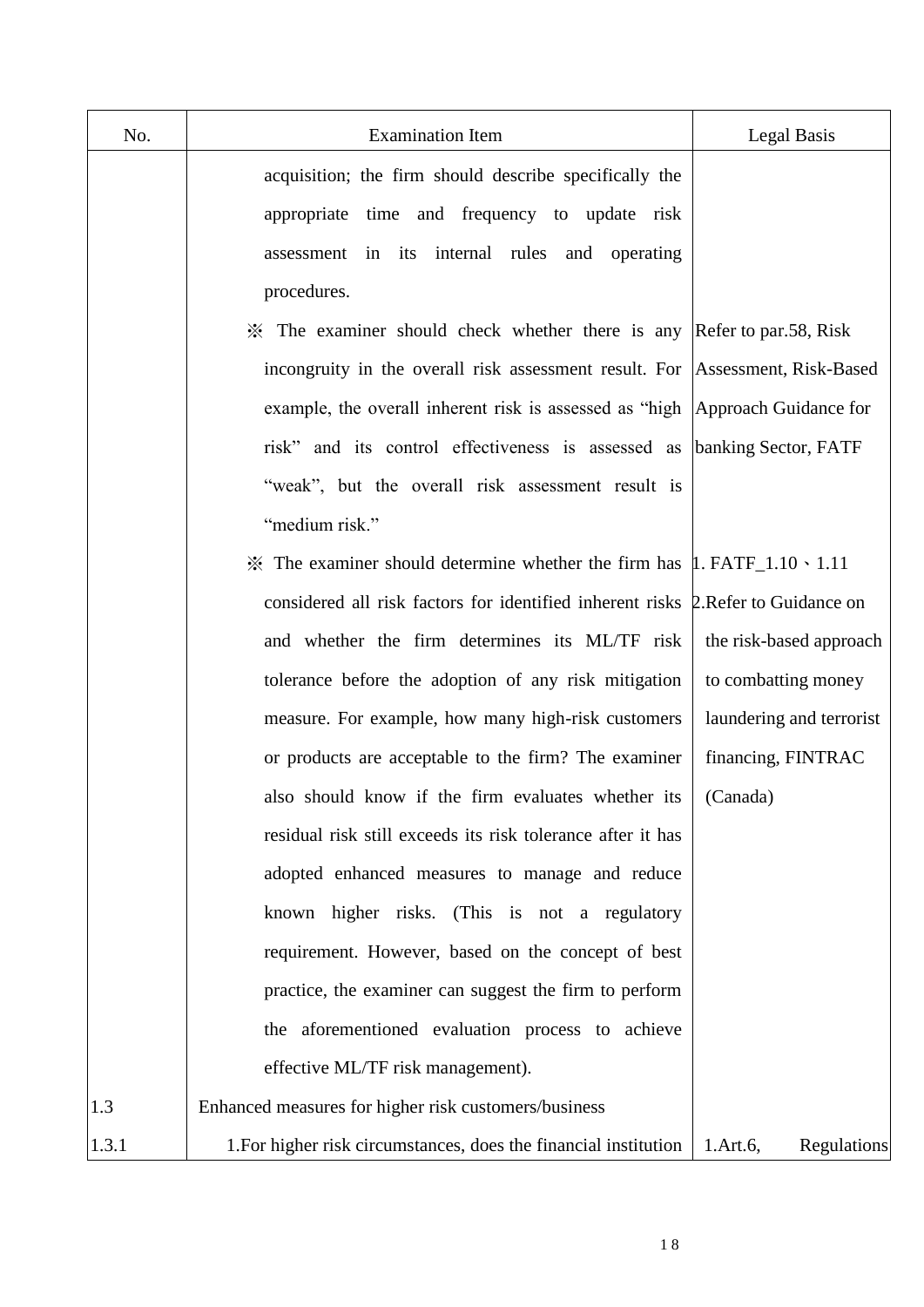| No.   | <b>Examination Item</b>                                                              | Legal Basis                        |
|-------|--------------------------------------------------------------------------------------|------------------------------------|
|       | enhanced CDD or ongoing due diligence<br>perform                                     | Governing                          |
|       | measures by adopting additionally at least the following                             | Anti-Money                         |
|       | enhanced measures?                                                                   | Laundering<br>of                   |
|       | (1)Obtaining the approval of senior management before                                | <b>Financial Institutions</b>      |
|       | establishing or entering a new business relationship.                                | 2. FATF_1.12 \ 10.17 \             |
|       | (2) Taking reasonable measures to understand the sources                             | $10.18 \cdot 19.1$                 |
|       | of wealth and the source of funds of the customer; in                                |                                    |
|       | case the source of funds is deposits, understand further                             |                                    |
|       | the source of deposits.                                                              |                                    |
|       | (3) Conducting enhanced ongoing monitoring of business                               |                                    |
|       | relationship.                                                                        |                                    |
| 1.3.2 | 2. For customers from high $ML/TF$ risk countries or  1. Art. 6,                     | Regulations                        |
|       | regions, does the financial institution conduct enhanced                             | Governing Anti-Money               |
|       | CDD measures consistent with the risks identified?                                   | Laundering of Financial            |
|       |                                                                                      | Institutions                       |
|       |                                                                                      | 2. FATF_1.12 $\cdot$ 10.17 $\cdot$ |
|       |                                                                                      | $10.18 \cdot 19.1$                 |
|       |                                                                                      | $\beta$ .Art4(2), Template for     |
|       |                                                                                      | Guidelines<br>Governing            |
|       |                                                                                      | Anti-Money Laundering              |
|       |                                                                                      | Countering<br>and                  |
|       |                                                                                      | Terrorism Financing of             |
|       |                                                                                      | <b>Securities Firms</b>            |
| 1.3.3 | 3. In any of the following circumstances, does the financial  1.Art.6 of Regulations |                                    |
|       | institution not apply simplified CDD measures?                                       | Governing Anti-Money               |
|       | (1) Where the customers are from or in countries and                                 | Laundering of Financial            |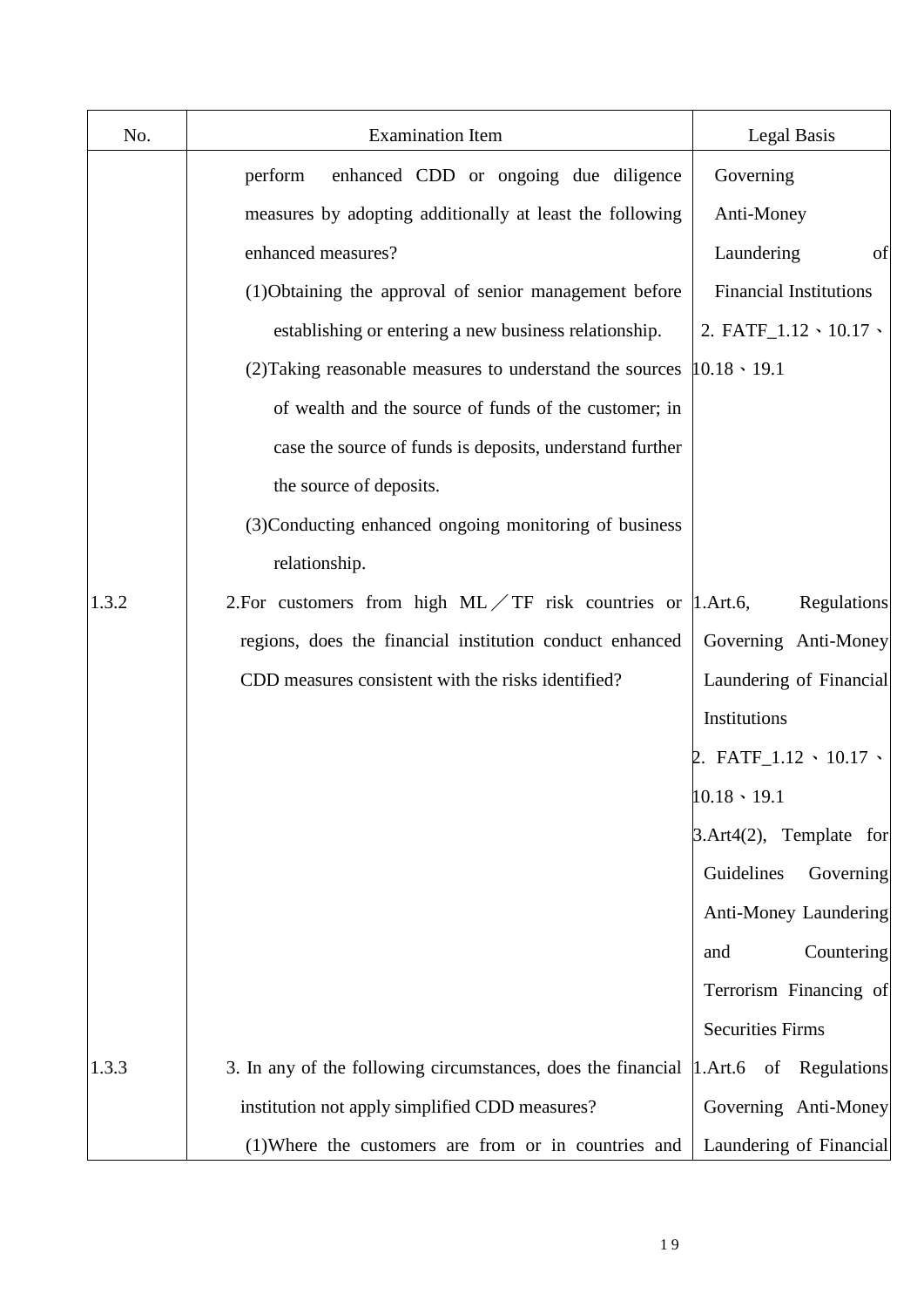| No. | <b>Examination Item</b>                                                                 | Legal Basis             |
|-----|-----------------------------------------------------------------------------------------|-------------------------|
|     | jurisdictions known to have inadequate AML/CFT                                          | Institutions            |
|     | regimes, including but not limited to those which $\beta$ . FATF_1.12 \cdot 10.17 \cdot |                         |
|     | international<br>organizations<br>designated<br>by                                      | on $10.18 \cdot 19.1$   |
|     | AML/CFT as countries or regions with serious 3.Art.4(3), Template for                   |                         |
|     | deficiencies in their AML/CFT regime, and other                                         | Guidelines<br>Governing |
|     | countries or regions that do not or insufficiently                                      | Anti-Money Laundering   |
|     | comply with the recommendations of international                                        | Countering<br>and       |
|     | organizations on AML/CFT as forwarded by the FSC.                                       | Terrorism Financing of  |
|     | (2) Where there is a suspicion of money laundering or                                   | <b>Securities Firms</b> |
|     | terrorist financing in relation to the customer or the                                  |                         |
|     | transaction.                                                                            |                         |
|     | * The examiner should check whether each and every                                      |                         |
|     | risk factor is scored and inherent risk factors and                                     |                         |
|     | control effectiveness factors are scored and combined.                                  |                         |
|     | For example, customers posing inherent risks include                                    |                         |
|     | all types of customers (PEP, offshore company, etc.),                                   |                         |
|     | then there should be scoring criteria for respective type                               |                         |
|     | of customers in terms of inherent risk and control                                      |                         |
|     | effectiveness. If there are no quantitative criteria and                                |                         |
|     | the firm is not able to carry out detailed assessment, the                              |                         |
|     | firm should then propose an appropriate improvement                                     |                         |
|     | plan.                                                                                   |                         |
|     | X The examiner should determine whether all control                                     |                         |
|     | effectiveness factors considered are actually included in                               |                         |
|     | the internal control procedures; the examiner should                                    |                         |
|     | spot check inherent risk factors rated as high risk                                     |                         |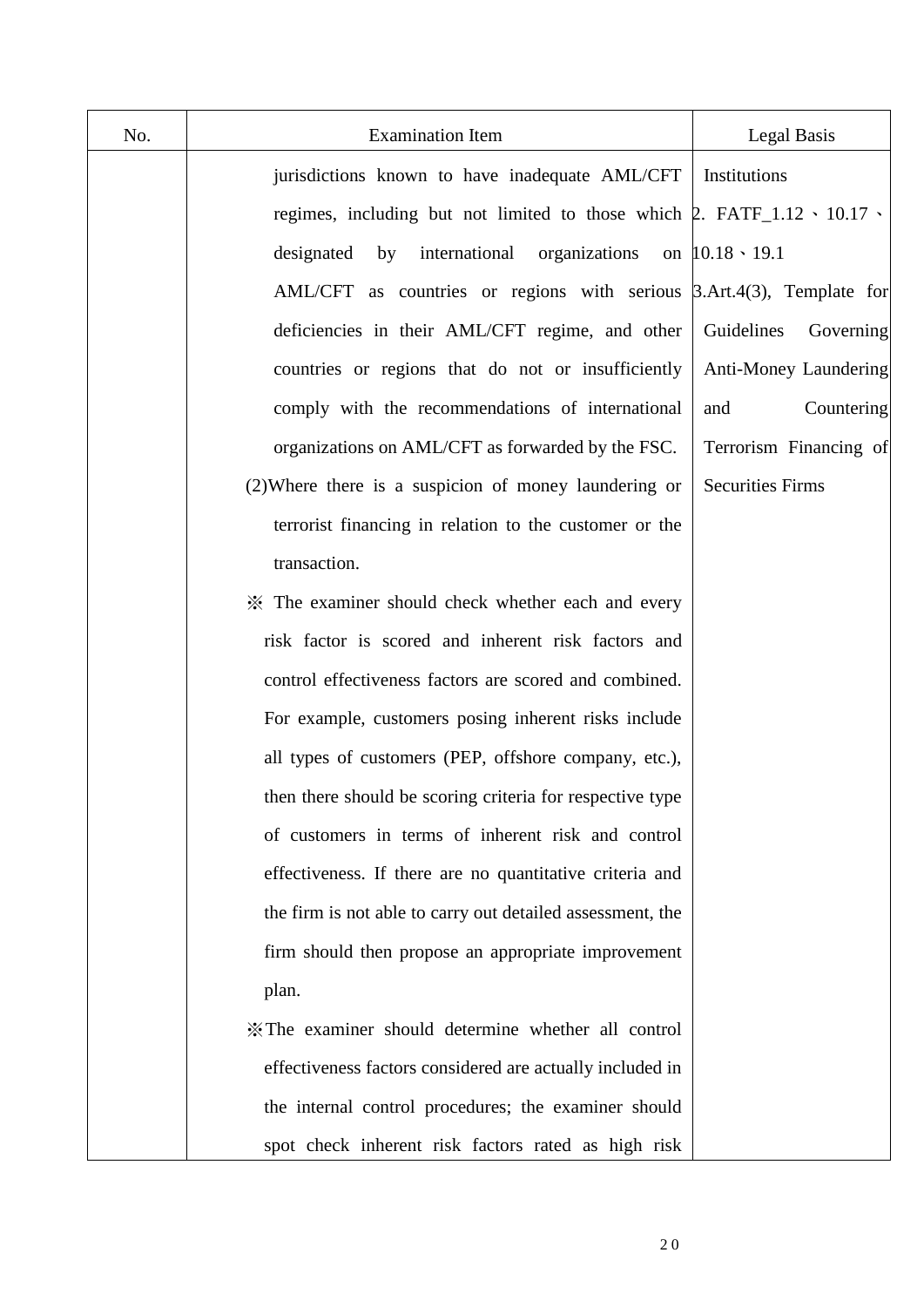| No. | <b>Examination Item</b>                                                | Legal Basis              |
|-----|------------------------------------------------------------------------|--------------------------|
|     | geographic locations, products<br>(customers,<br>and                   |                          |
|     | services, transactions or delivery channels, etc.) to                  |                          |
|     | determine whether the firm has designed relevant risk                  |                          |
|     | mitigation measures which can be matched with the                      |                          |
|     | control effectiveness factors considered. If such                      |                          |
|     | matching cannot be done, has the firm overestimated                    |                          |
|     | the effectiveness of control factors?                                  |                          |
|     | *Determine whether the firm has developed documented Refer to 6.2 Risk |                          |
|     | risk mitigation measures for higher risks identified. The              | Mitigation, Guideline 4: |
|     | examiner can refer to the following internal control                   | Implementation of a      |
|     | measures:                                                              | Compliance Regime,       |
|     | A. Are there operational weaknesses (products and FINTRAC (Canada)     |                          |
|     | services, customers and business relationships,                        |                          |
|     | geographic locations and other factors) that may be                    |                          |
|     | easily exploited by money launderers or criminals,                     |                          |
|     | and whether measures such as raising the approval                      |                          |
|     | level for account opening or transactions associated                   |                          |
|     | with those high-risk businesses or increasing the                      |                          |
|     | frequency of account and transaction monitoring are                    |                          |
|     | adopted to reduce risks?                                               |                          |
|     | B. Let senior management understand in a timely                        |                          |
|     | manner the spirit of complying with AML/CFT                            |                          |
|     | regulations, the corrective actions against AML/CFT                    |                          |
|     | deficiencies and<br>-suspicious transaction reports                    |                          |
|     | submission?                                                            |                          |
|     | C. Include compliance requirements for anti-money                      |                          |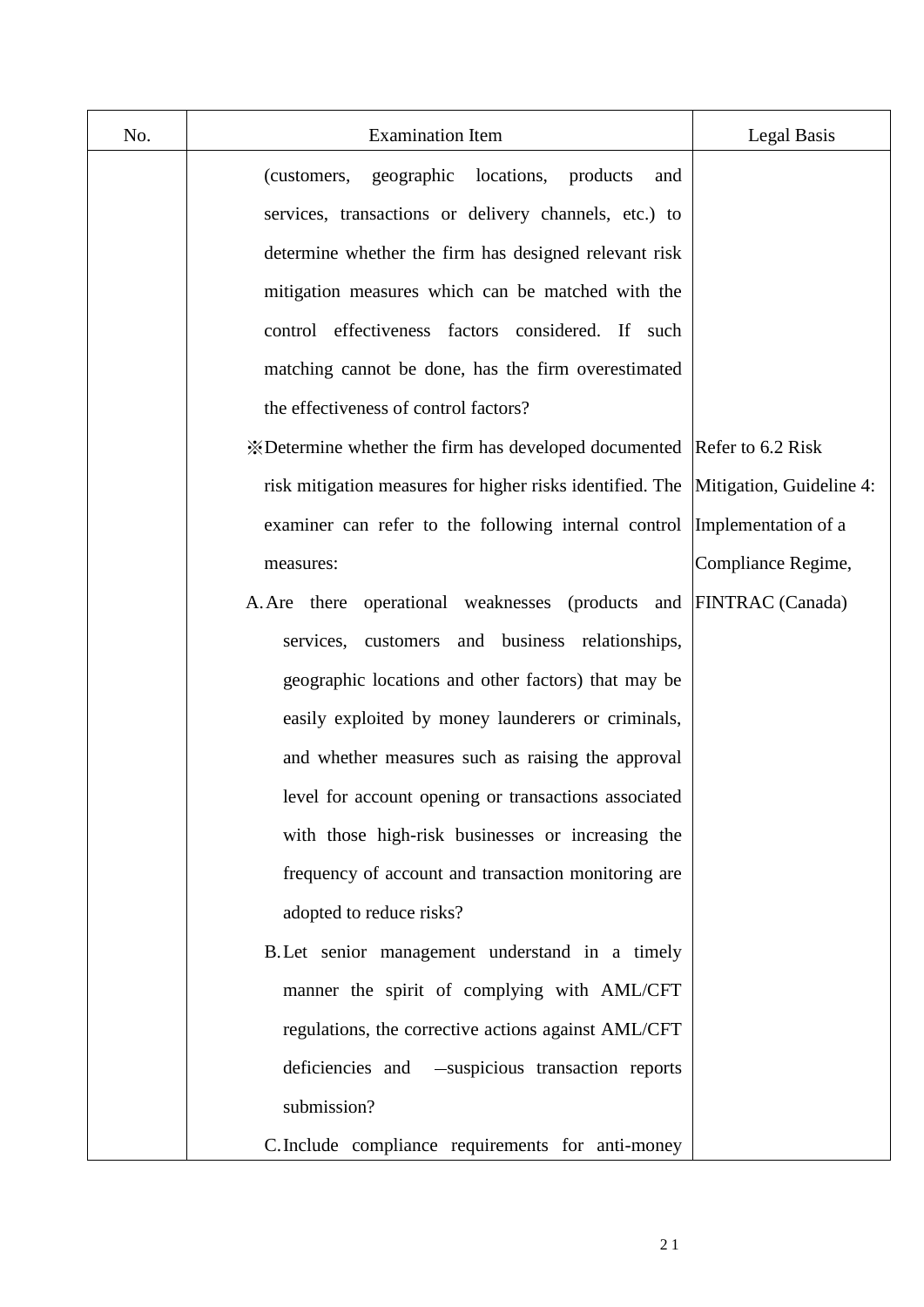| No.            | <b>Examination Item</b>                                          | Legal Basis |
|----------------|------------------------------------------------------------------|-------------|
|                | laundering and combating terrorist financing in the              |             |
|                | job description and performance evaluation of                    |             |
|                | employees<br>to supervise<br>timely<br>relevant<br>the           |             |
|                | <b>AML/CFT</b><br>implementation of<br>operation<br>by           |             |
|                | employees; internal controls should include clear                |             |
|                | segregation of duties and authority hierarchy. For               |             |
|                | example, staff responsible for account opening does              |             |
|                | not have the authority to approve or disapprove the              |             |
|                | establishment of business relationship with a                    |             |
|                | customer.                                                        |             |
|                | D.Ask high-risk customers to provide additional                  |             |
|                | information as basis for verifying customer identity             |             |
|                | or identifying the beneficial owner(s) of a legal                |             |
|                | person, or obtain verifiable information through                 |             |
|                | reliable<br>independent<br>and<br>other<br>sources,<br><b>or</b> |             |
|                | temporarily suspend transactions by the customer                 |             |
|                | before sufficient information is obtained.                       |             |
|                | E.Is there appropriate operating process and approval            |             |
|                | level for accepting or declining a high-risk customer            |             |
|                | to enter business relationship with the firm and are             |             |
|                | terminating the<br>there<br>business<br>for<br>measures          |             |
|                | relationship with an existing high-risk customer                 |             |
|                | when the risk posed by the customer exceeds the                  |             |
|                | firm's risk tolerance?                                           |             |
| $\overline{2}$ | <b>AML/CFT</b> procedures and controls                           |             |
| 2.1            | Customer Identification Program & Customer Due Diligence         |             |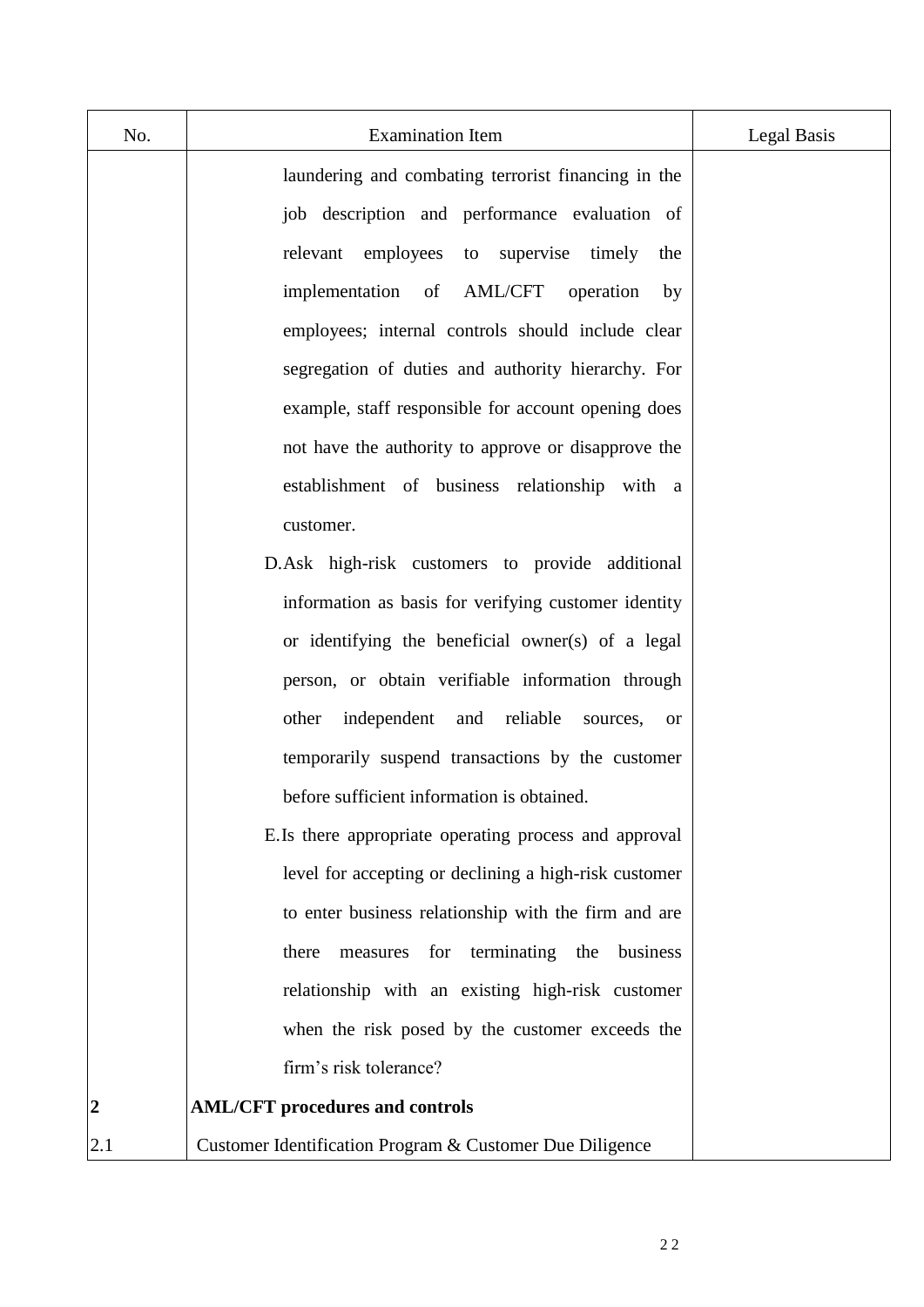| No.     | <b>Examination Item</b>                                                                      | Legal Basis                              |
|---------|----------------------------------------------------------------------------------------------|------------------------------------------|
| 2.1.1.  | 1. Undertaking customer due diligence (CDD) measures                                         |                                          |
| 2.1.1.1 | (1) Does the financial institution undertake CDD measures $\vert 1.$ Art.3(1&2), Regulations |                                          |
|         | to identify and verify the identity of the customer,                                         | Governing Anti-Money                     |
|         | agent or beneficial owner of a customer and reject                                           | Laundering of Financial                  |
|         | anonymous accounts or accounts in fictitious names                                           | Institutions                             |
|         | when:                                                                                        | $2.$ Art. $2(2)$ , Template for          |
|         | establishing<br>business<br>relations<br>with<br>any                                         | <b>Guidelines Governing</b>              |
|         | customer(including opening non-face-to-face account);                                        | Anti-Money Laundering                    |
|         | carrying out occasional transactions;                                                        | and Countering                           |
|         | there is a suspicion of money laundering or terrorist                                        | Terrorism Financing of                   |
|         | financing;                                                                                   | <b>Securities Firms</b>                  |
|         | having doubts about the veracity or adequacy of $\beta$ . FATF_10.1 \cdot 10.2 \cdot         |                                          |
|         | previously obtained customer identification data?                                            | $10.3 \cdot 10.4 \cdot 10.5 \cdot 10.10$ |
| 2.1.1.2 | (2) In addition to know the purpose and nature of the $\mu$ . Art. 3(4),                     | Regulations                              |
|         | business relations, are the CDD measures to be taken                                         | Governing Anti-Money                     |
|         | by the financial institution as follows?                                                     | Laundering of Financial                  |
|         | I. Identifying<br>verifying<br>the<br>customer<br>and<br>that                                | Institutions                             |
|         | customer's identity using reliable, independent $\beta$ . FATF_10.3 \cdot 10.4 \cdot         |                                          |
|         | source documents, data or information. In addition, a                                        | $10.6 \cdot 10.8 \cdot 10.9 \cdot 10.11$ |
|         | financial institution shall retain copies of the $\beta$ .Art.2(3), Template for             |                                          |
|         | customer's identity documents or record the relevant                                         | Guidelines<br>Governing                  |
|         | information thereon.                                                                         | <b>Anti-Money Laundering</b>             |
|         | II. Verifying that any person purporting to act on behalf                                    | Countering<br>and                        |
|         | of the customer is so authorized, identifying and                                            | Terrorism Financing of                   |
|         | verifying the identity of that person using reliable,                                        | <b>Securities Firms</b>                  |
|         | independent source documents, data or information.                                           |                                          |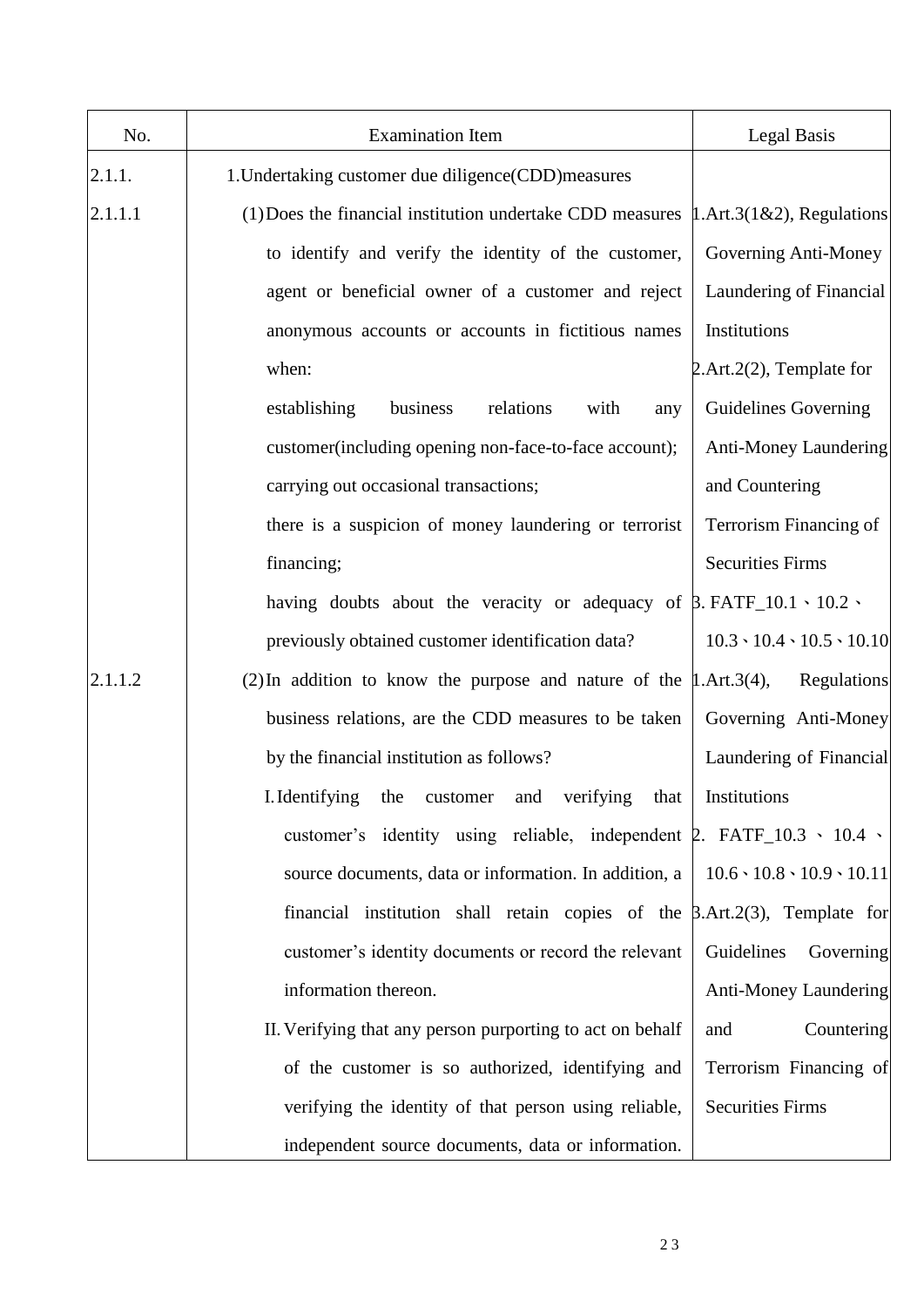| No.     | <b>Examination Item</b>                                                         | <b>Legal Basis</b>             |
|---------|---------------------------------------------------------------------------------|--------------------------------|
|         | In addition, the financial institution shall retain                             |                                |
|         | copies of the person's identity documents or record                             |                                |
|         | the relevant information thereon.                                               |                                |
|         | III. Taking reasonable measures to identify and verify                          |                                |
|         | the identity of the beneficial owner of a customer,                             |                                |
|         | including using reliable source data or information.                            |                                |
| 2.1.1.3 | (3) When the customer is a legal person, an organization or $\vert$ 1.Art.3(7), | Regulations                    |
|         | a trustee, does the financial institution understand the                        | Governing Anti-Money           |
|         | ownership and control structure of the customer or the                          | Laundering of Financial        |
|         | trust, and obtain the following information to identify                         | Institutions                   |
|         | the beneficial owners of the customer and take                                  | $[2.Art.2(7),$ Template for    |
|         | reasonable measures to verify the identity of such                              | Guidelines Governing           |
|         | persons?                                                                        | Anti-Money                     |
|         | (1) For legal persons and organizations:                                        | Laundering<br>and              |
|         | I. The identity of the natural person(s) who ultimately                         | Countering Terrorism           |
|         | has a controlling ownership interest in the legal                               | <b>Financing of Securities</b> |
|         | person. A controlling ownership interest refers to                              | Firms                          |
|         | owning directly and/or indirectly more than 25                                  | $ 3.FATF_10.10 \cdot 10.11$    |
|         | percent of the legal person's shares or capital.                                | 4. Suggested Best Practice     |
|         | II. To the extent where no natural person exerting                              | for Securities Firms to        |
|         | control through ownership interests is identified or                            | Identify<br>Beneficial         |
|         | that there is doubt as to whether the person(s) with                            | Owners                         |
|         | the controlling ownership interest are the beneficial                           |                                |
|         | owner(s), does the financial institution identify the                           |                                |
|         | natural person(s) (if any) exercising control of the                            |                                |
|         | customer through other means?                                                   |                                |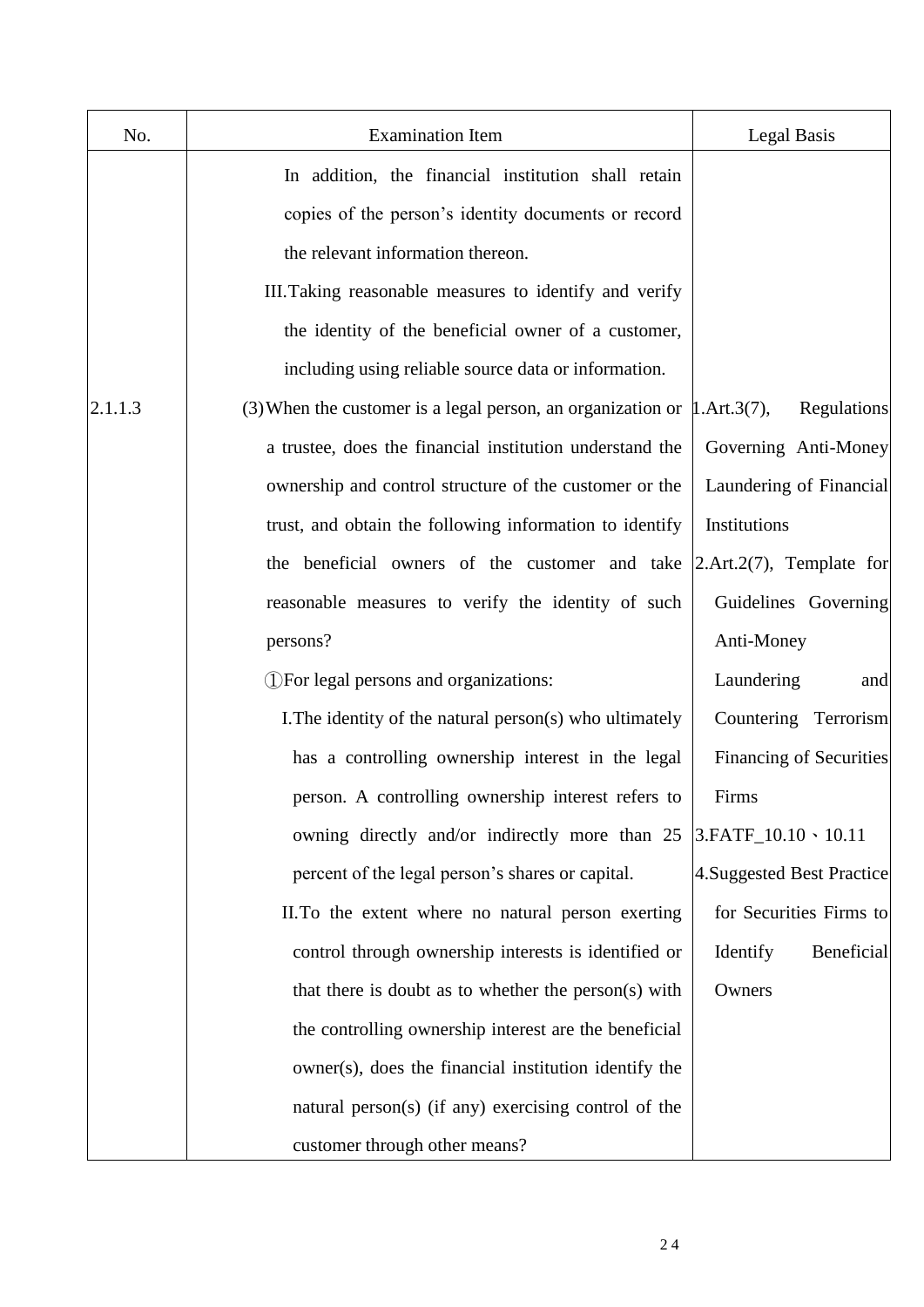| No. | <b>Examination Item</b>                                   | Legal Basis |
|-----|-----------------------------------------------------------|-------------|
|     | III. Does the financial institution identify the identity |             |
|     | of a natural person who holds the position of senior      |             |
|     | managing official if there is no natural person           |             |
|     | identified under subparagraphs above?                     |             |
|     | $\mathcal{D}$ For trustees:                               |             |
|     | Does the financial institution identify the identity of   |             |
|     | the settlor(s), the trustee(s), the trust supervisor, the |             |
|     | beneficiaries, and any other natural person(s)            |             |
|     | exercising ultimate effective control over the trust, or  |             |
|     | the identity of person(s) in equivalent or similar        |             |
|     | position?                                                 |             |
|     | 3 Unless otherwise provided in the Proviso for not        |             |
|     | applying simplified CDD measures or where the             |             |
|     | customer has issued bearer shares, is the financial       |             |
|     | institution not subject to the requirements of            |             |
|     | identifying and verifying the identity of beneficial      |             |
|     | owner(s) of a customer under the following items?         |             |
|     | I. a R.O.C government entity;                             |             |
|     | II.an enterprise owned by the R.O.C government;           |             |
|     | III. a foreign government entity;                         |             |
|     | IV. a public company and its subsidiaries;                |             |
|     | V.an entity listed on a stock exchange outside of         |             |
|     | R.O.C. that is subject to regulatory disclosure           |             |
|     | requirements of its principal shareholders, and the       |             |
|     | subsidiaries of such entity;                              |             |
|     | VI. a financial institution supervised by the R.O.C.      |             |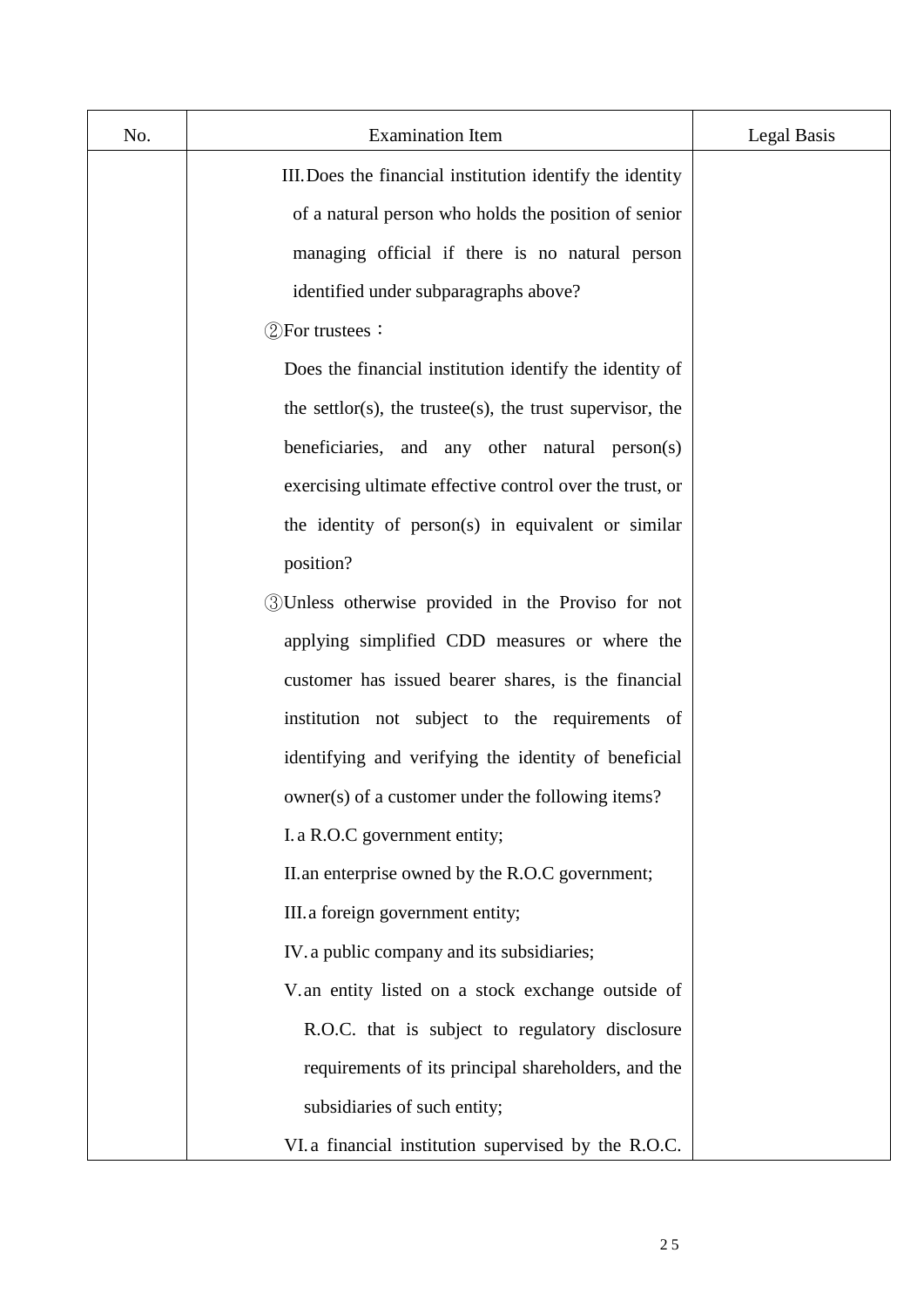| No.     | <b>Examination Item</b>                                                                             | Legal Basis             |
|---------|-----------------------------------------------------------------------------------------------------|-------------------------|
|         | government, and an investment vehicles managed                                                      |                         |
|         | by such institution;                                                                                |                         |
|         | VII.a financial institution incorporated or established                                             |                         |
|         | outside R.O.C. that is subject to and supervised                                                    |                         |
|         | for compliance with AML/CFT requirements                                                            |                         |
|         | consistent with standards set by the FATF, and an                                                   |                         |
|         | investment vehicle managed by such institution;                                                     |                         |
|         | VIII.a fund administered by a R.O.C. government                                                     |                         |
|         | entity;                                                                                             |                         |
|         | IX. an employee stock ownership trust or an                                                         |                         |
|         | employee savings trust.                                                                             |                         |
|         | 4) For customers such as unwilling to coordinate with                                               |                         |
|         | the routine review, refusing to provide actual                                                      |                         |
|         | beneficiaries or information about exercising the                                                   |                         |
|         | control over customers, or unwilling to explain the                                                 |                         |
|         | nature and purpose of the transaction and sources of                                                |                         |
|         | the funds, and so on, does the financial institution                                                |                         |
|         | temporarily suspend or terminate their business                                                     |                         |
|         | relationship with the customer?                                                                     |                         |
| 2.1.1.4 | (4) When conducting CDD measures, does the financial   1. Art.7,                                    | Money                   |
|         | institution put in place risk management systems to                                                 | Laundering Control Act  |
|         | determine whether a customer and its beneficial owner 2.Art.10,                                     | Regulations             |
|         | or senior managerial officer is a person who is or has                                              | Governing Anti-Money    |
|         | been entrusted with a prominent function by a foreign                                               | Laundering of Financial |
|         | international<br>organization<br>government<br><b>or</b><br>an                                      | Institutions            |
|         | (hereinafter referred to as "politically exposed persons" $\beta$ . FATF_12.1 \cdot 12.2 \cdot 12.3 |                         |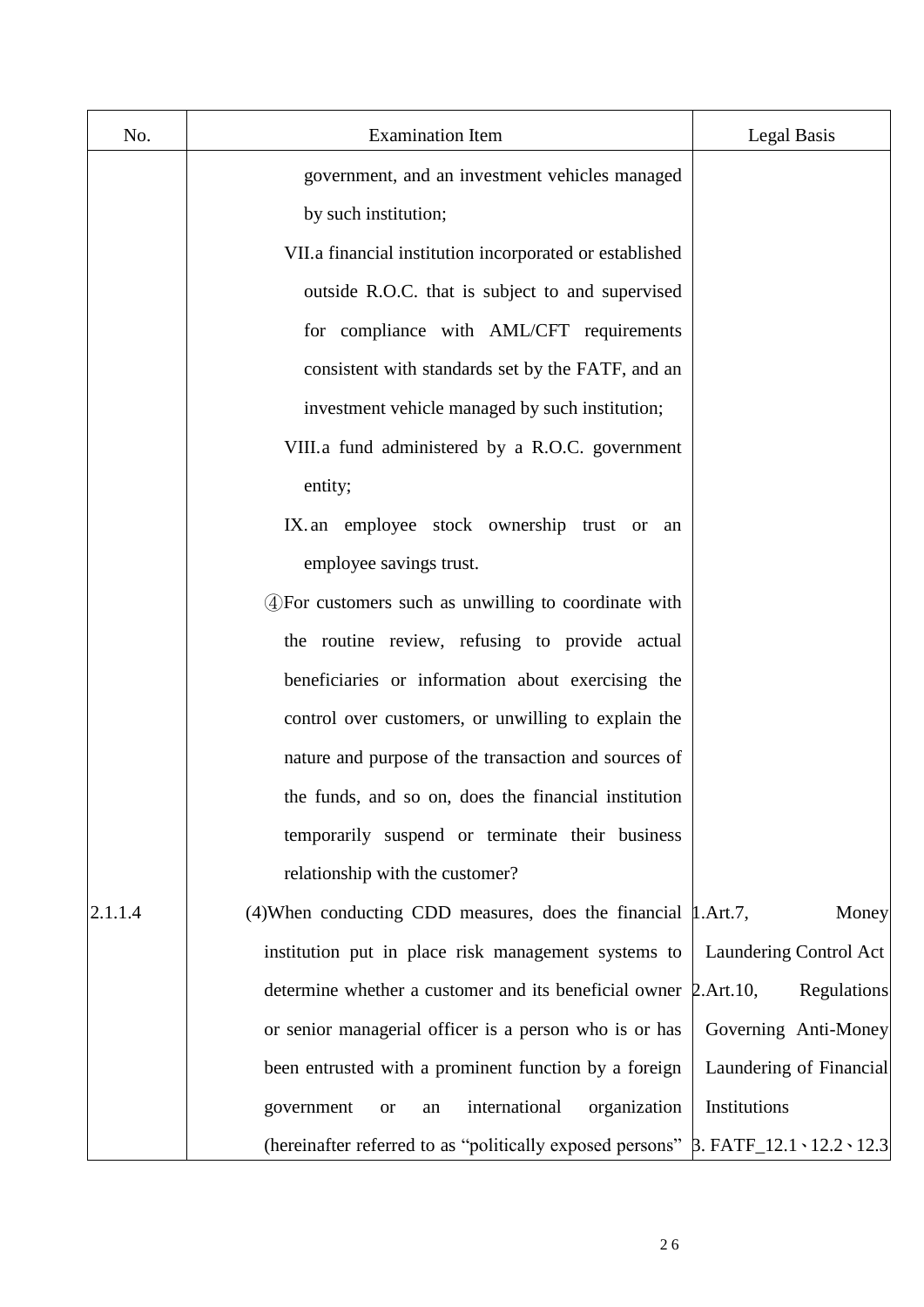| No.     | <b>Examination Item</b>                                                                  | Legal Basis                  |
|---------|------------------------------------------------------------------------------------------|------------------------------|
|         | or "PEPs") ? Before establishing business relations $\sharp$ .Art.2(13), Template for    |                              |
|         | with those high-risk customers, does the financial                                       | Guidelines<br>Governing      |
|         | institution obtain the approval from senior managers,                                    | <b>Anti-Money Laundering</b> |
|         | understand the wealth and source of fund of the                                          | and<br>Countering            |
|         | customers, and adopt enhanced monitoring measures                                        | Terrorism Financing of       |
|         | continually?                                                                             | <b>Securities Firms</b>      |
| 2.1.1.5 | (5) Where the financial institution is unable to complete                                | $1.$ Art. $3(9&10)$ ,        |
|         | the required CDD process on a customer, should it                                        | Regulations Governing        |
|         | consider filing a suspicious transaction report on money                                 | Anti-Money Laundering        |
|         | laundering or terrorist financing (STR) in relation to the                               | of Financial Institutions    |
|         | customer?                                                                                | 2. FATF_10.14 \ 10.15 \      |
|         | Whether the following exceptions are met and risk $ 10.19\rangle$                        |                              |
|         | management is taken, when the financial institution may $\beta$ .Art.2(10), Template for |                              |
|         | first obtain information on the identity of the customer                                 | Guidelines<br>Governing      |
|         | and its beneficial owner(s) and complete the verification                                | <b>Anti-Money Laundering</b> |
|         | after the establishment of business relationship?                                        | Countering<br>and            |
|         | 1) The ML/TF risks are effectively managed, including                                    | Terrorism Financing of       |
|         | adopting risk management procedures with respect to                                      | <b>Securities Firms</b>      |
|         | the conditions under which a customer may utilize                                        |                              |
|         | the business relationship to complete a transaction                                      |                              |
|         | prior to verification;                                                                   |                              |
|         | 2 This is essential not to interrupt the normal conduct                                  |                              |
|         | of business with the customer;                                                           |                              |
|         | 3) Verification of the identities of the customer and its                                |                              |
|         | beneficial owner(s) will be completed as soon as                                         |                              |
|         | reasonably practicable after the establishment of                                        |                              |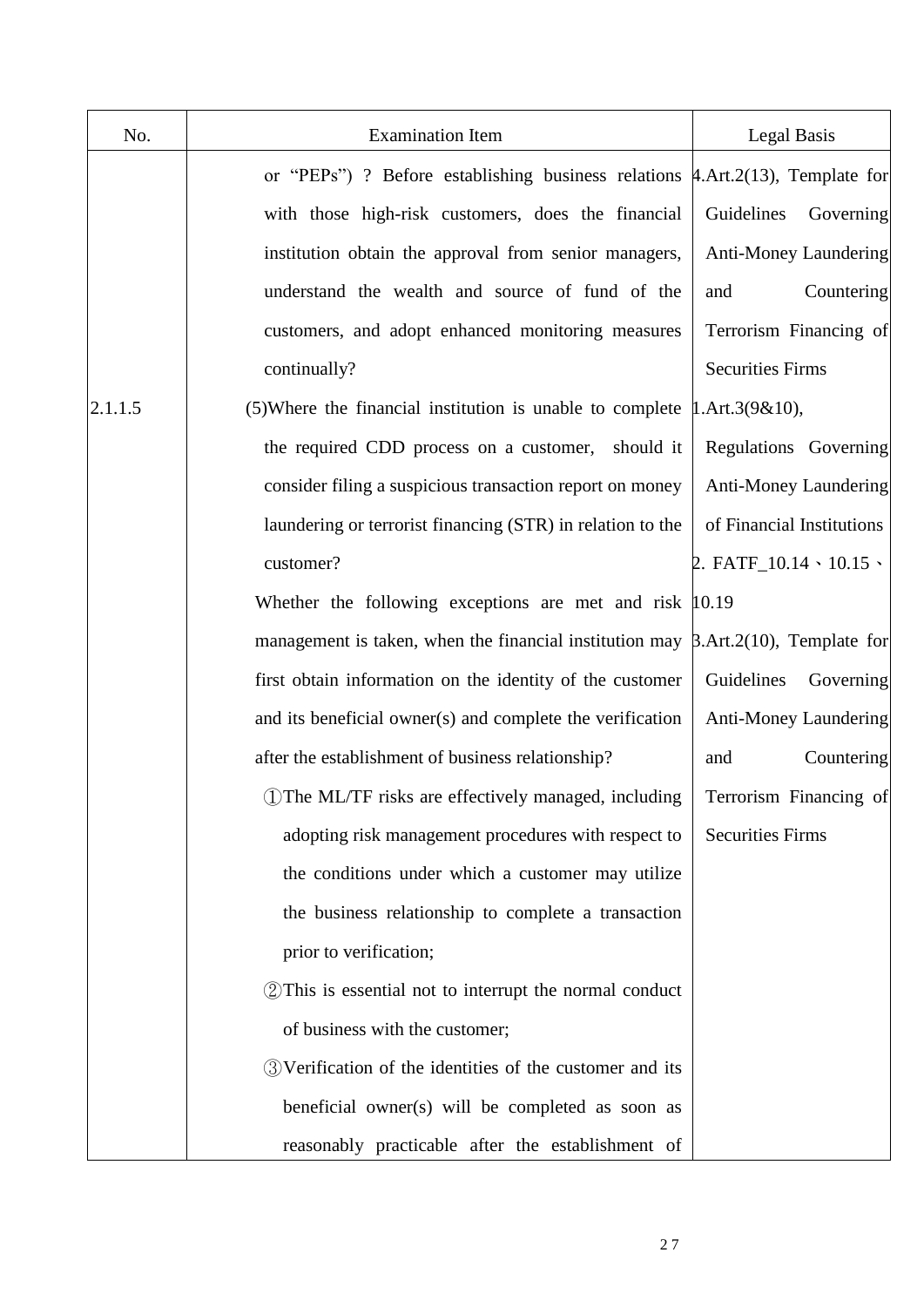| No.     | <b>Examination Item</b>                                                      | Legal Basis             |
|---------|------------------------------------------------------------------------------|-------------------------|
|         | business relationship.                                                       |                         |
| 2.1.1.6 | $(6)$ A financial institution should perform its own CDD $\parallel$ .Art.7, | Regulations             |
|         | operation. However if it is otherwise permitted by law                       | Governing Anti-Money    |
|         | or the FSC that a financial institution may rely on third                    | Laundering of Financial |
|         | parties to perform the identification and verification of                    | Institutions            |
|         | the identities of customers, agents and beneficial 2. FATF_17.1              |                         |
|         | owners or the purpose and intended nature of the $\beta$ . Art. 5,           | Template<br>for         |
|         | business relationship, does the financial institution bear                   | Guidelines<br>Governing |
|         | the ultimate responsibility for CDD measures and                             | Anti-Money Laundering   |
|         | comply with the following provisions?                                        | Countering<br>and       |
|         | (1) The financial institution relying on a third party                       | Terrorism Financing of  |
|         | should be able to immediately obtain the necessary                           | <b>Securities Firms</b> |
|         | CDD information.                                                             |                         |
|         | 2) The financial institution should take adequate steps                      |                         |
|         | to satisfy itself that copies of identification data and                     |                         |
|         | other relevant documentation relating to the CDD                             |                         |
|         | requirements will be made available from the third                           |                         |
|         | party upon request without delay.                                            |                         |
|         | <b>3</b> ) The identification and verification of the identities of          |                         |
|         | customers, agents and beneficial owners will be                              |                         |
|         | completed as soon as reasonably practicable. The                             |                         |
|         | financial institution shall make sure that the                               |                         |
|         | jurisdiction at where the third party it relies on is                        |                         |
|         | based has AML/CFT regulations in place that are                              |                         |
|         | consistent with the standards set out by the FATF.                           |                         |
| 2.1.2   | 2. Watch list filtering                                                      |                         |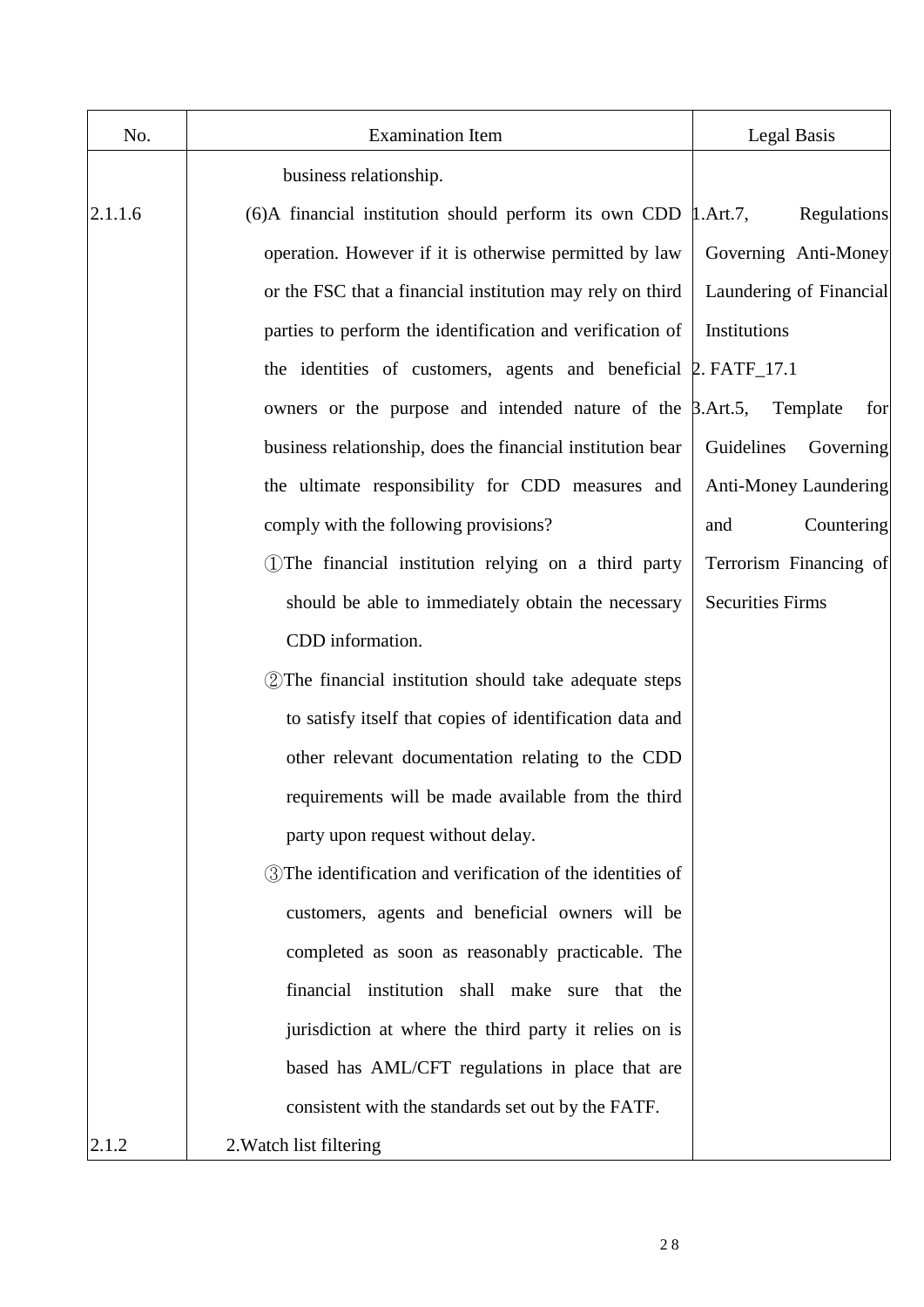| No.     | <b>Examination Item</b>                                                                 | Legal Basis                 |
|---------|-----------------------------------------------------------------------------------------|-----------------------------|
| 2.1.2.1 | $(1)$ Does the financial institution establish policies and $\mu$ .Art.8,               | Regulations                 |
|         | procedures for watch list filtering using a risk-based                                  | Governing Anti-Money        |
|         | approach?                                                                               | Laundering of Financial     |
|         | The policies and procedures for watch list filtering shall                              | Institutions                |
|         | at least matching and filtering logics, 2. FATF_17.1<br>include                         |                             |
|         | implementation procedures and evaluation standards, $\beta$ .Art.6,                     | Template<br>for             |
|         | and shall be documented.                                                                | Guidelines<br>Governing     |
|         |                                                                                         | Anti-Money                  |
|         |                                                                                         | Laundering<br>and           |
|         |                                                                                         | Countering<br>Terrorism     |
|         |                                                                                         | Financing of Securities     |
|         |                                                                                         | Firms                       |
| 2.1.2.2 | (2) Does the financial institution document its name and $\mu$ . Art. 8&12, Regulations |                             |
|         | account filtering operations and maintain the records                                   | Governing Anti-Money        |
|         | for a time period in accordance with Article 12 of                                      | Laundering of Financial     |
|         | "Regulations Governing Anti-Money Laundering of                                         | Institutions                |
|         | Financial Institutions"?                                                                | 2. FATF_17.1                |
|         |                                                                                         | Template<br>3.Art.6,<br>for |
|         |                                                                                         | Guidelines<br>Governing     |
|         |                                                                                         | Anti-Money                  |
|         |                                                                                         | Laundering<br>and           |
|         |                                                                                         | Countering<br>Terrorism     |
|         |                                                                                         | Financing of Securities     |
|         |                                                                                         | Firms                       |
| 2.1.2.3 | (3) When a major case is reported in the media, does the                                | Official Letter no.         |
|         | firm pay special attention whether the alleged suspect 1030037571 of Bureau of          |                             |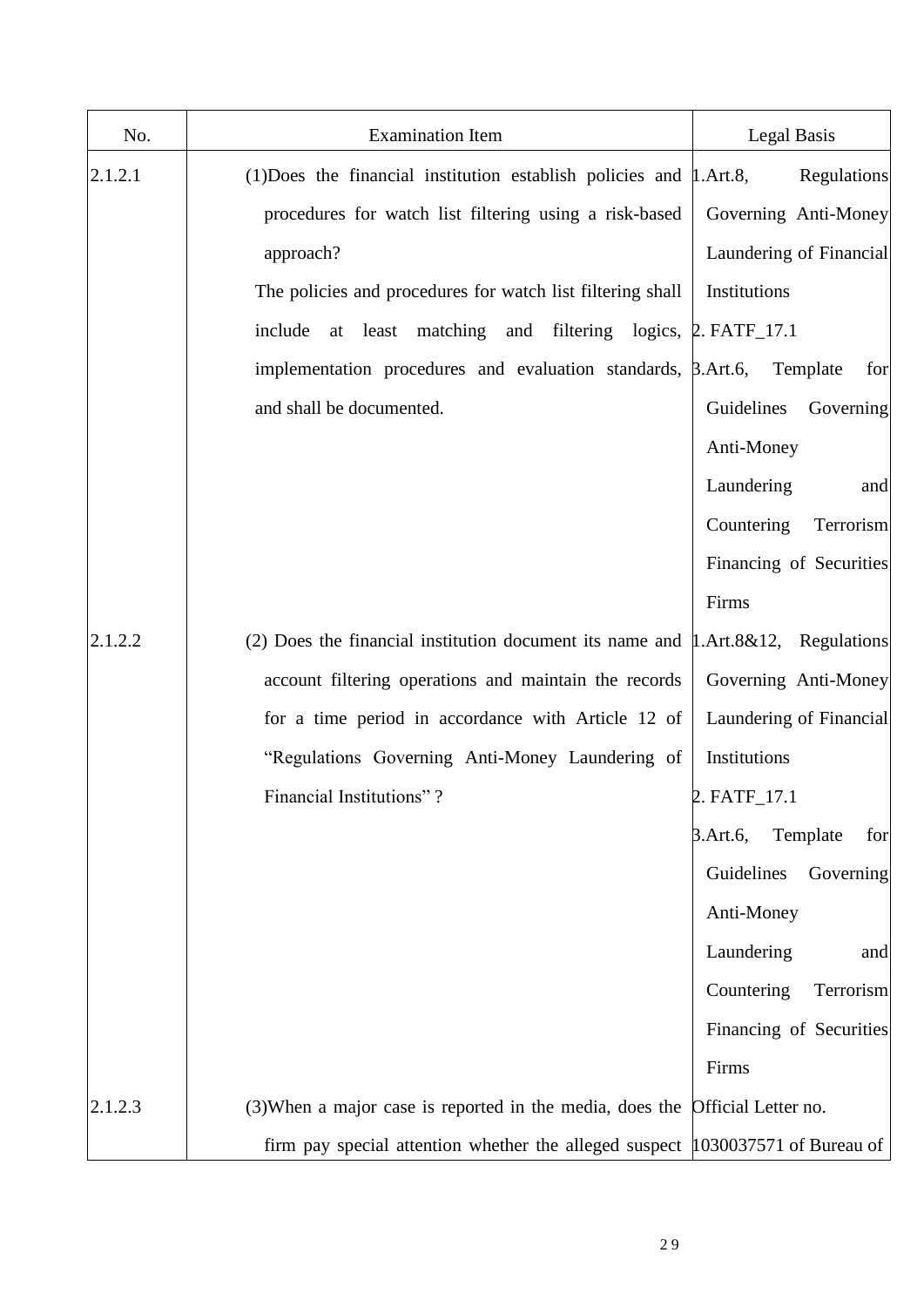| No.     | <b>Examination Item</b>                                                                     | Legal Basis                    |
|---------|---------------------------------------------------------------------------------------------|--------------------------------|
|         | in the medial report is a customer and whether the firm Securities and Futures,             |                                |
|         | enhances suspicious transaction reporting?                                                  | <b>FSC</b>                     |
| 2.1.2.4 | (4) Does the internal audit unit of the financial institution Art.6, Template for           |                                |
|         | test the filtering mechanism? Does the filtering Guidelines Governing                       |                                |
|         | mechanism include testing for the following:                                                | <b>Anti-Money Laundering</b>   |
|         | 1. DWhether the sanctions list and threshold settings are                                   | and Countering Terrorism       |
|         | based on the risk-based approach.                                                           | <b>Financing of Securities</b> |
|         | 2 Correctness and completeness of data input and Firms                                      |                                |
|         | corresponding fields in the system.                                                         |                                |
|         | <b>3</b> Logic of matching and screening.                                                   |                                |
|         | 4) Model validation.                                                                        |                                |
|         | 5 Correctness and completeness of data output.                                              |                                |
| 2.1.3   | 3. Enhancing due diligence for high-risk customers                                          |                                |
| 2.1.3.1 | (1) Does the financial institution determine the extent of $\mu$ . Art. 6,                  | <b>Regulations</b>             |
|         | applying CDD and ongoing due diligence measures                                             | Governing Anti-Money           |
|         | using a risk-based approach (RBA)? For higher-risk                                          | Laundering of Financial        |
|         | customers, does the financial institution perform                                           | Institutions                   |
|         | enhanced CDD or ongoing due diligence measures by $\beta$ . FATF_1.12 $\cdot$ 10.17 $\cdot$ |                                |
|         | adopting at least the following additional enhanced $ 10.18 \cdot 19.1 $                    |                                |
|         | measures?                                                                                   | Template<br>3. Art. 4,<br>for  |
|         | 1 Obtaining the approval of senior management before                                        | Guidelines<br>Governing        |
|         | establishing or entering a new business relationship.                                       | Anti-Money                     |
|         | 2 Taking reasonable measures to understand the                                              | Laundering<br>and              |
|         | sources of wealth and the source of funds of the                                            | Countering<br>Terrorism        |
|         | customer; in case the source of funds is deposits,                                          | Financing of Securities        |
|         | understand further the source of deposits.                                                  | Firms                          |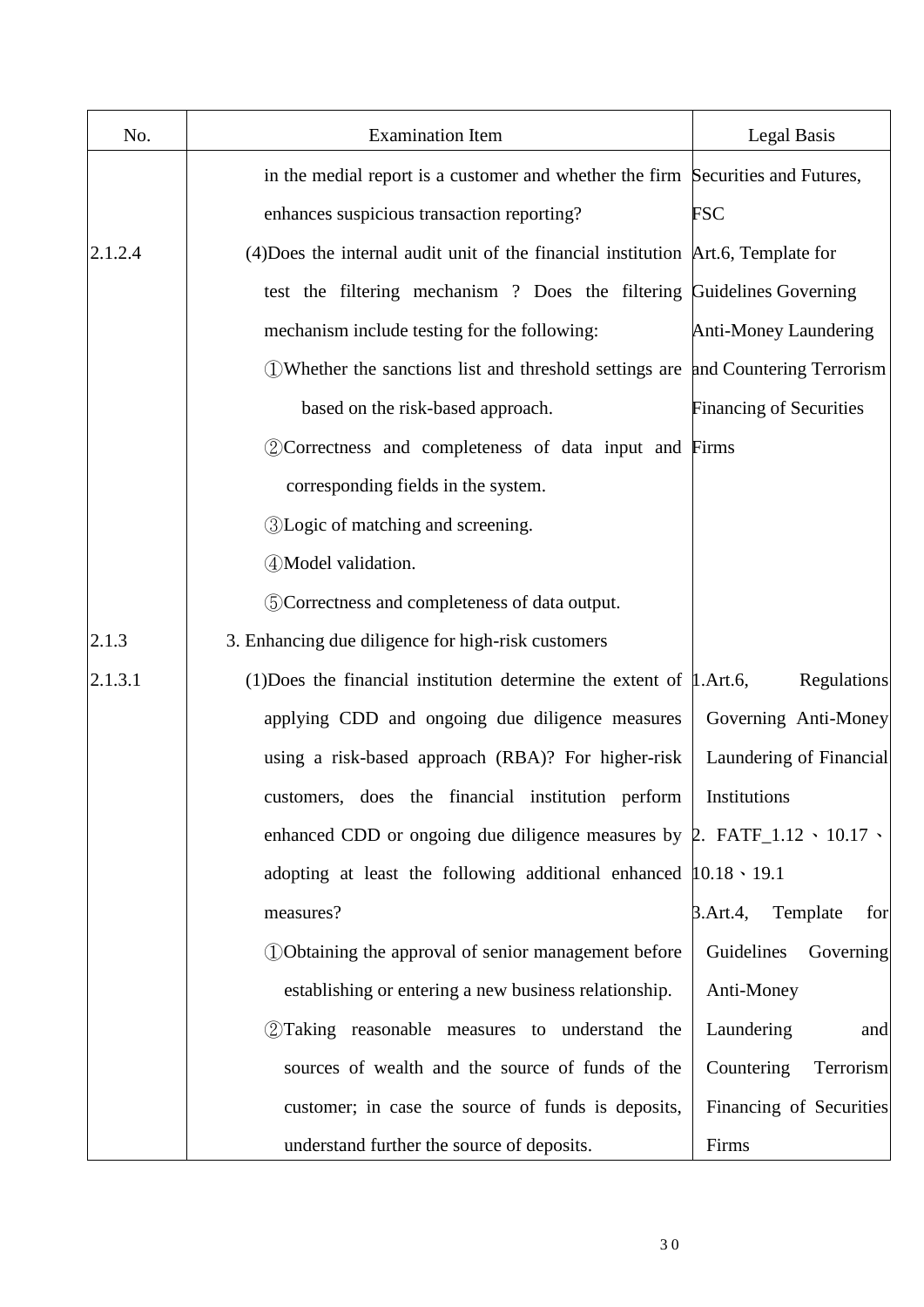| No.     | <b>Examination Item</b>                                                 | Legal Basis |
|---------|-------------------------------------------------------------------------|-------------|
|         | <b>3 Conducting enhanced ongoing</b><br>monitoring<br>of                |             |
|         | business relationship.                                                  |             |
| 2.1.3.2 | (2) For customers from high $ML/TF$ risk countries or                   |             |
|         | regions, does the financial institution conduct enhanced                |             |
|         | CDD measures consistent with the risks identified?                      |             |
| 2.1.3.3 | (3) For lower risk circumstances, does the financial                    |             |
|         | institution apply simplified CDD measures, which shall                  |             |
|         | be commensurate with the lower risk factors? However                    |             |
|         | simplified CDD measures are not allowed in any of the                   |             |
|         | following circumstances:                                                |             |
|         | (1) Where the customers are from or in countries and                    |             |
|         | jurisdictions known to have inadequate AML/CFT                          |             |
|         | regimes, including but not limited to those which                       |             |
|         | designated by international organizations<br>on                         |             |
|         | AML/CFT as countries or regions with serious                            |             |
|         | deficiencies in their AML/CFT regime, and other                         |             |
|         | countries or regions that do not or insufficiently                      |             |
|         | comply with the recommendations of international                        |             |
|         | organizations on AML/CFT as forwarded by the                            |             |
|         | FSC.                                                                    |             |
|         | 2 Where there is a suspicion of money laundering or                     |             |
|         | terrorist financing in relation to the customer or the                  |             |
|         | transaction.                                                            |             |
|         | * Make sure customer due diligence (CDD) data Refer to par.49-50, Sound |             |
|         | (including enhanced due diligence (EDD)) are Management of Risks        |             |
|         | completely posted into the information system to Related to Money       |             |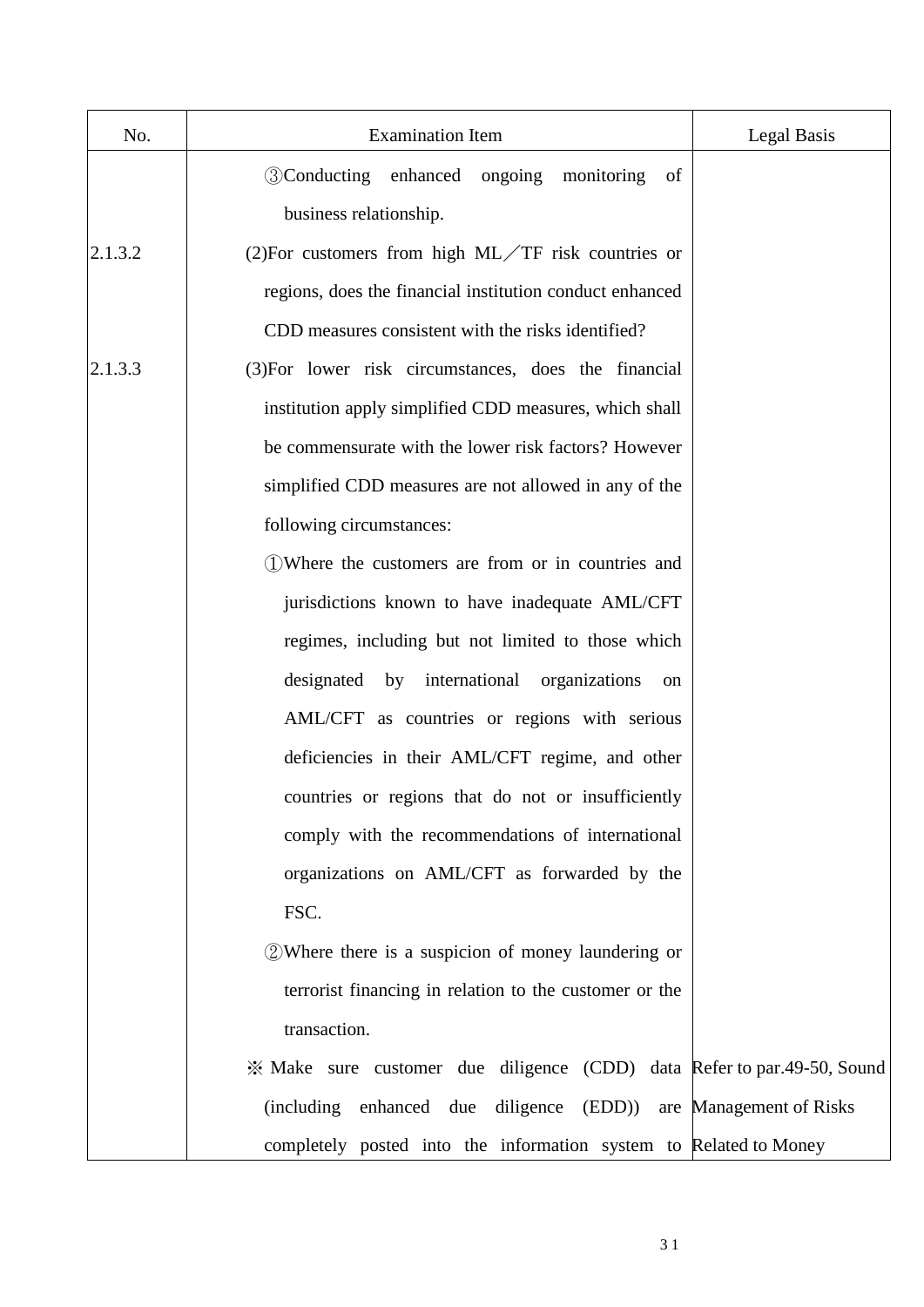| No.     | <b>Examination Item</b>                                                                           | Legal Basis                    |
|---------|---------------------------------------------------------------------------------------------------|--------------------------------|
|         | facilitate the monitoring and analysis of customer Laundering and Financing                       |                                |
|         | accounts and transactions. The examiner can spot check of Terrorism, BCBS                         |                                |
|         | the CDD and EDD data of high-risk customers to                                                    |                                |
|         | determine whether information that aids in the analysis                                           |                                |
|         | of ML/TF risks has been completely posted or captured                                             |                                |
|         | in the information system.                                                                        |                                |
| 2.1.4   | 4. Ongoing customer due diligence                                                                 |                                |
| 2.1.4.1 | (1) Does the financial institution apply CDD requirements $\vert 1.$ Art. $5(1\&2)$ , Regulations |                                |
|         | to existing customers on the basis of materiality and                                             | Governing Anti-Money           |
|         | risk, and to conduct due diligence on such existing                                               | Laundering of Financial        |
|         | relationships (including to understand the source of                                              | Institutions                   |
|         | funds if necessary) at appropriate times, taking into $\beta$ . FATF_10.7 $\cdot$ 10.16           |                                |
|         | account whether and when CDD measures have $\beta$ .Art.3,                                        | Template<br>for                |
|         | previously been undertaken and the adequacy of data                                               | Guidelines<br>Governing        |
|         | obtained?                                                                                         | Anti-Money                     |
|         | The aforementioned appropriate times include at least:                                            | Laundering<br>and              |
|         | 1) When the customer opens another new<br>account                                                 | Countering<br><b>Terrorism</b> |
|         | or enters new business relationships with the                                                     | Financing of Securities        |
|         | financial institution;                                                                            | Firms                          |
|         | 2 When it is time for periodic review of the customer                                             |                                |
|         | scheduled on the basis of materiality and risk;                                                   |                                |
|         | 3 When it becomes known that there is a material                                                  |                                |
|         | change to customer's identity and background                                                      |                                |
|         | information.                                                                                      |                                |
| 2.1.4.2 | (2) Does the financial institution periodically review the $\mu$ . Art. 5(3),                     | <b>Regulations</b>             |
|         | existing records to ensure that documents, data or                                                | Governing Anti-Money           |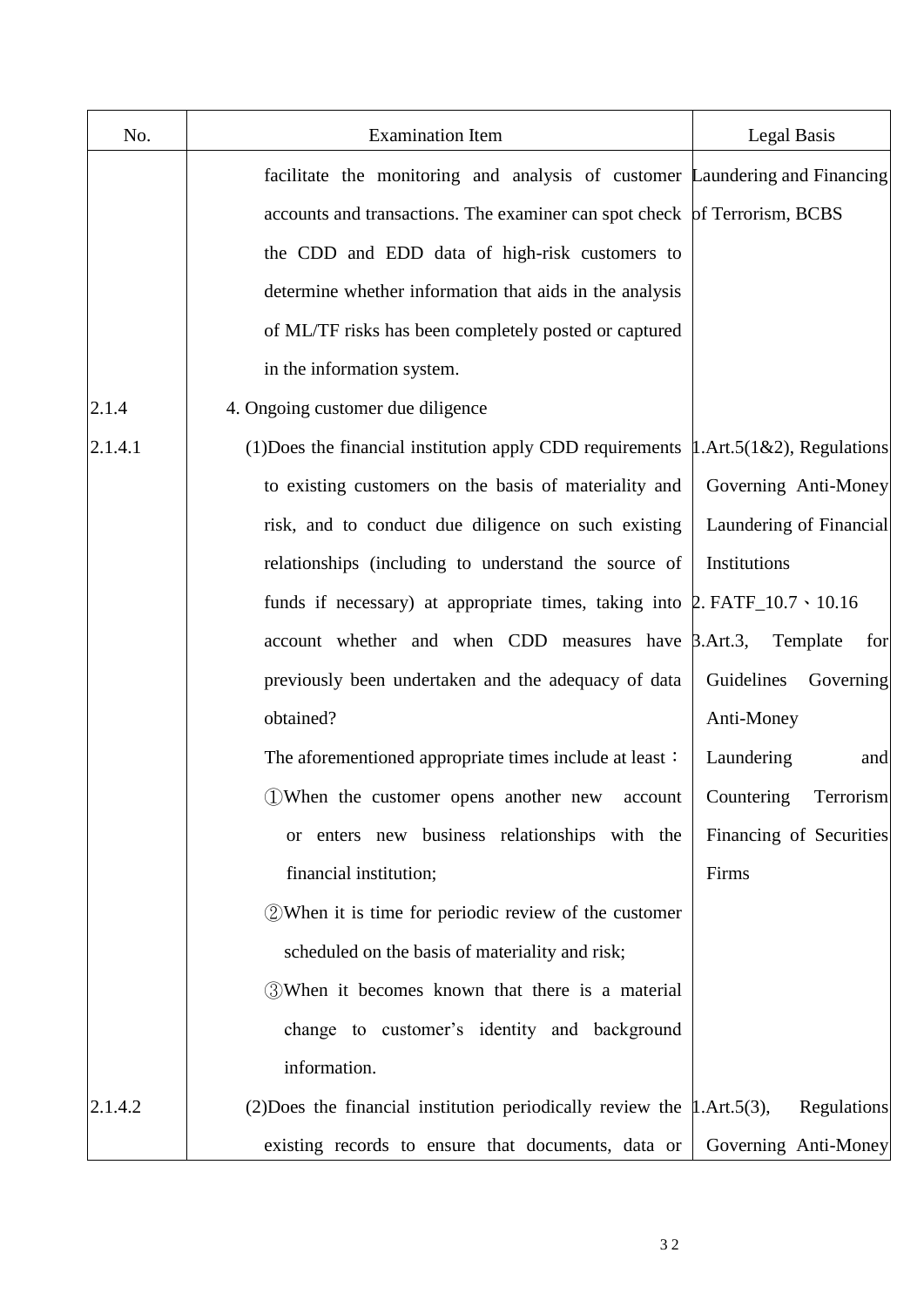| No.     | <b>Examination Item</b>                                                                | Legal Basis                         |
|---------|----------------------------------------------------------------------------------------|-------------------------------------|
|         | information of the customer and its beneficial owner(s)                                | Laundering of Financial             |
|         | collected under the CDD process are kept up-to-date                                    | Institutions                        |
|         | and relevant, particularly for higher risk categories of $\beta$ . FATF_10.7           |                                     |
|         | customers, whose reviews should be conducted at least $\beta$ .Art.3,                  | Template<br>for                     |
|         | once every year?                                                                       | Guidelines<br>Governing             |
|         |                                                                                        | Anti-Money                          |
|         |                                                                                        | Laundering<br>and                   |
|         |                                                                                        | Countering<br>Terrorism             |
|         |                                                                                        | Financing of Securities             |
|         |                                                                                        | Firms                               |
| 2.1.4.3 | $(3)$ Ongoing<br>diligence<br>due<br>should<br>measures                                | Regulations<br>be $1.$ Art. $5&6$ , |
|         | commensurate with the customer's risks                                                 | Governing Anti-Money                |
|         | (DFor higher-risk customers, does the financial                                        | Laundering of Financial             |
|         | institution perform enhanced CDD or ongoing due                                        | Institutions                        |
|         | diligence measures at least one year by adopting $\beta$ . FATF_1.12 \cdot 10.17 \cdot |                                     |
|         | additionally at least the following enhanced                                           | 10.18                               |
|         | measures?                                                                              | 3.Art.4,<br>Template<br>for         |
|         | I. Obtaining the approval of senior management                                         | Governing<br>Guidelines             |
|         | before establishing or entering a new business                                         | Anti-Money                          |
|         | relationship;                                                                          | Laundering<br>and                   |
|         | II. Taking reasonable measures to understand the                                       | Countering<br>Terrorism             |
|         | sources of wealth and the source of funds of the                                       | Financing of Securities             |
|         | customer; in case the source of funds is deposits,                                     | Firms                               |
|         | understand further the source of deposits;                                             | 4. Suggested Best Practice          |
|         | III. Conducting enhanced ongoing monitoring of                                         | for Securities Firms to             |
|         | business relationship.                                                                 | Apply Simplified CDD                |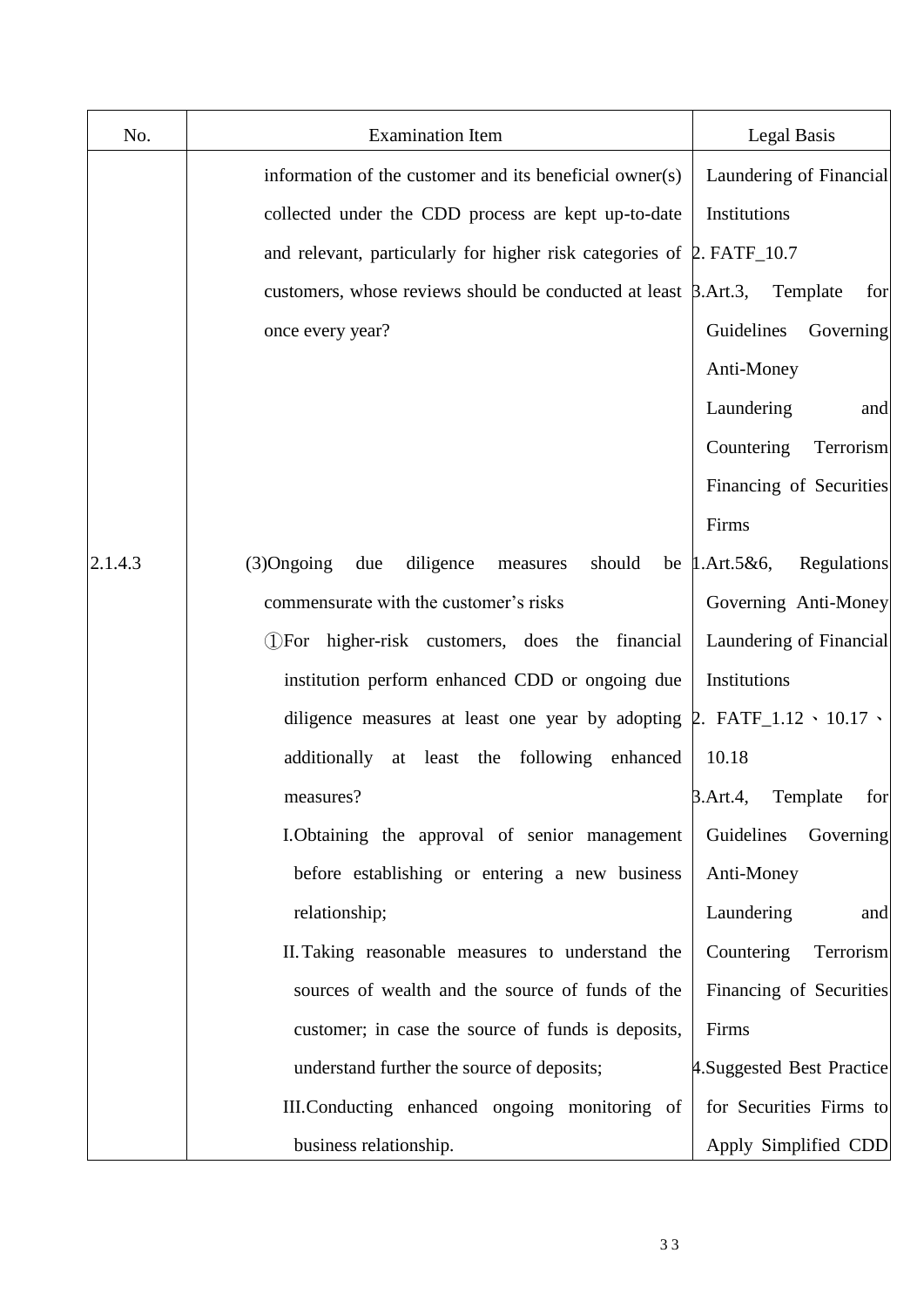| No.   | <b>Examination Item</b>                                                   | Legal Basis                  |
|-------|---------------------------------------------------------------------------|------------------------------|
|       | 2) For lower risk circumstances, does the financial                       | Measures<br>Lower<br>to      |
|       | institution apply simplified CDD measures, which                          | <b>ML/TF Risk Customers</b>  |
|       | shall be commensurate with the lower risk factors?                        |                              |
| 2.2   | Ongoing monitoring of accounts and transactions                           |                              |
| 2.2.1 | 1. Does the financial institution establish policies and                  | 1.Art.9,<br>Regulations      |
|       | procedures for account and transaction monitoring using a                 | Governing Anti-Money         |
|       | risk-based approach? The policies and procedures shall                    | Laundering of Financial      |
|       | include at least complete ML/TF monitoring indicators,                    | Institutions                 |
|       | and carrying out the setting of parameters, threshold                     | 2.Art.7(2)<br>through<br>4), |
|       | amounts, alerts and monitoring operations, the procedures                 | Template for Guidelines      |
|       | for examining the monitored cases and reporting standards,                | Governing Anti-Money         |
|       | and shall be documented.                                                  | Laundering<br>and            |
|       |                                                                           | Countering<br>Terrorism      |
|       |                                                                           | Financing of Securities      |
|       |                                                                           | Firms                        |
| 2.2.2 | 2. Does the financial institution review its policies and                 |                              |
|       | procedures for account and transaction monitoring based                   |                              |
|       | on AML/CFT regulations, nature of customers, business                     |                              |
|       | complexity,<br>ML/TF<br>related<br>size<br>and<br>trends<br>and           |                              |
|       | information gathered from internal and external sources,                  |                              |
|       | and its risk assessment results, and update those policies                |                              |
|       | and procedures periodically?                                              |                              |
| 2.2.3 | 3. Does the financial institution utilize information system to           |                              |
|       | assist in the detection of suspicious ML/TF transactions?                 |                              |
|       | The securities firm can carry out its monitoring Refer to par.49-50,<br>☀ |                              |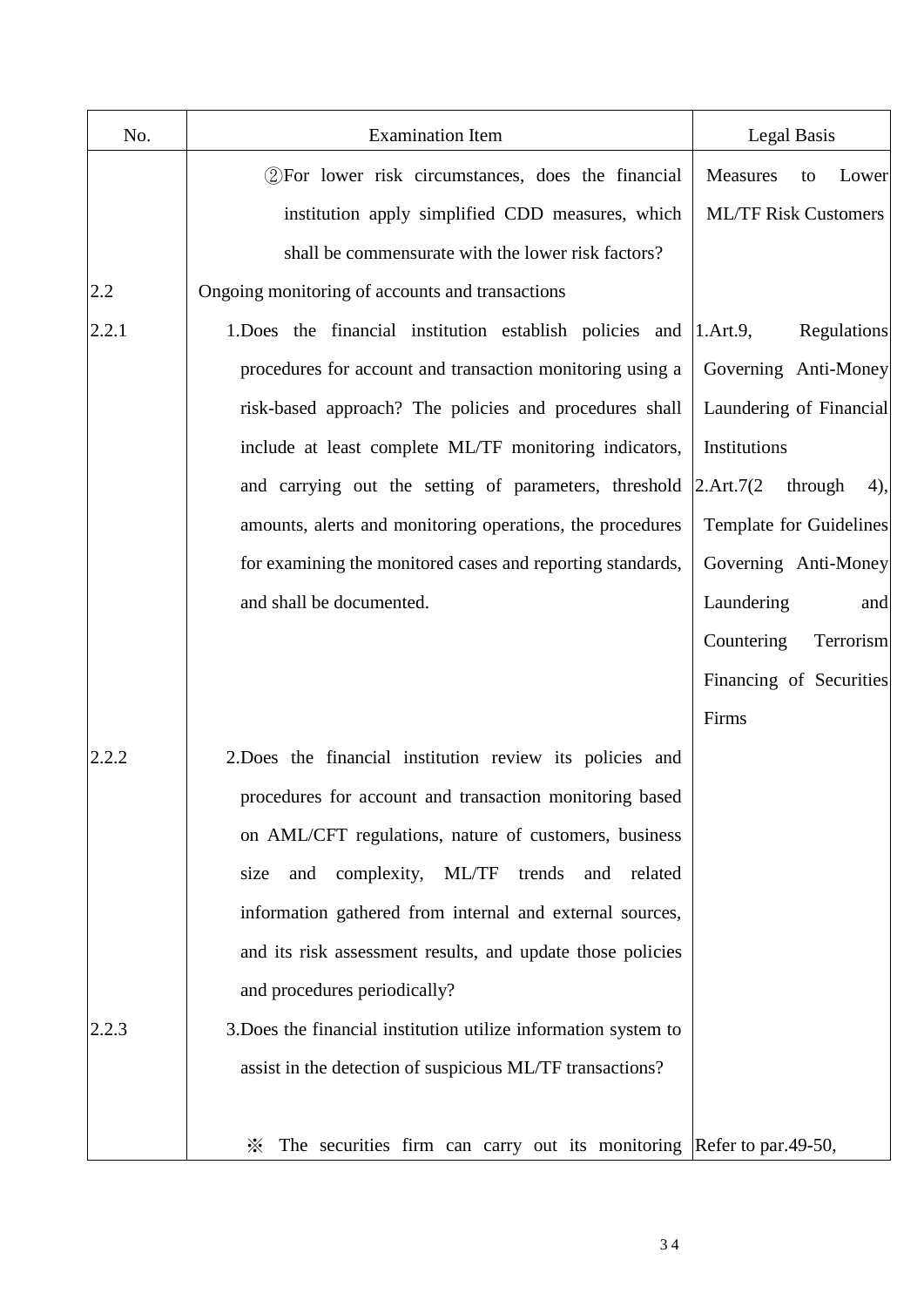| No.   | <b>Examination Item</b>                                                     | <b>Legal Basis</b>          |
|-------|-----------------------------------------------------------------------------|-----------------------------|
|       | operation by way of manual identification, information Sound Management of  |                             |
|       | system or a combination of both. The examiner should Risks Related to Money |                             |
|       | determine whether the firm has allocated adequate Laundering and            |                             |
|       | manpower to carry out the AML/CFT operation Financing of Terrorism,         |                             |
|       | effectively.                                                                | <b>BCBS</b>                 |
|       |                                                                             |                             |
|       | X The examiner should spot check high-risk customers                        | Refer to p.67, Managing     |
|       | who recently have dealing or open an account with the                       | Alerts, FFIEC BSA/AML       |
|       | securities firm to see if the basic data of the same                        | <b>Examination Manual</b>   |
|       | customer in different product systems (e.g. occupation,                     |                             |
|       | business operated, or line of business, address and                         |                             |
|       | financial condition) have any inconsistency and if the                      |                             |
|       | basic data and transaction data of the same customer in                     |                             |
|       | different product systems differ from the data in the                       |                             |
|       | integrated system to verify whether the firm integrates                     |                             |
|       | its customer data.                                                          |                             |
| 2.2.4 | 4. Do the ML/TF monitoring indicators mentioned in the 1. Art.9,            | <b>Regulations</b>          |
|       | policies and procedures for account and transaction                         | Governing Anti-Money        |
|       | monitoring include at least the suspicious indicators                       | Laundering of Financial     |
|       | published by the trade associations and the additional ones                 | Institutions                |
|       | developed by the financial institution in reference to its                  | $[2.Art.7(7),$ Template for |
|       | ML/TF risk assessment or daily transaction information?                     | Guidelines<br>Governing     |
|       | Are the ML/TF monitoring indicators reviewed and                            | Anti-Money Laundering       |
|       | updated periodically?                                                       | Countering<br>and           |
|       |                                                                             | Terrorism Financing of      |
|       |                                                                             | <b>Securities Firms</b>     |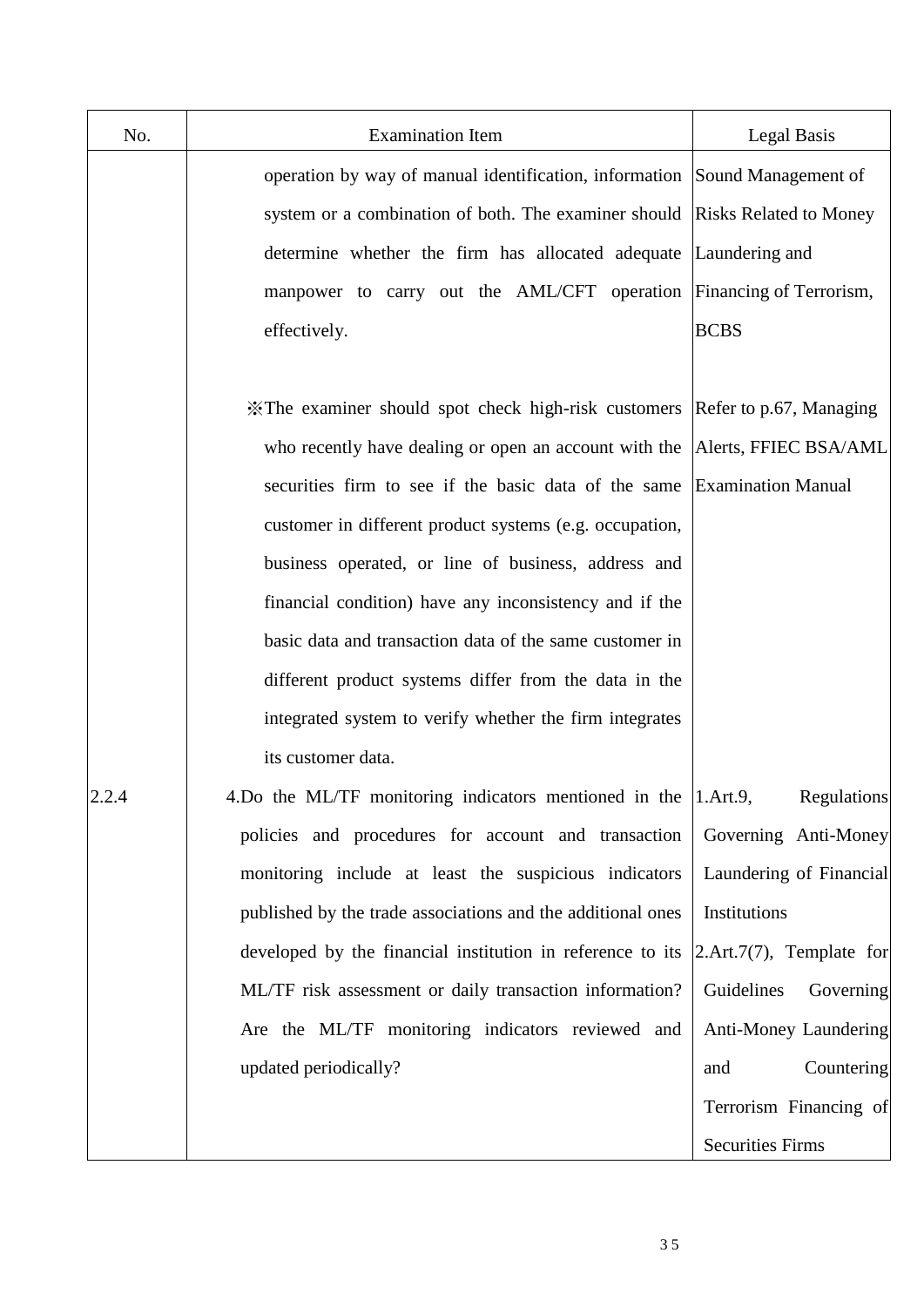| No. | <b>Examination Item</b>                                                                                     | Legal Basis                    |
|-----|-------------------------------------------------------------------------------------------------------------|--------------------------------|
|     |                                                                                                             |                                |
|     | $\mathcal{K}$ The examiner should ask the securities firm to provide $\mathcal{L}$ . Art.9(1), Template for |                                |
|     | independent testing report, records or descriptions on                                                      | Guidelines<br>Governing        |
|     | its account and transaction monitoring mechanism                                                            | Anti-Money                     |
|     | (including whether the logic of setting parameters or                                                       | Laundering<br>and              |
|     | filtering indicators is commensurate with the firm's                                                        | Countering<br>Terrorism        |
|     | ML/TF risk profile). The examiner should also spot                                                          | Financing of Banking           |
|     | check high-risk customers or products and services to 2. Refer to p.64,66,                                  |                                |
|     | verify whether the firm's account and transaction                                                           | <b>Transaction Monitoring,</b> |
|     | mechanism<br>monitoring<br>is consistent<br>with<br>its                                                     | FFIEC BSA/AML                  |
|     | documented rules and operating procedures. The                                                              | <b>Examination Manual</b>      |
|     | verification should cover at a minimum the actual $\beta$ . p.77, Managing Alerts,                          |                                |
|     | internal control process, whether data stored in the                                                        | FFIEC BSA/AML                  |
|     | system are consistent with customer's CDD (including                                                        | <b>Examination Manual</b>      |
|     | EDD) and complete or whether there are errors in the                                                        |                                |
|     | data entry fields, and whether transactions that match                                                      |                                |
|     | the set parameters or filtering indicators are included in                                                  |                                |
|     | related reports to verify whether parameters or filtering                                                   |                                |
|     | indicators set in the system are the same as those                                                          |                                |
|     | specified in the firm's documented rules, and whether                                                       |                                |
|     | access authority of the monitoring system is properly                                                       |                                |
|     | set, in particular whether the change of parameter is                                                       |                                |
|     | subject to proper internal check.                                                                           |                                |
|     | $\frac{1}{2}$ With regard to the testing of ongoing monitoring Q&A of Template for                          |                                |
|     | mechanism for accounts and transactions mentioned in                                                        | Guidelines<br>Governing        |
|     | the preceding paragraph, the examiner should confirm Anti-Money Laundering                                  |                                |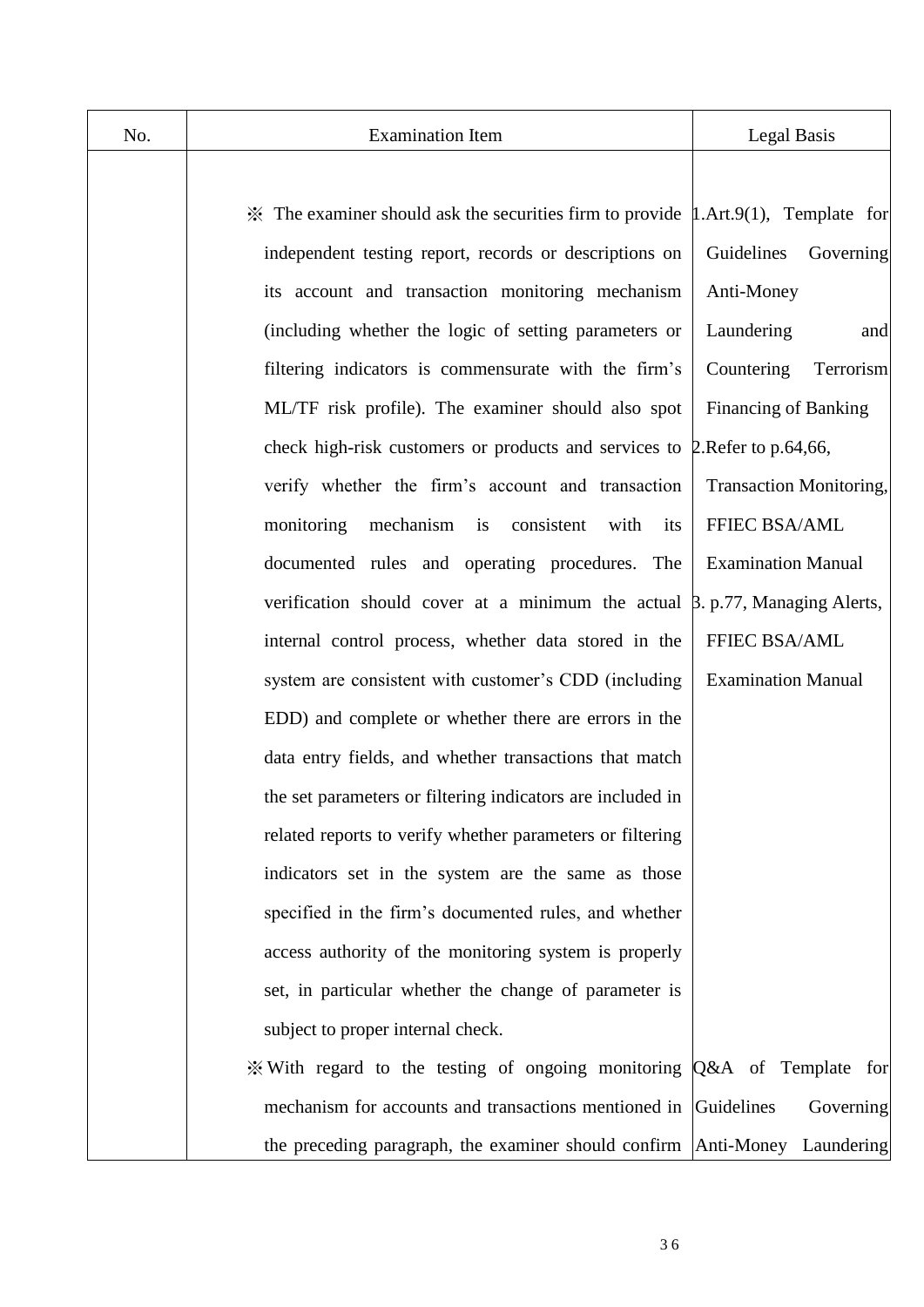| No.   | <b>Examination Item</b>                                                                        | Legal Basis               |
|-------|------------------------------------------------------------------------------------------------|---------------------------|
|       | the suitability of testing unit that except for manual and                                     | Countering                |
|       | monitoring, testing should be performed by the head Terrorism Financing of                     |                           |
|       | office if the design of monitoring mechanism Banking                                           |                           |
|       | throughout the firm is identical. If part of the                                               |                           |
|       | monitoring mechanism of an overseas branch or                                                  |                           |
|       | subsidiary differs from that of the head office, the                                           |                           |
|       | overseas branch or subsidiary should test that part on its                                     |                           |
|       | own. The examiner should also check the relevant                                               |                           |
|       | inspection report or internal audit report regarding to                                        |                           |
|       | the overseas branch or subsidiary to determine the                                             |                           |
|       | effectiveness of its ongoing monitoring mechanism.                                             |                           |
| 2.3   | Record Keeping                                                                                 |                           |
| 2.3.1 | 1. Does the financial institution maintain the records on its $\mu$ . Art. 8,9,12, Regulations |                           |
|       | name and account filtering operations, ongoing account                                         | Governing Anti-Money      |
|       | and transaction monitoring operation, and transactions,                                        | Laundering of Financial   |
|       | both domestic and international, for at least five years? Are                                  | Institutions              |
|       | the records sufficient to permit reconstruction of individual                                  | 2. $FATF_11.1 \cdot 11.3$ |
|       | transactions so as to provide, if necessary, evidence for $\beta$ . Art. 6,                    | Template<br>for           |
|       | prosecution of criminal activity?                                                              | Guidelines<br>Governing   |
|       |                                                                                                | Anti-Money Laundering     |
|       |                                                                                                | Countering<br>and         |
|       |                                                                                                | Terrorism Financing of    |
|       |                                                                                                | <b>Securities Firms</b>   |
| 2.3.2 | 2. Does the financial institution keep all records obtained $\mu$ . Art. 12,                   | Regulations               |
|       | through CDD measures, account files and business                                               | Governing Anti-Money      |
|       | correspondence for at least five years after the business                                      | Laundering of Financial   |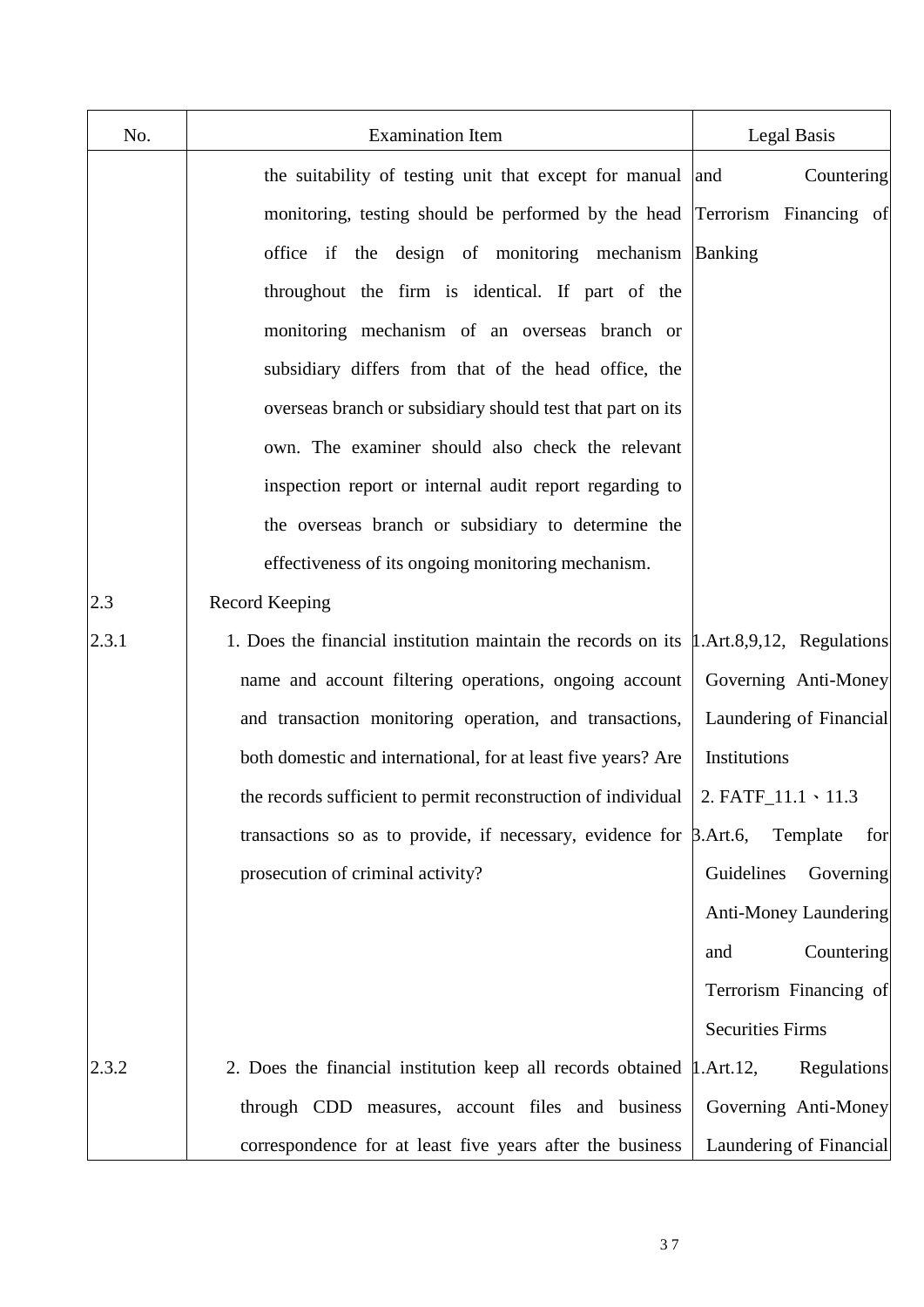| No.   | <b>Examination Item</b>                                                               | Legal Basis                 |
|-------|---------------------------------------------------------------------------------------|-----------------------------|
|       | relationship is ended, or after the date of the occasional                            | Institutions                |
|       | transaction?                                                                          | 2. FATF_11.2                |
|       |                                                                                       | $3.$ Art.11&17,<br>Template |
|       |                                                                                       | Guidelines<br>for           |
|       |                                                                                       | Governing Anti-Money        |
|       |                                                                                       | Laundering<br>and           |
|       |                                                                                       | Countering<br>Terrorism     |
|       |                                                                                       | Financing of Securities     |
|       |                                                                                       | Firms                       |
| 2.3.3 | 3. Does the financial institution provide swiftly transaction $\mu$ . Art. 12,        | Regulations                 |
|       | records and CDD information to the competent authorities                              | Governing Anti-Money        |
|       | when such requests are made with appropriate authority?                               | Laundering of Financial     |
|       | Does the financial institution provide relevant account                               | Institutions                |
|       | books, documents, electronic data files, or other relevant 2. FATF_11.4               |                             |
|       | materials when the competent authorities or auditors <b>B.Art.11</b> and 17, Template |                             |
|       | engaged by it carry out an audit under the preceding for Guidelines Governing         |                             |
|       | paragraph?                                                                            | Anti-Money Laundering       |
|       |                                                                                       | and Countering Terrorism    |
|       |                                                                                       | Financing of Securities     |
|       |                                                                                       | Firms                       |
| 2.3.4 | 4. Does the financial institution preserve complete and $Art.11(3)$ , Template for    |                             |
|       | accurate transaction records and vouchers of the following Guidelines                 | Governing                   |
|       | matters?                                                                              | Anti-Money<br>Laundering    |
|       | (1) Are report records and transaction vouchers preserved and Countering Terrorism    |                             |
|       | in the original for five years?                                                       | Financing of Securities     |
|       | (2) In a case duly under investigation pursuant to law, are Firms                     |                             |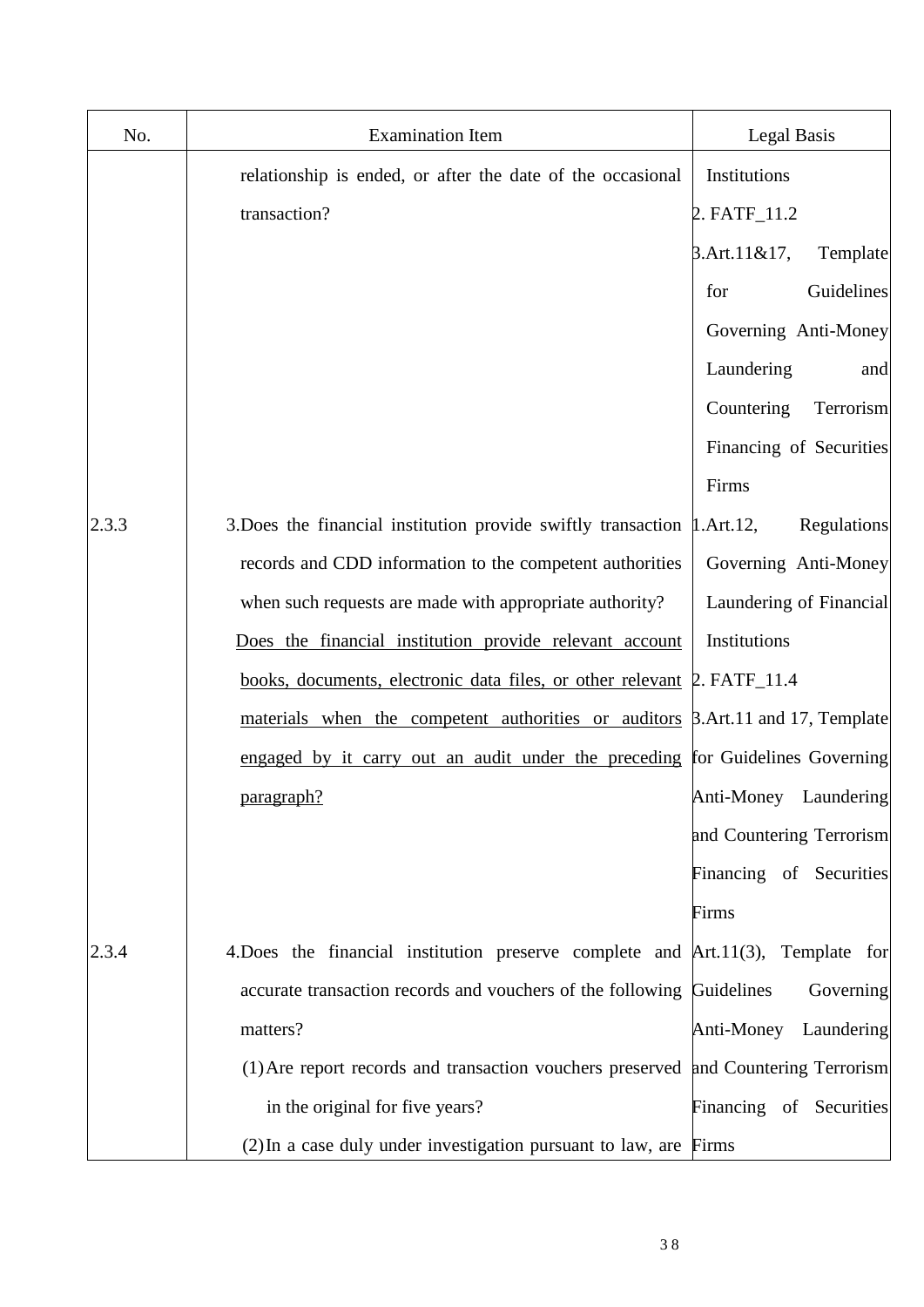| No.   | <b>Examination Item</b>                                                                   | Legal Basis                           |
|-------|-------------------------------------------------------------------------------------------|---------------------------------------|
|       | relevant transaction records and vouchers not destroyed                                   |                                       |
|       | before the case is closed, even where the time period                                     |                                       |
|       | for their preservation lapses?                                                            |                                       |
| 2.4   | Reporting of Suspicious Transactions                                                      |                                       |
| 2.4.1 | 1. For transactions related to the monitoring patterns                                    | $1.$ Art. $15,$<br><b>Regulations</b> |
|       | (including the suspicious indicators published by the trade                               | Governing Anti-Money                  |
|       | associations and the additional ones developed by the                                     | Laundering of Financial               |
|       | financial institution in reference to its ML/TF risk                                      | Institutions                          |
|       | assessment or daily transaction information) or other                                     | $2.$ Art.7(8), Template for           |
|       | situations that are deemed as suspicious ML/TF activities,                                | Guidelines<br>Governing               |
|       | does the financial institution file a suspicious transaction                              | Anti-Money Laundering                 |
|       | report (STR) with the Investigation Bureau within two                                     | Countering<br>and                     |
|       | business days of said approval, regardless of the amount of                               | Terrorism Financing of                |
|       | transaction and regardless whether the transaction was                                    | <b>Securities Firms</b>               |
|       | completed or not?                                                                         |                                       |
|       | $\mathcal X$ The examiner should determine whether the securities Refer to p.77, Managing |                                       |
|       | firm has internal rules and operating procedures in  Alerts, FFIEC BSA/AML                |                                       |
|       | place to ensure that its monitoring system is capable of Examination Manual               |                                       |
|       | generating a suspicious transactions statement in a                                       |                                       |
|       | timely manner and to require the checking, analysis and                                   |                                       |
|       | investigation of outputted suspicious transactions, and                                   |                                       |
|       | whether the firm has a mechanism to ensure that                                           |                                       |
|       | suspicious transactions identified by employees in daily                                  |                                       |
|       | operations or investigated by a law enforcement agency                                    |                                       |
|       | as indicated in its correspondence to the firm are all                                    |                                       |
|       | included in the scope of evaluation.                                                      |                                       |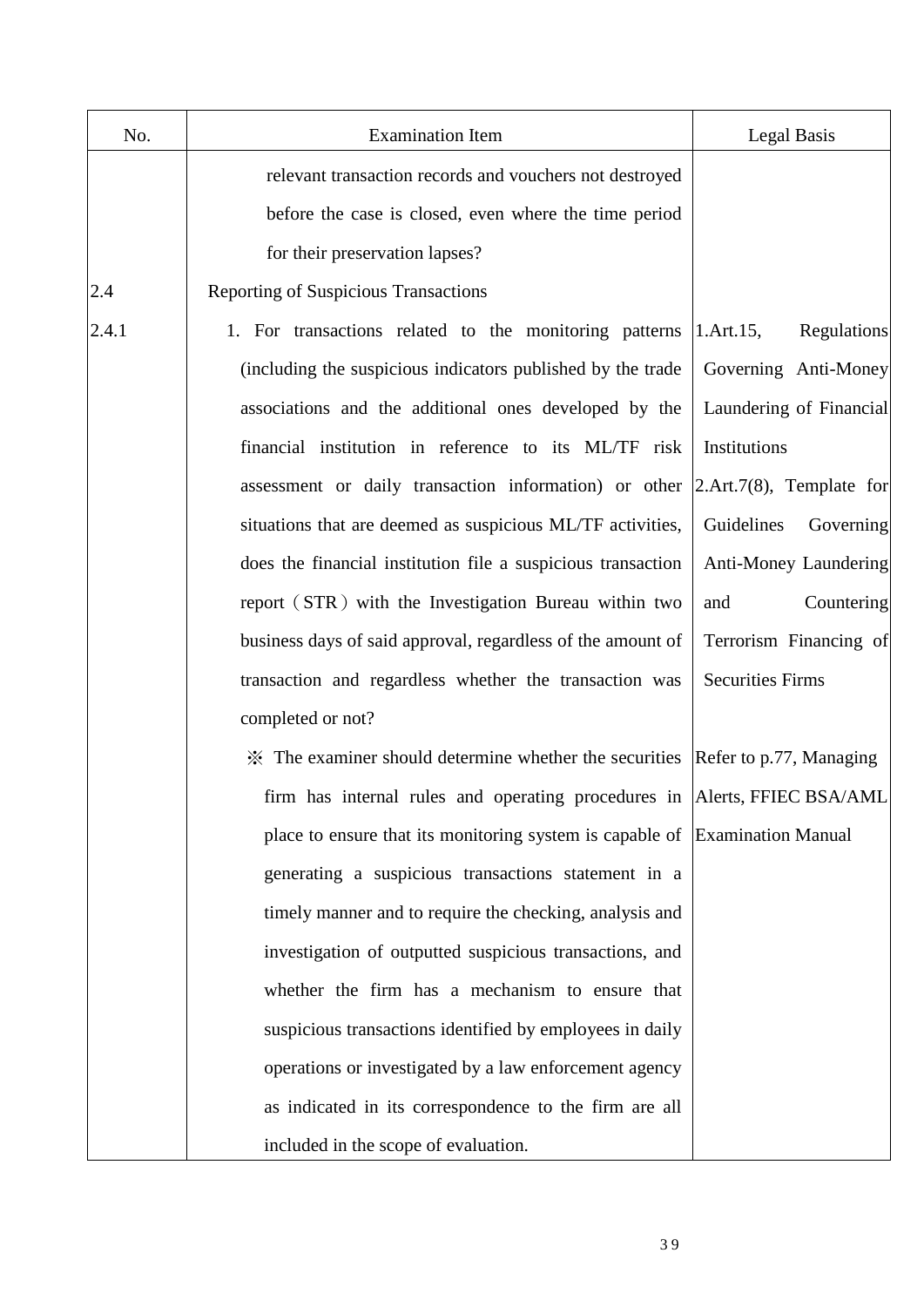| No.   | <b>Examination Item</b>                                                                          | Legal Basis             |
|-------|--------------------------------------------------------------------------------------------------|-------------------------|
| 2.4.2 | 2. Does the firm has a mechanism to ensure that each alerted $\vert Art.7(8),\vert$              | Template<br>for         |
|       | identified<br>reviewed for<br>transaction<br>will<br>be<br>its                                   | Guidelines<br>Governing |
|       | reasonableness (for example if the transaction is Anti-Money Laundering                          |                         |
|       | incommensurate with the customers' identity, income and  and                                     | Countering              |
|       | the size of business or is unrelated to the nature of the Terrorism Financing of                 |                         |
|       | customer's business, no reasonable economic purpose, no Securities Firms                         |                         |
|       | reasonable explanation, no reasonable use, or the source of                                      |                         |
|       | funds is not clear) case by case and the record will be                                          |                         |
|       | transactions identified as not suspicious<br>kept?For                                            |                         |
|       | AML/CFT transactions, does the firm make a record and                                            |                         |
|       | analyze the reason?                                                                              |                         |
|       | $\mathcal X$ The examiner should determine whether the securities Refer to p.77, Managing        |                         |
|       | firm has allocated adequate manpower to analyze the Alerts, FFIEC BSA/AML                        |                         |
|       | transactions<br>suspicious<br>statement<br>and                                                   | make Examination Manual |
|       | investigation, and whether relevant employees have the                                           |                         |
|       | skills required to conduct an investigation and are                                              |                         |
|       | equipped with adequate tools. For example, does the                                              |                         |
|       | investigator have sufficient system access authority to                                          |                         |
|       | inquire all basic data or transaction records of a                                               |                         |
|       | customer, are all CDD and EDD data of customers                                                  |                         |
|       | keyed into the system, and whether the system can                                                |                         |
|       | retrieve all transactions of a customer taken place                                              |                         |
|       | during a period of time?                                                                         |                         |
|       | $\mathcal X$ The examiner should determine whether the firm has $\vert Art.9(1)8$ , Template for |                         |
|       | internal rules and operating procedures in place for Guidelines                                  | Governing               |
|       | analysis, investigation and reporting of suspicious Anti-Money Laundering                        |                         |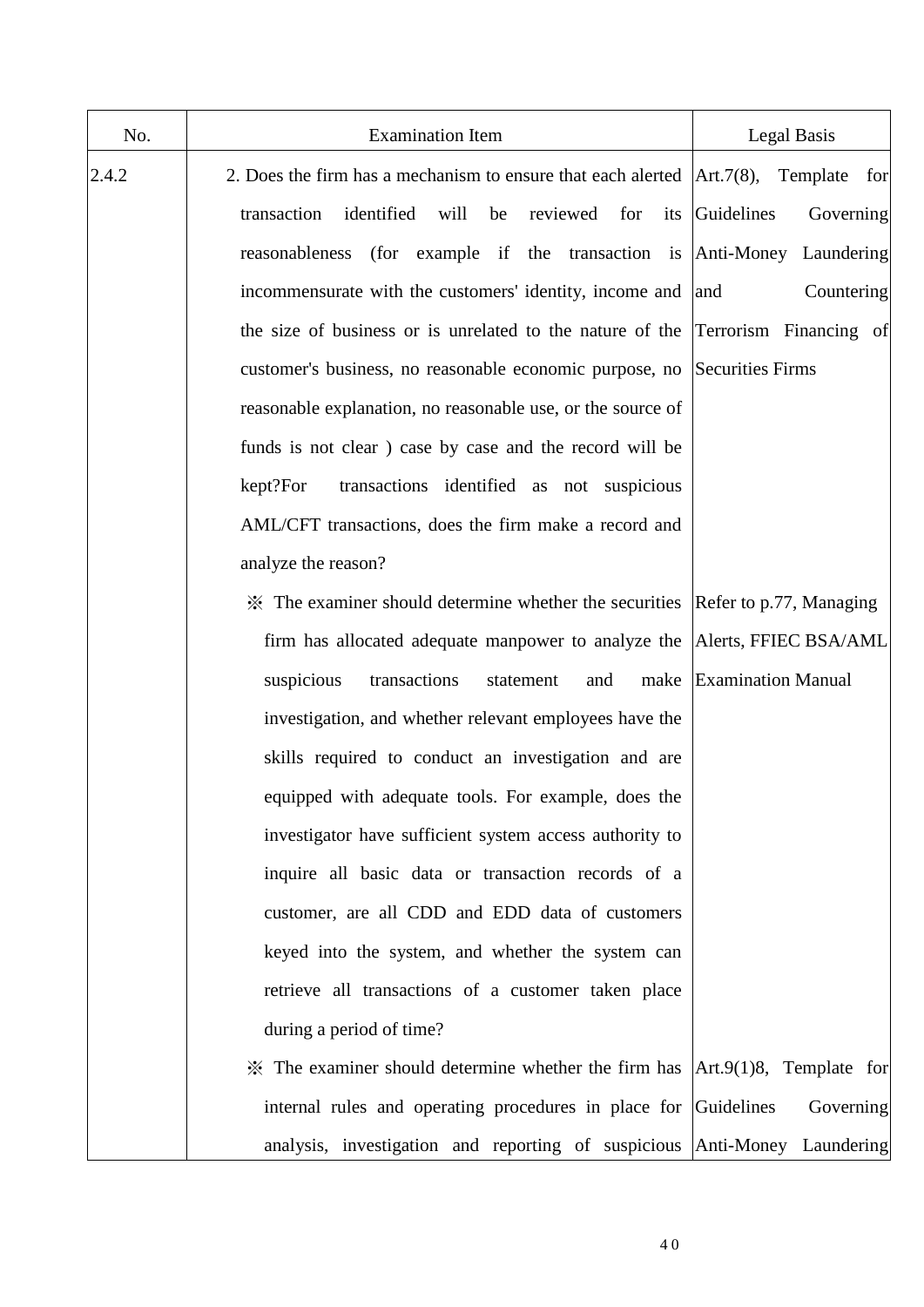| No. | <b>Examination Item</b>                                                                         | Legal Basis            |
|-----|-------------------------------------------------------------------------------------------------|------------------------|
|     | transactions, which should include at a minimum                                                 | Countering<br>and      |
|     | written analysis and reason for deciding not to file a Terrorism Financing of                   |                        |
|     | suspicious<br>transaction report (STR),<br>supporting                                           | <b>Banking</b>         |
|     | evidence to be investigated and attached, and actions to                                        |                        |
|     | be taken on a customer whose transactions have been                                             |                        |
|     | reported as suspicious several times.                                                           |                        |
|     | $\mathcal X$ When verifying the firm's handling of suspicious $\text{Art.}9(1)8$ , Template for |                        |
|     | transactions, the examiner should spot check individual Guidelines                              | Governing              |
|     | customer cases to determine whether the firm makes                                              | Anti-Money Laundering  |
|     | judgment on the reasonableness of a customer's                                                  | Countering<br>and      |
|     | transaction based on all available customer review                                              | Terrorism Financing of |
|     | information (CDD and EDD), whether there is a written                                           | Banking                |
|     | analysis sufficient to support the final decision on a                                          |                        |
|     | suspicious transaction (to file or not to file a STR), and                                      |                        |
|     | regardless whether a transaction is determined to be a                                          |                        |
|     | suspicious transaction or not, does the firm retain the                                         |                        |
|     | records on analysis and judgment made and supporting                                            |                        |
|     | data.                                                                                           |                        |
|     | *Whether a securities firm files a STR or not is partly                                         |                        |
|     | predicated on the subjective judgment of the AML/CFT                                            |                        |
|     | compliance officer. Thus the examiner should put the                                            |                        |
|     | focus on whether the firm has established an effective                                          |                        |
|     | judging and investigation mechanism. Unless the firm's                                          |                        |
|     | failure to file a STR following analysis<br>and                                                 |                        |
|     | investigation involves gross negligence<br>the<br><b>or</b>                                     |                        |
|     | supporting data are apparently erroneous that affects                                           |                        |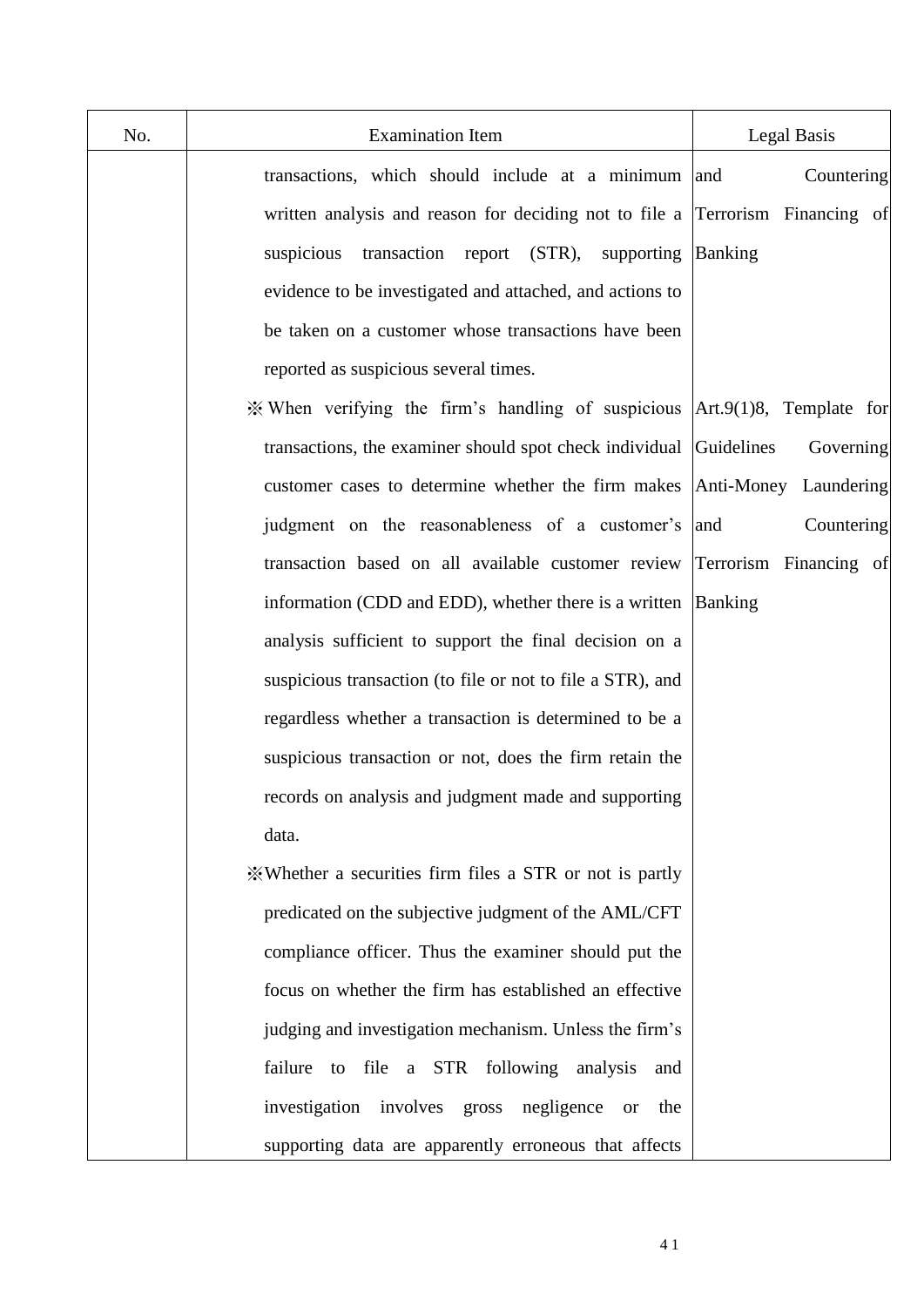| No. | <b>Examination Item</b>                                                         | Legal Basis               |
|-----|---------------------------------------------------------------------------------|---------------------------|
|     | the analysis and judgment of AML/CFT compliance                                 |                           |
|     | officer, the examiner should not criticize the subjective                       |                           |
|     | judgment made by the officer.                                                   |                           |
|     | $\frac{3}{2}$ Whether the securities firm has the practice of Refer to p.78-79, |                           |
|     | or filtering indicators in Transaction Testing,<br>adjusting parameters         |                           |
|     | coordination with its current manpower or other factors                         | <b>SAR</b> Completion and |
|     | to decrease the number of suspicious transactions or                            | Filing FFIEC BSA/AML      |
|     | transaction alerts that the information monitoring                              | <b>Examination Manual</b> |
|     | thereby undermining<br>output,<br>the<br>system<br>can                          |                           |
|     | effectiveness of the firm's AML/CFT program. Below                              |                           |
|     | are the procedures for verifying effectiveness:                                 |                           |
|     | A. Select a sample of high-risk customers based on the                          |                           |
|     | firm's risk assessment result, prior examination                                |                           |
|     | reports, the firm's internal audit report and                                   |                           |
|     | correspondence from law enforcement agencies                                    |                           |
|     | regarding investigation of customers who may be                                 |                           |
|     | involved in a ML/TF transaction, and peruse their                               |                           |
|     | account opening data, customer review data (CDD                                 |                           |
|     | and EDD), and all transactions during a period of                               |                           |
|     | time.                                                                           |                           |
|     | B. After checking relevant data, the examiner should                            |                           |
|     | select a sample of suspicious transactions to see if                            |                           |
|     | the nature of transaction is consistent with the                                |                           |
|     | customer's CDD information (e.g. occupation,                                    |                           |
|     | expected transactions, sources of fund of individual                            |                           |
|     | customers, or the business of the legal entity, size of                         |                           |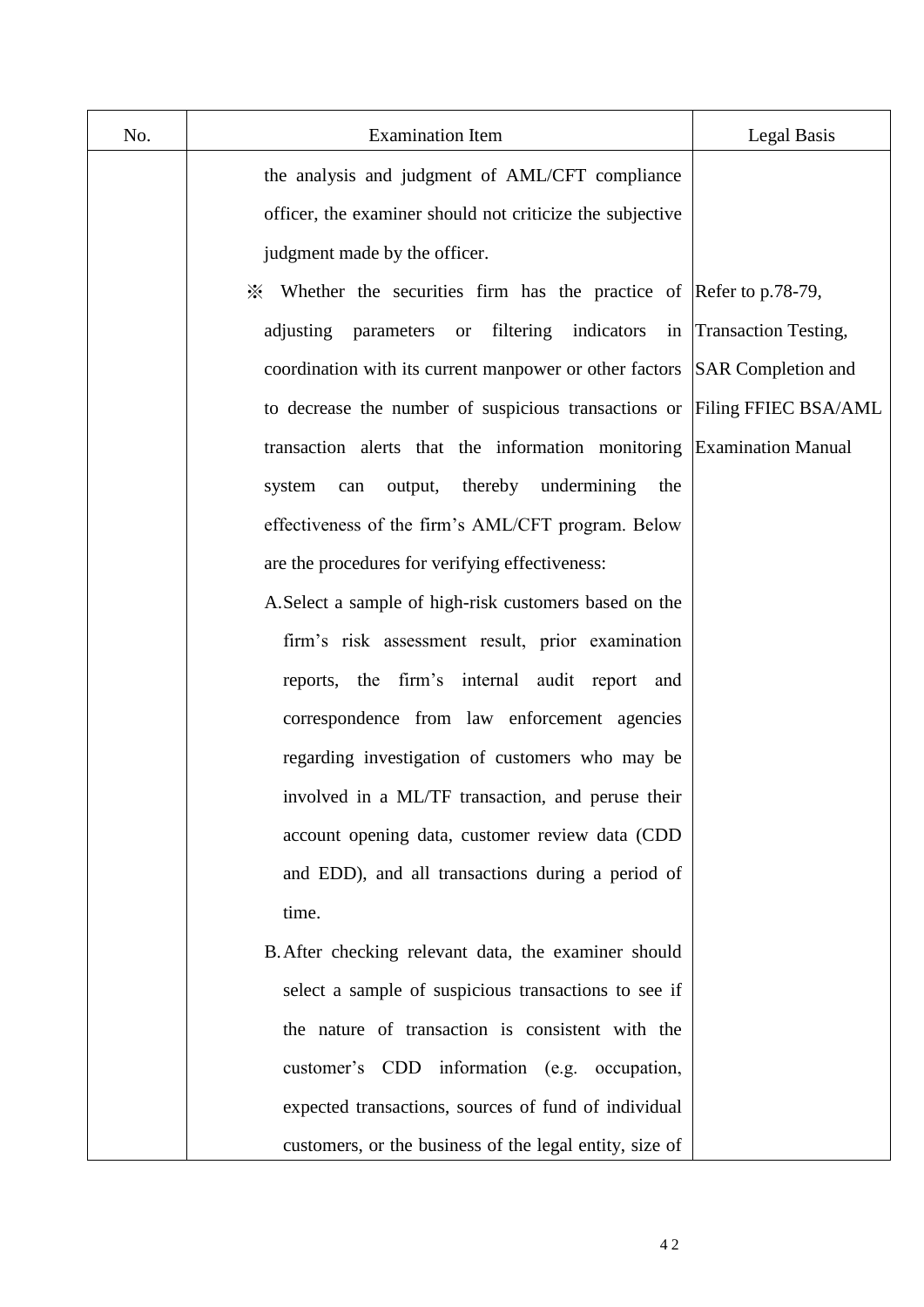| No.   | <b>Examination Item</b>                                                | Legal Basis                   |
|-------|------------------------------------------------------------------------|-------------------------------|
|       | business, business location and major markets, etc.).                  |                               |
|       | If there is any inconsistency, the examiner should                     |                               |
|       | discuss with responsible management to see if a                        |                               |
|       | suspicious transaction has a reasonable explanation,                   |                               |
|       | and based on the explanation, determine whether the                    |                               |
|       | firm has failed to output reportable suspicious                        |                               |
|       | transactions and whether the firm's relevant system                    |                               |
|       | is able to effectively detect suspicious transactions. If              |                               |
|       | the examiner has doubt about the system's                              |                               |
|       | effectiveness, he/she should understand the causes                     |                               |
|       | (e.g. improperly set screening indicators, inadequate                  |                               |
|       | risk assessment, or error in the judgment of relevant                  |                               |
|       | personnel), and describe the findings in the                           |                               |
|       | examination report.                                                    |                               |
| 2.4.3 | 3. If the financial institution forms a suspicion of money  1. Art. 3, | Regulations                   |
|       | laundering, terrorist financing or weapon proliferating and            | Governing Anti-Money          |
|       | reasonably believes that performing the CDD process will               | Laundering of Financial       |
|       | tip-off the customer, does it not pursue that process and              | Institutions                  |
|       | file an STR instead?                                                   | 2. FATF_10.20                 |
|       |                                                                        | 3.Art.10,<br>Money            |
|       |                                                                        | Laundering Control Act        |
|       |                                                                        | $4. Art.2(14)$ , Template for |
|       |                                                                        | Guidelines<br>Governing       |
|       |                                                                        | Anti-Money Laundering         |
|       |                                                                        | Countering<br>and             |
|       |                                                                        | Terrorism Financing of        |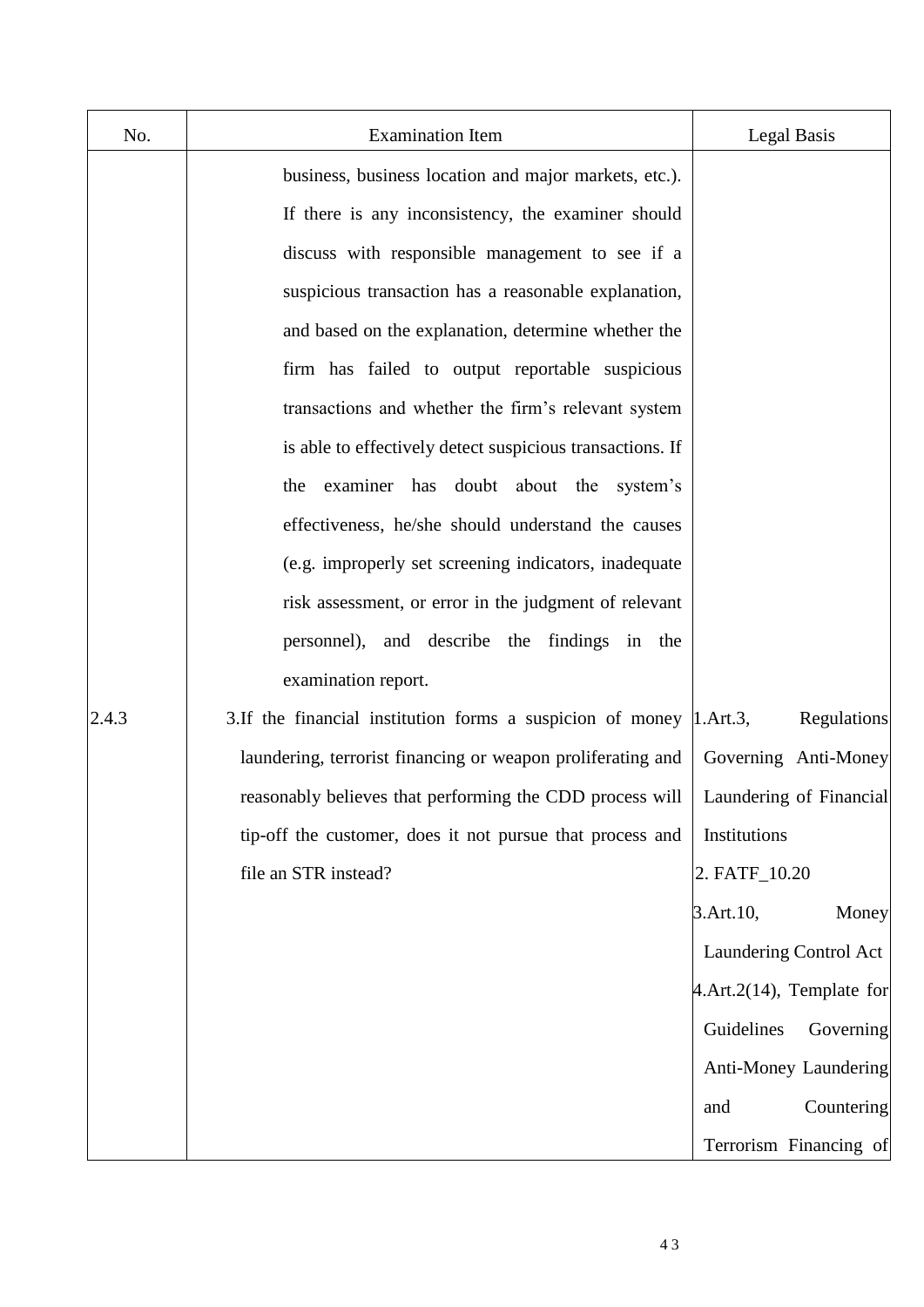| No.   | <b>Examination Item</b>                                                  | Legal Basis                               |
|-------|--------------------------------------------------------------------------|-------------------------------------------|
|       |                                                                          | <b>Securities Firms</b>                   |
| 2.4.4 | 4. Procedure for reporting suspicious money laundering 1. Art. 15,       | Regulations                               |
|       | transaction                                                              | Governing Anti-Money                      |
|       | (1) Does a financial institution promptly file an STR with               | Laundering<br>of                          |
|       | the Investigation Bureau in a format prescribed by the                   | <b>Financial Institutions</b>             |
|       | Bureau after the report has been approved by the $2. Art. 7(8) & 8(3)$ , |                                           |
|       | responsible chief compliance officer at the institution?                 | Template<br>for                           |
|       | The report shall be filed within two business days of                    | Guidelines Governing                      |
|       | said approval. Within 15 days, following the last date                   | Anti-Money                                |
|       | of previous fiscal year, the items of transaction                        | Laundering<br>and                         |
|       | typology and quantity of the suspicious money                            | Countering<br>Terrorism                   |
|       | laundering transaction shall be submitted to the FSC                     | Financing of Securities                   |
|       | for review and also copies forwarded to the Taiwan                       | Firms                                     |
|       | Securities<br>Exchange<br>Taiwan<br>and                                  | Securities $\beta$ . FATF_20.1 \cdot 20.2 |
|       | Association.                                                             |                                           |
|       | obviously<br>significant<br>suspicious<br>ML/TF<br>(2) For               |                                           |
|       | transactions of urgent nature, does the financial                        |                                           |
|       | institution file a report as soon as possible to the                     |                                           |
|       | Investigation Bureau by fax or other available means                     |                                           |
|       | and follow it up with a written report? The financial                    |                                           |
|       | institution is not required to submit a follow-up written                |                                           |
|       | Investigation<br>provided the<br>Bureau<br>report,<br>has                |                                           |
|       | acknowledged the receipt of report by sending a reply                    |                                           |
|       | by fax. In such event, does the financial institution                    |                                           |
|       | retain the faxed reply?                                                  |                                           |
| 2.4.5 | 5. Does the financial institution exercise care in preserving 1.Art.9,   | Regulations                               |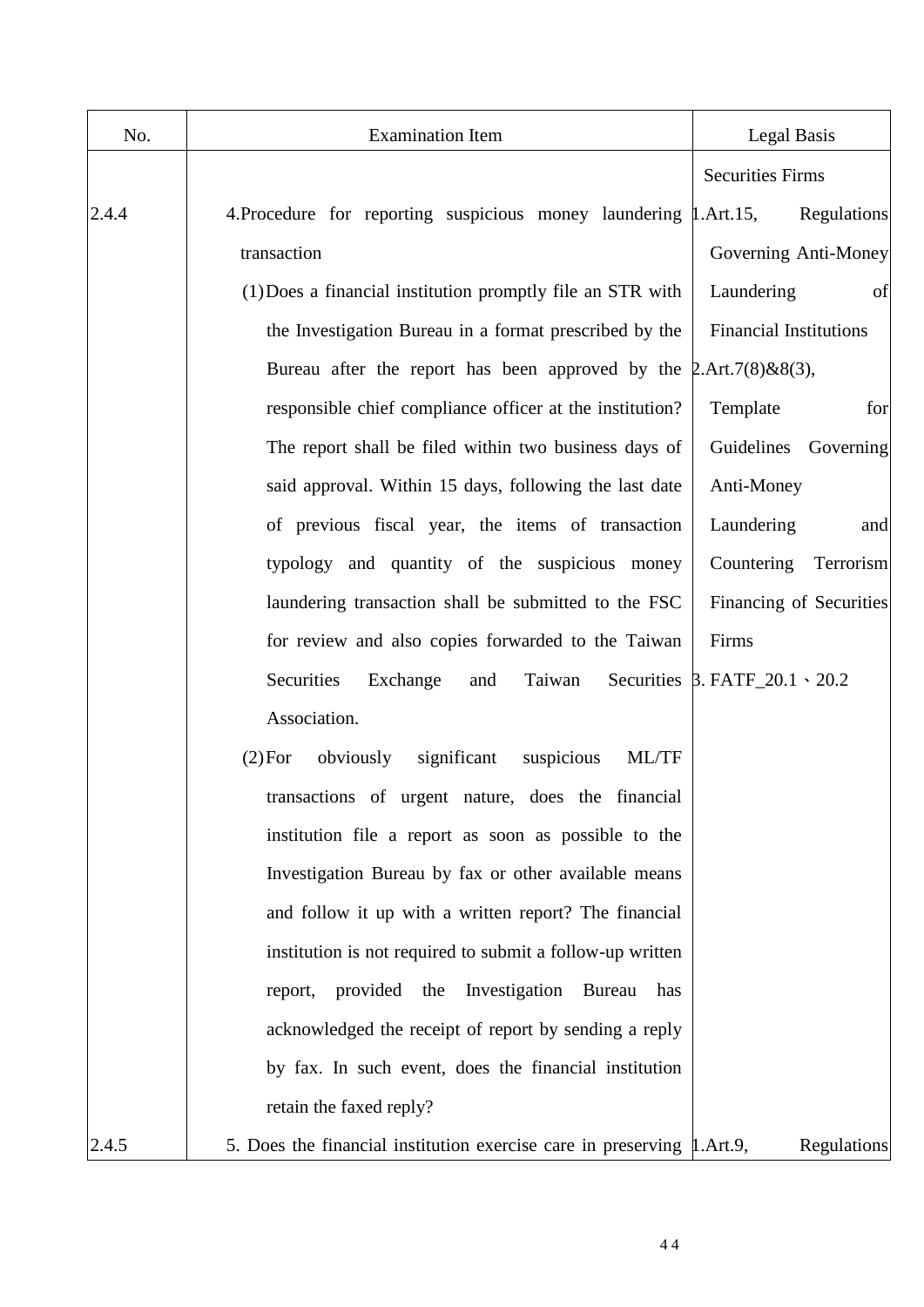| No.   | <b>Examination Item</b>                                                              | <b>Legal Basis</b>            |
|-------|--------------------------------------------------------------------------------------|-------------------------------|
|       | confidentiality, and guard against the disclosure of                                 | Governing Anti-Money          |
|       | reporting materials and information? Does the financial                              | Laundering<br>of              |
|       | institution establish internal control procedures for                                | <b>Financial Institutions</b> |
|       | requests and inquiries as to customer information made by 2. Template for Guidelines |                               |
|       | various units and exercise care to ensure the confidentiality                        | Governing Anti-Money          |
|       | of the information?                                                                  | Laundering<br>and             |
|       |                                                                                      | Countering<br>Terrorism       |
|       |                                                                                      | Financing of Securities       |
|       |                                                                                      | Firms                         |
|       |                                                                                      | 3. FATF_21.2                  |
| 2.4.6 | 6. When learning the properties or property interests and $\mu$ . Art. 7,            | Terrorism                     |
|       | locations of a designated sanctioned individual or entity set                        | Financing<br>Prevention       |
|       | forth in the Terrorist Financing Prevention Act through                              | Act                           |
|       | business relationship, has the firm filed a report to the $\beta$ . Art.3,           | Regulations                   |
|       | Investigation Bureau, Ministry of Justice in accordance                              | Governing<br>Reporting        |
|       | with the aforementioned Act?                                                         | on the Properties or          |
|       |                                                                                      | Property Interests and        |
|       |                                                                                      | Locations<br>of               |
|       |                                                                                      | Designated Sanctioned         |
|       |                                                                                      | Individuals or Entities       |
|       |                                                                                      | Financial<br>by               |
|       |                                                                                      | Institutions                  |
|       |                                                                                      | 3.Art.9,<br>Template<br>for   |
|       |                                                                                      | Guidelines<br>Governing       |
|       |                                                                                      | Anti-Money                    |
|       |                                                                                      | Laundering<br>and             |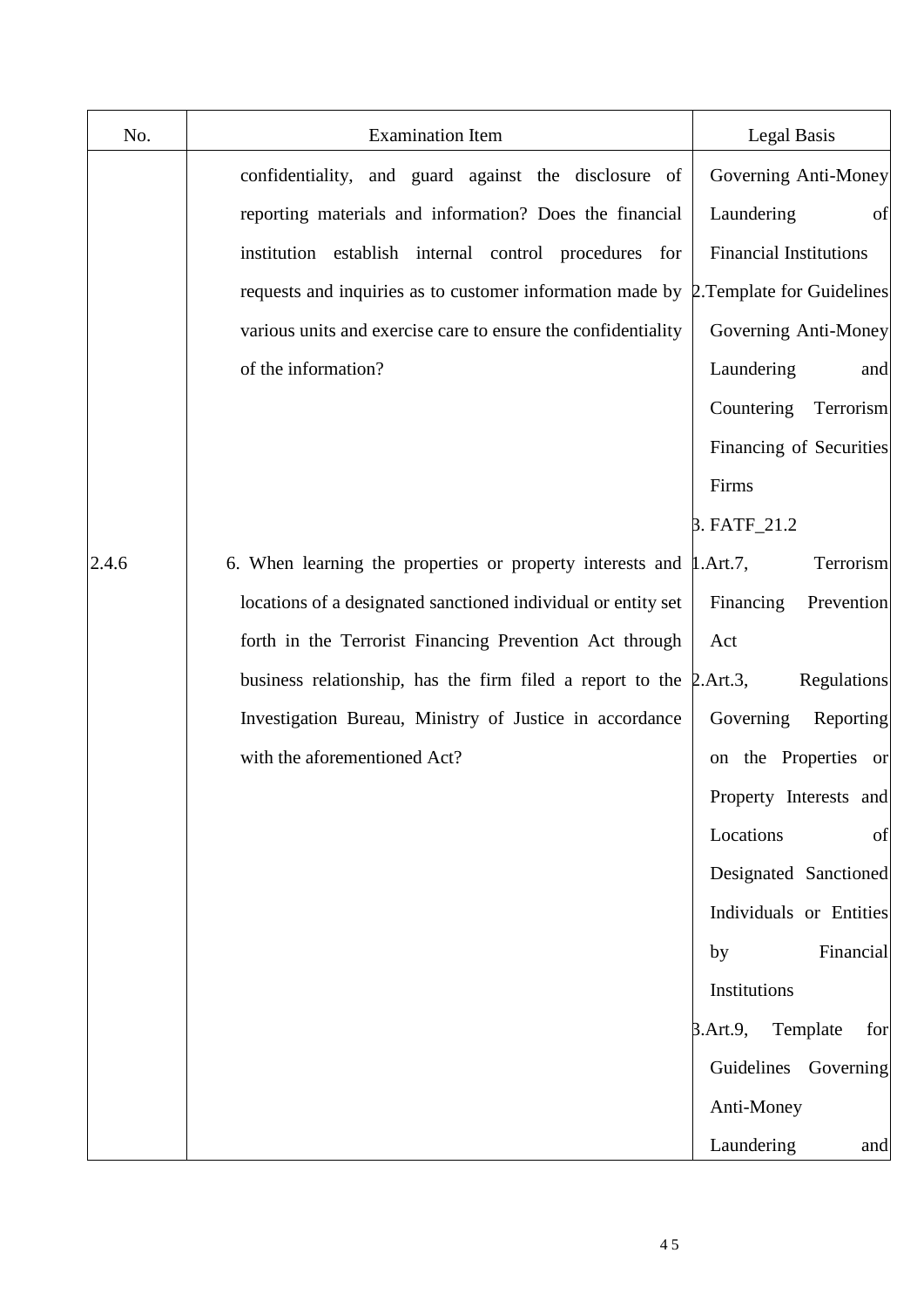| No.   | <b>Examination Item</b>                                                      | <b>Legal Basis</b>      |
|-------|------------------------------------------------------------------------------|-------------------------|
|       |                                                                              | Countering<br>Terrorism |
|       |                                                                              | Financing of Securities |
|       |                                                                              | Firms                   |
| 2.5   | Reporting of cash transactions above a certain amount                        |                         |
| 2.5.1 | 1. With respect to cash transactions above a certain amount, 1. Art.9,       | Money                   |
|       | does the financial institution verify the identity of the                    | Laundering Control Act  |
|       | customer and keep relevant transaction records? The 2.Art.13&14,             | Money                   |
|       | financial institution shall conduct CDD measures in                          | Control<br>Laundering   |
|       | accordance with the following provisions:                                    | Act                     |
|       | (1) Check the identity (ID) document or passport provided $\beta$ . Art. 10, | Template<br>for         |
|       | by the customer and record the customer's name, date                         | Guidelines<br>Governing |
|       | of birth, address, telephone, account number, amount                         | Anti-Money              |
|       | of transaction, and ID number. Notwithstanding the                           | Laundering<br>and       |
|       | foregoing, in case that the customer is confirmed to be                      | Countering<br>Terrorism |
|       | exactly the accountholder, it should be clearly noted in                     | Financing of Securities |
|       | the transaction record rather than undertaking a                             | Firms                   |
|       | repeated ID verification.                                                    |                         |
|       | (2) If the transaction is conducted by an agent, check the                   |                         |
|       | identity of the agent by checking his or her ID                              |                         |
|       | document or passport and record the name, date of                            |                         |
|       | birth, address, and telephone of the agent, account                          |                         |
|       | number, amount of transaction, and ID number.                                |                         |
|       | (3) For occasional transactions, verify the identity of the                  |                         |
|       | customer in accordance with Subparagraph 4 of Article                        |                         |
|       | 3 of "Regulations Governing Anti-Money Laundering                            |                         |
|       | of Financial Institutions".                                                  |                         |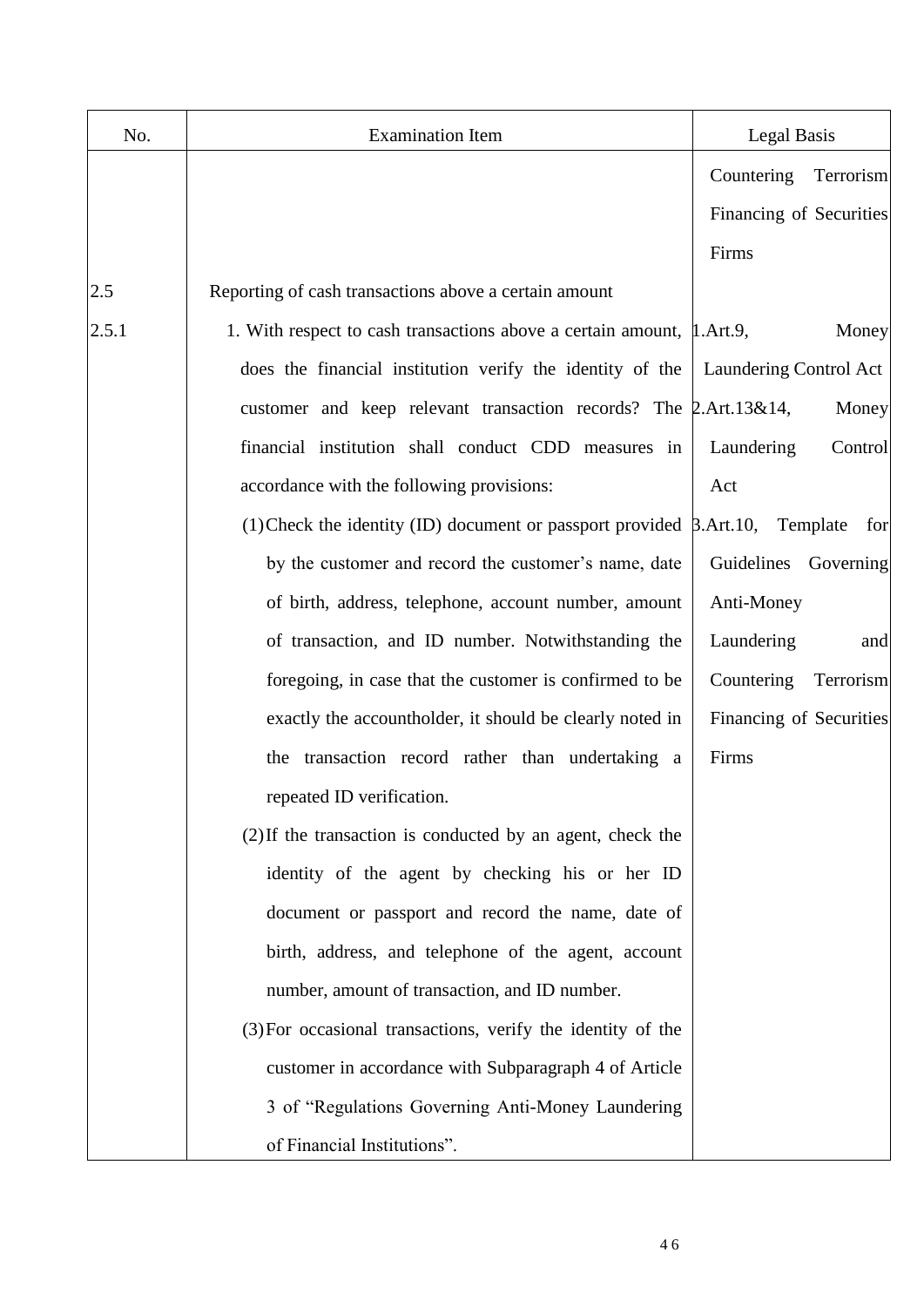| No.   | <b>Examination Item</b>                                                                 | Legal Basis               |
|-------|-----------------------------------------------------------------------------------------|---------------------------|
| 2.5.2 | 2. With respect to cash transactions above a certain amount, 1. Art.9,                  | Money                     |
|       | does the financial institution report the transaction to the                            | Laundering Control Act    |
|       | Investigation Bureau via electronic media or a written 2.Art.13&14,                     | Money                     |
|       | report in 5 business days after the completion of                                       | Control<br>Laundering     |
|       | transaction?                                                                            | Act                       |
|       |                                                                                         | 3.Art.10, Template<br>for |
|       |                                                                                         | Guidelines Governing      |
|       |                                                                                         | Anti-Money                |
|       |                                                                                         | Laundering<br>and         |
|       |                                                                                         | Countering<br>Terrorism   |
|       |                                                                                         | Financing of Securities   |
|       |                                                                                         | Firms                     |
| 2.5.3 | 3. With respect to the cash transactions above a certain [1.Art.9,                      | Money                     |
|       | amount on which the financial institution is not required to                            | Laundering Control Act    |
|       | file a report, does the financial institution verify the $\beta$ . Art. 13&14,          | Money                     |
|       | identity of the customer and keep the transaction records?                              | Laundering<br>Control     |
|       | Nonetheless, if the financial institution discovers that any                            | Act                       |
|       | above transaction is suspiciously similar to a money $\beta$ . Art. 10(5), Template for |                           |
|       | laundering transaction, does it follow the provisions of                                | Guidelines Governing      |
|       | Article 10 of "Money Laundering Control Act" and of                                     | Anti-Money                |
|       | "Regulations Governing Internal Audit and Internal                                      | Laundering<br>and         |
|       | System of Anti-Money Laundering<br>Control<br>and                                       | Countering<br>Terrorism   |
|       | Countering Terrorism Financing of Securities and Futures                                | Financing of Securities   |
|       | Business and Other Financial Institutions Designated by                                 | Firms                     |
|       | the Financial Supervisory Commission"?                                                  |                           |
|       | $\frac{3}{2}$ If the securities firm relies on system output of all Art.13&14,          | Money                     |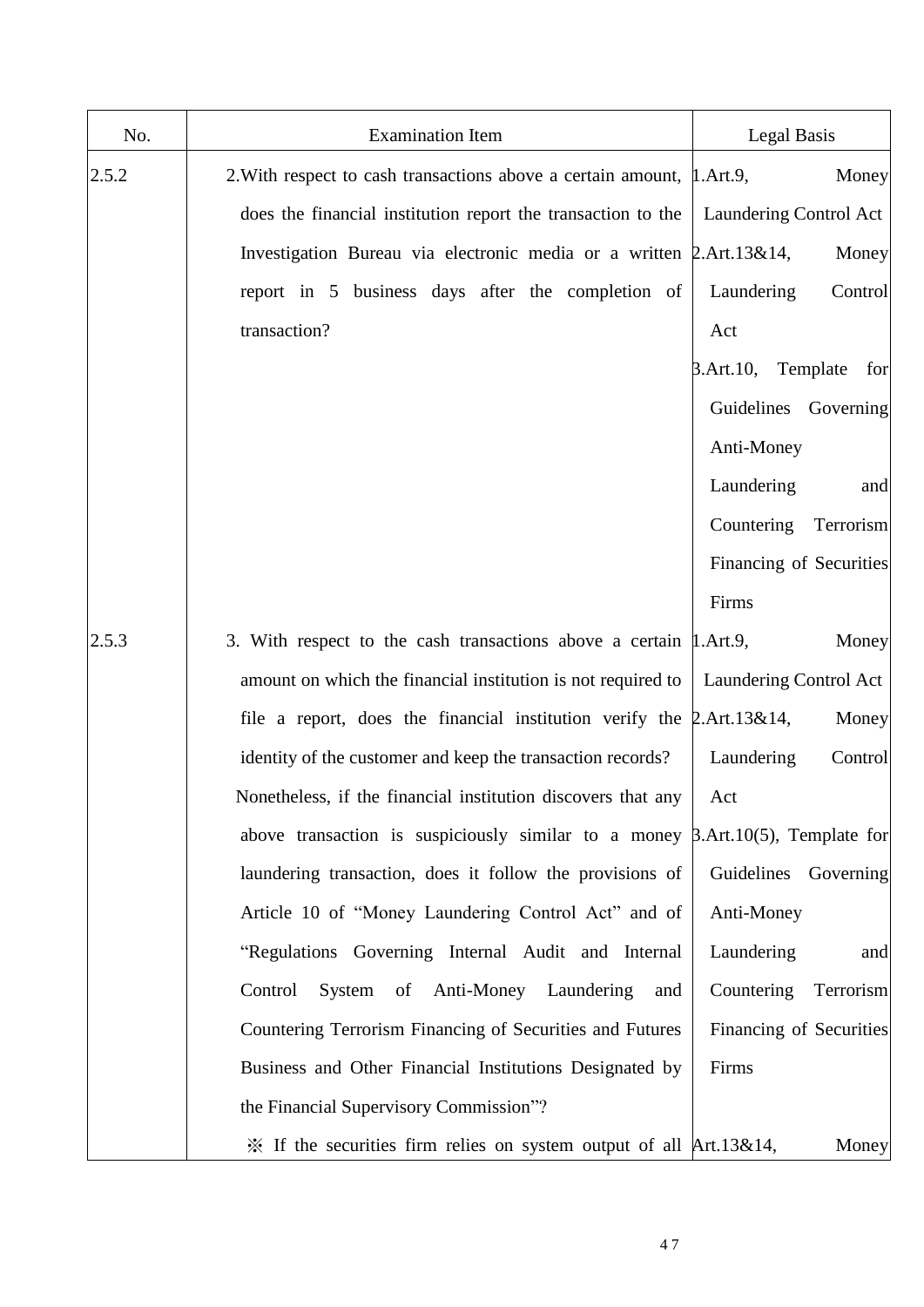| No.   | <b>Examination Item</b>                                                        | Legal Basis                     |
|-------|--------------------------------------------------------------------------------|---------------------------------|
|       | large cash transactions and then manually picks Laundering Control Act         |                                 |
|       | reportable transactions, the examiner should spot check                        |                                 |
|       | transactions taken place during a period of time to                            |                                 |
|       | determine whether the manually picked non-individual                           |                                 |
|       | accounts which need not be reported are all accounts of                        |                                 |
|       | department stores, supermarkets, gas stations, hospitals,                      |                                 |
|       | transportation businesses and restaurants and hotels that                      |                                 |
|       | are on a list the firm has sent to the Investigation                           |                                 |
|       | Bureau for record, and determine whether the firm has                          |                                 |
|       | established an internal control mechanism to ensure the                        |                                 |
|       | accuracy of manual pick operation.                                             |                                 |
|       | $\mathcal X$ Does the firm have the situation of reporting a large Art.13,     | Money                           |
|       | cash transaction late? If there is, the examiner should Laundering Control Act |                                 |
|       | understand the reasons and make pertinent comments in                          |                                 |
|       | the examination report.                                                        |                                 |
| 3     | Management system & organization                                               |                                 |
| 3.1   | AML/CFT responsible unit and Chief officer                                     |                                 |
| 3.1.1 | 1. Does the financial institution appoint an adequate number 1. Art.5,         | <b>Regulations</b>              |
|       | of AML/CFT personnel appropriate to the size and risks of                      | Governing<br>Internal           |
|       | its own?                                                                       | Audit<br>and<br>Internal        |
|       |                                                                                | Control<br>of<br>System         |
|       |                                                                                | Anti-Money Laundering           |
|       |                                                                                | Countering<br>and               |
|       |                                                                                | Terrorism Financing of          |
|       |                                                                                | Securities and Futures          |
|       |                                                                                | <b>Business</b><br>Other<br>and |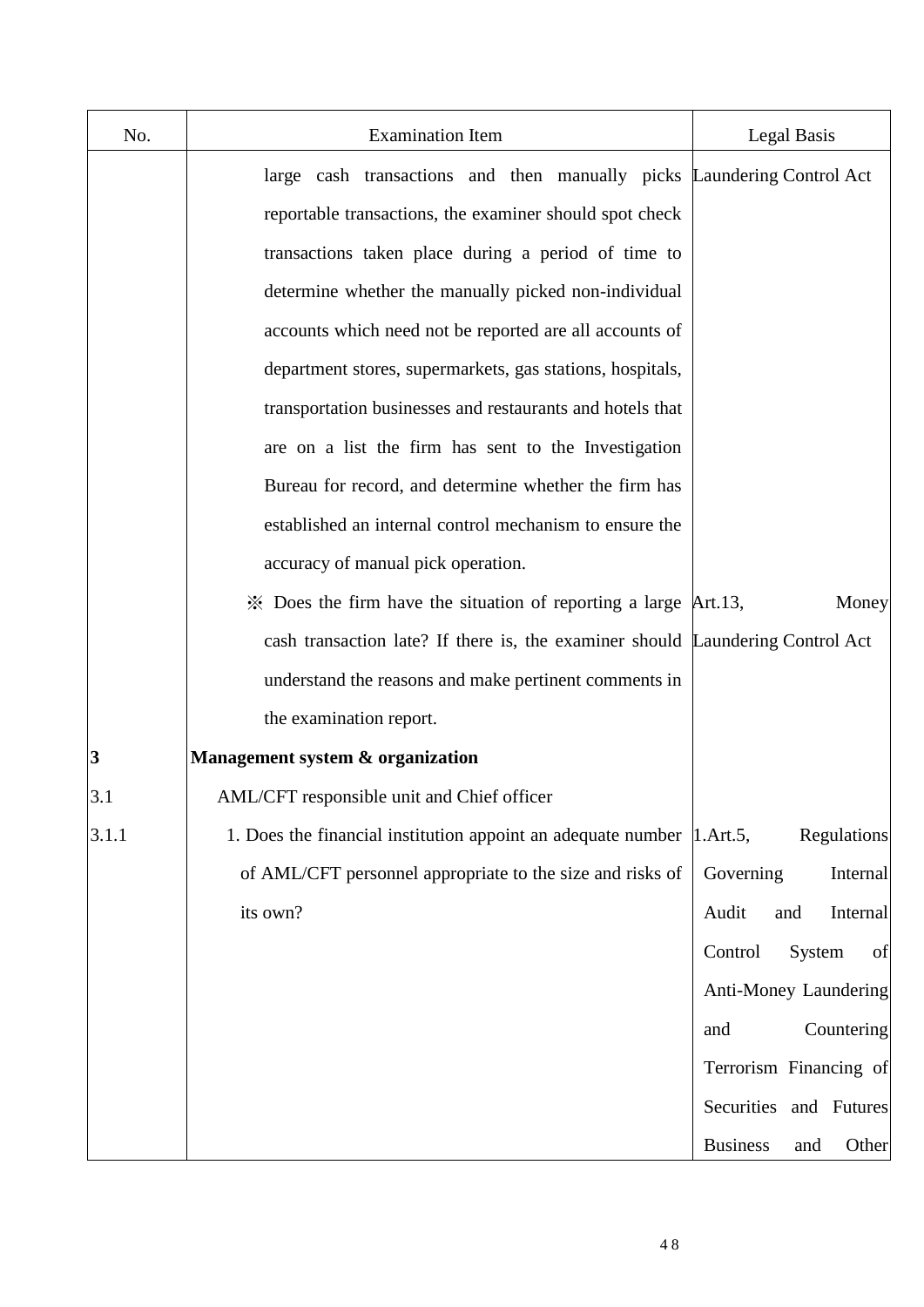| No.   | <b>Examination Item</b>                                                        | <b>Legal Basis</b>        |
|-------|--------------------------------------------------------------------------------|---------------------------|
|       |                                                                                | Financial<br>Institutions |
|       |                                                                                | Designated<br>the<br>by   |
|       |                                                                                | Financial<br>Supervisory  |
|       |                                                                                | Commission                |
|       |                                                                                | 2.Art.13, Template<br>for |
|       |                                                                                | Guidelines<br>Governing   |
|       |                                                                                | Anti-Money Laundering     |
|       |                                                                                | Countering<br>and         |
|       |                                                                                | Terrorism Financing of    |
|       |                                                                                | <b>Securities Firms</b>   |
|       | X The examiner should make an overall judgment Refer to p.37, BSA              |                           |
|       | whether the securities firm has allocated adequate Compliance Officer,         |                           |
|       | AML/CFT compliance personnel and resources based FFIEC BSA/AML                 |                           |
|       | on the firm's risk profile, size, business characteristics, Examination Manual |                           |
|       | matters charged by the dedicated compliance unit,                              |                           |
|       | information system, database and training program that                         |                           |
|       | may be needed to assist in the detection of unusual                            |                           |
|       | transactions.                                                                  |                           |
| 3.1.2 | 2. Deploying an adequate number of AML/CFT personnel of 1. Art. 5,             | Regulations               |
|       | the overseas business unit                                                     | Governing<br>Internal     |
|       | (1) Does the overseas business unit of the financial                           | Audit<br>Internal<br>and  |
|       | institution be staffed with an adequate number of                              | Control<br>System<br>of   |
|       | AML/CFT personnel in view of the number of local                               | Anti-Money Laundering     |
|       | branches, and the size and risks of its business?                              | Countering<br>and         |
|       | (2) Does the financial institution appoint an AML/CFT                          | Terrorism Financing of    |
|       | officer to take charge of the coordination and                                 | Securities and Futures    |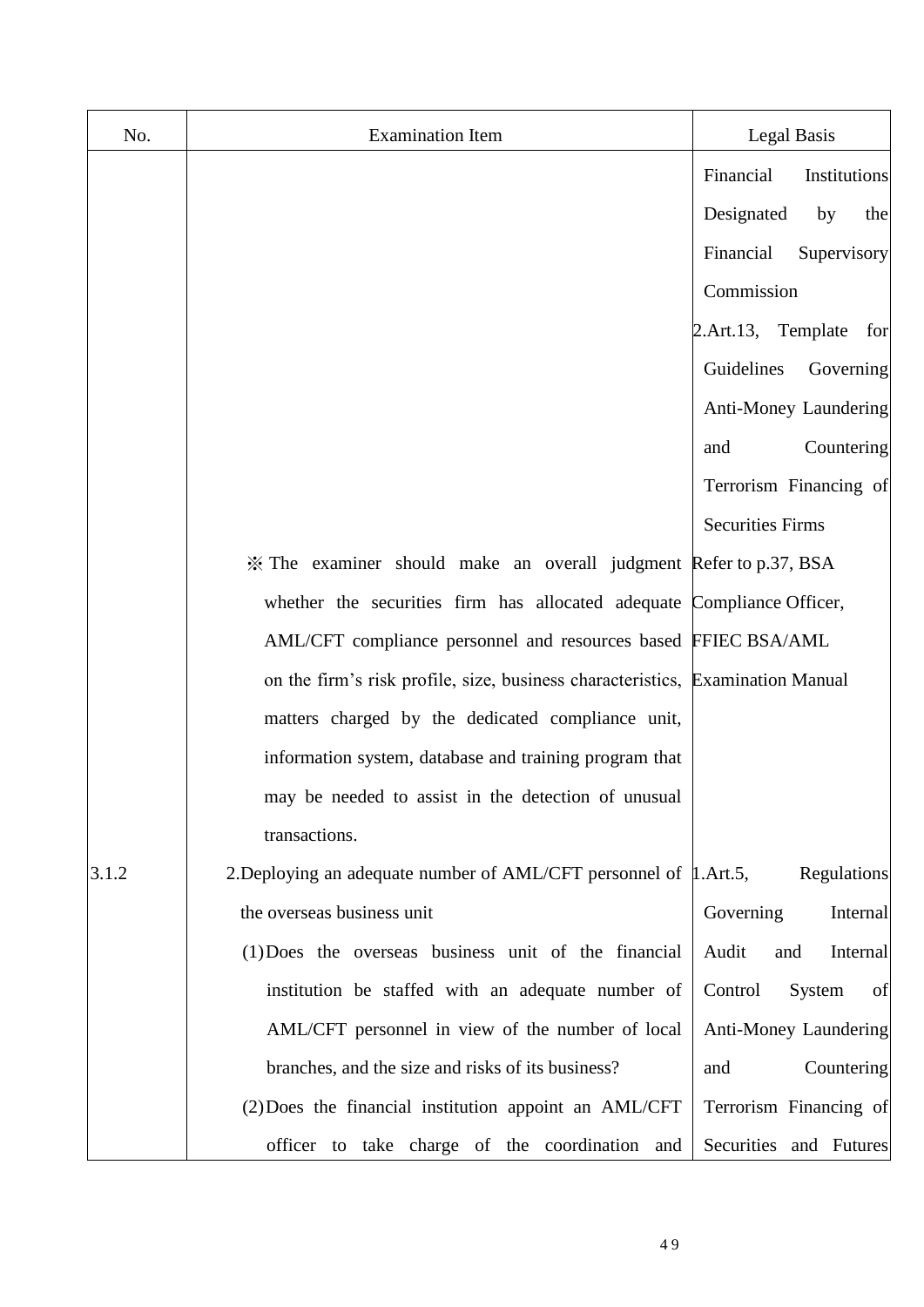| No.   | <b>Examination Item</b>                                              | <b>Legal Basis</b>              |
|-------|----------------------------------------------------------------------|---------------------------------|
|       | supervision of AML/CFT matters? The appointment of                   | <b>Business</b><br>Other<br>and |
|       | an AML/CFT officer by an overseas business unit of a                 | Financial<br>Institutions       |
|       | securities or futures business shall comply with the                 | Designated<br>the<br>by         |
|       | local regulations and the requirements of the local                  | Financial<br>Supervisory        |
|       | authorities of the host jurisdiction. If the AML/CFT                 | Commission                      |
|       | officer holds other concurrent posts, the foreign 2.Art.13, Template | for                             |
|       | business unit should communicate that fact with the                  | Guidelines<br>Governing         |
|       | local competent authority to confirm that the holding of             | Anti-Money Laundering           |
|       | other concurrent posts will not likely result in any                 | Countering<br>and               |
|       | conflict of interest, and report the matter to the FSC for           | Terrorism Financing of          |
|       | recordation.                                                         | <b>Securities Firms</b>         |
| 3.1.3 | 3. Does the chief AML/CFT officer be charged with the 1.Art.5,       | Regulations                     |
|       | following duties?                                                    | Internal<br>Governing           |
|       | (1) Supervising the planning and implementation of                   | Internal<br>Audit<br>and        |
|       | policies and procedures for identifying, assessing, and              | of<br>Control<br>System         |
|       | monitoring money laundering and terrorism financing                  | Anti-Money Laundering           |
|       | risks.                                                               | and<br>Countering               |
|       | (2) Coordinating and supervising the implementation of               | Terrorism Financing of          |
|       | business-wide<br>money laundering<br>terrorism<br>and                | Securities and Futures          |
|       | financing risk identification and assessment.                        | <b>Business</b><br>Other<br>and |
|       | (3) Monitoring and controlling money laundering and                  | Financial<br>Institutions       |
|       | terrorism financing risks.                                           | Designated<br>by<br>the         |
|       | (4) Developing an AML/CFT program.                                   | Financial<br>Supervisory        |
|       | (5) Coordinating and supervising the implementation of               | Commission                      |
|       | AML/CFT program.                                                     | 2. Art. 13,<br>Template<br>for  |
|       | (6) Confirming compliance with AML/CFT laws and                      | Guidelines<br>Governing         |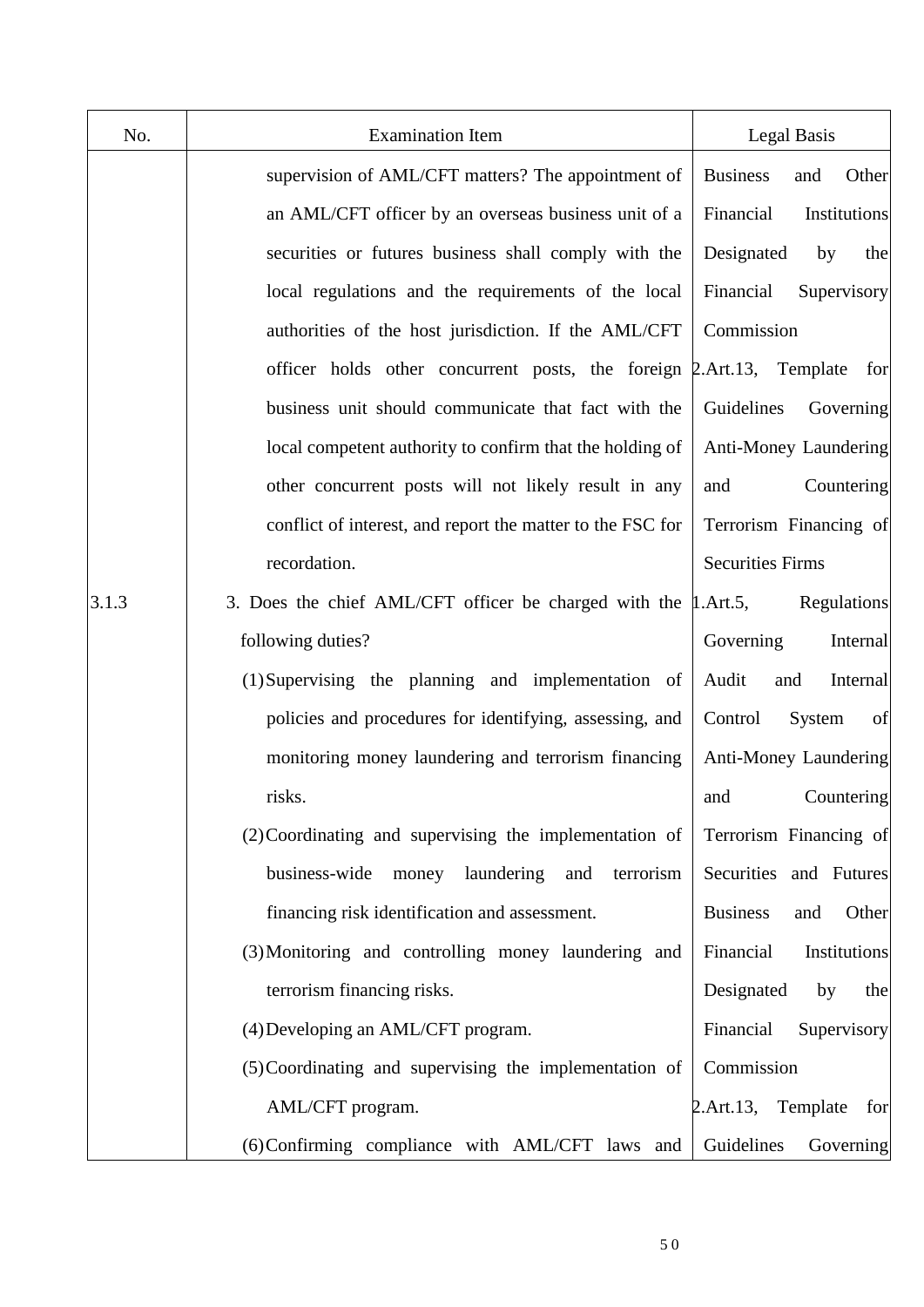| No.   | <b>Examination Item</b>                                                    | Legal Basis             |
|-------|----------------------------------------------------------------------------|-------------------------|
|       | regulations, including relevant compliance templates or                    | Anti-Money Laundering   |
|       | self-regulatory rules produced by the financial services                   | Countering<br>and       |
|       | trade association to which the securities or futures                       | Terrorism Financing of  |
|       | business belongs and approved by the FSC.                                  | <b>Securities Firms</b> |
|       | (7) Supervising the reporting on transactions suspected of                 |                         |
|       | money laundering or terrorism financing, and on the                        |                         |
|       | properties or property interests and locations of                          |                         |
|       | individuals or entities designated by the Terrorism                        |                         |
|       | Financing Prevention Act, to the Investigation Bureau,                     |                         |
|       | Ministry of Justice.                                                       |                         |
|       | X The examiner should examine whether the securities Refer to p.32, BSA    |                         |
|       | firm's internal rules and operating procedures for Compliance Officer,     |                         |
|       | AML/CFT clearly specify matters charged by the FFIEC BSA/AML               |                         |
|       | dedicated compliance unit and the chief AML/CFT Examination Manual         |                         |
|       | compliance officer; the examiner should also check the                     |                         |
|       | relevant delegation of authority table to confirm the                      |                         |
|       | authority of the officer and understand the actual                         |                         |
|       | operation and whether there is the practice of assigning                   |                         |
|       | a unit or officer other than the dedicated compliance                      |                         |
|       | unit or chief AML/CFT compliance officer to take                           |                         |
|       | charge of the related matters.                                             |                         |
| 3.1.4 | 4. Does the chief AML/CFT compliance officer understand Refer to p.32, BSA |                         |
|       | ML/TF risks associated with the firm's products and Compliance Officer,    |                         |
|       | services, customers, geographic factors, transactions or FFIEC BSA/AML     |                         |
|       | delivery channels, and have sufficient professional Examination Manual     |                         |
|       | knowhow?                                                                   |                         |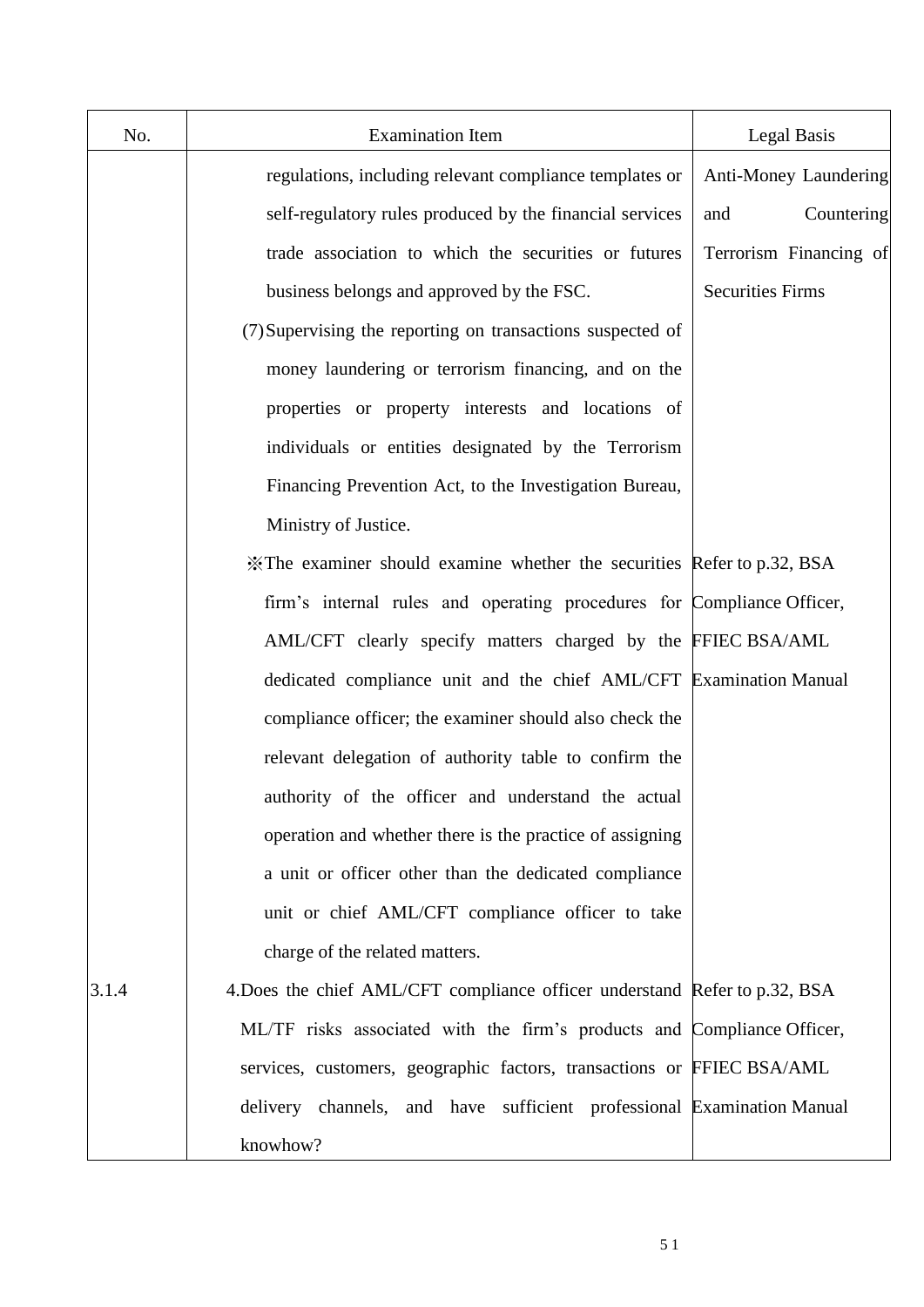| No.   | <b>Examination Item</b>                                                          | Legal Basis                      |
|-------|----------------------------------------------------------------------------------|----------------------------------|
| 3.1.5 | 5. On the tasks of money laundering prevention, does any Art.8,                  | for<br>Template                  |
|       | individual who is in charge of regulation compliance, or Guidelines              | Governing                        |
|       | internal audit, or money laundering prevention promptly Anti-Money Laundering    |                                  |
|       | require customer information and his transaction record and Countering Terrorism |                                  |
|       | (information confidentiality still matters.)?                                    | Financing of Securities          |
|       |                                                                                  | Firms                            |
| 3.1.6 | 6. For the Taiwan branch office of a foreign securities or                       | Regulations<br>Art. $6,$<br> 1.  |
|       | futures business, does its board of directors at the head                        | Governing<br>Internal            |
|       | office authorize the responsible person at the Taiwan                            | Audit<br>and<br>Internal         |
|       | branch to be in charge of the matters involving the board                        | System<br>Control<br>of          |
|       | of directors or supervisors, as stated in these Directions to                    | Anti-Money Laundering            |
|       | follow "Regulations Governing Internal Audit and Internal                        | Countering<br>and                |
|       | of Anti-Money Laundering<br>Control<br>System<br>and                             | Terrorism Financing of           |
|       | Countering Terrorism Financing of Securities and Futures                         | Securities and Futures           |
|       | Business and Other Financial Institutions Designated by                          | <b>Business</b><br>Other<br>and  |
|       | the Financial Supervisory Commission"? Is the statement                          | Financial<br>Institutions        |
|       | for AML/CFT internal control provided by three persons                           | Designated<br>the<br>by          |
|       | (including the responsible person of the Taiwan branch                           | Financial<br>Supervisory         |
|       | authorized by the board of directors of the head office, the                     | Commission                       |
|       | chief AML/CFT officer, and the chief auditor in charge of                        | $2.$ Art.14 $(5)$ , Template for |
|       | the Taiwan area)?                                                                | Guidelines<br>Governing          |
|       |                                                                                  | Anti-Money Laundering            |
|       |                                                                                  | Countering<br>and                |
|       |                                                                                  | Terrorism Financing of           |
|       |                                                                                  | <b>Securities Firms</b>          |
|       |                                                                                  |                                  |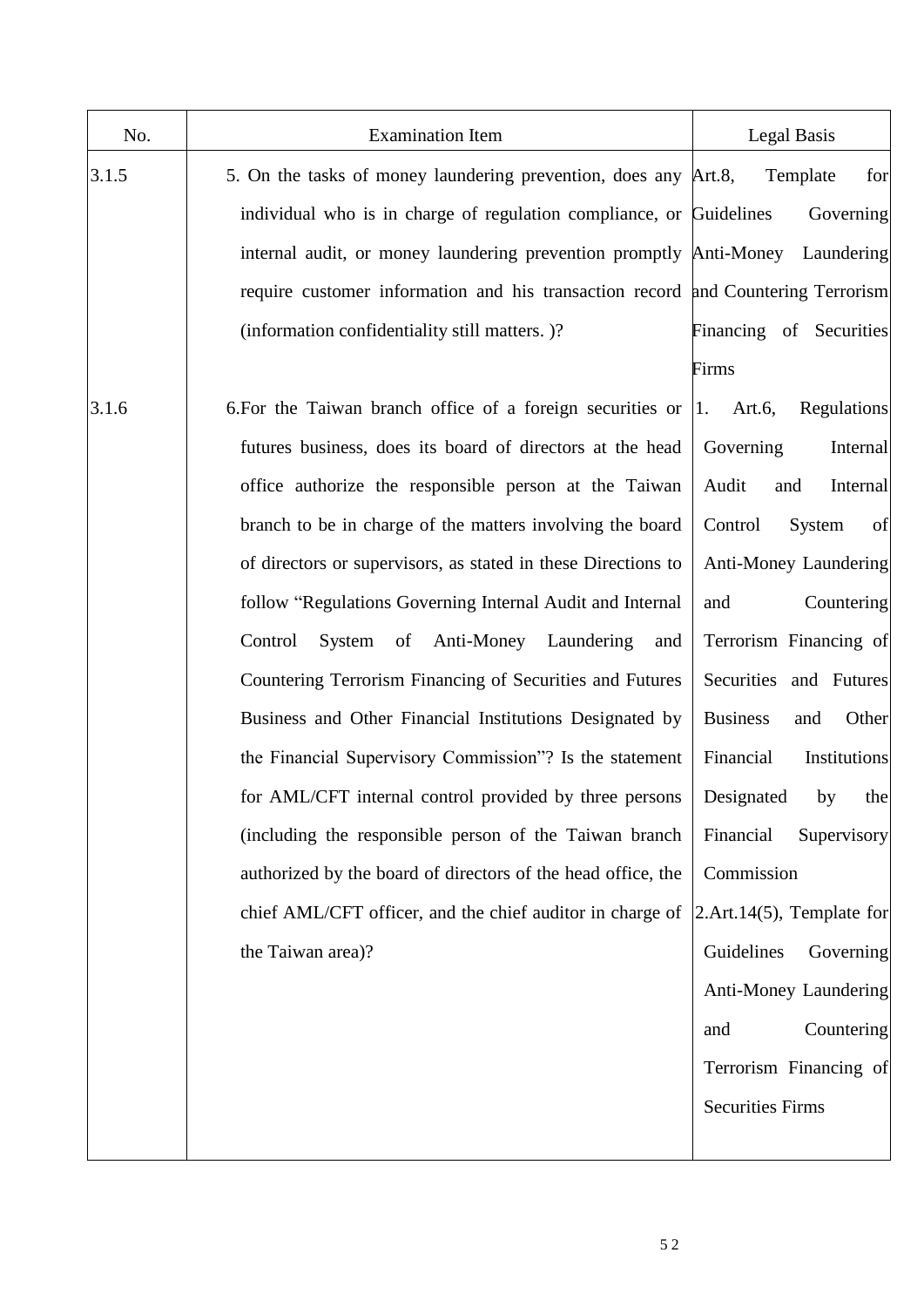| No.   | <b>Examination Item</b>                                                                  | Legal Basis                     |
|-------|------------------------------------------------------------------------------------------|---------------------------------|
| 3.2   | Duties of the internal audit unit                                                        |                                 |
| 3.2.1 | 1. Does the internal audit unit of the financial institution $\mu$ . Art. 11,            | Regulations                     |
|       | audit the following matters and submit audit opinions?                                   | Governing<br>Internal           |
|       | A. Whether the money laundering and terrorism financing                                  | Audit<br>and<br>Internal        |
|       | risk assessment and the AML/CFT program meet the                                         | Control<br>System<br>of         |
|       | vigorously<br>regulatory<br>requirements<br>and<br>are                                   | Anti-Money Laundering           |
|       | implemented.                                                                             | Countering<br>and               |
|       | B. The effectiveness of the AML/CFT program.                                             | Terrorism Financing of          |
|       | C. Tests of filtering mechanism.                                                         | Securities and Futures          |
|       |                                                                                          | <b>Business</b><br>Other<br>and |
|       |                                                                                          | Financial<br>Institutions       |
|       |                                                                                          | Designated<br>by<br>the         |
|       |                                                                                          | Financial<br>Supervisory        |
|       |                                                                                          | Commission                      |
|       |                                                                                          | 2. FATF_18.1                    |
|       |                                                                                          | $3.$ Art. $12&814,$<br>Template |
|       |                                                                                          | Guidelines<br>for               |
|       |                                                                                          | Governing Anti-Money            |
|       |                                                                                          | Laundering<br>and               |
|       |                                                                                          | Countering<br>Terrorism         |
|       |                                                                                          | Financing of Securities         |
|       |                                                                                          | Firms                           |
| 3.2.2 | 2. Does the audit office, whenever noticing a defect or fault $Art.14(3)$ , Template for |                                 |
|       | by any units in the enforcement of the management Guidelines                             | Governing                       |
|       | measures, report the cases to the assistant general manager Anti-Money                   | Laundering                      |
|       | or person of the equivalent rank? Are such cases provided and Countering Terrorism       |                                 |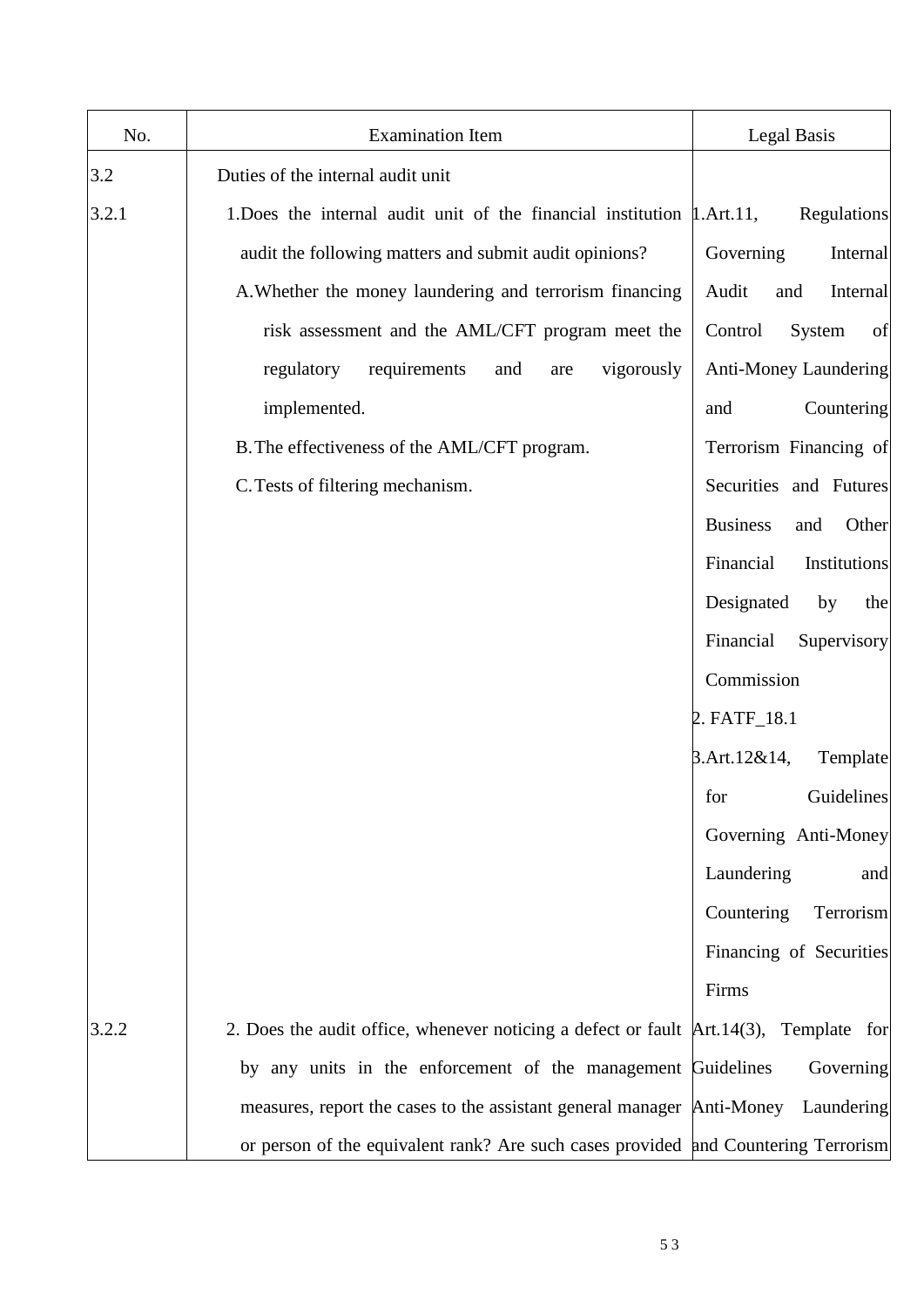| No.   | <b>Examination Item</b>                                                               | Legal Basis                     |
|-------|---------------------------------------------------------------------------------------|---------------------------------|
|       | for reference in the on-the-job educational & training Financing of Securities        |                                 |
|       | programs of the firm?                                                                 | Firms                           |
| 3.2.3 | 3. Does the competent unit impose appropriate sanctions to $Art.14(3)$ , Template for |                                 |
|       | the auditor, in the event that the auditor is found having                            | Guidelines<br>Governing         |
|       | willfully concealed disclosing any detected irregularities?                           | Anti-Money<br>Laundering        |
|       |                                                                                       | and Countering Terrorism        |
|       |                                                                                       | Financing of Securities         |
|       |                                                                                       | Firms                           |
| 3.3   | Employee hiring and training                                                          |                                 |
| 3.3.1 | 1. Does the financial institution establish procedures to $\mu$ . Art. 5&7,           | Regulations                     |
|       | ensure high standards for employee screening and hiring,                              | Governing<br>Internal           |
|       | including examining whether the prospective employee                                  | Internal<br>Audit<br>and        |
|       | has integrity of character and the professional knowledge                             | Control<br>System<br>of         |
|       | required to perform their duties, especially on any                                   | <b>Anti-Money Laundering</b>    |
|       | potential conflict of interest between employees and their                            | Countering<br>and               |
|       | duties of the implementation of prevention and control of                             | Terrorism Financing of          |
|       | money laundering and combating the financing of                                       | Securities and Futures          |
|       | terrorism?                                                                            | <b>Business</b><br>Other<br>and |
|       |                                                                                       | Financial<br>Institutions       |
|       |                                                                                       | Designated<br>by<br>the         |
|       |                                                                                       | Financial<br>Supervisory        |
|       |                                                                                       | Commission                      |
|       |                                                                                       | 2. FATF_18.1                    |
|       |                                                                                       | $3.$ Art.15(1), Template for    |
|       |                                                                                       | Guidelines<br>Governing         |
|       |                                                                                       | Anti-Money Laundering           |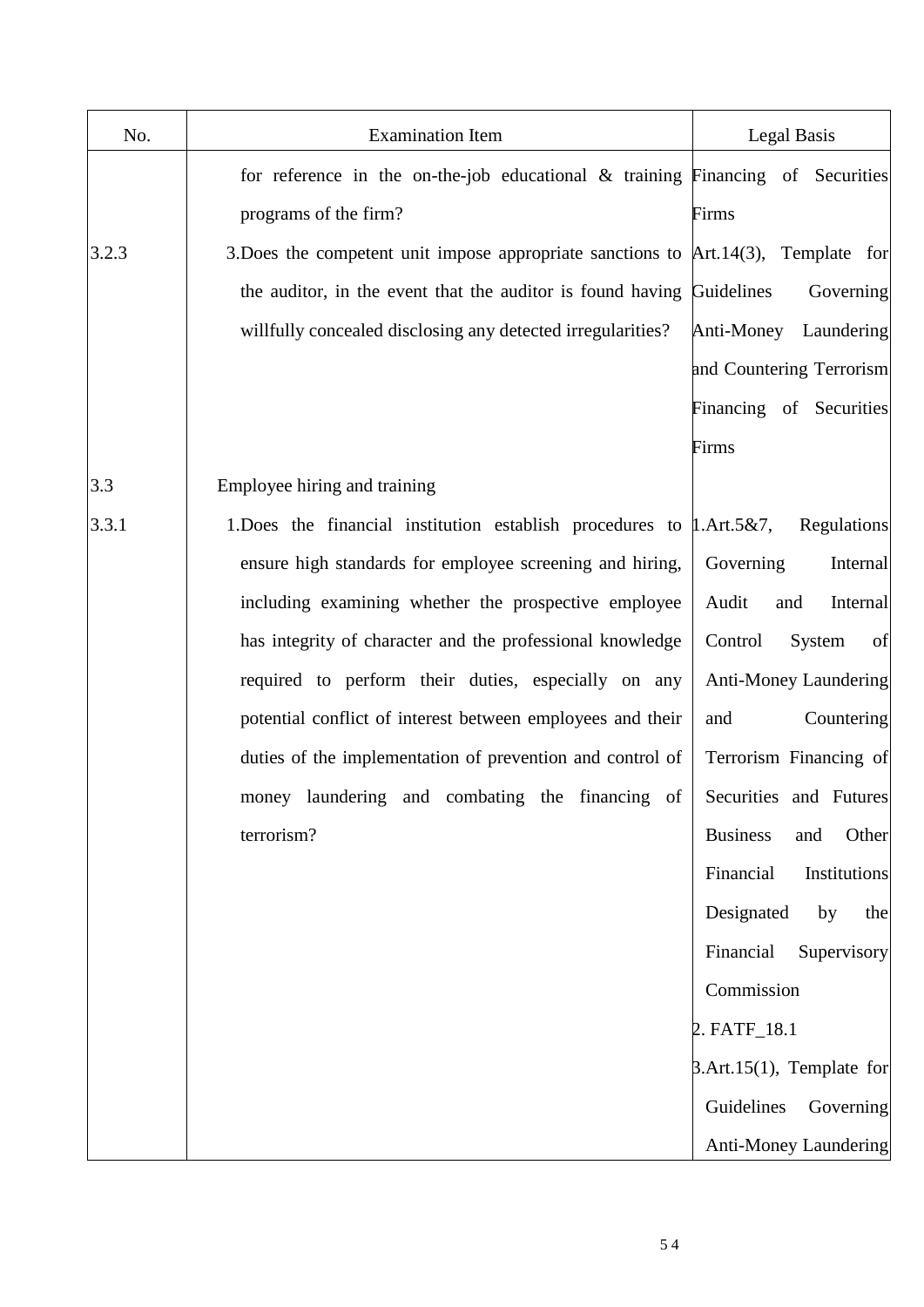| No.   | <b>Examination Item</b>                                                        | Legal Basis                     |
|-------|--------------------------------------------------------------------------------|---------------------------------|
|       |                                                                                | Countering<br>and               |
|       |                                                                                | Terrorism Financing of          |
|       |                                                                                | <b>Securities Firms</b>         |
|       | X The examiner should check the securities firm's internal par.80-81, Vetting, |                                 |
|       | rules and operating procedures for employee screening recruitment and          |                                 |
|       | and hiring; with regard to passive criteria, does the firm Remuneration,       |                                 |
|       | confirm that the background of an employee will not Risk-Based Approach        |                                 |
|       | impede his/her duties in AML/CFT operation. The firm Guidance for banking      |                                 |
|       | can establish different screening and hiring criteria for Sector, FATF         |                                 |
|       | employees at different positions based on the ML/TF risk                       |                                 |
|       | associated with their duties. Those criteria include but are                   |                                 |
|       | not limited to: whether the employee comes from a                              |                                 |
|       | high-risk or sanctioned jurisdiction or has a criminal                         |                                 |
|       | record on ML/TF related offense. With regard to positive                       |                                 |
|       | criteria, does the firm determine whether the employee                         |                                 |
|       | has adequate professional knowledge required to perform                        |                                 |
|       | his/her AML/CFT duty?                                                          |                                 |
| 3.3.2 | 2. Do the personnel of the dedicated AML/CFT unit, the 1. Art. 7,              | Regulations                     |
|       | chief AML/CFT officer, and the domestic-business-unit                          | Governing<br>Internal           |
|       | AML/CFT supervisory officer, of the financial institution                      | Audit<br>Internal<br>and        |
|       | meet one of the following qualification requirements                           | Control<br>System<br>of         |
|       | within 3 months after appointment, and the securities or                       | <b>Anti-Money Laundering</b>    |
|       | futures business shall adopt relevant control mechanisms                       | Countering<br>and               |
|       | to ensure compliance:                                                          | Terrorism Financing of          |
|       | (1) Having served as a compliance officer or AML/CFT                           | Securities and Futures          |
|       | personnel on a full-time basis for at least 3 years.                           | <b>Business</b><br>Other<br>and |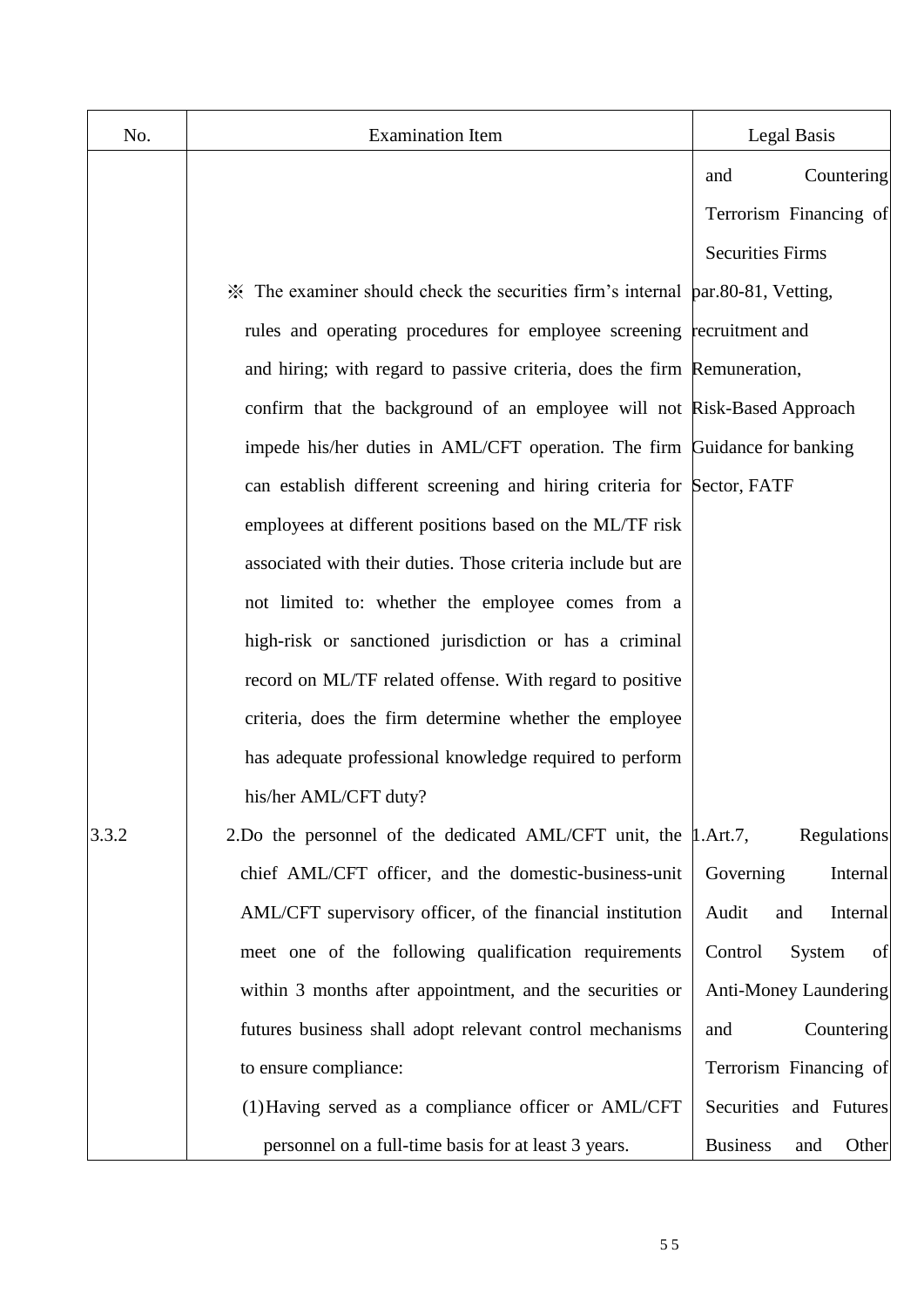| No.   | <b>Examination Item</b>                                                        | Legal Basis                  |
|-------|--------------------------------------------------------------------------------|------------------------------|
|       | (2) The personnel of the dedicated AML/CFT unit, and the                       | Institutions<br>Financial    |
|       | chief AML/CFT officer shall have attended not less                             | Designated<br>by<br>the      |
|       | than 24 hours of courses organized by an institution                           | Financial<br>Supervisory     |
|       | recognized by the competent authority, passed the                              | Commission                   |
|       | exams and received completion certificates therefor. 2. FATF_18.1              |                              |
|       | The AML/CFT supervisory officer of domestic $\beta$ .Art.15(2), Template for   |                              |
|       | business units shall have attended not less than 12 hours                      | Guidelines<br>Governing      |
|       | of courses organized by an institution recognized by the                       | <b>Anti-Money Laundering</b> |
|       | competent authority, passed the exams and received                             | Countering<br>and            |
|       | completion certificates therefor. A chief compliance                           | Terrorism Financing of       |
|       | officer concurrently holding the post of chief                                 | <b>Securities Firms</b>      |
|       | officer, or a compliance<br><b>AML/CFT</b><br>personnel                        |                              |
|       | concurrently holding a post as a personnel of the                              |                              |
|       | dedicated AML/CFT unit will be deemed to have met                              |                              |
|       | the qualification requirements under this item after                           |                              |
|       | having attended 12 hours of education and training                             |                              |
|       | organized by an institution recognized by the competent                        |                              |
|       | authority.                                                                     |                              |
|       | (3) Having received a domestic or international AML/CFT                        |                              |
|       | certificate issued by<br>professional<br>institution<br>an                     |                              |
|       | recognized by the competent authority.                                         |                              |
| 3.3.3 | 3. Does the financial institution arrange appropriate hours of $\mu$ . Art. 6, | Money                        |
|       | education and on-the-job training of suitable contents on                      | Laundering<br>Control        |
|       | AML/CFT in view of the nature of its business for the                          | Act                          |
|       | following persons?                                                             | Regulations<br>2.Art.7,      |
|       | (1) The AML/CFT personnel and the chief AML/CFT                                | Governing<br>Internal        |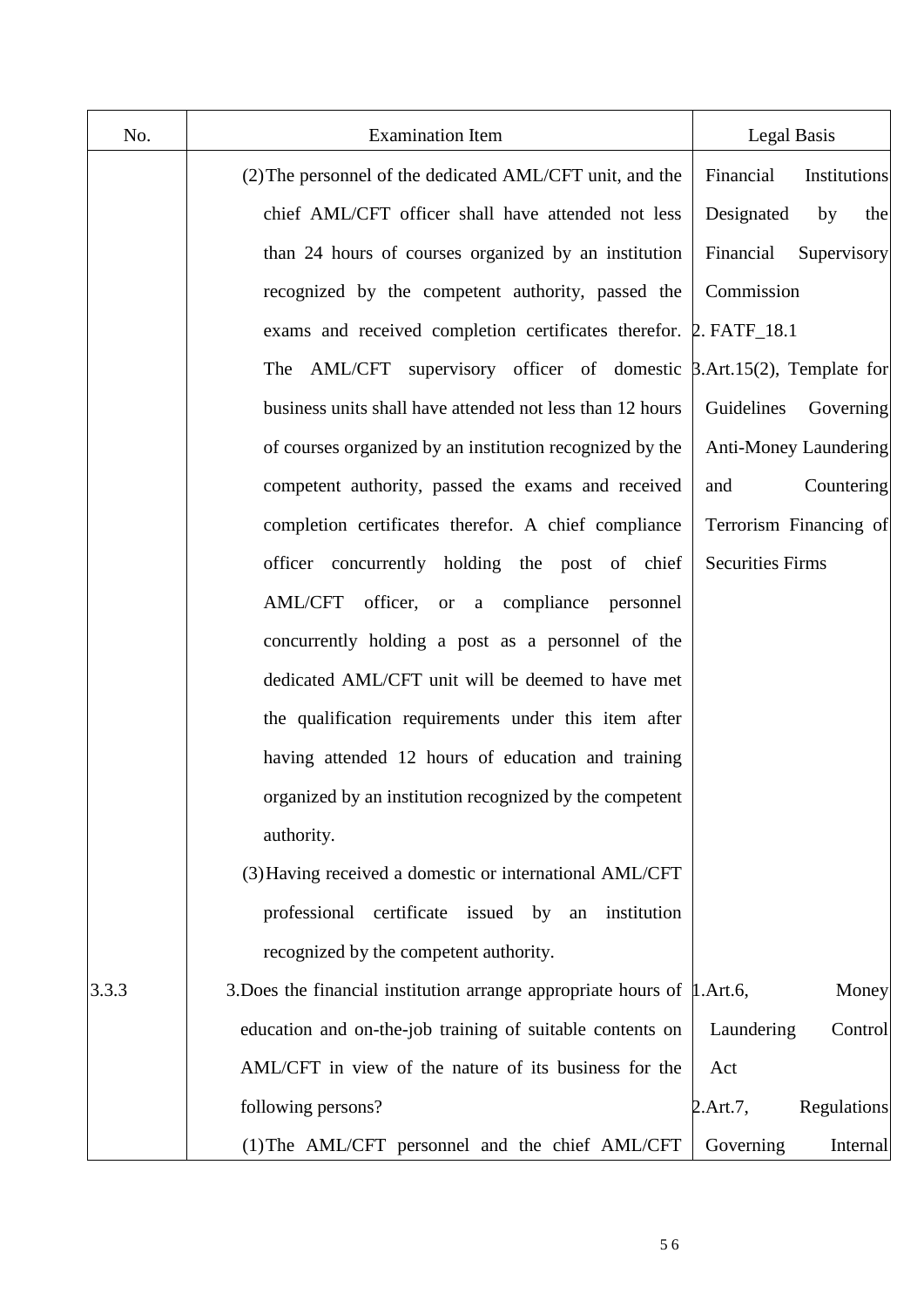| No. | <b>Examination Item</b>                                       | Legal Basis                         |
|-----|---------------------------------------------------------------|-------------------------------------|
|     | officer of a securities or futures business and the           | Internal<br>Audit<br>and            |
|     | AML/CFT supervisory personnel of its domestic                 | of<br>Control<br>System             |
|     | business units shall at least attend 12 hours of              | Anti-Money Laundering               |
|     | AML/CFT training organized by internal or external            | Countering<br>and                   |
|     | training institutions approved by the chief officer every     | Terrorism Financing of              |
|     | year. The training shall cover at least newly amended         | Securities and Futures              |
|     | laws and regulations, and trends and patterns of money        | <b>Business</b><br>Other<br>and     |
|     | laundering and terrorism financing risks. If the person       | Financial<br>Institutions           |
|     | has obtained a domestic or international AML/CFT              | Designated<br>by<br>the             |
|     | professional certificate issued by<br>an institution          | Financial<br>Supervisory            |
|     | recognized by the FSC in a given year, the certificate        | Commission                          |
|     | may be used to offset the training hours for the year.        | 3. FATF_18.1                        |
|     | (2) The AML/CFT supervisory officer and the AML/CFT           | $4.$ Art. $14(3)$<br>through<br>5), |
|     | officer and personnel of foreign business units of a          | Template for Guidelines             |
|     | securities or futures business shall have expertise in        | Governing Anti-Money                |
|     | anti-money laundering, and be familiar with relevant          | Laundering<br>and                   |
|     | local laws and regulations, and shall at least attend 12      | Terrorism<br>Countering             |
|     | hours of training on AML/CFT offered by foreign               | Financing of Securities             |
|     | competent authorities or relevant institutions. If no such    | Firms                               |
|     | training is available, the personnel may attend training      |                                     |
|     | offered by internal or external training<br>courses           |                                     |
|     | institutions approved by the chief AML/CFT officer.           |                                     |
|     | (3) The financial institution shall arrange appropriate hours |                                     |
|     | of education and on-the-job training of suitable contents     |                                     |
|     | on AML/CFT in view of the nature of its business for          |                                     |
|     | its directors, supervisors, general managers, legal           |                                     |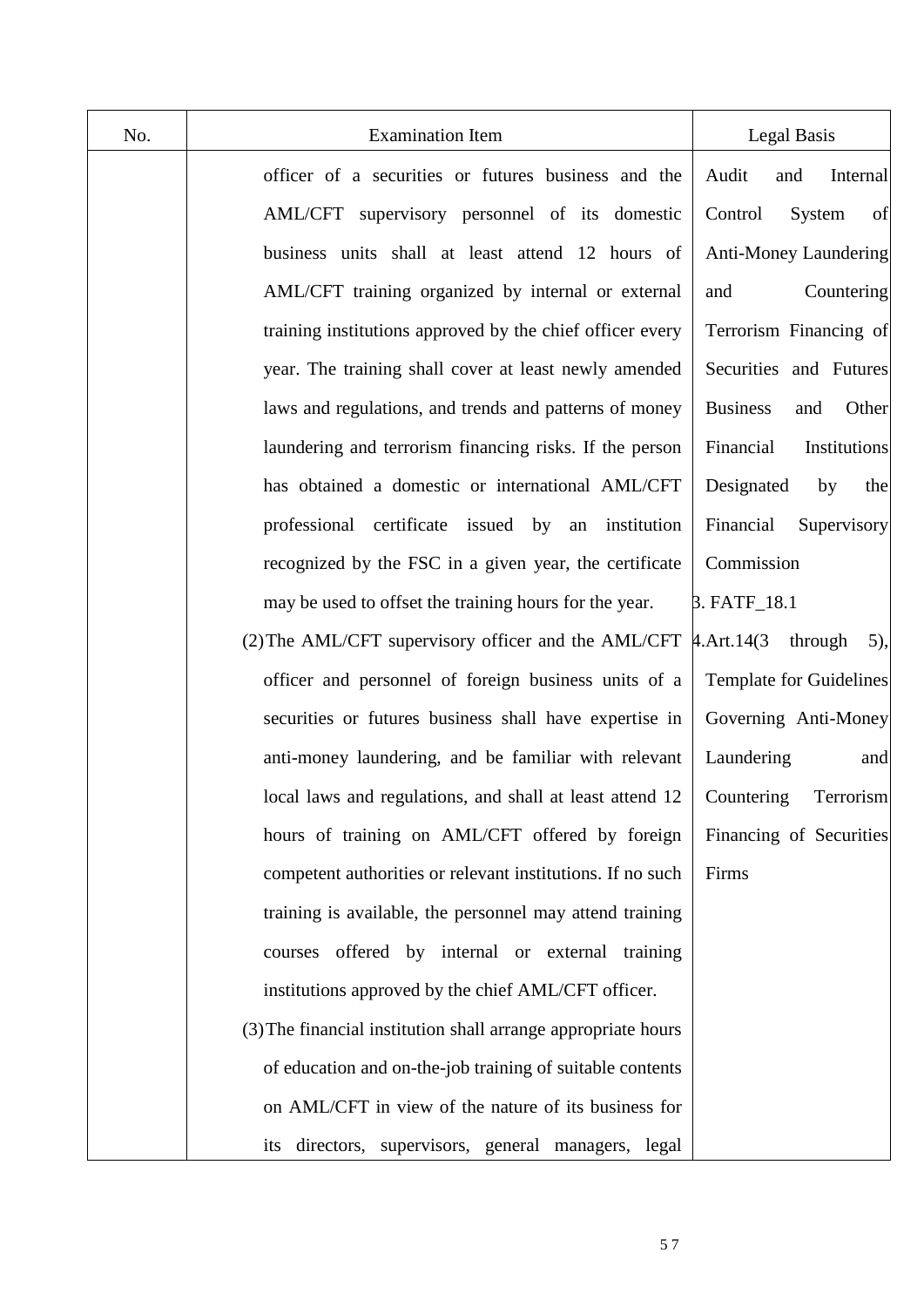| No.   | <b>Examination Item</b>                                                               | Legal Basis              |
|-------|---------------------------------------------------------------------------------------|--------------------------|
|       | compliance personnel, internal auditors, and associated                               |                          |
|       | persons to familiarize them with their AML/CFT duties                                 |                          |
|       | and equip them with the professional knowhow to                                       |                          |
|       | perform their duties.                                                                 |                          |
| 3.3.4 | 4. If employees meet one of the following descriptions, does Art. 15(6), Template for |                          |
|       | the financial institution examine the affairs that they are Guidelines                | Governing                |
|       | responsible for by sampling and, if necessary, may seek Anti-Money                    | Laundering               |
|       | assistance from internal audit unit?                                                  | and Countering Terrorism |
|       | (1) Employees have luxury lifestyle that is inconsistent Financing of Banking         |                          |
|       | with their salary.                                                                    |                          |
|       | (2) Employees have scheduled for leave but do not take the                            |                          |
|       | leave without a reason.                                                               |                          |
|       | (3) Employees fail to explain the large amount inflow or                              |                          |
|       | outflow in their account.                                                             |                          |
| 3.3.5 | 5. Whether the securities firm arranges different training Art.15(7), Template for    |                          |
|       | programs for employees facing different ML/TF risks; Guidelines                       | Governing                |
|       | whether the training covers laws and regulations set forth Anti-Money                 | Laundering               |
|       | by the competent authorities, the firm's relevant rules and and Countering Terrorism  |                          |
|       | operating procedures, internal violation cases, and Financing of Banking              |                          |
|       | disciplinary actions imposed by competent authorities                                 |                          |
|       | against the firm; and are regulations newly promulgated by                            |                          |
|       | competent authorities and revisions of internal rules and                             |                          |
|       | operating procedures in response to regulatory changes                                |                          |
|       | included in the training program whenever it is deemed                                |                          |
|       | fit?                                                                                  |                          |
| 3.3.6 | 6. Are the annual AML/CFT internal training programs and Official                     | Letter<br>no.            |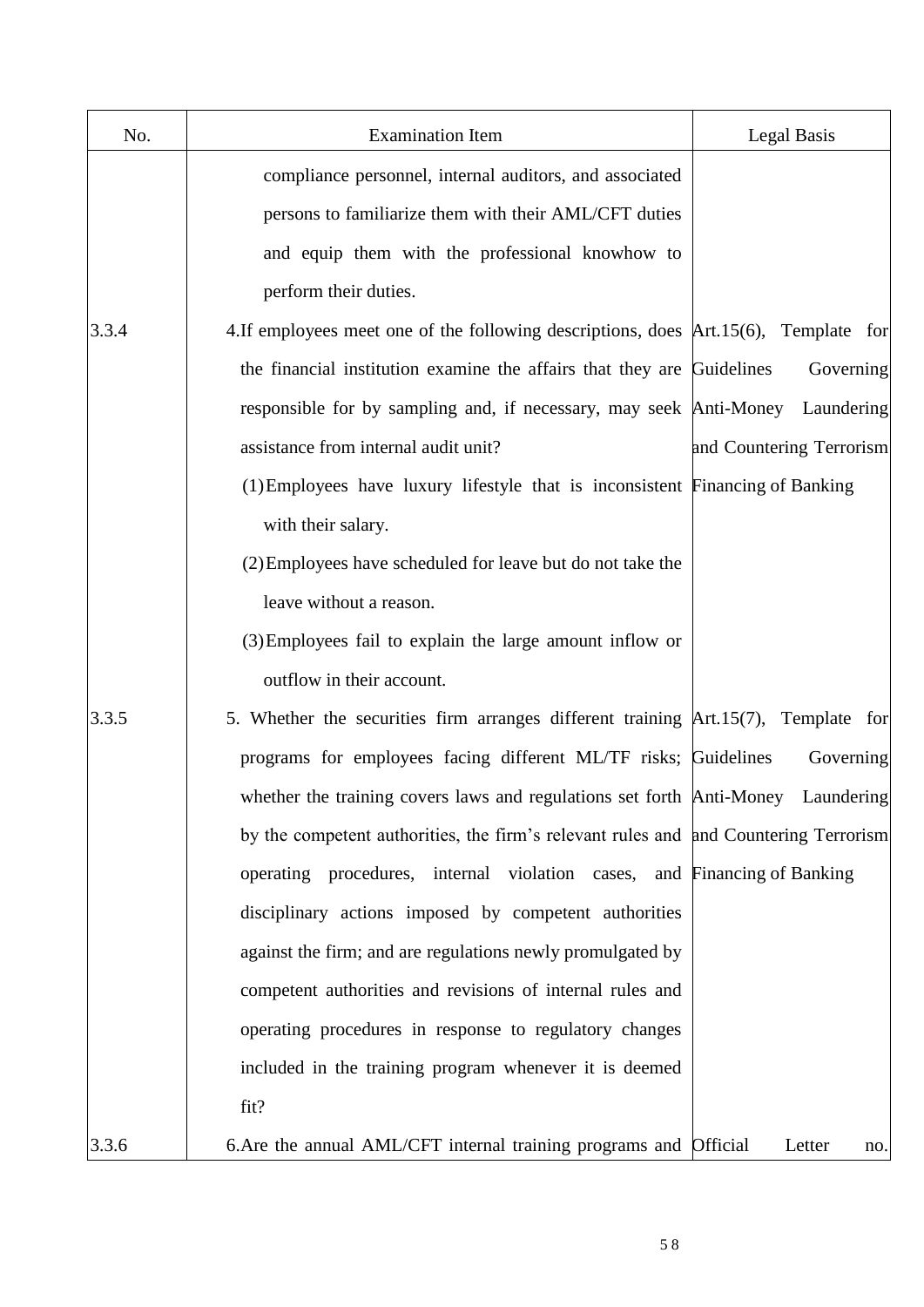| No.                     | <b>Examination Item</b>                                                          | Legal Basis                 |
|-------------------------|----------------------------------------------------------------------------------|-----------------------------|
|                         | training results reported to the board of directors 1080315619 of the SFB        |                             |
|                         | periodically?                                                                    |                             |
| 3.3.7                   | 7.Is the national ML/TF risk assessment report identified as Official            | Letter<br>no.               |
|                         | issues of predicate offences, anti-corruption, anti-weapon 1080315619 of the SFB |                             |
|                         | proliferation and whistleblower protection in AML/CFT                            |                             |
|                         | training courses?                                                                |                             |
|                         | Are the AML/CFT chief officer and personnel participating                        |                             |
|                         | in the annual training courses at least one-half of the hours                    |                             |
|                         | held by the law enforcement agencies, the training                               |                             |
|                         | institutions recognized by FSC, Taiwan Securities                                |                             |
|                         | Association,<br>securities<br>futures<br>peripheral<br>and                       |                             |
|                         | organizations, the Taiwan Financial Services Roundable,                          |                             |
|                         | and FSC?                                                                         |                             |
| $\overline{\mathbf{4}}$ | Strengthen inspection of the specific matters                                    |                             |
| 4.1                     | Securities brokerage business                                                    |                             |
| 4.1.1                   | 1. Account opening and knowing your customer                                     | 1. Art. 2&34, Regulations   |
|                         |                                                                                  | Governing Securities        |
|                         |                                                                                  | Firms                       |
|                         |                                                                                  | 2. Art. 2, 3 & 6,<br>Taiwan |
|                         |                                                                                  | Exchange<br>Stock           |
|                         |                                                                                  | Corporation                 |
|                         |                                                                                  | Regulations Governing       |
|                         |                                                                                  | Brokerage Contracts of      |
|                         |                                                                                  | Securities<br>Brokers ;     |
|                         |                                                                                  | Art.75 through 77-6,        |
|                         |                                                                                  | Operating Rules of the      |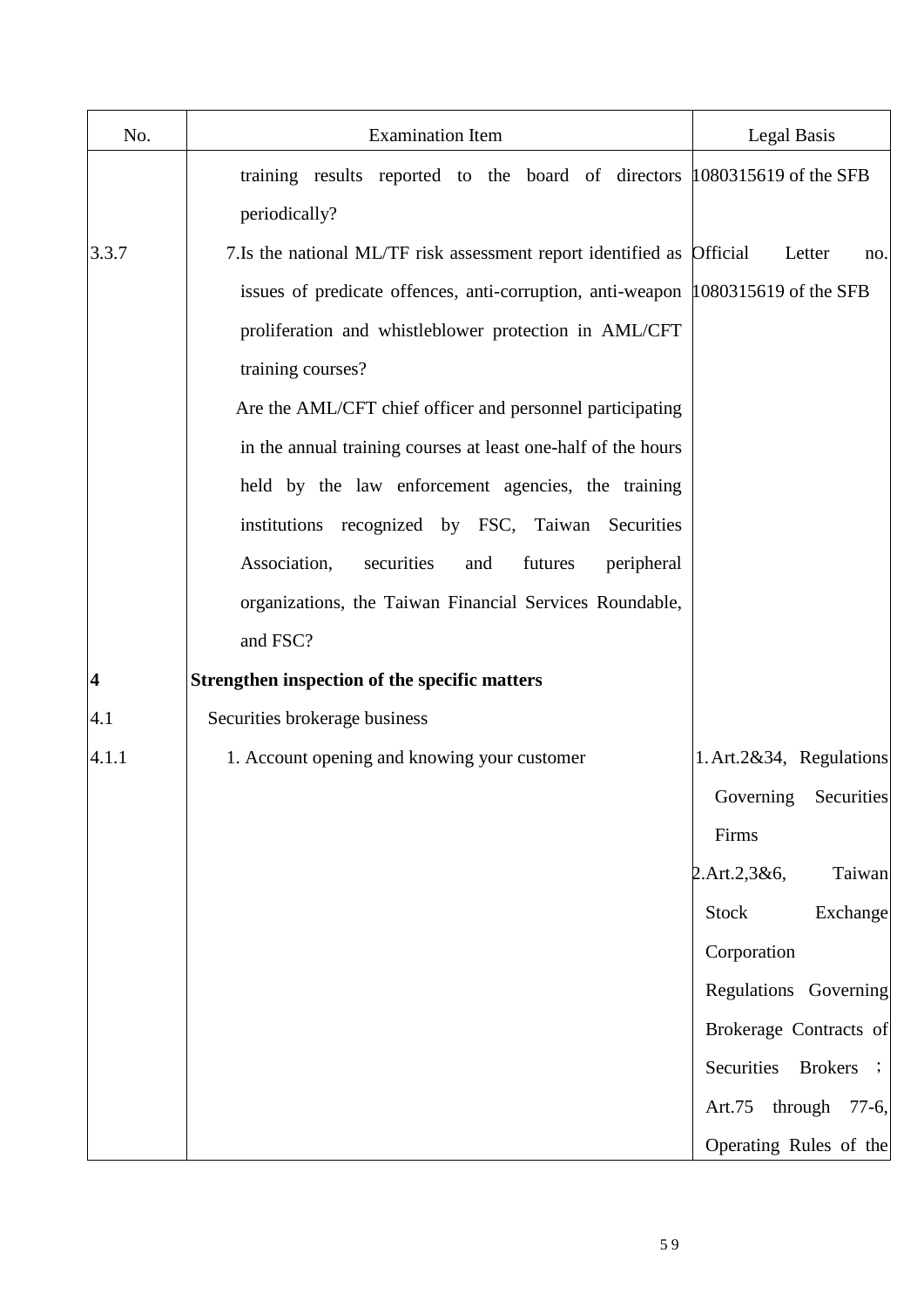| No.     | <b>Examination Item</b>                                   |             | Legal Basis           |
|---------|-----------------------------------------------------------|-------------|-----------------------|
|         |                                                           |             | Taiwan Stock Exchange |
|         |                                                           | Corporation |                       |
|         |                                                           | 3.Art.43    | through<br>47,        |
|         |                                                           |             | Taipei Exchange Rules |
|         |                                                           | Governing   | Securities            |
|         |                                                           |             | Trading on the TPEx   |
| 4.1.1.1 | (1) Are the clauses of the customer account agreement for |             |                       |
|         | brokerage trade comprehensive? Are there proper           |             |                       |
|         | controls for account opening operation?                   |             |                       |
| 4.1.1.2 | (2) For accounts opened by individuals who do not         |             |                       |
|         | reside or work in the firm's service area or when a       |             |                       |
|         | same person places orders successively through several    |             |                       |
|         | accounts, does the firm check the reasons<br>and          |             |                       |
|         | continuously track the transactions of the account so as  |             |                       |
|         | to eliminate nominee accounts?                            |             |                       |
| 4.1.1.3 | (3) Is a uniform format used for creating the datafile on |             |                       |
|         | basic customer data to facilitate inquiries of correlated |             |                       |
|         | accounts in the future?                                   |             |                       |
| 4.1.2   | 2. Control of dummy/nominee accounts                      | Art. $2$ ,  | Regulations           |
|         |                                                           | Governing   | Securities            |
|         |                                                           | Firms       |                       |
| 4.1.2.1 | (1) For multiple accounts that have the same mailing      |             |                       |
|         | address, contact phone number or authorize a same         |             |                       |
|         | person to place orders, does the firm check the           |             |                       |
|         | relationships of those accounts and pay attention to the  |             |                       |
|         | transaction patterns of those accounts?                   |             |                       |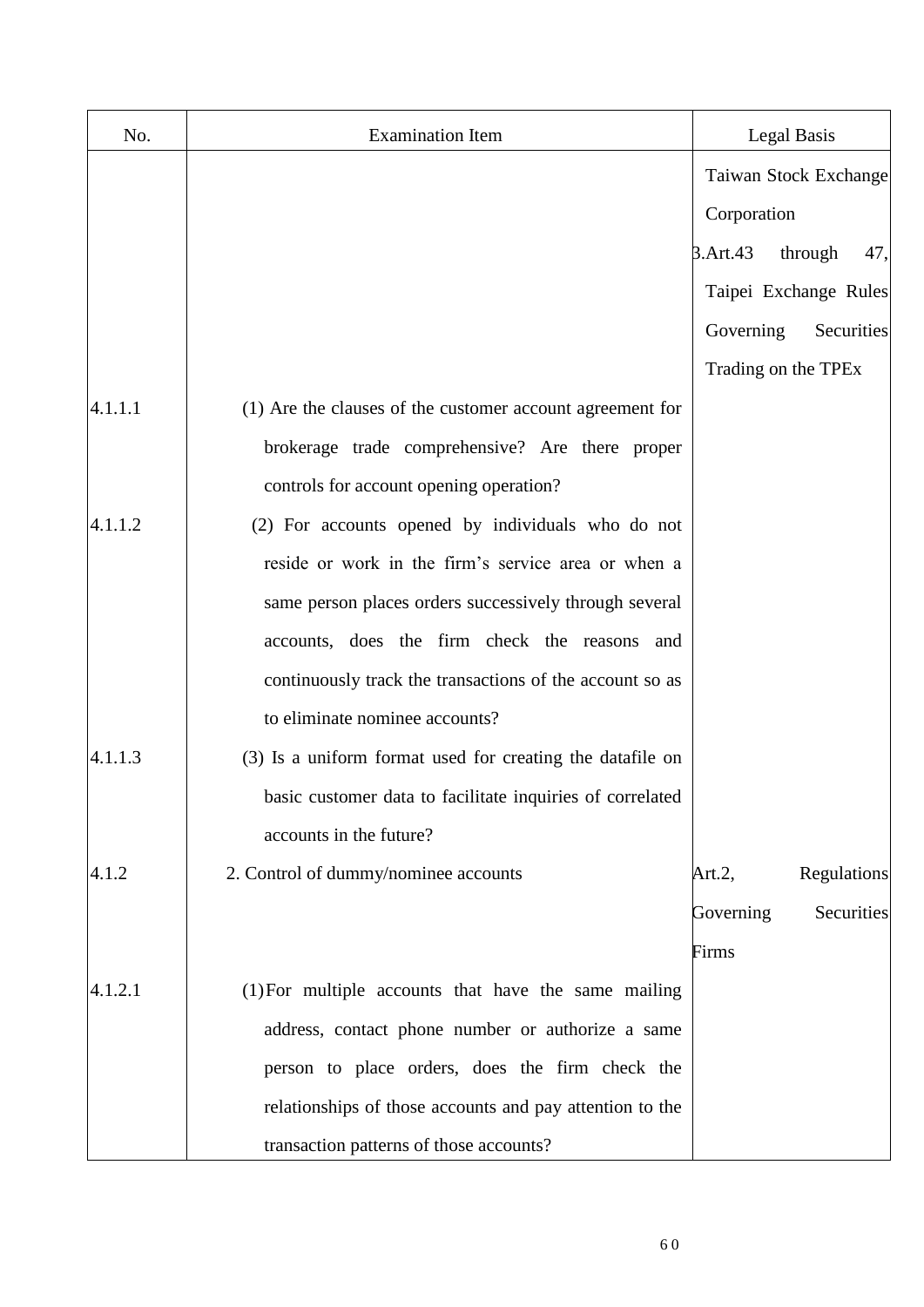| No.     | <b>Examination Item</b>                                                            | Legal Basis                  |
|---------|------------------------------------------------------------------------------------|------------------------------|
| 4.1.2.2 | (2) When the firm takes inventory of dormant accounts                              | 1.Official<br>Letter<br>no.  |
|         | and decides to cancel a customer account, does the firm                            | 0990011045 of the FSC.       |
|         | notify the customer by means of certified mail and save 2. Official                | Letter<br>no.                |
|         | record on the notice?                                                              | 0990008130<br>of<br>the      |
|         |                                                                                    | Taiwan Stock Exchange        |
|         |                                                                                    | Corporation.                 |
|         |                                                                                    | Official Letter<br>Β.<br>no. |
|         |                                                                                    | 0990007285<br>of<br>the      |
|         |                                                                                    | <b>TPEx</b>                  |
| 4.1.2.3 | (3) Has the firm implemented relevant management Official                          | Letter<br>no.                |
|         | opening, credit checking, 09600139322 of the FSC<br>account<br>measures<br>for     |                              |
|         | brokerage trade, settlement and anti-money laundering                              |                              |
|         | operations, and informed customers of the possible                                 |                              |
|         | legal responsibility of an account holder?                                         |                              |
| 4.2     | Securities underwriting business                                                   |                              |
| 4.2.1   | 1. Does the financial institution obtain declarations from Art. 43, 43-1,          | Taiwan                       |
|         | bidders<br>affirming<br>eligibility Securities<br>they<br>the<br>that<br>meet      | Association                  |
|         | requirements for purchasers?                                                       | Governing<br>Rules           |
|         |                                                                                    | Underwriting and Resale      |
|         |                                                                                    | of Securities by Securities  |
|         |                                                                                    | Firms                        |
| 4.2.2   | 2. When conducting an underwriting case involving an initial Art. 43-1,            | Taiwan                       |
|         | listing on a stock exchange or an OTC market or an initial Securities              | Association                  |
|         | offering of Taiwan Depositary Receipts, does the Rules                             | Governing                    |
|         | underwriter refuse bids involving the participation of any Underwriting and Resale |                              |
|         | of the parties listed in the follows:                                              | of Securities by Securities  |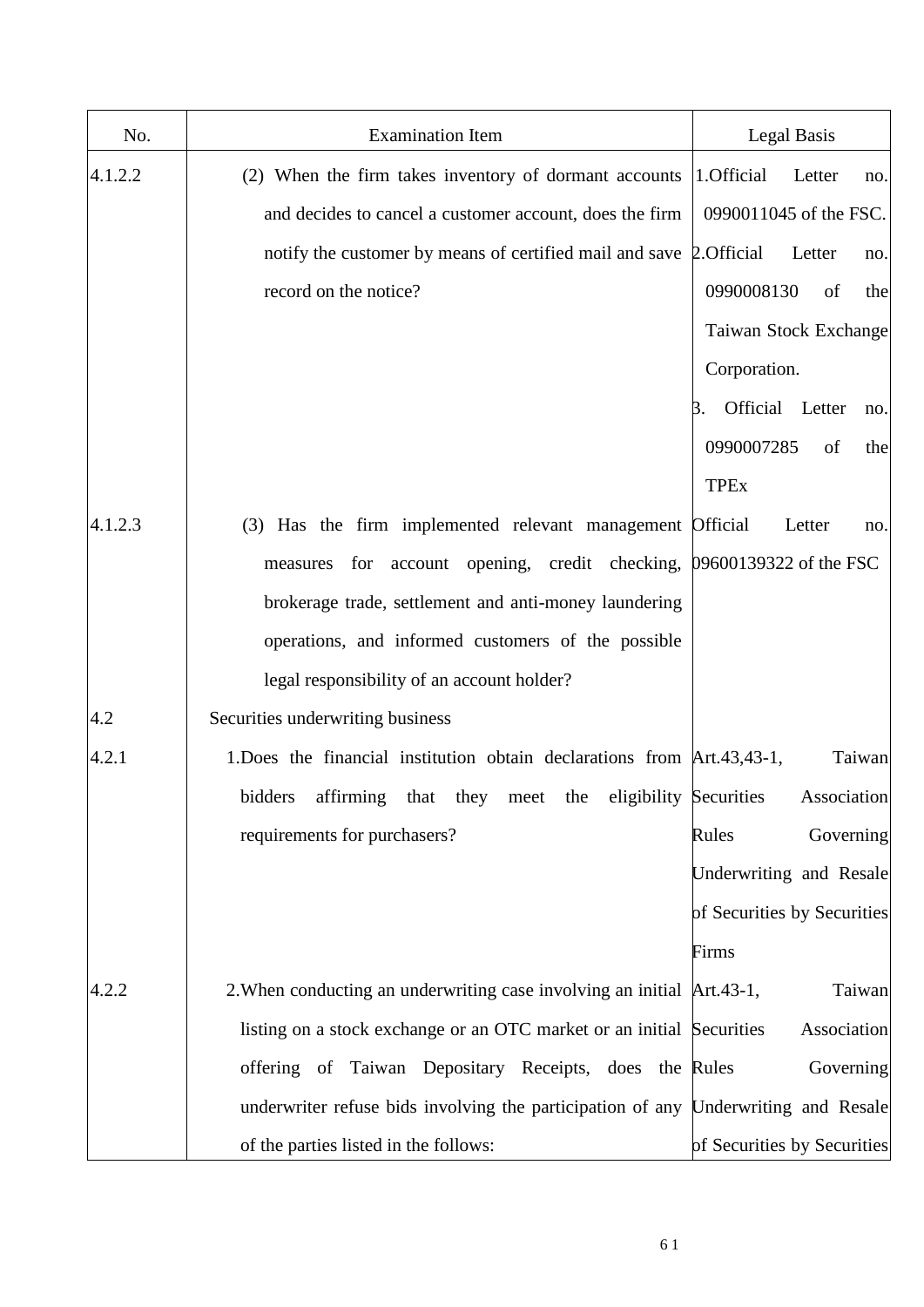| No. | <b>Examination Item</b>                                       | Legal Basis |
|-----|---------------------------------------------------------------|-------------|
|     | $(1)$ An employee of the issuer.                              | Firms       |
|     | (2) A director, supervisor, or managerial officer (or a       |             |
|     | spouse, son, or daughter thereof) of a company that has       |             |
|     | underwriting business dealings with an underwriter.           |             |
|     | (3) A financial holding company to which an underwriter       |             |
|     | itself belongs, or another subsidiary of such a financial     |             |
|     | holding company; however, this restriction does not           |             |
|     | apply to a securities investment trust fund offered by a      |             |
|     | securities investment trust company belonging to such a       |             |
|     | financial holding company.                                    |             |
|     | (4) A director, supervisor, or managerial officer (or a       |             |
|     | spouse, son, or daughter thereof) of a financial holding      |             |
|     | company to which an underwriter itself belongs, or of         |             |
|     | another subsidiary of such a financial holding company.       |             |
|     | (5) A de facto related party of the issuer or an underwriter. |             |
|     | (6) An attesting CPA of the issuer, any other CPA of that     |             |
|     | CPA's office, or a spouse thereof.                            |             |
|     | (7) A lawyer who has issued a legal opinion in connection     |             |
|     | with the underwriting case, or the spouse thereof.            |             |
|     | (8) An equity-method investee of the issuing company          |             |
|     | (issuing institution).                                        |             |
|     | (9) An investor that has equity-method investments in the     |             |
|     | issuing company (issuing institution).                        |             |
|     | (10) A company whose chairman or general manager is the       |             |
|     | same person as the chairman or general manager of the         |             |
|     | issuing company (issuing institution), or is the spouse       |             |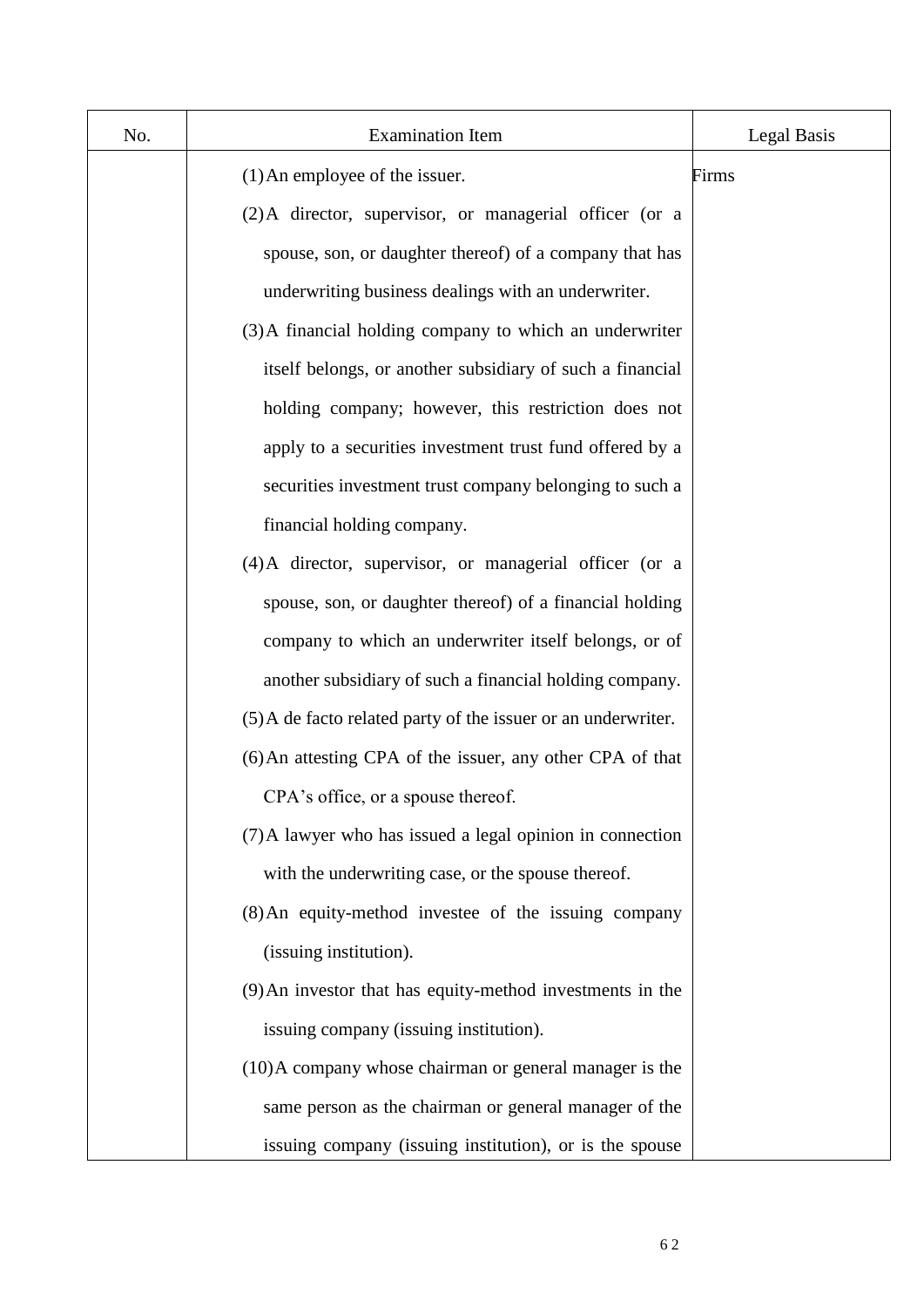| No. | <b>Examination Item</b>                                       | Legal Basis |
|-----|---------------------------------------------------------------|-------------|
|     | thereof, or is a relative thereof within the second degree    |             |
|     | of kinship.                                                   |             |
|     | (11) A foundation that has received one-third or more of its  |             |
|     | paid-in endowment from the issuing company (issuing           |             |
|     | institution).                                                 |             |
|     | (12) The issuing company's (issuing institution's) directors, |             |
|     | supervisors, general<br>manager,<br>assistant<br>general      |             |
|     | manager(s), deputy assistant general managers, or any         |             |
|     | division officer serving directly under the general           |             |
|     | manager.                                                      |             |
|     | $(13)$ The spouse of a director, a supervisor, or the general |             |
|     | manager of the issuing company (issuing institution).         |             |
|     | $(14)$ A relative within the second degree of kinship of a    |             |
|     | director, a supervisor, or the general manager of the         |             |
|     | issuing company (issuing institution).                        |             |
|     | $(15)$ A<br>director,<br>supervisor, or employee<br>the<br>of |             |
|     | underwriting syndicate, or a spouse thereof, or a             |             |
|     | relative thereof within the second degree of kinship.         |             |
|     | (16) A depositary institution of Taiwan depositary receipts   |             |
|     | and any director, supervisor, or managerial officer,          |             |
|     | employee (or a spouse, son, or daughter thereof) of the       |             |
|     | depositary institution.                                       |             |
|     | (17) A party listed in any of the preceding subparagraphs     |             |
|     | that uses the name of another party to participate in         |             |
|     | subscription (i.e. a de facto related party that engages in   |             |
|     | any of the acts set out under Article 2 of the Securities     |             |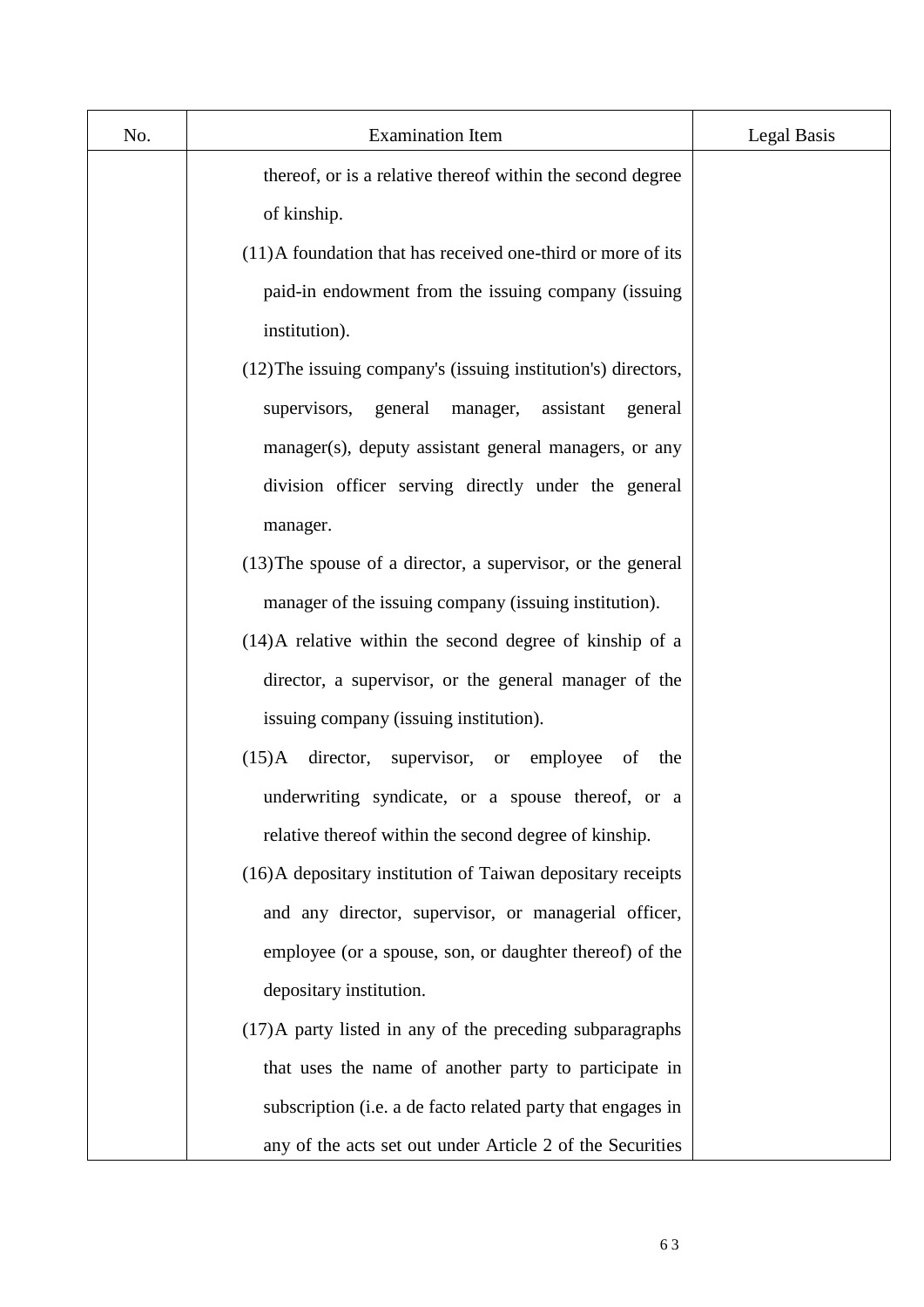| No.     | <b>Examination Item</b>                                                                   | Legal Basis             |
|---------|-------------------------------------------------------------------------------------------|-------------------------|
|         | and Exchange Act Enforcement Rules).                                                      |                         |
| 4.3     | Wealth management business                                                                |                         |
| 4.3.1   | 1. Do working procedures adopted by the financial institution Art. 13, Directions for the |                         |
|         | for "Know Your Customer" evaluating rules be tailored to Conduct                          | of<br>Wealth            |
|         | the characteristics of each different type of business, and at Management Business by     |                         |
|         | least include the following?                                                              | <b>Securities Firms</b> |
| 4.3.1.1 | (1) Customer acceptance and account opening                                               |                         |
|         | 1) Procedures for opening customer accounts and the                                       |                         |
|         | minimum dollar amount and conditions required to                                          |                         |
|         | enter into the business relationship, and the                                             |                         |
|         | circumstances in which the financial institution may                                      |                         |
|         | refuse to do business or to accept a customer. Stricter                                   |                         |
|         | due diligence and approval procedures shall be in                                         |                         |
|         | place for higher risk individuals of specific                                             |                         |
|         | backgrounds or professions, and family members                                            |                         |
|         | thereof.                                                                                  |                         |
|         | 2)Procedures for building basic information on the                                        |                         |
|         | customer, including customer identity and basic                                           |                         |
|         | information,<br>background<br>credit<br>customer                                          |                         |
|         | information, wealth management needs and goals,                                           |                         |
|         | and other information relating to the customer's                                          |                         |
|         | credit standing, profession engaged in and source of                                      |                         |
|         | assets (describe in detail the economic activities that                                   |                         |
|         | produced the wealth), and verification of the                                             |                         |
|         | information provided by the customer.                                                     |                         |
|         | 3In a situation where a customer authorizes another                                       |                         |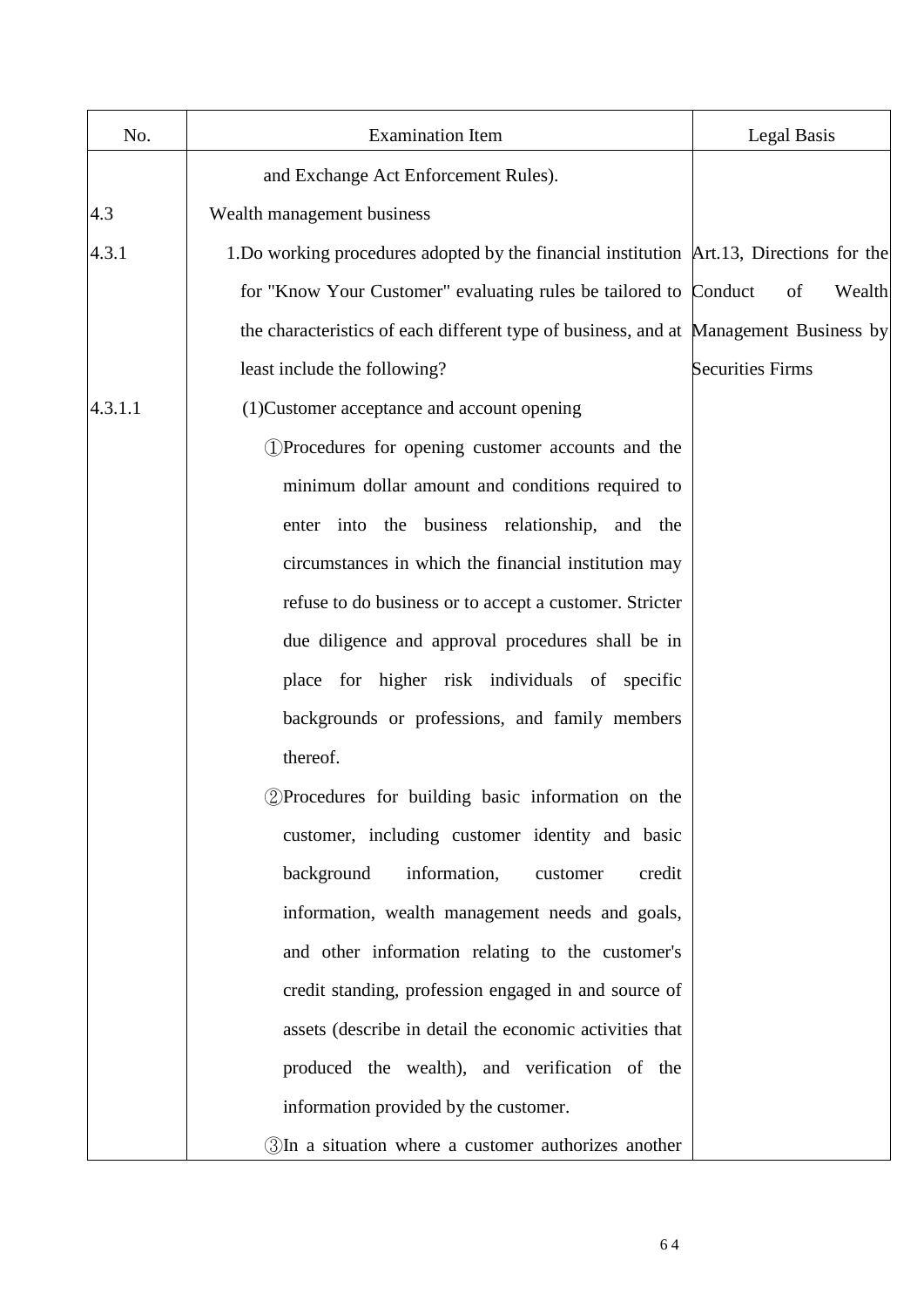| No.     | <b>Examination Item</b>                                     | Legal Basis |
|---------|-------------------------------------------------------------|-------------|
|         | person to sign and open an account on his or her            |             |
|         | behalf, additional evaluation shall be conducted on         |             |
|         | such authorized representative and the beneficiary          |             |
|         | shall be identified.                                        |             |
| 4.3.1.2 | (2) Evaluation of customer's investment capacity            |             |
|         | Does evaluation of a customer's investment capacity         |             |
|         | and acceptance of a customer's mandate take the             |             |
|         | following information into overall consideration as well    |             |
|         | as the approval procedures for large transactions of        |             |
|         | over a certain dollar amount?                               |             |
|         | utilization<br>1)The<br>customer's<br>fund<br>status<br>and |             |
|         | professional competence.                                    |             |
|         | 2 The customer's investment attributes, understanding       |             |
|         | of risk, and risk tolerance.                                |             |
|         | 3) Suitability of customer services, suitable range of      |             |
|         | investment recommendations, or suitable transaction         |             |
|         | amounts.                                                    |             |
| 4.3.1.3 | (3) Updating of customer evaluation materials               |             |
|         | 1) The financial institution shall update customer          |             |
|         | information in a timely manner, and closely monitor         |             |
|         | any change in a customer's financial position.              |             |
|         | 2) The evaluation of a customer's investment ability and    |             |
|         | the acceptance of transactions shall be reviewed and        |             |
|         | revised in light of any changes in a customer's             |             |
|         | information and other relevant supporting materials.        |             |
| 4.3.1.4 | (4) Verification of the customer information and customer   |             |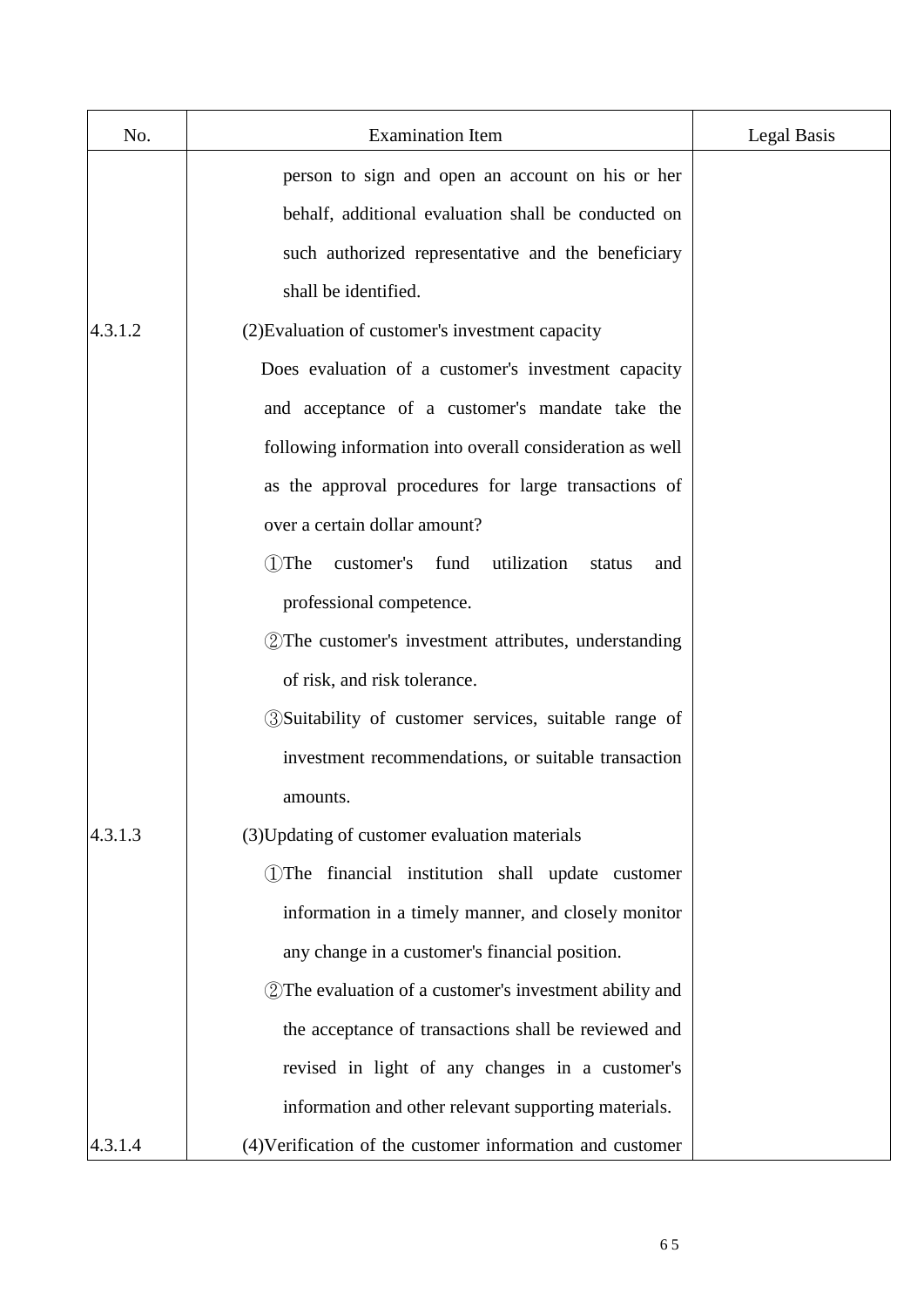| No.   | <b>Examination Item</b>                                                              | <b>Legal Basis</b> |
|-------|--------------------------------------------------------------------------------------|--------------------|
|       | investment capacity evaluation                                                       |                    |
|       | The financial institution shall designate personnel other                            |                    |
|       | than those involved in handling wealth management                                    |                    |
|       | business, or other independent control personnel, to                                 |                    |
|       | perform regular audits of the customer files for                                     |                    |
|       | accuracy, consistency, and completeness.                                             |                    |
| 4.3.2 | 2. When selling products, does the financial institution Art. 16(1), Directions for  |                    |
|       | provide a risk disclosure statement to the customer, and the Conduct of Wealth       |                    |
|       | ask the customer to provide written confirmation that he or Management Business by   |                    |
|       | she understands the product risks? Does the financial Securities Firms               |                    |
|       | institution implement a check procedure to confirm                                   |                    |
|       | whether a customer is involved in money laundering or                                |                    |
|       | unlawful transactions, and furnish a written report of                               |                    |
|       | confirmation?                                                                        |                    |
| 4.3.3 | 3. In formulating various rules and procedures for wealth Art.18, Directions for the |                    |
|       | management business, does the financial institution Conduct                          | of<br>Wealth       |
|       | strengthen money laundering prevention measures in Management Business by            |                    |
|       | accordance with "Money Laundering Control Act" and Securities Firms                  |                    |
|       | related provisions, and provide money laundering                                     |                    |
|       | prevention education and training program to wealth                                  |                    |
|       | managers, internal auditors, and legal compliance                                    |                    |
|       | personnel, including regular training sessions focusing on                           |                    |
|       | how to identify and track unusual and suspicious                                     |                    |
|       | transactions?                                                                        |                    |
| 4.3.4 | When the financial institution conducts wealth Art.19(3), Directions for<br>4.       |                    |
|       | management business, does the person in charge of its the Conduct of Wealth          |                    |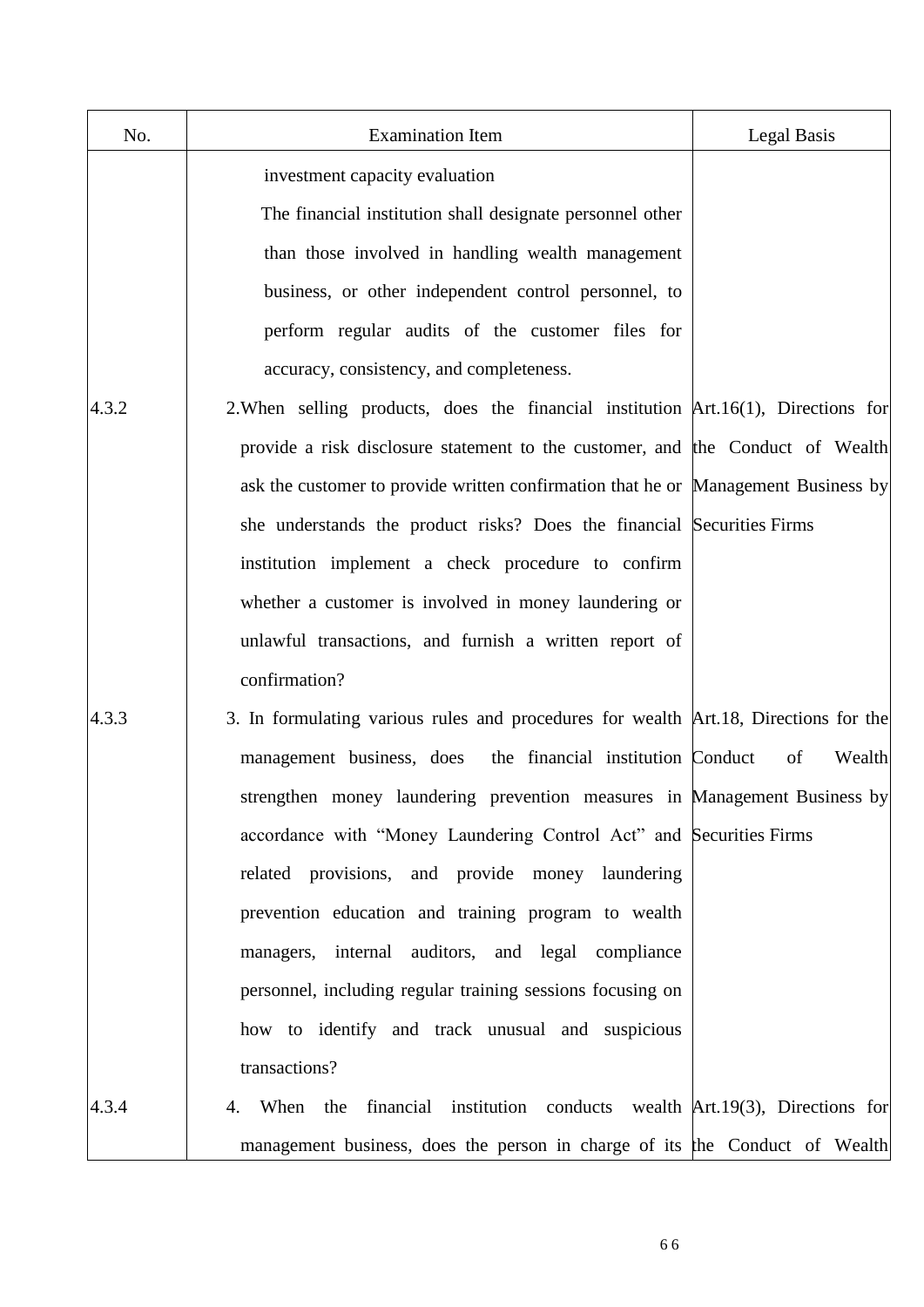| No.     | <b>Examination Item</b>                                                                  | Legal Basis                                  |
|---------|------------------------------------------------------------------------------------------|----------------------------------------------|
|         | legal compliance department be responsible for planning Management Business by           |                                              |
|         | and surveillance of relevant money laundering control Securities Firms                   |                                              |
|         | matters, and report to the board of directors at least once                              |                                              |
|         | annually on the status of implementation of related work                                 |                                              |
|         | by the business department?                                                              |                                              |
| 4.3.5   | financial<br>institution<br>5.Does<br>the                                                | conducting wealth Art.21, Directions for the |
|         | management business continually upgrade its management Conduct                           | of<br>Wealth                                 |
|         | information system in response to the development and Management Business by             |                                              |
|         | complexity of the business, including filing and updating Securities Firms               |                                              |
|         | customer information in a timely manner and monitoring                                   |                                              |
|         | customer accounts for any unusual or suspicious                                          |                                              |
|         | transactions?                                                                            |                                              |
| 4.3.6   | 6. Discretionary investment business                                                     |                                              |
| 4.3.6.1 | (1) Does the financial institution keep a close and frequent $Art.9(1)10$ , Template for |                                              |
|         | contact with customers during the term of the Anti-Money Laundering                      |                                              |
|         | discretionary investment agreement period; also, be and                                  | Countering                                   |
|         | aware of customer's financial status and undertake an Terrorism                          | Financing                                    |
|         | interview at least once in a year to update or Guidelines for securities                 |                                              |
|         | supplement customer's profile for reference when investment                              | and<br>trust                                 |
|         | investigating suspected money-laundering?                                                | consulting business                          |
| 4.3.6.2 | (2) For discretionary investment, does the company fully $Art.4(1)14$ , Template for     |                                              |
|         | verify the customer's financial status in accordance with Anti-Money Laundering          |                                              |
|         | the data provided in customer's profile, and require the and Countering Terrorism        |                                              |
|         | customer to provide supporting documents or to Financing Guidelines for                  |                                              |
|         | perform investigation on site if necessary? If the securities investment trust           |                                              |
|         | discretionary investment is obviously incommensurate and consulting business             |                                              |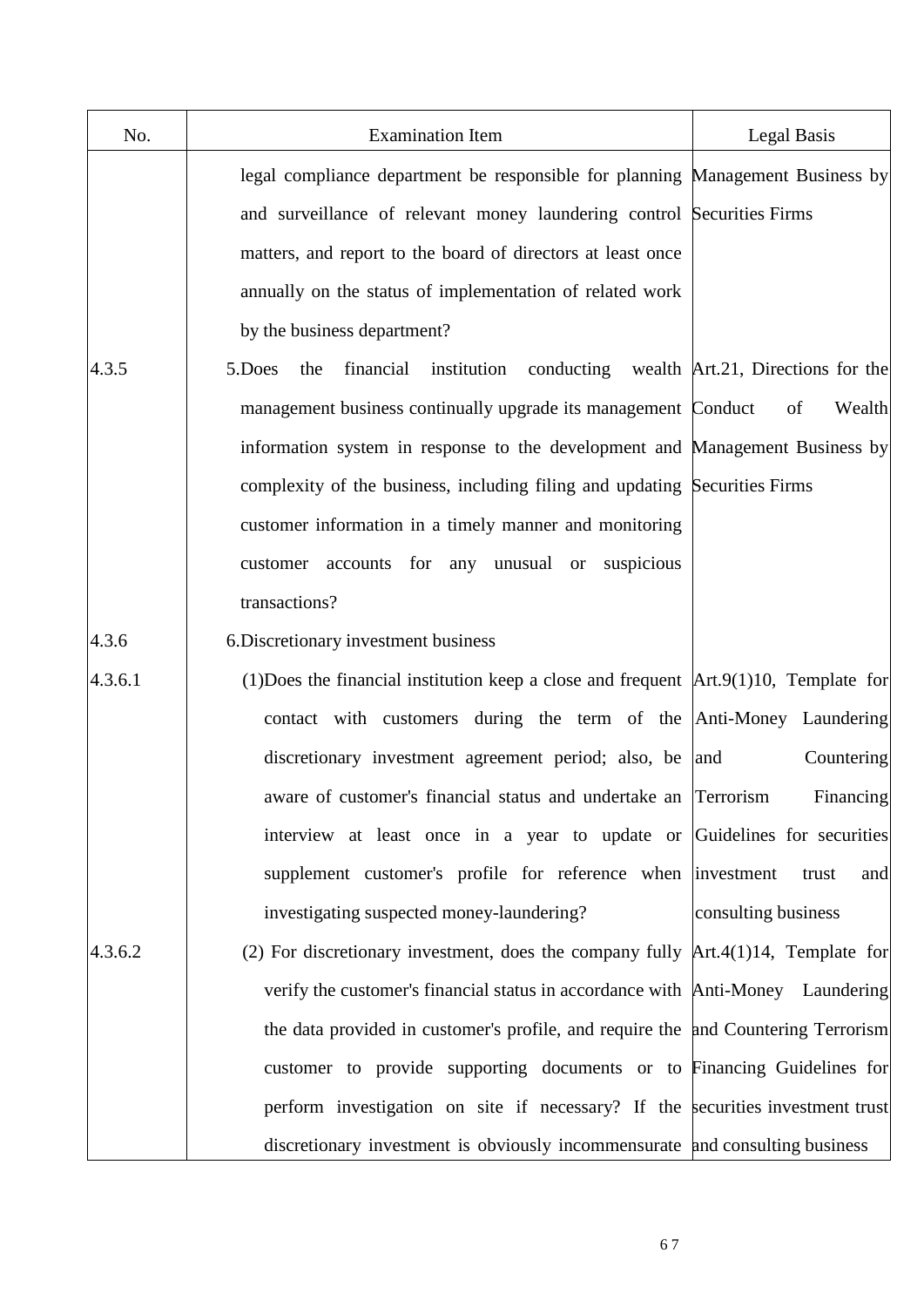| No.     | <b>Examination Item</b>                                           | <b>Legal Basis</b>               |
|---------|-------------------------------------------------------------------|----------------------------------|
|         | with the customer's status or income, or, if the source of        |                                  |
|         | fund cannot be identified, special attentions shall be            |                                  |
|         | paid to the suspicious activities of money laundering.            |                                  |
| 4.4     | <b>Offshore Securities Branches</b>                               |                                  |
| 4.4.1   | 1. Customer due diligence (CDD)                                   | $1.$ Art. $13-1,$<br>Regulations |
|         | Except<br>applying<br>simplified<br><b>CDD</b><br>for<br>measures | Governing<br>Offshore            |
|         | commensurate with the customer risk to customers posing           | <b>Securities Branches</b>       |
|         | lower ML/TF risk based on risk-based approach, has the            | 2. Suggested Best Practice       |
|         | securities firm obtained or verified relevant documents,          | for Securities Firms to          |
|         | data or information of the other customers in accordance          | Apply Simplified CDD             |
|         | with the following rules?                                         | Measures<br>Lower<br>to          |
|         |                                                                   | <b>ML/TF Risk Customers</b>      |
| 4.4.1.1 | (1) Offshore individuals                                          |                                  |
|         | DObtain the name, gender, nationality, occupation,                |                                  |
|         | date of birth, domicile, mailing address, telephone               |                                  |
|         | number, identity document (including type of                      |                                  |
|         | document and number); if there is an agent, obtain                |                                  |
|         | the name and identity document (including type of                 |                                  |
|         | document and number) of the agent.                                |                                  |
|         | 2) Verify at least two identification documents,                  |                                  |
|         | including valid passport, valid identity document                 |                                  |
|         | with photograph issued by a government agency,                    |                                  |
|         | driver's license with photograph or other documents               |                                  |
|         | with photograph issued by a government agency that                |                                  |
|         | confirm holder's identity and nationality, place of               |                                  |
|         | origin or place of permanent residence.                           |                                  |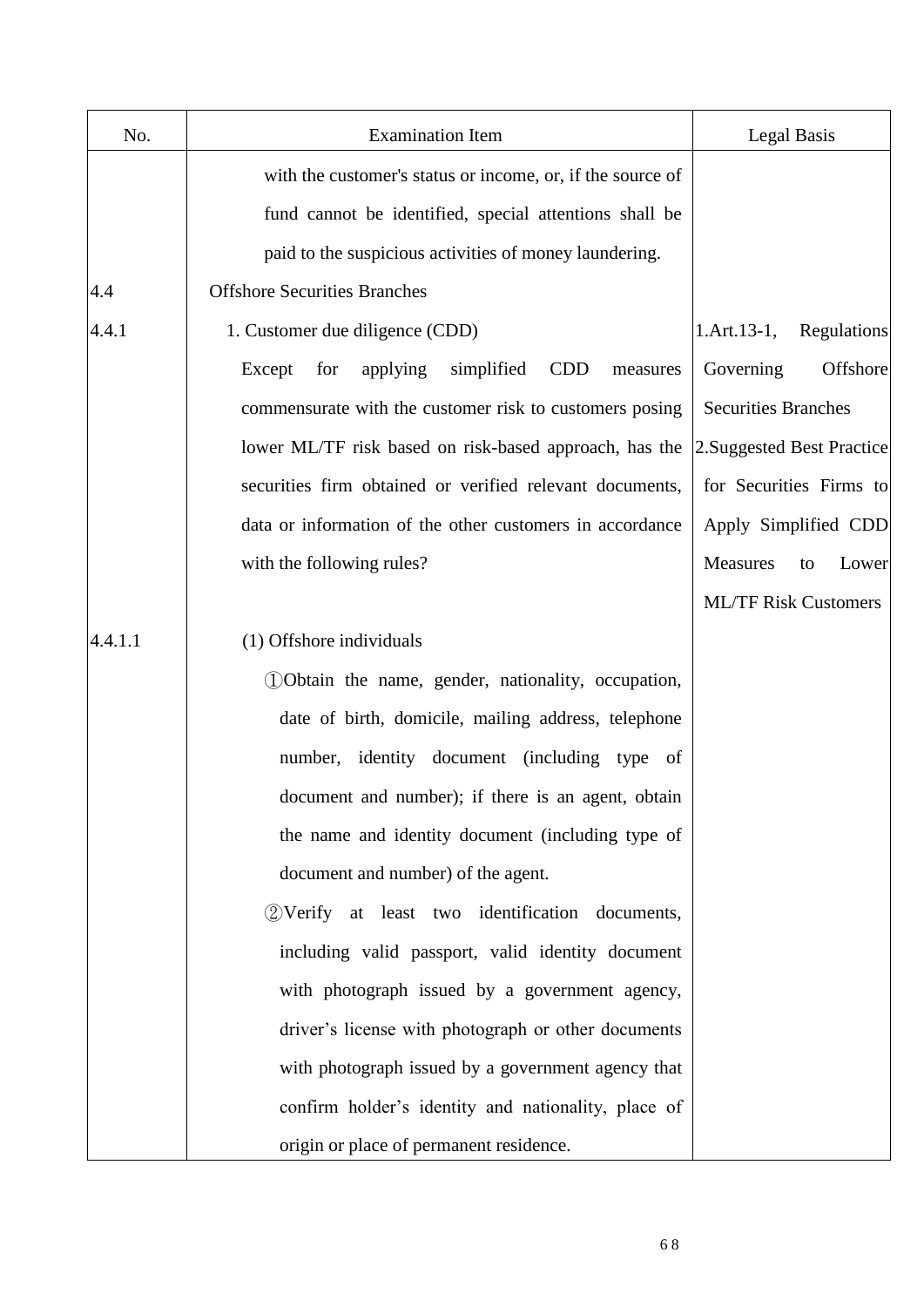| No.     | <b>Examination Item</b>                                 | <b>Legal Basis</b> |
|---------|---------------------------------------------------------|--------------------|
|         | 3 In view of the level of risk the customer poses,      |                    |
|         | obtain a reply signed by the customer to a              |                    |
|         | correspondence sent by the firm to the address          |                    |
|         | provided by the customer or conduct phone               |                    |
|         | interview, onsite visit or other identity verification  |                    |
|         | measures.                                               |                    |
| 4.4.1.2 | (2) Offshore legal entity                               |                    |
|         | 100 Obtain the full name, incorporation date and place, |                    |
|         | registration or incorporation number, address at the    |                    |
|         | place of incorporation, address of principal business   |                    |
|         | place, telephone number, and name and identity          |                    |
|         | document (including type of document and number)        |                    |
|         | of representative and authorized person.                |                    |
|         | 2) Verify the following documents to confirm that the   |                    |
|         | legal entity is still lawfully incorporated and is not  |                    |
|         | dissolved, liquidated, closed for business or having    |                    |
|         | name removed, which may not be an undertaking           |                    |
|         | signed by the customer:                                 |                    |
|         | I.Certificate of Incorporation issued by the            |                    |
|         | registration agency at where the legal entity is        |                    |
|         | incorporated;                                           |                    |
|         | II. Articles of incorporation;                          |                    |
|         | III. Certificate of Incumbency issued by the            |                    |
|         | registered agent at where the legal entity is           |                    |
|         | incorporated within the last six months; and            |                    |
|         | IV. Certificate of Good Standing issued by the          |                    |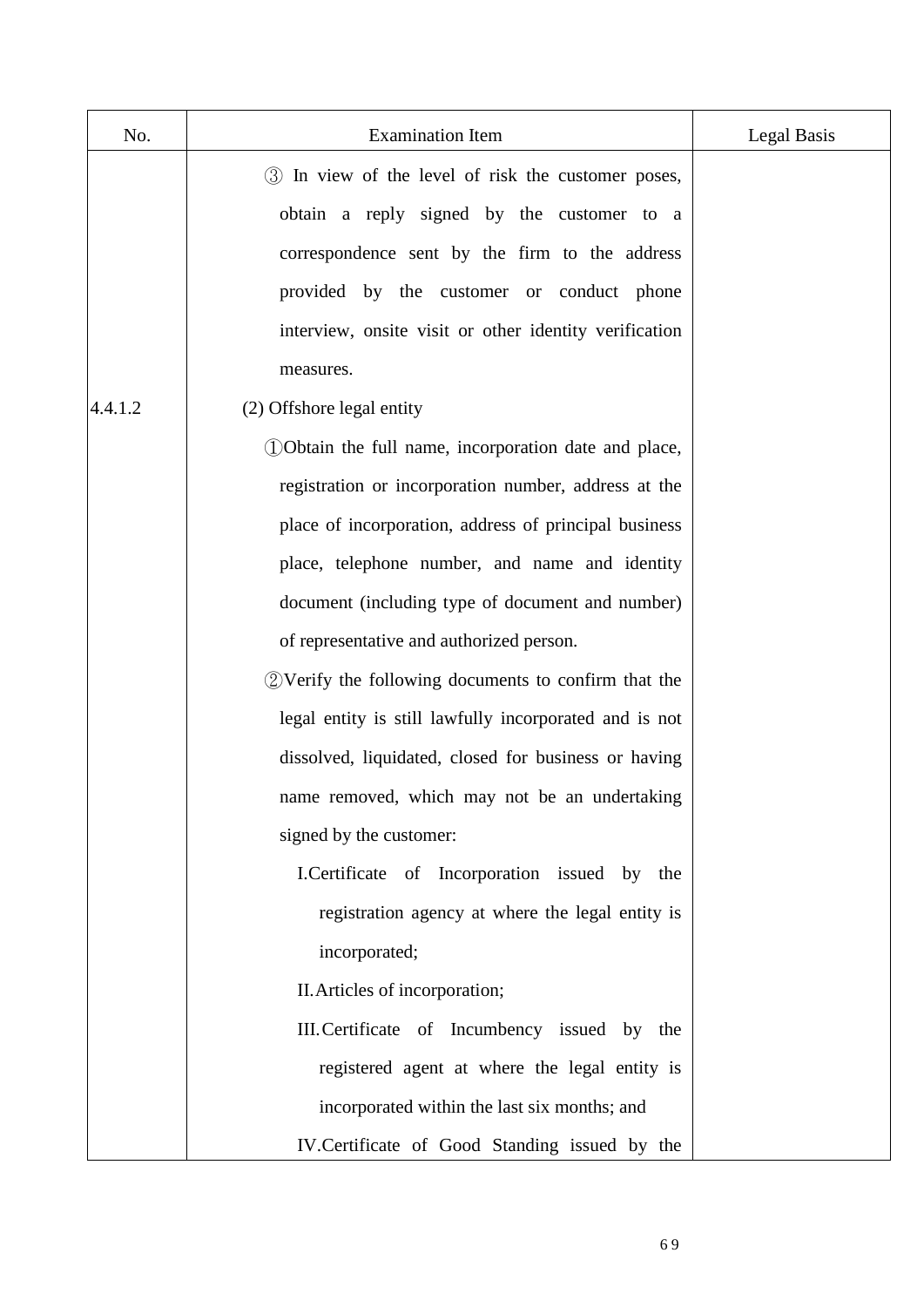| No.     | <b>Examination Item</b>                                                   | Legal Basis |
|---------|---------------------------------------------------------------------------|-------------|
|         | registration agency at where the legal entity is                          |             |
|         | incorporated within the last six months or that                           |             |
|         | remains valid; Certificate of Good Standing is                            |             |
|         | not required if the Certificate of Incumbency                             |             |
|         | mentioned in the preceding item states that the                           |             |
|         | legal entity is in good standing.                                         |             |
|         | 3) Understand the nature of customer's business and                       |             |
|         | obtain the list of its directors and shareholders to                      |             |
|         | identify its ownership structure and control structure                    |             |
|         | and confirm its beneficial owners.                                        |             |
|         | 4) In view of the level of risk the customer poses,                       |             |
|         | obtain a reply signed by an authorized signatory of                       |             |
|         | the customer to a correspondence sent by the firm to                      |             |
|         | the address provided by the customer or conduct                           |             |
|         | phone interview, onsite visit or other identity                           |             |
|         | verification measures.                                                    |             |
| 4.4.1.3 | (3) Are the aforementioned rules included in the firm's                   |             |
|         | internal control and audit system and implemented                         |             |
|         | accordingly?                                                              |             |
| 4.4.2   | 2. Has the firm's offshore securities unit (OSU), before Art.13-1,        | Regulations |
|         | December 31, 2017, re-performed CDD and reviewed the Governing            | Offshore    |
|         | level of risk on customers existing before August 18, Securities Branches |             |
|         | 2017? However, offshore securities unit shall re-perform                  |             |
|         | CDD immediately in the event of the following situations:                 |             |
| 4.4.2.1 | (1) The OSU has doubts about the veracity of customer                     |             |
|         | information, such as there is a suspicion of money                        |             |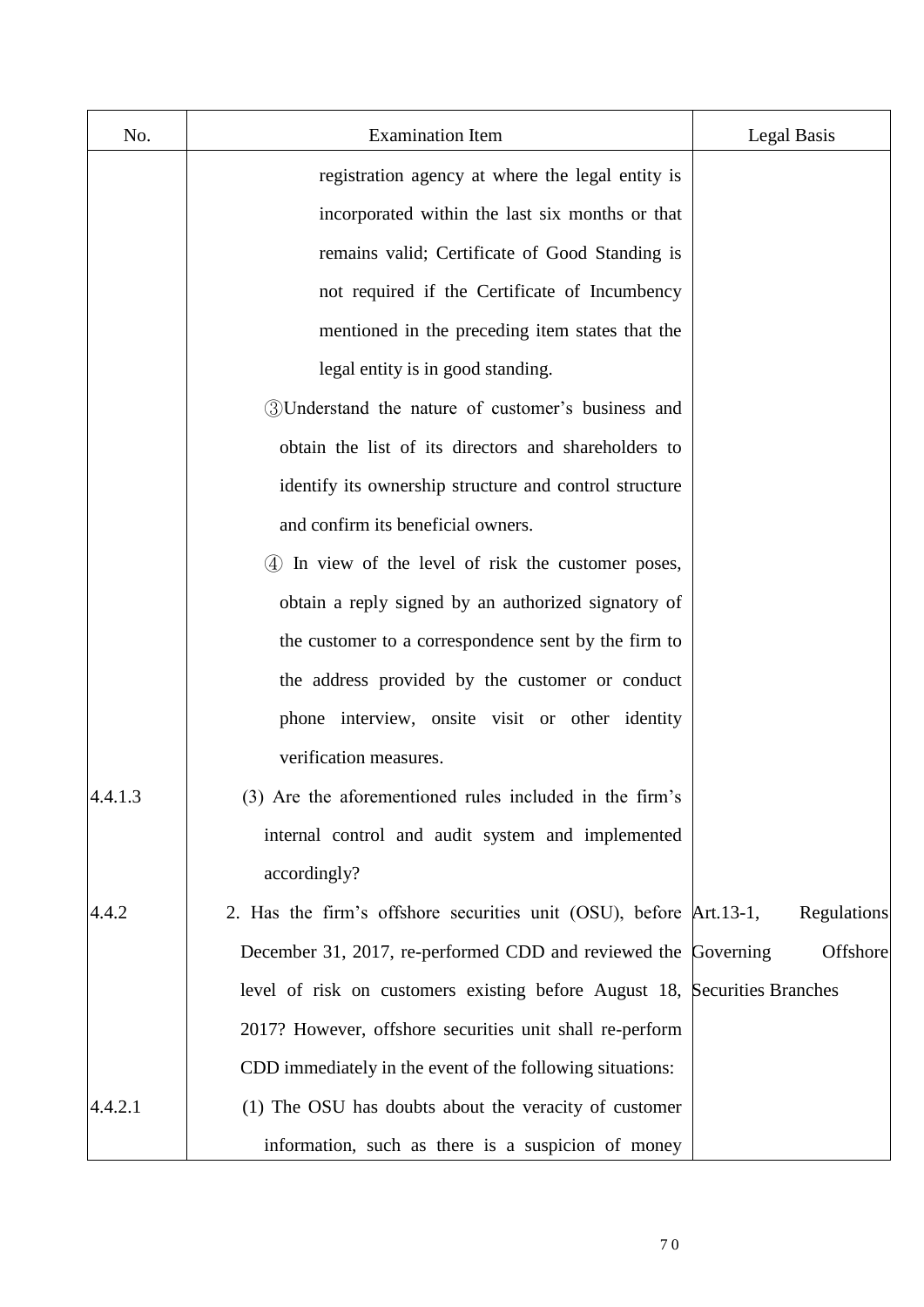| No.     | <b>Examination Item</b>                                                  | <b>Legal Basis</b>         |
|---------|--------------------------------------------------------------------------|----------------------------|
|         | laundering in relation to that customer, or there is a                   |                            |
|         | material change in the way that the customer's account                   |                            |
|         | is operated which is not consistent with the customer's                  |                            |
|         | business profile.                                                        |                            |
| 4.4.2.2 | (2) It is time for periodic update of customer identity                  |                            |
|         | information.                                                             |                            |
| 4.4.3   | 3. If the OSU relies on the assistance of an overseas $\mu$ . Art. 13-2, | Regulations                |
|         | institution<br>professional<br>(referred<br>to<br>the<br><b>or</b><br>as | Offshore<br>Governing      |
|         | "intermediary" below) to perform CDD on offshore                         | <b>Securities Branches</b> |
|         | customers, does the OSU comply with the following rules:                 | 2. FATF_17.1               |
| 4.4.3.1 | (1) The OSU has entered into a service agreement with the                |                            |
|         | intermediary, specifying the scope of assistance                         |                            |
|         | provided for CDD measures and appropriate measures                       |                            |
|         | for customer data confidentiality and record-keeping,                    |                            |
|         | and clearly assigning the rights and responsibilities of                 |                            |
|         | each party. The intermediary shall keep records of the                   |                            |
|         | assistance measures it carries out, and shall be able,                   |                            |
|         | whenever requested by the OSU, to promptly provide                       |                            |
|         | any documents or information obtained in assisting the                   |                            |
|         | performance of CDD.                                                      |                            |
| 4.4.3.2 | (2) The OSU shall use a risk-based approach to audit and                 |                            |
|         | supervise, regularly and from time to time, the                          |                            |
|         | intermediary's execution of assistance in CDD                            |                            |
|         | measures and its use, processing, and management of                      |                            |
|         | customer data. The OSU may engage external                               |                            |
|         | institutions to conduct related auditing.                                |                            |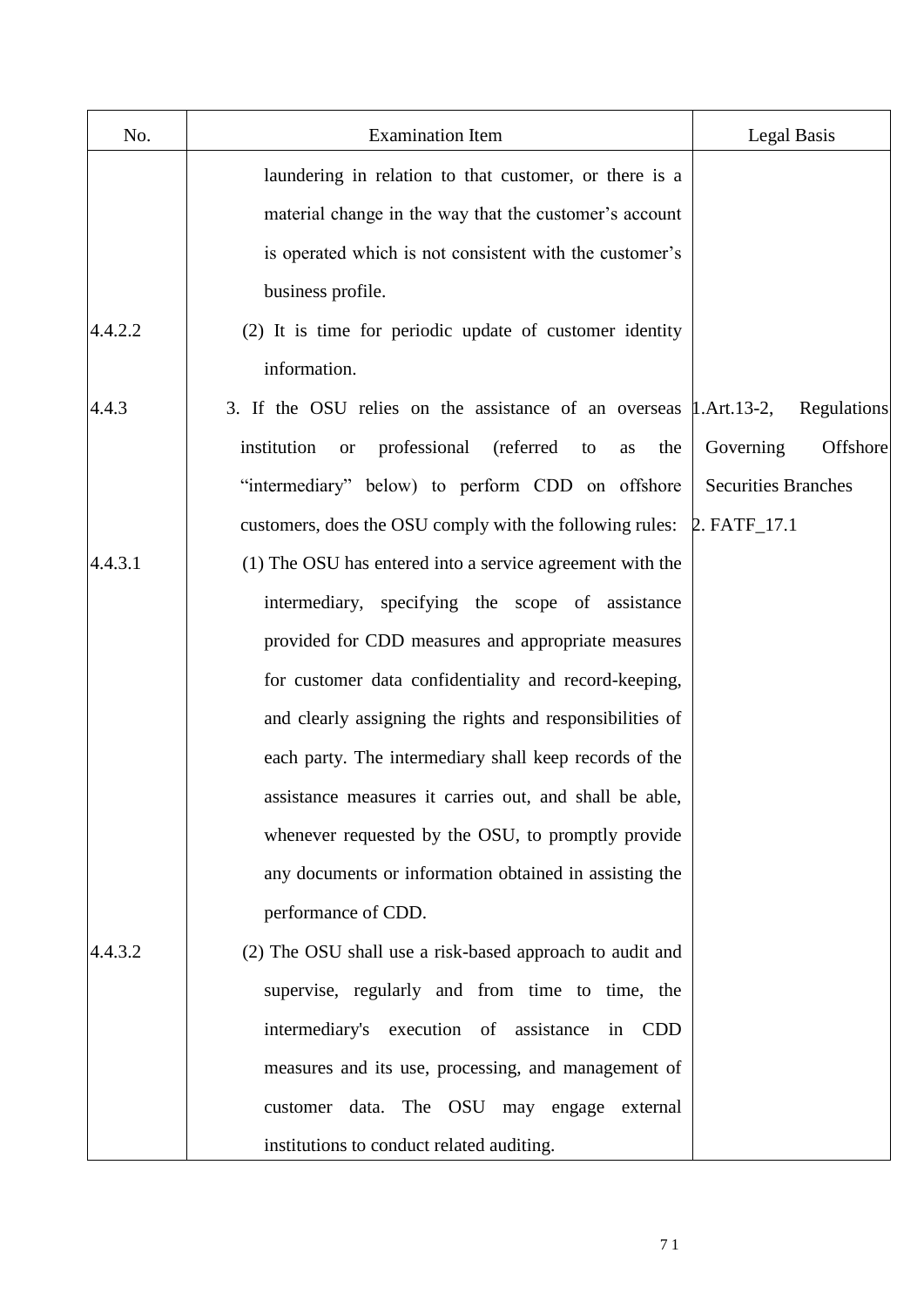| No.     | <b>Examination Item</b>                                         | Legal Basis                |             |
|---------|-----------------------------------------------------------------|----------------------------|-------------|
| 4.4.3.3 | (3) The implementation plan for hiring intermediaries to        |                            |             |
|         | perform CDD on offshore customers and the list of               |                            |             |
|         | intermediaries shall be reported to the FSC.                    |                            |             |
| 4.4.3.4 | (4) The content of implementation plan shall include at a       |                            |             |
|         | minimum the scope of CDD performed by an                        |                            |             |
|         | intermediary and intermediary's internal control system         |                            |             |
|         | for the confidentiality and maintenance of customer             |                            |             |
|         | data.                                                           |                            |             |
| 4.4.3.5 | (5) The OSU should review the results of CDD performed          |                            |             |
|         | by intermediaries and bear the ultimate responsibility          |                            |             |
|         | for the CDD process and data maintenance.                       |                            |             |
| 4.4.4   | 4. The OSU should pay attention to the following when Art.13-3, |                            | Regulations |
|         | accepting the opening of new accounts:                          | Governing                  | Offshore    |
|         |                                                                 | <b>Securities Branches</b> |             |
| 4.4.4.1 | (1) The OSU may not refer its onshore customers to              |                            |             |
|         | agencies who assist in setting up offshore companies,           |                            |             |
|         | or induce or assist onshore customers to switch their           |                            |             |
|         | identity to non-resident status in order to open an             |                            |             |
|         | account at the OSU.                                             |                            |             |
| 4.4.4.2 | (2) The OSU should enhance its understanding of the             |                            |             |
|         | purpose of a customer opening an account, intended use          |                            |             |
|         | of the account and expected transaction activities.             |                            |             |
|         | Where the shareholders, directors or beneficial owners          |                            |             |
|         | of an offshore legal entity customer include onshore            |                            |             |
|         | individuals or legal persons, the OSU should obtain a           |                            |             |
|         | customer statement declaring that it did not switch to          |                            |             |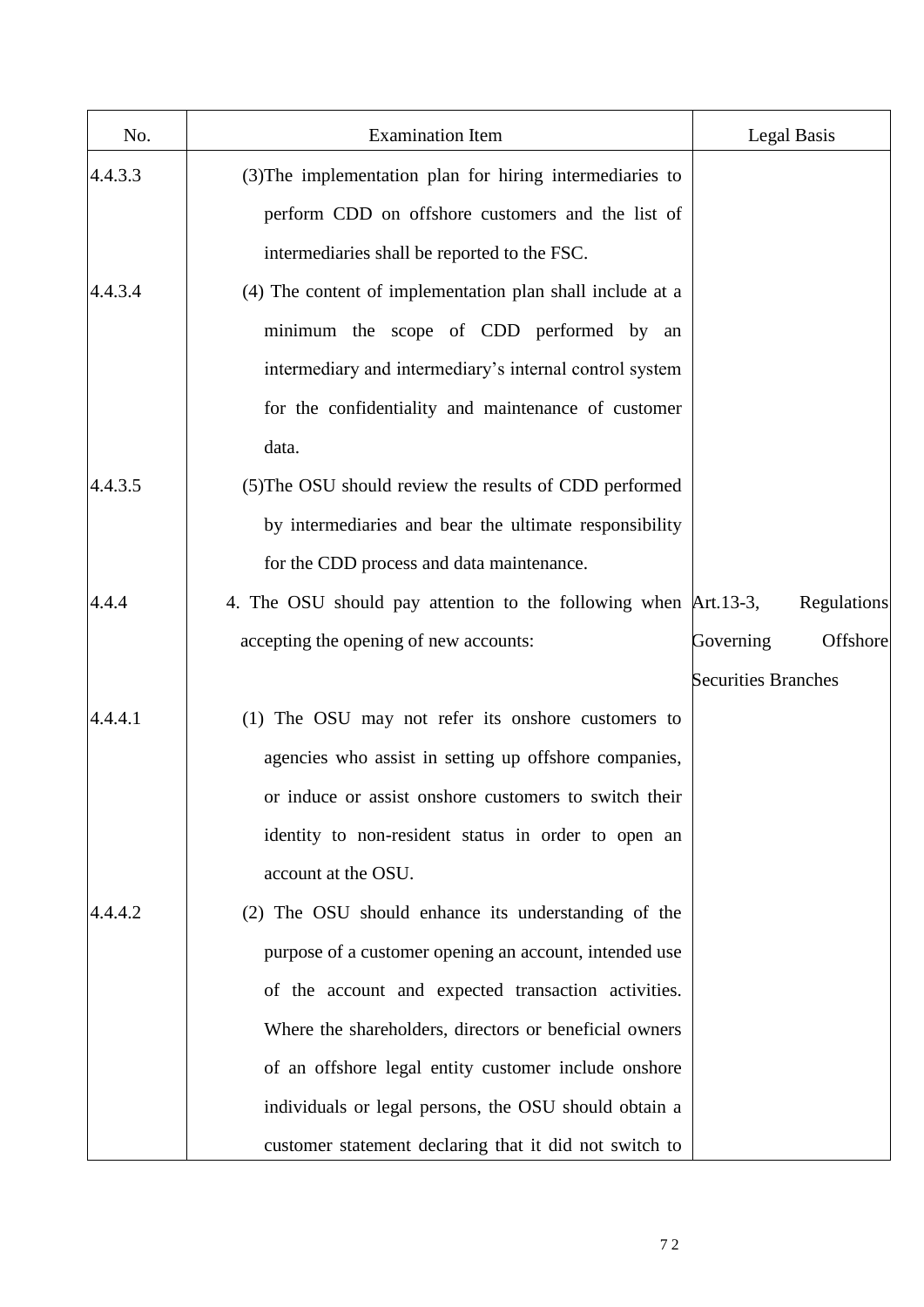| No.     | <b>Examination Item</b>                                  | Legal Basis                 |
|---------|----------------------------------------------------------|-----------------------------|
|         | non-resident status under inducement or for investment   |                             |
|         | in specific products.                                    |                             |
| 4.4.4.3 | (3) The OSU should establish a concrete and viable       |                             |
|         | internal control system for matters specified in the     |                             |
|         | preceding paragraph and implement the system after       |                             |
|         | reporting to the board of directors for approval.        |                             |
| 4.5     | <b>Online Open Account/Transactions</b>                  |                             |
| 4.5.1   | 1. Electronic financial services                         | 1.Official<br>Letter<br>no. |
|         |                                                          | 1040502321<br>of<br>the     |
|         |                                                          | TWSE                        |
|         |                                                          | 2.Official<br>Letter<br>no. |
|         |                                                          | 10400159191<br>of<br>the    |
|         |                                                          | <b>TPEx</b>                 |
|         |                                                          | 3.Official<br>Letter<br>no. |
|         |                                                          | 1050500571of<br>the         |
|         |                                                          | <b>TWSE</b>                 |
|         |                                                          | 4. Principal Identification |
|         |                                                          | and Management<br>of        |
|         |                                                          | Credit<br>Line              |
|         |                                                          | Categorization in the       |
|         |                                                          | Processing<br>by            |
|         |                                                          | Securities<br>Firms<br>of   |
|         |                                                          | <b>Account Opening</b>      |
| 4.5.1.1 | (1)If an existing customer's online application involves |                             |
|         | the confirmation of customer identity and intention, has |                             |
|         | the firm handled the matter in accordance with its       |                             |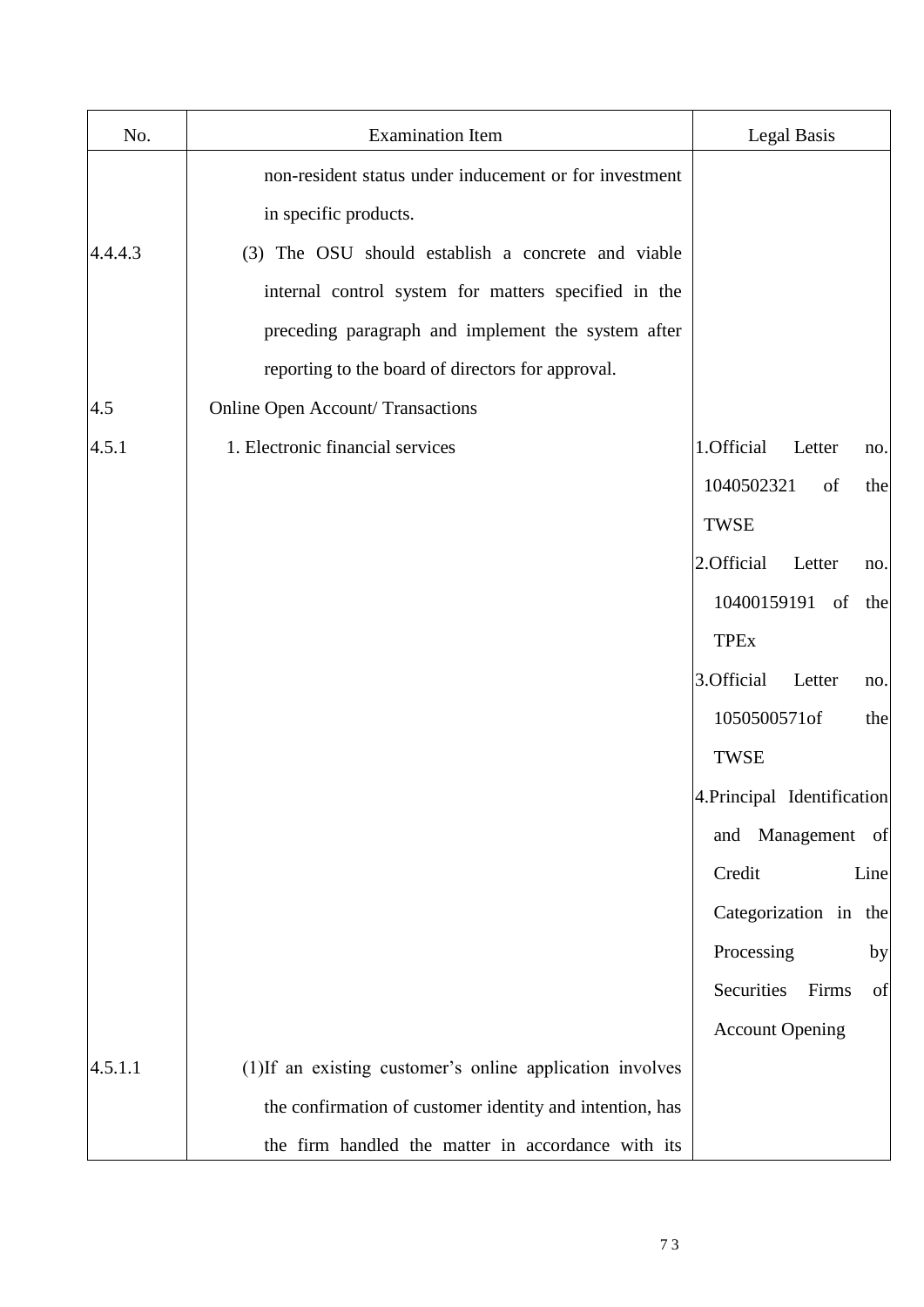| No.     | <b>Examination Item</b>                                      | Legal Basis |
|---------|--------------------------------------------------------------|-------------|
|         | operating procedures and internal control system?            |             |
| 4.5.1.2 | (2) If the securities firm accepts the application to open   |             |
|         | account not in person, does the firm confirm the             |             |
|         | identity of customer in the following manners and            |             |
|         | retain relevant proof documents in accordance with its       |             |
|         | operating procedures and internal control system?            |             |
|         | (1) Have the settlement bank confirm the customer's          |             |
|         | identity.                                                    |             |
|         | 2 The customer provides an original certificate issued       |             |
|         | by a professional, such as lawyer or accountant,             |             |
|         | which is confirmed as authentic by sending a                 |             |
|         | correspondence to the professional.                          |             |
|         | 3If the account is opened via correspondence and             |             |
|         | video, confirm customer identity by making a visit.          |             |
|         | 4 Other means sufficient to confirm the customer             |             |
|         | identity.                                                    |             |
| 4.5.1.3 | (3) If the firm offers electronic financial services, has it |             |
|         | disclosed its services on a designated site set up by the    |             |
|         | Taiwan Securities Association and on its own website?        |             |
|         | When accepting online applications for account               |             |
|         | opening and other services, does the firm disclose the       |             |
|         | contents of related service for reading and review by        |             |
|         | the customer, and allow the customer to click "I agree"      |             |
|         | and confirm the online service, and provide proper           |             |
|         | query channels for customers, and remind customers to        |             |
|         | take proper care of their e-certificate and do not           |             |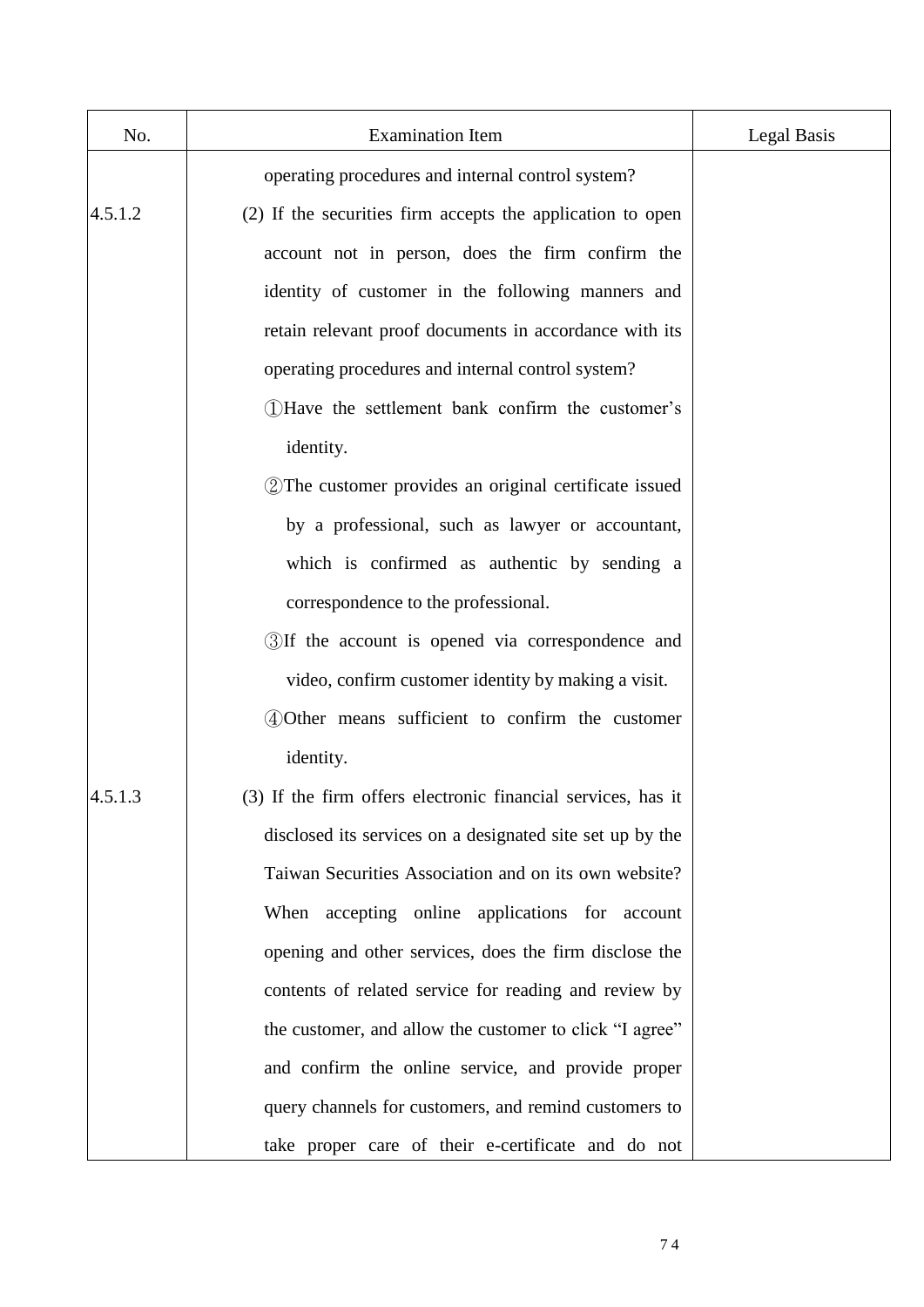| No.     | <b>Examination Item</b>                                                                | Legal Basis               |
|---------|----------------------------------------------------------------------------------------|---------------------------|
|         | heedlessly give it to others?                                                          |                           |
| 4.5.1.4 | (4) If the securities firm enters into cross-industry                                  |                           |
|         | cooperation, such as with a bank, are the clauses of the                               |                           |
|         | cooperation agreement signed by the parties, the setting                               |                           |
|         | of firewall and the security of information transmission                               |                           |
|         | appropriate?                                                                           |                           |
| 4.5.2   | 2. Are electronic transactions concerning wealth management Art. 39-1, Obligations and |                           |
|         | business undertaken according to the following rules?                                  | code of Conducts of Trust |
|         |                                                                                        | Enterprises               |
| 4.5.2.1 | (1) Before handling the trust business electronically for a                            |                           |
|         | customer (via the internet, by phone or via ATM), the                                  |                           |
|         | firm should enter a written agreement with the                                         |                           |
|         | customer on electronic transaction related matters.                                    |                           |
| 4.5.2.2 | When<br>undertakes<br>(2)<br>transactions<br>customer<br>a                             |                           |
|         | electronically, the securities firm's electronic system                                |                           |
|         | should verify the identity of the customer to ensure that                              |                           |
|         | the transaction is carried out by the customer himself.                                |                           |
| 4.5.2.3 | (3) If the securities firm has been approved by the                                    |                           |
|         | competent authority to offer electronic service for fund                               |                           |
|         | purchase and transfer, the firm may deliver transaction                                |                           |
|         | and other data as required via electronic media (e.g.                                  |                           |
|         | summary or full prospectus of the securities investment                                |                           |
|         | trust fund, the Chinese translations of investor brochure                              |                           |
|         | and prospectus for offshore fund investors, etc.), or                                  |                           |
|         | make such data and information on its website for                                      |                           |
|         | perusal by customers and make sure the customer has                                    |                           |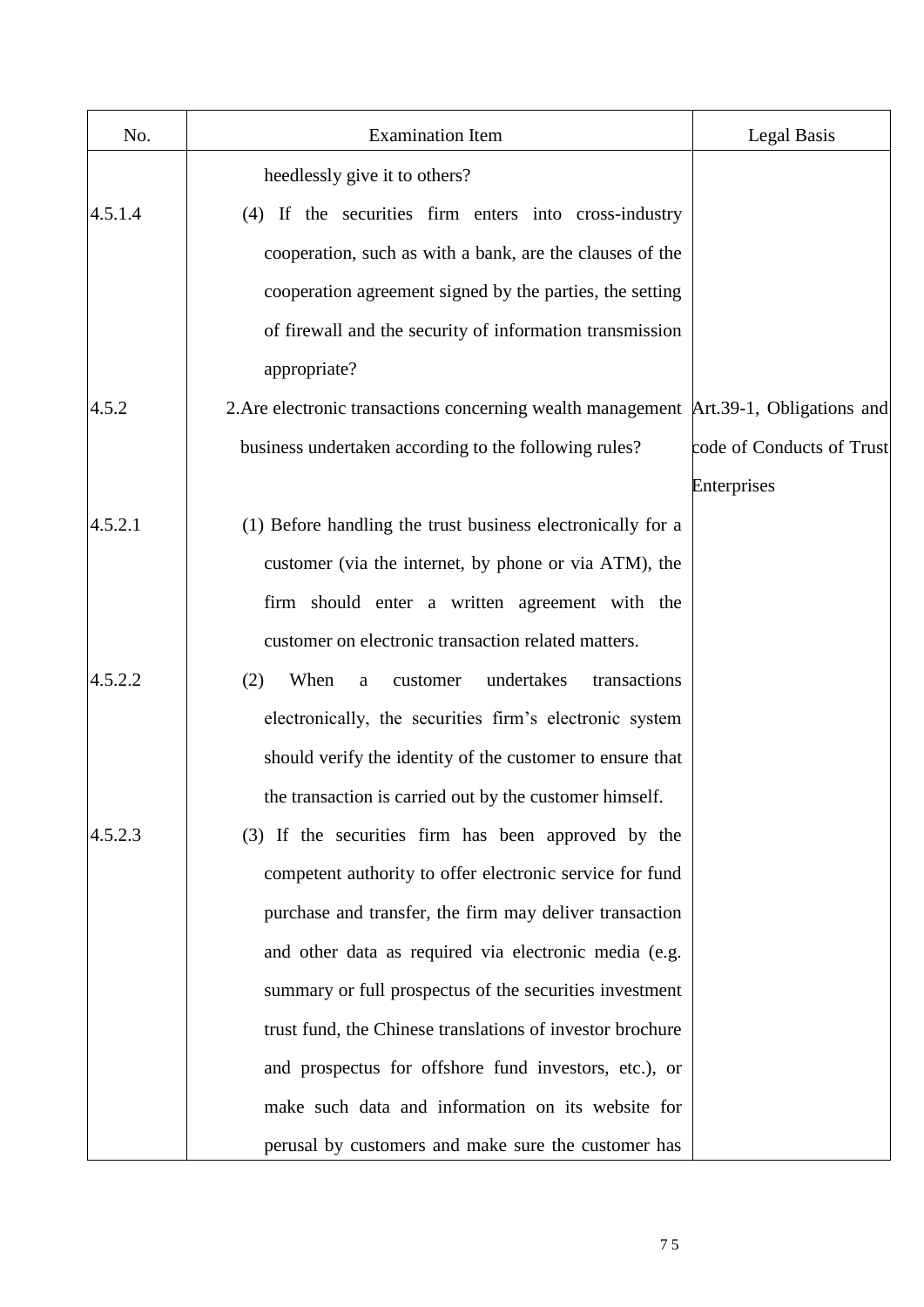| No.     | <b>Examination Item</b>                                                                           | Legal Basis             |
|---------|---------------------------------------------------------------------------------------------------|-------------------------|
|         | clicked "Received and Read" before processing the                                                 |                         |
|         | transaction.                                                                                      |                         |
| 4.5.2.4 | (4) When a customer instructs the securities firm to handle                                       |                         |
|         | trust matters electronically, there should be an audit                                            |                         |
|         | trail of the customer instructions and the note that the                                          |                         |
|         | customer has received and read the information                                                    |                         |
|         | mentioned in the preceding subparagraph, and the                                                  |                         |
|         | preservation of related data and retention duration shall                                         |                         |
|         | follow the Business Entity Accounting Act and relevant                                            |                         |
|         | regulations.                                                                                      |                         |
| 4.5.2.5 | (5) The securities firm shall establish a secure transaction                                      |                         |
|         | control mechanism for its electronic system to                                                    |                         |
|         | safeguard the interests of customers.                                                             |                         |
| 4.6     | Politically exposed persons (referred to as "PEPs" hereunder)                                     |                         |
| 4.6.1   | 1. When conducting CDD measures, does the financial   1. Art. 7,                                  | Money                   |
|         | institution put in place risk management systems to   Laundering Control Act                      |                         |
|         | determine whether a customer and its beneficial owner or 2.Art.10,                                | Regulations             |
|         | senior managerial officer is a person who is or has been                                          | Governing Anti-Money    |
|         | entrusted with a prominent function by a foreign                                                  | Laundering of Financial |
|         | government or an international organization PEPs? Does                                            | Institutions            |
|         | the financial institution obtain the approval of senior $\beta$ . FATF_12.1 \cdot 12.2 \cdot 12.3 |                         |
|         | management before establishing or entering a new $\frac{4Art.2(13)}{art.2(13)}$ , Template for    |                         |
|         | business relationship?                                                                            | Guidelines<br>Governing |
|         |                                                                                                   | Anti-Money Laundering   |
|         |                                                                                                   | Countering<br>and       |
|         |                                                                                                   | Terrorism Financing of  |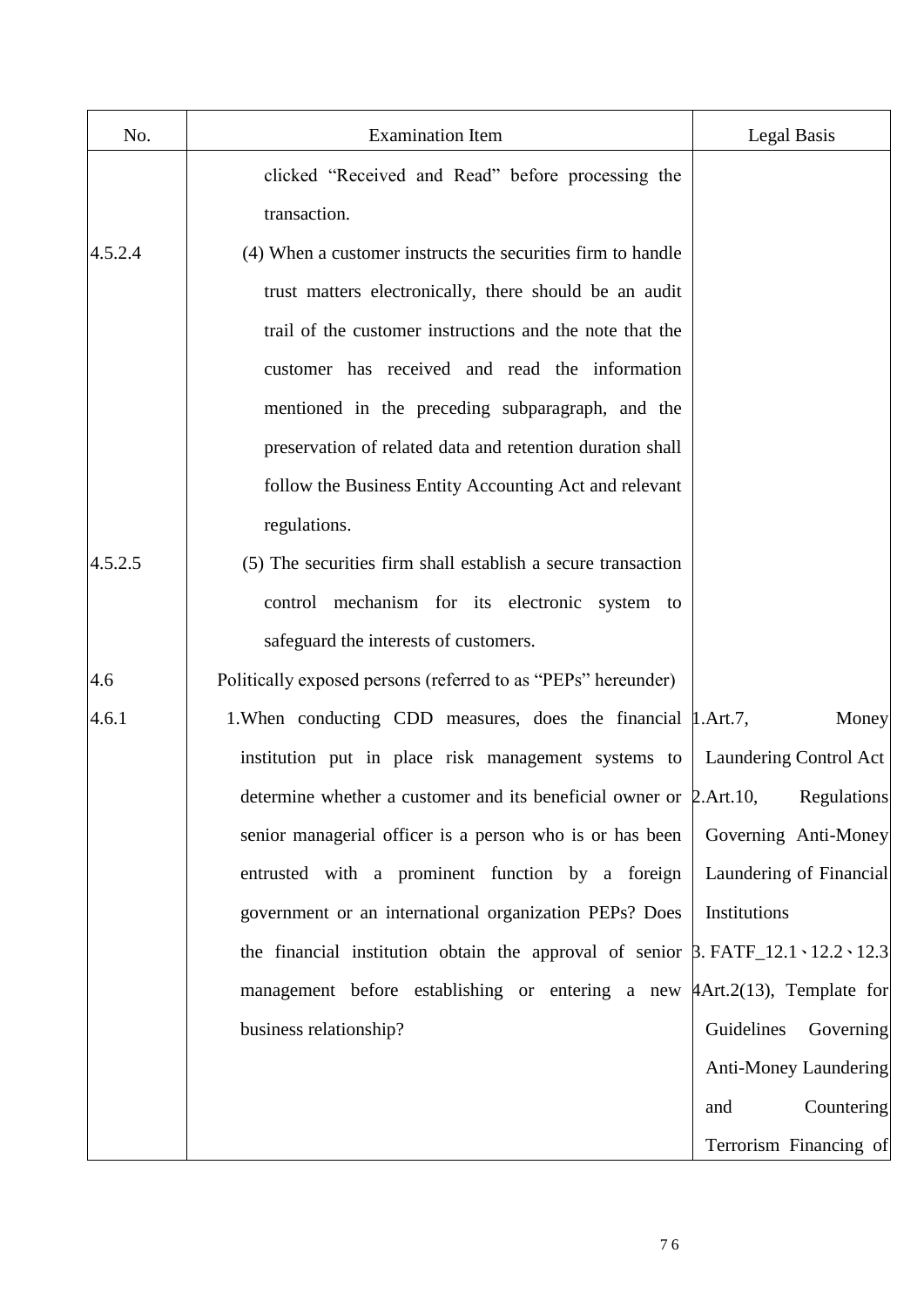| No.   | <b>Examination Item</b>                                                                    | Legal Basis                    |
|-------|--------------------------------------------------------------------------------------------|--------------------------------|
|       |                                                                                            | <b>Securities Firms</b>        |
|       | $\mathcal K$ The examiner should check whether the securities firm $Q\&A$ of Standards for |                                |
|       | would conduct risk-based CDD on a customer Determining the Scope of                        |                                |
|       | determined as a PEP, instead of adopting EDD Politically                                   | Exposed                        |
|       | uniformly on all customers.                                                                | Entrusted with<br>Persons      |
|       |                                                                                            | Prominent<br>Public            |
|       |                                                                                            | Function, Their<br>Family      |
|       |                                                                                            | <b>Members</b><br>Close<br>and |
|       |                                                                                            | Associates                     |
| 4.6.2 | 2. Is the risk assessment of a former PEP carried out using a Art.5,                       | <b>Standards</b><br>for        |
|       | risk-based approach to assess the level of influence he or Determining the Scope of        |                                |
|       | she still has? Does the risk assessment consider at a Politically                          | Exposed                        |
|       | minimum the following elements:                                                            | Persons Entrusted with         |
|       | (1) The length of time the customer has held an important Prominent                        | Public                         |
|       | political position.                                                                        | Function,<br>Their<br>Family   |
|       | (2) Is the new job of the former PEP after departure from Members                          | Close<br>and                   |
|       | his/her previous job related to the previous political Associates                          |                                |
|       | position he held?                                                                          |                                |
|       | * The examiner should understand whether the firm's Q&A of Standards for                   |                                |
|       | risk assessment operation for former PEP is adequate, Determining the Scope of             |                                |
|       | in particular in the case of Taiwan where a PEP usually Politically                        | Exposed                        |
|       | has relatively bigger influence on public affairs due to Persons Entrusted with            |                                |
|       | its relatively small area. For example, a president can Prominent                          | Public                         |
|       | still wield considerable influence 5 years or even 15 Function,                            | Their<br>Family                |
|       | years after he or she has retired from office. Thus the Members                            | Close<br>and                   |
|       | assessment should not depend alone on the actual Associates                                |                                |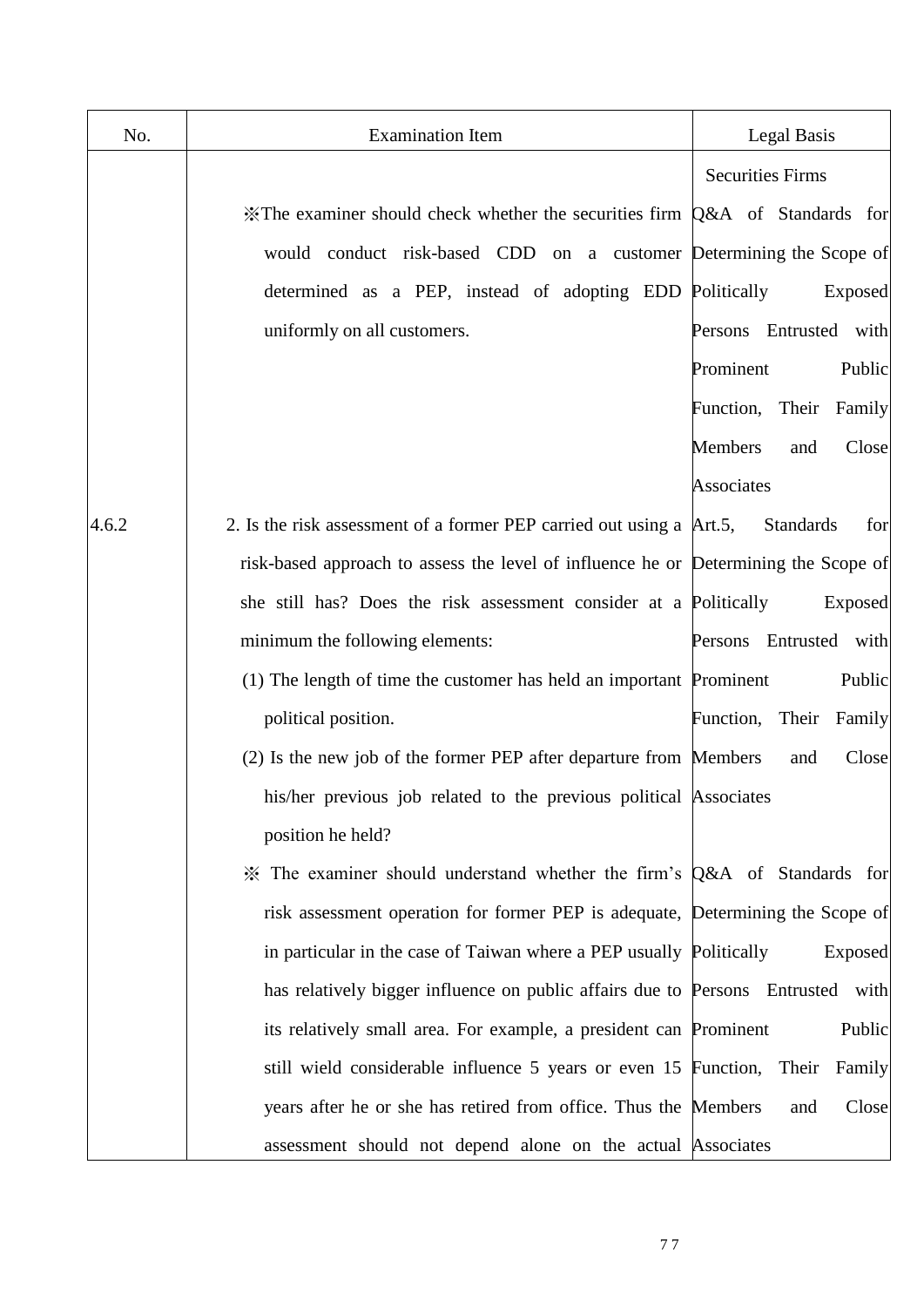| No.       | <b>Examination Item</b>                                                         | <b>Legal Basis</b>             |
|-----------|---------------------------------------------------------------------------------|--------------------------------|
|           | number of years a PEP has left office.                                          |                                |
|           | X There is no universal definition of family member or Q&A of Standards for     |                                |
|           | close associate of a PEP, mainly because it has to do Determining the Scope of  |                                |
|           | with a country's social, economic and cultural Politically                      | Exposed                        |
|           | structure. The examiner can check if a person Persons Entrusted with            |                                |
|           | mentioned above is closely associated with a PEP, Prominent                     | Public                         |
|           | whether it is likely for that person to be used in money Function, Their Family |                                |
|           | laundering, e.g. the baby of a PEP, even though a Members                       | Close<br>and                   |
|           | family member of the PEP, should not be taken as a Associates                   |                                |
|           | PEP, unless the baby is also entrusted with a prominent                         |                                |
|           | public function (e.g. having the identity of crown                              |                                |
|           | prince or a royal heir).                                                        |                                |
| 4.6.3     | 3. Customer due diligence (CDD) process                                         | Q&A of Standards for           |
|           |                                                                                 | Determining the Scope of       |
|           |                                                                                 | Politically<br>Exposed         |
|           |                                                                                 | Persons Entrusted with         |
|           |                                                                                 | <b>Public</b><br>Prominent     |
|           |                                                                                 | Function,<br>Their Family      |
|           |                                                                                 | <b>Members</b><br>Close<br>and |
|           |                                                                                 | Associates                     |
| 4.6.3.1   | (1) Whether the securities firm conducts CDD in the                             |                                |
|           | following aspects to evaluate the overall risk of a                             |                                |
|           | customer, and if a customer is determined as a PEP,                             |                                |
|           | does the firm adopt relevant measures?                                          |                                |
| 4.6.3.1.1 | <b><i><u>DCustomer</u></i></b> aspects                                          |                                |
|           | For example, verify the identity of beneficial                                  |                                |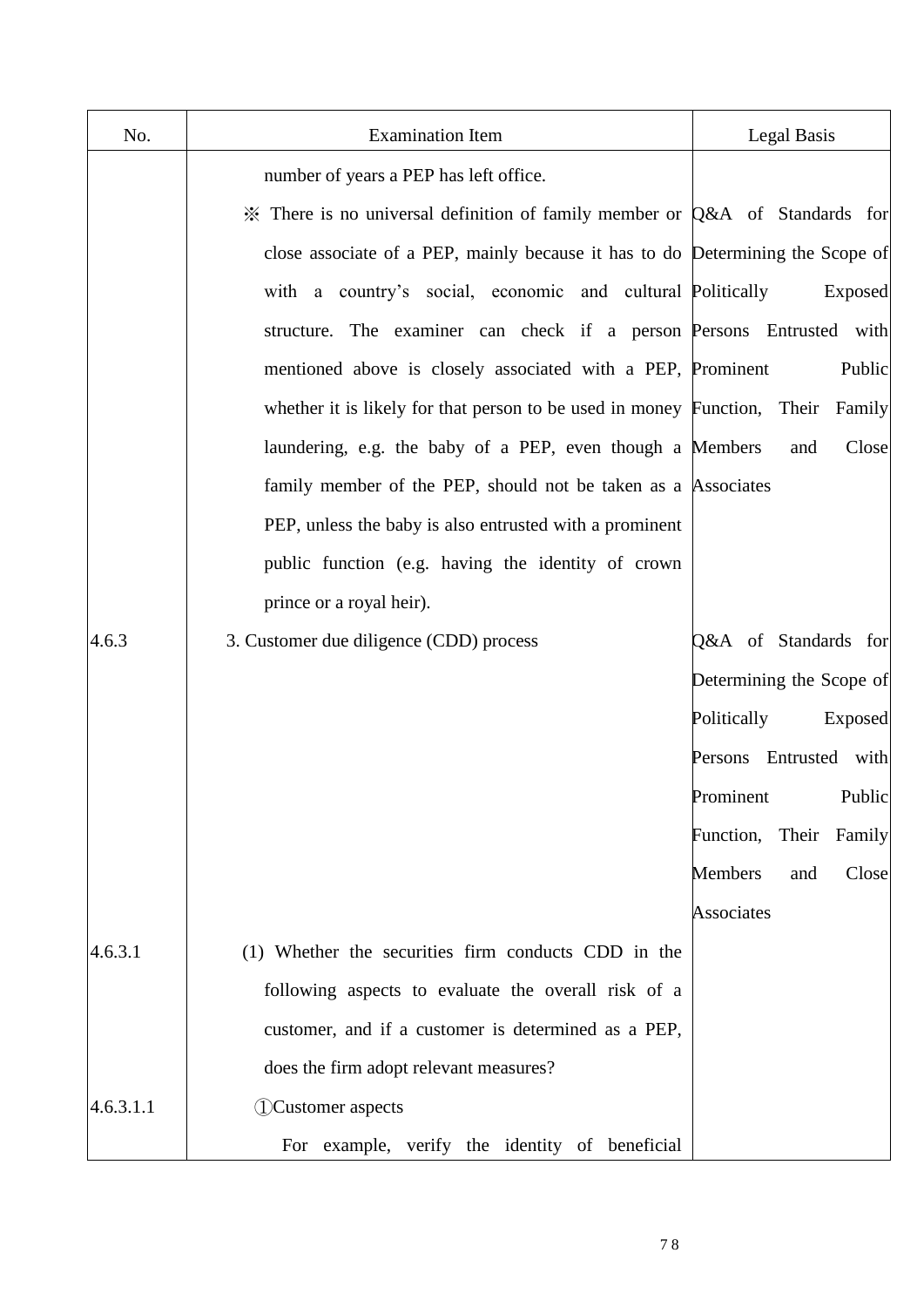| No.       | <b>Examination Item</b>                                 | Legal Basis |
|-----------|---------------------------------------------------------|-------------|
|           | owner(s) when the customer is a legal entity, whether   |             |
|           | the customer is a PEP, and whether the customer         |             |
|           | operates a cash-intensive business.                     |             |
| 4.6.3.1.2 | 2 Transaction aspect                                    |             |
|           | For example, is the transaction<br>an ordinary          |             |
|           | transaction? Does the transaction conform to            |             |
|           | common trading practice, and whether the purpose of     |             |
|           | trading is to hide the true source of funds?            |             |
| 4.6.3.1.3 | <b>3</b> Geographic aspect                              |             |
|           | For example, the source and destination of funds,       |             |
|           | and whether the customer is from a high-risk            |             |
|           | country or jurisdiction?                                |             |
| 4.6.3.2   | (2) Does the firm use proper sources of information to  |             |
|           | identify and determine whether a customer is a          |             |
|           | "domestic" or "foreign" PEP?                            |             |
| 4.6.3.2.1 | <b>D</b> Foreign                                        |             |
|           | The firm should have a risk management system for       |             |
|           | identifying and determining whether a customer is a     |             |
|           | foreign PEP and apply EDD if the customer is a PEP.     |             |
| 4.6.3.2.2 | 2Domestic                                               |             |
|           | The firm should use reasonable measures to identify     |             |
|           | customer risk and adopt corresponding measures and      |             |
|           | actions, and at the same time, consider related factors |             |
|           | that if a customer poses low risk, there is no need to  |             |
|           | carry out EDD.                                          |             |
|           | * The examiner should examine the criteria used by the  |             |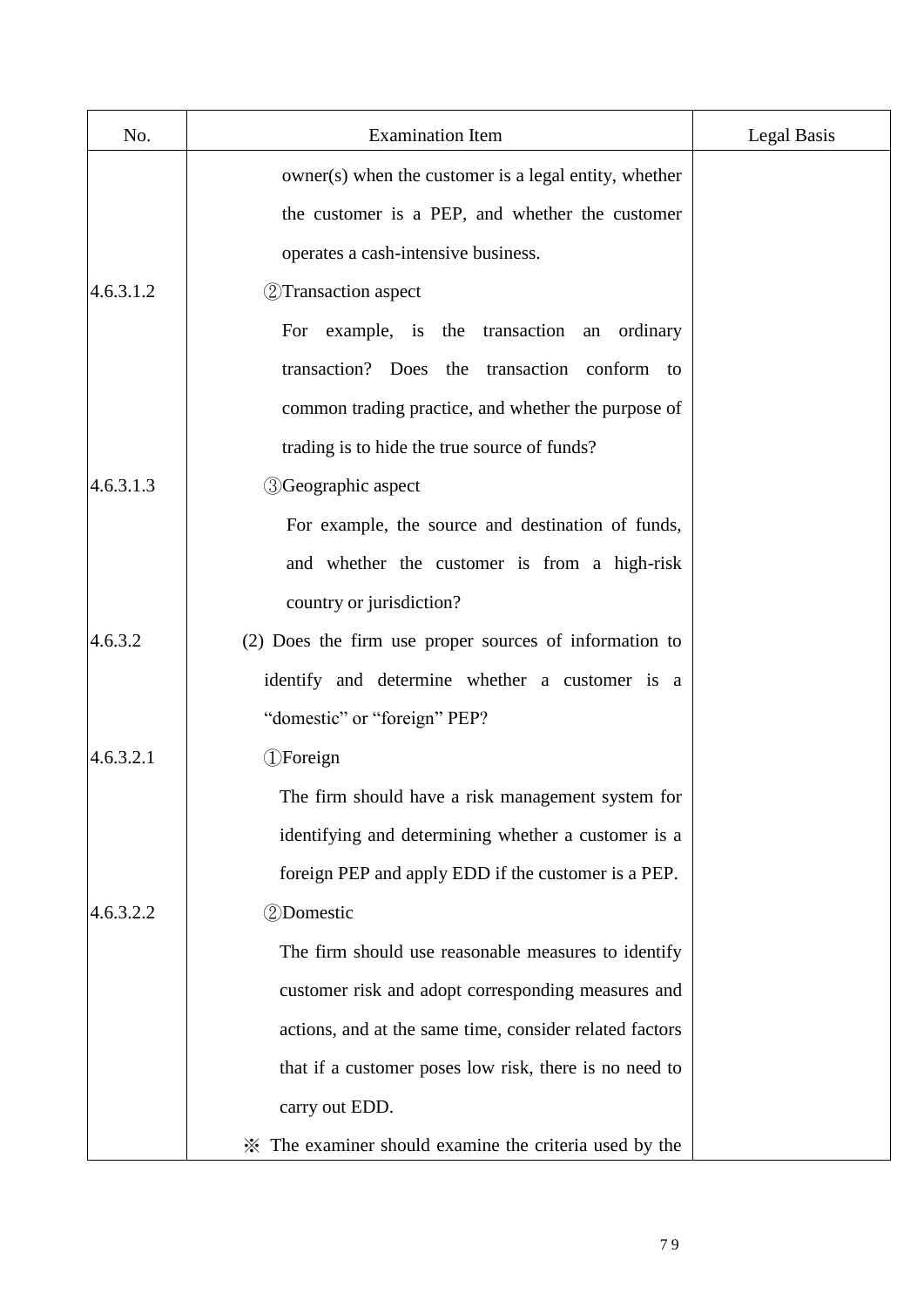| No. | <b>Examination Item</b>                                 | Legal Basis |
|-----|---------------------------------------------------------|-------------|
|     | securities firm to determine "domestic" or "foreign"    |             |
|     | PEP, which should focus on which country entrusts the   |             |
|     | PEP with an important public function, whereas the      |             |
|     | nationality and birth place are not the key questions.  |             |
|     | For example, if a R.O.C. citizen is a member of the     |             |
|     | International Olympic Committee, he or she is an        |             |
|     | "international organization" PEP.                       |             |
|     | X The examiner should understand if the securities firm |             |
|     | has identified its own weakness or the weakness of the  |             |
|     | surroundings it is in, for example:                     |             |
|     | A. If the securities firm usually does not have many    |             |
|     | foreign PEP customers doing business with it, it        |             |
|     | needs to give special consideration to associated risks |             |
|     | determine<br>whether to<br>establish<br>business<br>and |             |
|     | relationship when a foreign PEP applies to have         |             |
|     | business dealing with it.                               |             |
|     | B. If the area where a domestic PEP resides or works    |             |
|     | poses high corruption risk, considerations given in     |             |
|     | risk assessment should be more thorough, even than      |             |
|     | those given in the risk assessment of a foreign PEP;    |             |
|     | the securities firm should also heed local PEPs, e.g.   |             |
|     | domestic city/county councilor, town representative     |             |
|     | and department head of city/county government.          |             |
|     | The examiner should spot check the scope of<br>⋇        |             |
|     | customers determined to be PEP. If the firm consider    |             |
|     | only the scope of prominent public positions listed by  |             |